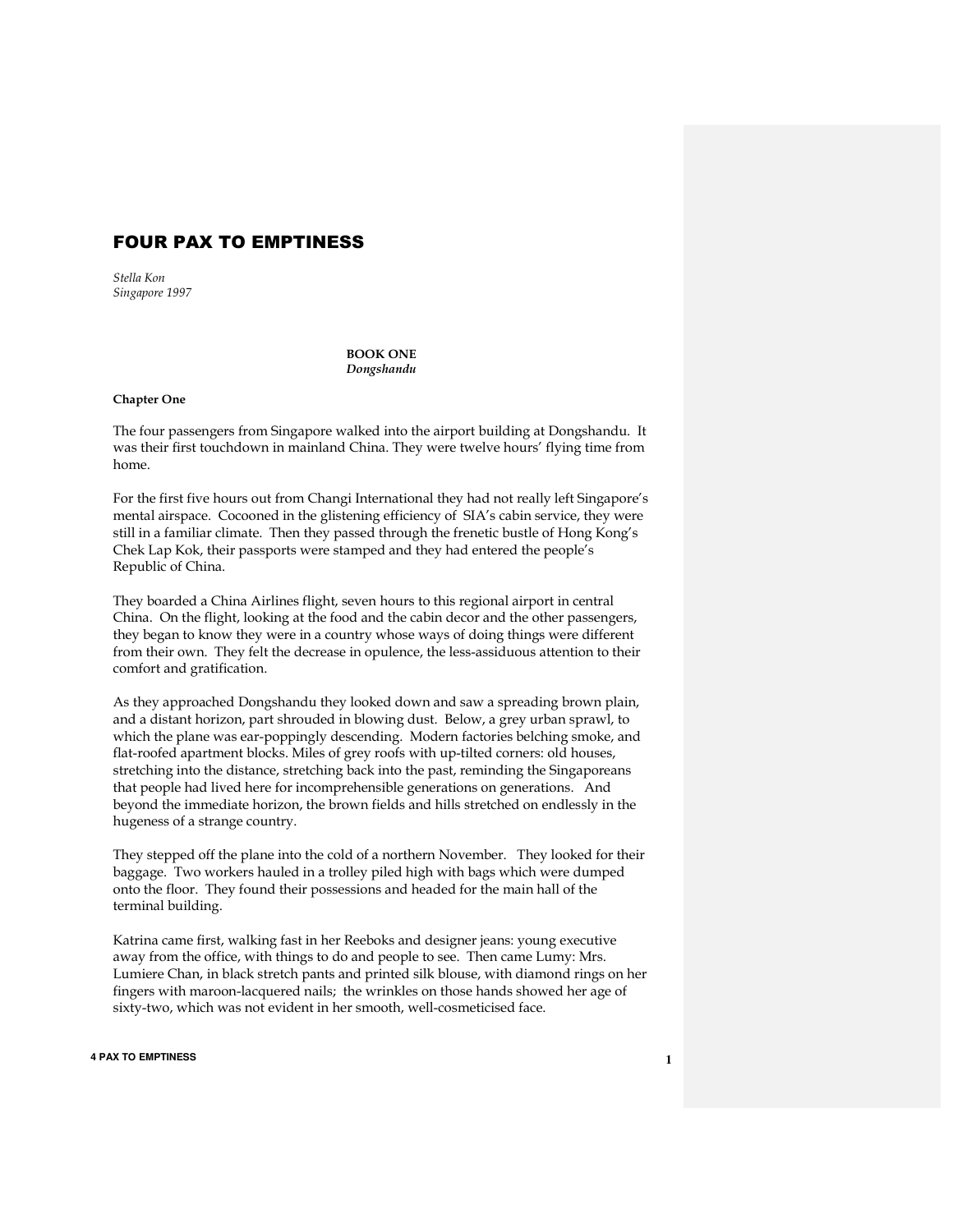Behind the two women, Alex pushed Peter's wheelchair. Alex, solid and practicallooking, ran his own construction-materials company. Peter was a paraplegic, dark and thin and intense, leaning forwards in the chair as though to direct his way by force of will.

They reached ten steps that led up to the main hall of the airport. Katrina halted her brisk stride and waited for the chair to catch up. She stooped lithely to grab one footrest of the chair, Lumy bent to take the other. Peter threw his weight back in the chair as Alex tipped it backward and lifted. Smoothly the three carried the wheelchair up the steps and set it down in the main hall, under the sign that bore the name of Dongshandu Regional Airport.

So the four from Singapore came to this place: the executive, the cripple, the tai-tai and the businessman, drawn by a common goal to an unlikely destination, on a mission to save the world. With them came Bezalia, unseen fifth to their party, divine hitch-hiker on their souls.

They looked around the crowded arrival hall. It struck them as dingy and comfortless. It was a large hall with a cement floor. The walls were covered with green paint which was peeling off here and there. There were faded airline posters and ranks of uncushioned wooden benches. If there was heating, they could not feel it. Four television screens poured out sound.

The place was full of people elbowing each other at the checkout desks, yelling in putonghua with an accent that the Singaporeans could barely understand. They crowded the benches, they sat on the floor along the walls, with their bundles and bags at their feet. All those nearby gazed at the foreigners with wide curious stares.

"Okay, let's check in for the Zhengzhou flight," Katrina said briskly, hardly noticing that she had taken charge of her friends. "Where's Pei Tong Air?" She looked around, above the crowd, and saw a white signboard with blue Chinese and English characters. "There it is, Pei Tong Air, give me your tickets, I'll get us checked in."

" There's nobody there," said Alex, peering through the crowd. The counter below the sign was deserted. "They aren't open."

"Not open?" Katrina said unbelievingly, and forced her way across to stare at the empty counter. She stood baffled, a get-things-done person who couldn't do anything, feeling paralyzing weakness in her knees, emptiness in her gut.

Bezalia! She cried in her mind, a silent scream of protest and fear.

It's okay. No need to fall apart, came a calm voice in her head.

I can't do anything! I' m helpless!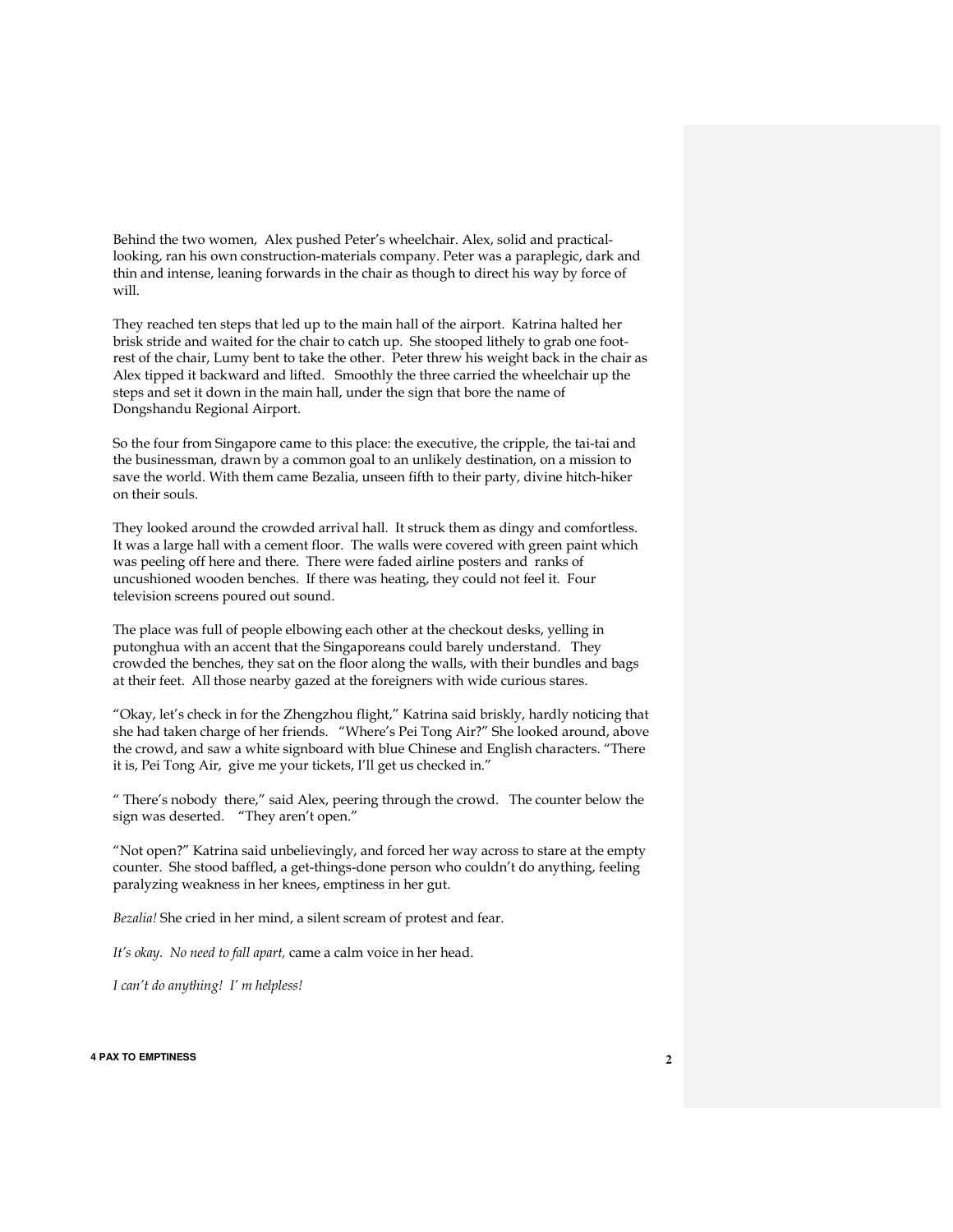Being powerless is not going to kill you dead. Katrina heard Bezalia's gentle mockery in her mind, felt the warmth of her smile. Accept it. Allow it to be. All this in a brief moment, while Katrina stood flat-footed and slack-jawed at the empty air-lines counter.

 Then she rubbed her cheeks briskly and turned to the next busy counter and asked questions of the woman there. She went back to her friends.

"The counter won't open till afternoon," Katrina reported to the others. "She couldn't say exactly when. The flight to Zhengzhou is at five p.m. so maybe they'll open around three, huh? We'll just have to wait."

"Okay. It's eleven now -- shall we get something to eat?" Alex suggested.

Lumy said, "I need to go to the toilet."

Katrina laughed. "Now we're going to know -- whether everything they said about China toilets is true or not!"

"I see some food stalls over there," Alex said, as the women departed. "I heard in northern China they eat a lot of wheat buns, mantou. Peter, you look after our bags, I'll see what I can find ...."

"No, I don't think so," said Peter calmly. "If somebody takes our stuff while you're away, I won't be able to do anything about it."

"You could yell and attract people's attention ..."

"They might not help."

Alex blinked. His mind boggled at the picture of somebody walking up and robbing the crippled man; of Peter yelling at the thief to stop, and all those onlookers sitting still and doing nothing to help. "Bloody bastards here no damn use," he began to swear furiously. The small boy who lived inside his competent exterior felt the threatening alienness of their situation, their isolation from friendly help, and began to thrash around in rage.

It's okay, Alex, came the soothing voice in his mind. He felt unseen arms go around him, to hold him in a firm and reassuring embrace. He let out breath slowly and sat down again.

"Okay, better wait till the women come back. And then you and I can go to the gents', and then we can look for something to eat."

The women came back. "Terrible! Terrible!" They waved their hands and rolled their eyes as they described the toilets.

"Lucky I have my urinal," Peter said smugly. "Alex just has to empty it for me and rinse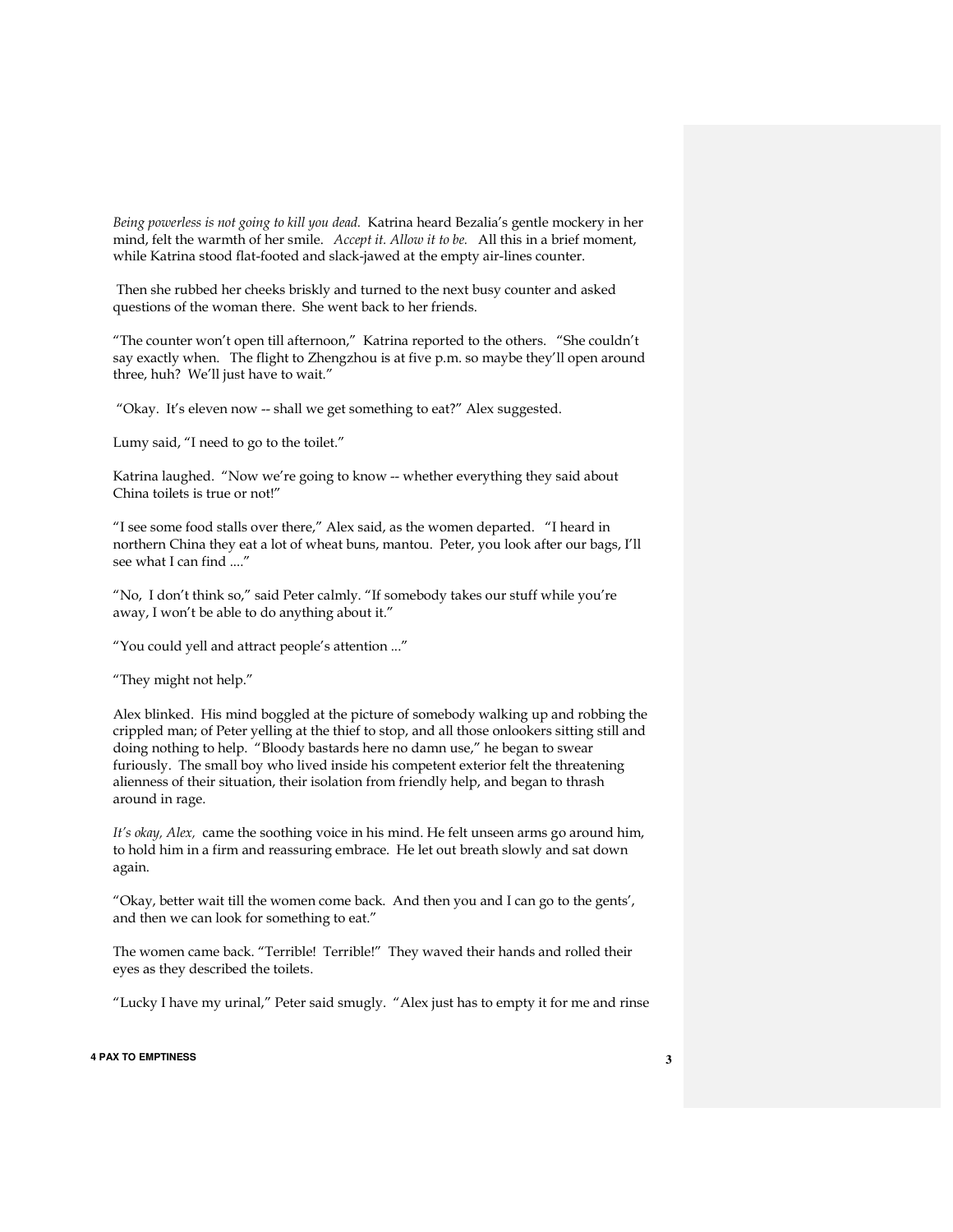it out."

"If the men's toilet has a tap with running water," Katrina said sardonically.

Alex wheeled Peter's chair towards the male toilets. The women stood beside their pile of luggage, looking around the crowded hall. The people nearby had stared, at the wheelchair and Peter's dark Indian features. But they stared just as hard at Katrina and Lumy and Alex: Singaporean Chinese whose racial traits were no different from those of the locals, but who in dress and speech and manner came from a different world.

Katrina, gazing around, saw among the faded travel posters on the wall one that was newer than the others. It showed a temple in northern China, on whose facade was an image that Katrina knew well. "Look," she whispered to Lumy, pointing, "Look at that!"

A white robed-goddess stood on the brow of a dragon, as it plunged through a stormy sea, dark tumult around her. The white robes of the goddess did not flutter in the gale. She was the still centre of the tempest, the light at the heart of the storm.

"Lady of the Winds," Katrina whispered.

"Your picture – of Bezalia," Lumy said.

Katrina had found the same image in a temple in Singapore. Now she found the same image, in this alien place, like a welcoming friend. It was the only new poster there, and looked as though it had been put up that morning. Light radiated from the slim figure. Her face was calm and full of stern compassion. Her eyes were half-closed, as though she had seen and understood all the suffering of the world.

Thank you, Katrina said internally.

"I need to sit down, " Lumy said.

There were no empty seats in the hall. The wooden benches were each made to accommodate four people. A few benches were occupied each by a single person, stretched out full-length and sleeping; on other benches sat two or three people, with bundles and bags stacked in the space beside them. Around the benches groups of travellers sat crosslegged on the dirty floor, or leaned against the walls.

"Look," said Lumy. "Over there, that group of people is getting up!" She and Katrina gathered the many bags. "Quickly quickly!" They moved laboriously towards the place where a couple of benches were being vacated.

"Oh shit," Katrina said. As they approached the benches another family slid into the vacant seats. They settled themselves in place, talking loudly together. They ignored Katrina and Lumy who stood nearby, panting and frustrated, their luggage scattered around them. It was being ignored, Katrina thought, that was more infuriating than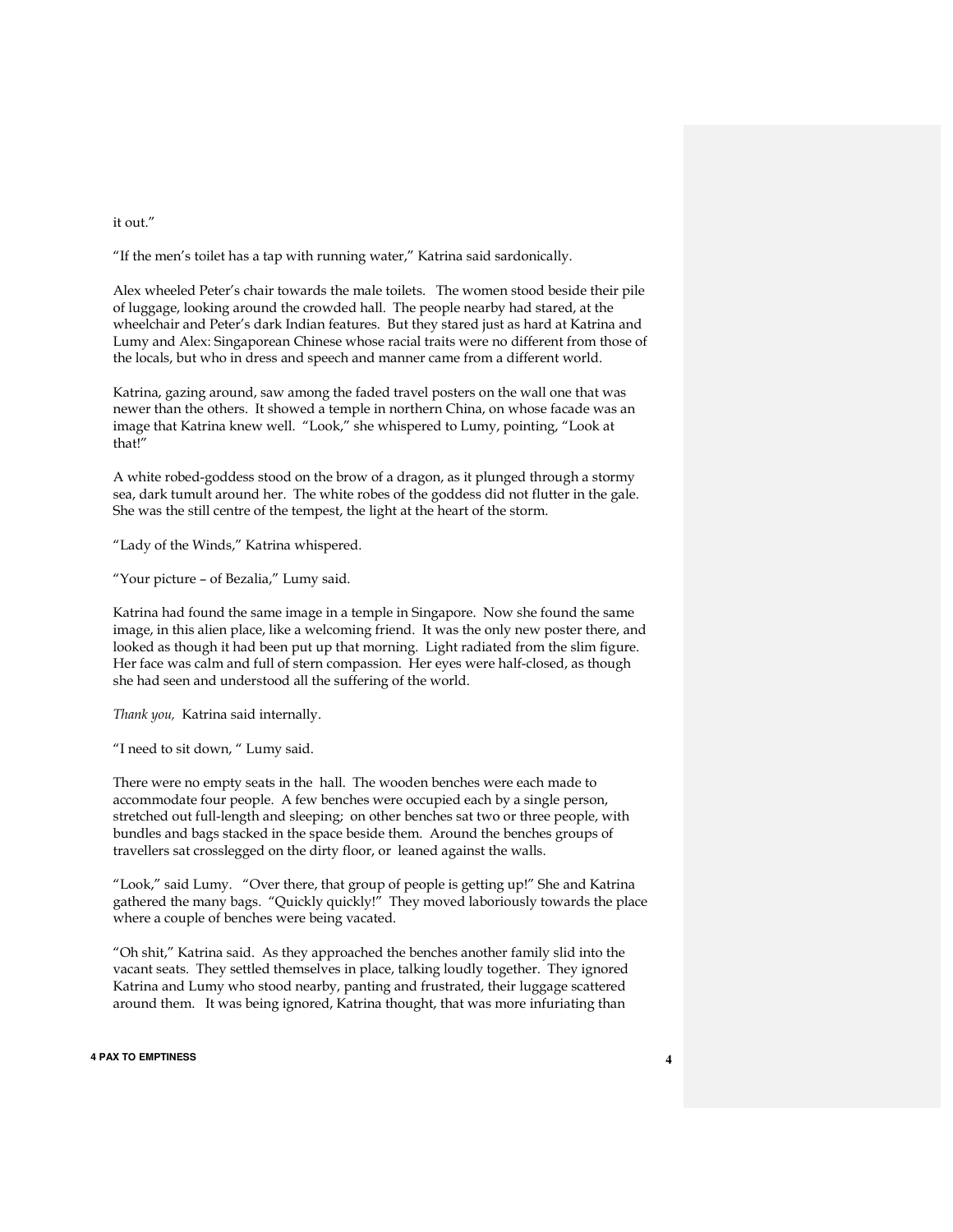losing the place; it was the way the local family acted as though they did not see the foreigners at whom everyone else was staring.

The men came back, Peter holding a couple of paper bags. "There's no restaurant. We got some of those mandou," Alex said.

"We tried to sit down," Katrina said, "But other people got in first."

"Next time we have to be very fast," Lumy planned. "Look carefully. Wait till we see more people getting ready to move. More people will be moving. The next plane is going to depart. Katrina and I must go first and take the places. There! Some people are getting up!"

Katrina and Lumy pushed hastily to where another group was gathering their possessions. They stood as near as they could to the bench, so that they could sit down on the seats the instant they were vacated. Meanwhile Alex began to bring their luggage and Peter rolled himself towards them.

Lumy sat down at one end of the bench. Katrina sat in the middle. A large woman, her arms full of bundles, lowered herself onto the space between them. Almost instinctively Katrina began to move aside to make room for her. But Lumy scooted up closer so that she was next to Katrina, and the descending woman found herself almost sitting in Lumy's lap. She straightened up. Without turning round or looking at Lumy, she set her leg, wearing a blue trouser and shod with a cheap tennis shoe, against Lumy's leg, and she shoved to push Lumy out of the way.

Katrina felt her heart pounding and her adrenaline was pumping like when she played tennis. As Lumy was shoved down the bench, Katrina slid down beside her so that the intruding woman still could not sit down. At the same time Katrina dumped her shoulder bag on the far end of the bench so that no one could sit down on that empty space.

She looked up -- glared, rather, at the woman, who looked back at her with emotionless stolidity. With her was a man in a purple nylon jacket. Alex had come up with the bags, and he tried to sit on the end of the bench where Katrina had placed her shoulderbag. The man in the purple jacket moved close and blocked Alex's way. He put his hand on Katrina's bag as though to remove it; Katrina pressed it down on the seat.

Peter arrived. He rolled himself up in his chair and made the rubberized footrest nudge hard into the man's leg. The locals turned round and saw the wheelchair with its blue canvas seat and its gleaming chromium frame; and in it the thin man with his brown face and high sharp nose and large bright eyes, wearing a red skijacket.

While they stared at this apparition Peter spoke some of his few Chinese words. "Hey, friend!" he said and held out two white buns from the paper bag. He smiled broadly and pressed them into the hands of the man in the purple jacket. "Friend," he said again to the woman and held out more buns towards her.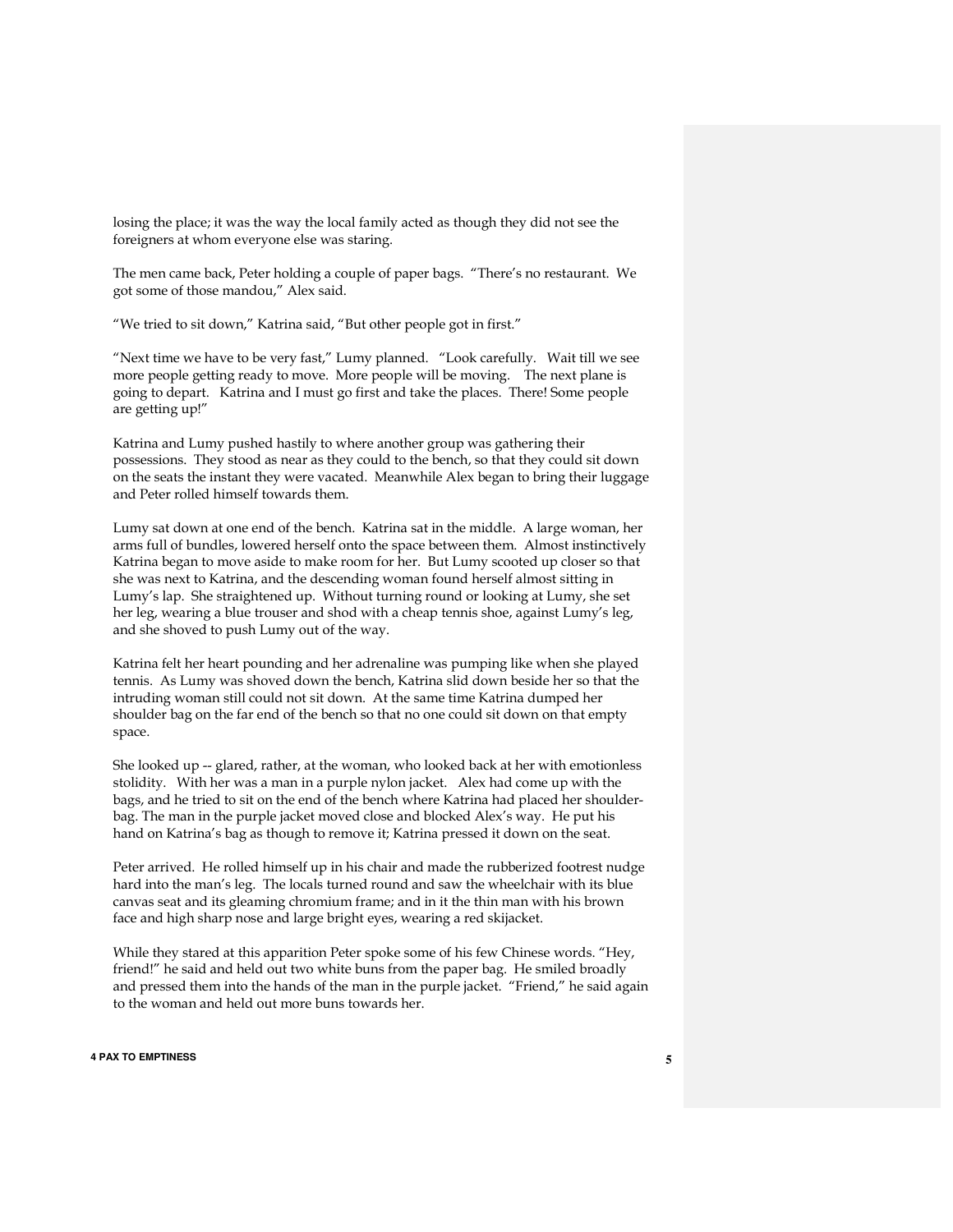The stolid expression on the woman's face broke up. In a moment of confusion, the look that did not see them as people, only as obstacles to her way, disappeared, then she smiled. She pushed out her hands to refuse the buns in traditional motions of courtesy. Peter beamed and nodded and pressed the buns on her. She and her male companion accepted them. Their thrusting force had disappeared. Meanwhile Alex had sat down on the end of the bench.

"Where do you come from?" the Chinese woman asked.

"From Singapore," replied Alex, who spoke putonghua best of the travellers.

"Taiwan," the woman said beaming.

"Singapore," Alex repeated. The woman spoke a flood of words but he could not understand her accent.

"She said America," Katrina said. "I think she's talking about Taiwan and America ... political stuff."

"Ask her about the village of Chengshen," Lumy said. Alex and Katrina did so. Communication was difficult. The woman had no experience in talking to people who did not understand her language. She did not know how to slow her words down or to speak more simply, she just spoke louder as to the deaf. "Yes, yes! You can go! Chengshen is very nice, you will get there very easily!" she said. Her husband said the same, loud and jovial.

Meanwhile Lumy had arranged their luggage around the bench, defining a kind of space for themselves in the hall. Alex and Katrina and Lumy sat on the bench, Peter in his wheelchair facing them. The couple stood near them and talked. Peter smiled and spoke in English to the couple and Alex translated what he said. Katrina struggled to understand and to converse. She thought the pair were completely ignorant, knew nothing of the village of Chengshen or how to get there.

While they talked they ate the remainder of the buns. "A bit rough," said Lumy. "At home, Peking Restaurant makes mandou, very soft and smooth, better than these ones!"

"All right," Peter said when they had finished eating. "Let's do Listening." Lumy nodded. Katrina and Alex looked at him doubtfully.

"Here?" said Katrina. "Maybe we could wait till we get to a hotel?"

"Maybe we should do it now while we have time." Peter over-ruled her gently. "It was twelve hours ago that we did it at Changi."

"I don't mind at Changi," Katrina muttered, thinking that it was less frightening to behave oddly when they were on home ground, than here where they were surrounded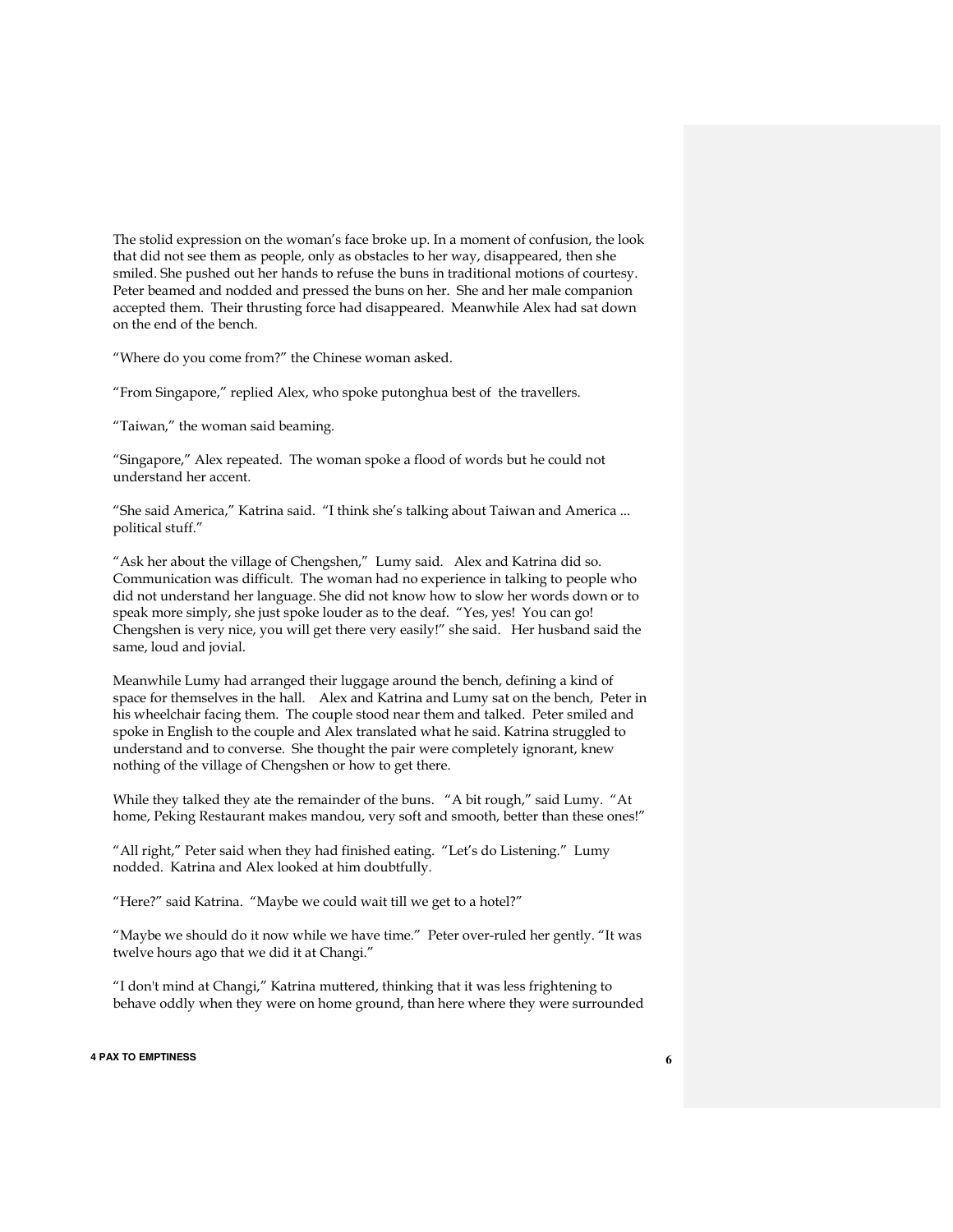by strangers.

Peter smiled at the couple and said to Alex, "Ask them to excuse us for a while."

"What do I tell them?"

"Just say we are going to meditate. I think they can understand that."

"I don't know how to say 'meditation'!"

"Oh ... well tell them we are going to pray. Ask them to help keep an eye on our bags!" The couple withdrew a little way and continued to watch with interest.

"I've got the timer," said Alex, pressing buttons on his watch.

 They settled themselves; Alex and Lumy setting their backs upright against the back of the bench, Katrina drawing up her legs to cross them in lotus position. They closed their eyes. Peter sat upright in his wheelchair, hands resting on his thighs, his breath already slowing and deepening.

"Listen to stillness. Listen to silence," he said softly. "Listen to the voice of your heart."

The four sat motionless and listened. Around them was the hubbub of the airport, noisy conversations which they couldn't understand. Voices rising and falling. Clatter and crashing, somewhere in the hall. They listened, let the sounds wash over them, unidentified and unanalysed. Presently these noises seemed to recede, to be coming from a distance. Nearby was the throb of their own hearts beating, and the slow tide of breath going in and out.

They listened. They stayed in that silent place as best they could. Stray thoughts floated in and out.

Katrina found her mind running on flight schedules and travel bookings. She kept catching herself back, and starting anew to listen, to ignore the incessant rattle of thought, to try to find the silent place. Alex started thinking about Cynthia. He was seven minutes into unhappy fretting about her, before he recalled himself and started trying to listen again, to let go of worrying and be still.

For Lumy, the entry to silence was almost immediate. She ceased hearing the noises of the airport hall. She heard the sounds of her own heart and breath. Then these too became distant and remote, and she felt a friend with her, like an arm around her shoulders, like a warm cheek against her own.

Bezalia, she said in her mind, and smiled. Then, not holding to that happiness, she sank deeper and deeper into silence and stillness. She came to a place where she could not move or think. She lost awareness of herself, she was aware of nothing. She rested, in darkness and peace.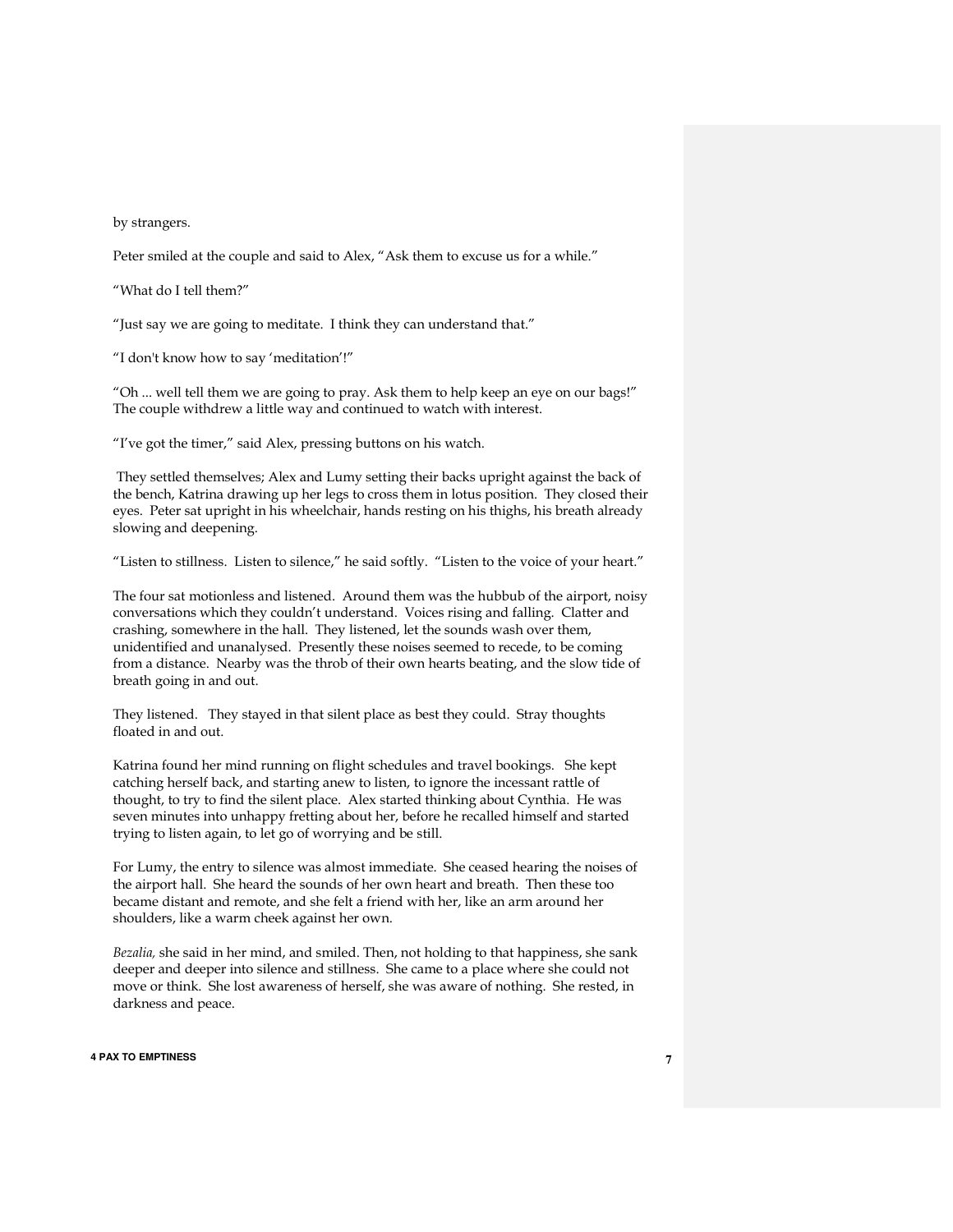Peter spent the thirty minutes in attentive listening. With the discipline of long practice, he focused on his heartbeat and his breathing. He was aware of no presence, no special joy. He sat still, and when the timer went off he stretched his shoulders and smiled contentedly.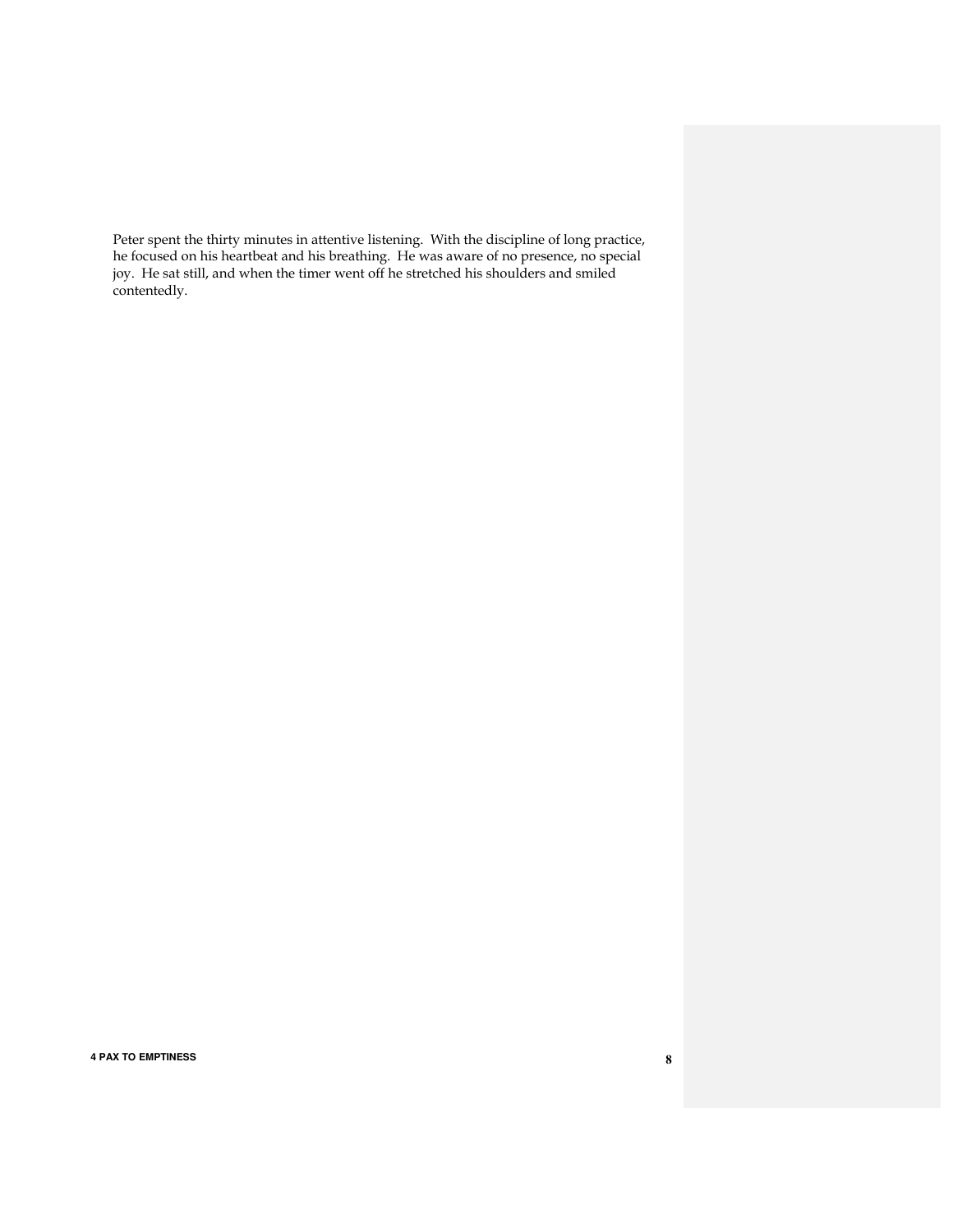# Chapter Two

The journey to China began six weeks earlier, with Peter rolling his wheelchair into the office of a banker in a Shenton Way tower.

"Hey, Peter, how are you, how was the Kinabalu trip?"

"The boys have made a set of photos for you," said Peter. He took papers from his zipcase, and handed over a small photograph album.

The banker leafed through it with interest. He looked at pictures of sturdy climbers hauling two reinforced wheelchairs up steep slopes. Eight expedition members stood posing on the mountain summit, with glowing faces full of good fellowship. They carried a banner naming the bank as sponsor of the Kinabalu expedition of the Singapore Society for the Disabled.

"You mean your guys really carried the wheelchair chaps all the way up Mount Kinabalu!"

"Not all the way Eric! Those paraplegic guys could manage themselves on the ropes, and haul themselves up or down. "

Eric looked at the photos and marvelled. "It's great that those poor guys can go to the top of the mountain," he said. "They don't let their handicap stop them from seeing the world, huh? It is really a good cause for the bank to support. A good cause," he repeated, having had to justify to his masters the allocation of resources to a project so seemingly unproductive, as mountain-climbing by the physically handicapped. He did not know how to explain, even to himself, that his own heart was unaccountably lifted, by having contributed to a victory of the human spirit over adversity.

"So, Peter, what can I do for you today?"

"I want to go to China," Peter told the banker.

"Which part of China? Is it for the SSD?"

"I want to go to a town called Chengshen, in Henan province. It's not for SSD, it's a project of my own. It is very important, at a global level. " Peter paused. "Do you have time to listen? This might take a while to explain."

"Yes, yes I have time," Eric said. He liked talking to Peter. He liked the genial, philanthropic side of himself which emerged in Peter's company. "Tell you what, let's go for lunch and talk it over!"

"Eric, this is not something you want to hear over lunch," Peter said. "Tell me something: how Chinese do you consider yourself?"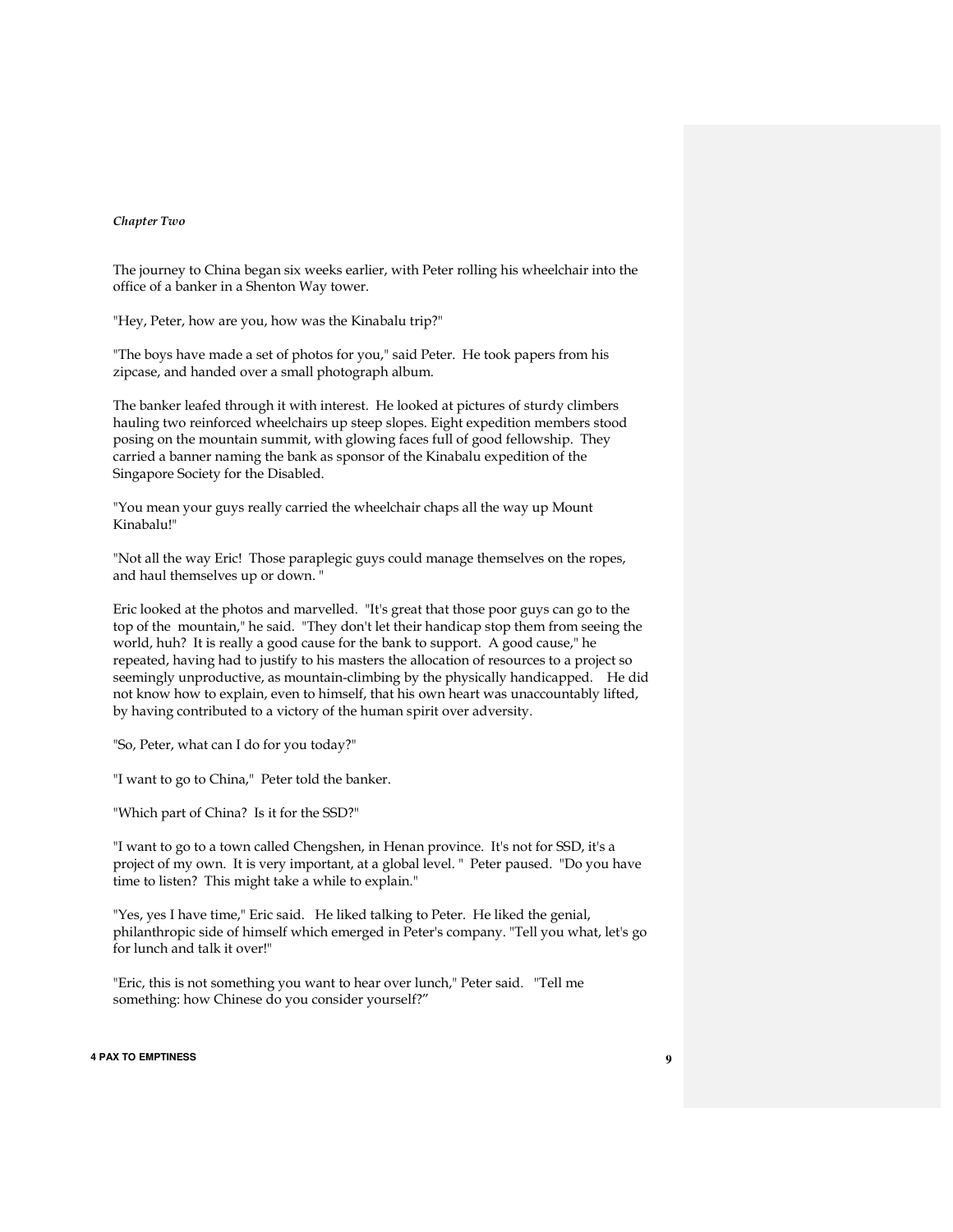Eric Lee, who belonged to one of Singapore's oldest and wealthiest families, smiled and shook his head. "My grandfather's grandfather came from China more than a hundred years ago. We have lost touch with any kinfolk there. We look Chinese but we don't relate much to the culture, we're very Westernised. I suppose we are something like you educated Indians, Peter!"

Peter smiled, hearing the racial condescension of which Eric was entirely unaware. "But you still think of yourself as pure- blooded Chinese, don't you? How close do you feel to the people of the PRC?"

"Not at all," said Eric. "Frankly, the PRC people seem to regard us Overseas Chinese either as barbarians who deserted the mother country, or as gold-mines to be exploited. I could tell you stories! Anyway, what's all this about?"

"Have you ever heard about the big famine in China, during the time of Mao Tse Tung's Great Leap Forward? Around 1958 - 62?"

"Before the Cultural Revolution? I know they did have a bad famine then. There were floods and natural disasters and the crops failed. Lots of people died."

"Do you know any details?"

"No, I was only a kid. I remember seeing our amah packing cardboard boxes, to send to her relatives. My mother gave her old clothes. And she sent food parcels, preserved duck and sausages, I imagined the children in China eating these delicacies every day."

"So you knew that there was starvation in China. And you have heard that the famine was due to crop failure. But during those years China was exporting grain. She donated free grain to Albania and North Korea."

Eric frowned. "What do you mean? What are you getting at?"

"The famine was not a natural occurrence. The low harvests were due to Mao's disastrous farming policies. Starvation happened because the government seized food stocks from the peasants. Throughout the famine, the State granaries were full of grain, and China was exporting grain and pork and poultry. Meanwhile throughout the country there wasn't enough to eat."

"That sounds crazy," Eric protested.

"Yes it was crazy. Lunacy on a scale you can't imagine. How many people do you think died in this famine? Just make a guess."

"My god," Eric said, frowning as he tried to force his mind into unpleasant channels. "China's total population in the nineteen-fifties, what, half a billion? China is like India, isn't it, the numbers are so big you have to double every estimate .... I think I read that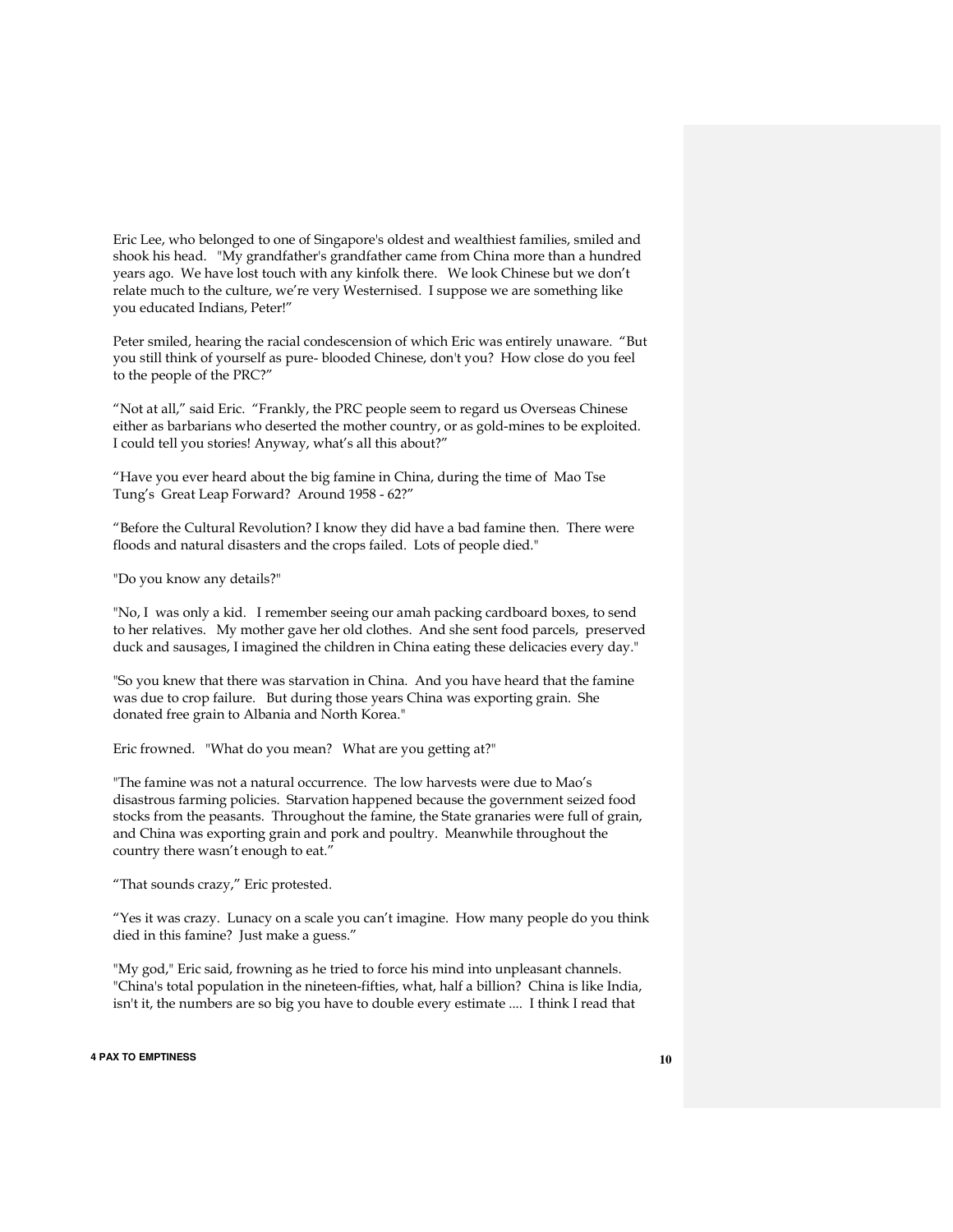in the old days people died by tens of thousands, even hundreds of thousands. I can see from your signals that the figure is much bigger, so I will multiply by ten. A few million maybe? Over three years ... maybe three or four million, is that about the right size of figure?"

"Three million, as big as Singapore's whole population," Peter said unsmiling. "In North Korea this year, two million have starved to death. China is a lot bigger than North Korea." Peter touched the papers in front of him. "Various authorities give different figures. The best, middle-of-the-range estimate, is that about thirty million people died in the famine."

Eric stared. "Thirty million!"

"The Jewish Holocaust was six million deaths. The number who died under Stalin was estimated at twelve million. Thirty million people died in China, between 1958 and 1962."

"Thirty million," Eric repeated bemusedly. "It's incredible. You're telling me that Mao deliberately starved thirty million people to death?"

"No, I didn't say it was deliberate. Mao made the famine. But he did not do it by intention. He didn't know, or he pretended not to know, or he believed he didn't know, that he was causing it."

Eric had never seen such a bleak look on Peter's face, or heard such quiet anger in his voice. He told Eric a tale that had the banker lying awake at night, trying to grasp the horror and enormity of what he had heard. He would never have believed it, even from Peter, except for the pile of photocopies of evidence from various sources.

"You've heard the story of the Emperor's New Clothes? It was just like that. There was a lie that there was plenty of food in China. Mao believed it, and all his followers helped him to believe the lie. Nobody dared to tell the truth ... to say that the people were starving, that the Emperor had no clothes."

Peter went on in bitter, even tones. "The first lie, was to say that in 1958, China had harvests incredibly bigger than anything ever seen before. It was the first year of Mao's Great Leap Forward. He enforced various new agricultural methods, based on crackpot science. To report that these methods failed, was considered treason to the Great Helmsman. His followers reported fantastic improvements in agriculture that year; fields yielding harvests ten or twelve times greater than the harvests of traditional methods. And since the harvest figures were so big, the tax that the government took was correspondingly increased. The usual tax was around thirty per cent."

Peter picked up a page of notes. "Here are some typical figures. In a certain county in Henan province, the actual harvest was about 88,000 tonnes, but the cadres zealously reported 239,000 tonnes. Eric, what happens if you tax thirty per cent of the inflated figure?"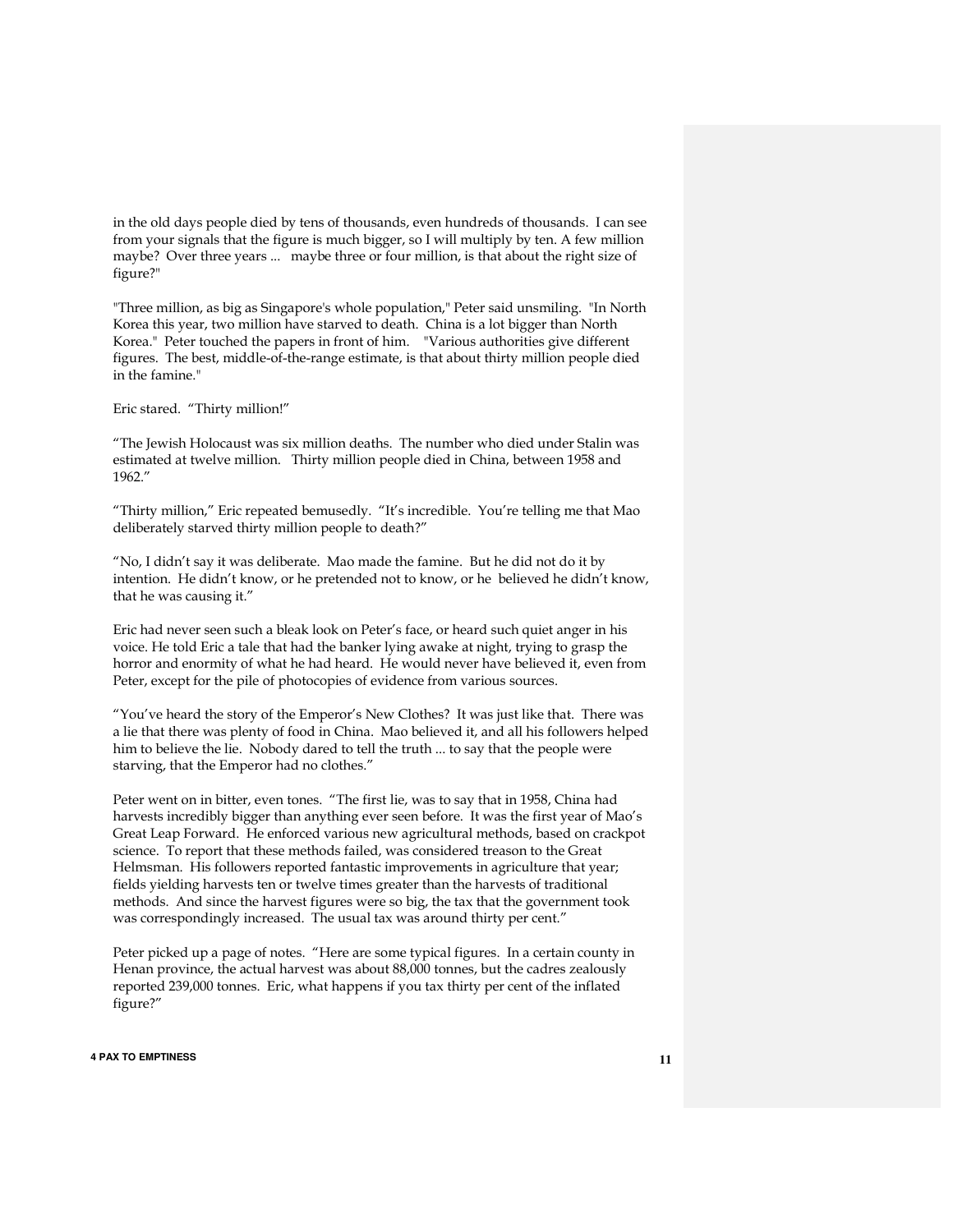"Your tax is 71,700 tonnes," Eric said after a moment. "But that's nearly eighty percent of the actual harvest!"

"So there was a gap between the reported figures, which showed huge surpluses of grain, and what was actually available on the ground. The second big lie was that the gap was because the peasants were holding back grain, and concealing it from the tax collectors. They were called enemies of the people. Many millions of peasants were killed and tortured, for that crime.

"Meanwhile the whole country was starving. But no one in authority dared to admit that this was happening. From the lowest village officials to the Ministers surrounding Mao himself, people who spoke of food shortages were treated as traitors, punished or executed. That was the third big lie. In 1960 the President of China, Liu Shaoqui, visited Henan province. The hungry peasants had stripped bark from roadside trees to eat. Local Party officials plastered the trees with clay and straw to hide the damage, to try to conceal the truth from the President.

"Liu Shaoqui realised the people were starving. Eventually he pushed through his reforms to reverse Mao's disastrous policies. By 1963 the famine was over, and Mao's political position was under threat. In 1966 he launched the Cultural Revolution, to regain his power."

"I can't believe it," Eric muttered. "We've never heard of this terrible famine!"

"The lie continues, Eric. The silence was never broken. To this day, the Chinese Government does not openly admit how many people died, or that Mao was to blame. The culture of the suppression of truth continues, destroying China's soul."

Eric moved his hands helplessly, grasping for meaning. "It's terrible," Eric sighed. "But what does it have to do with you? It was thirty years ago! Why are you going to China?"

"I want to go to a a village called Chengshen, in Henan province. The whole village starved to death. The people were not buried, they lay in their huts or where they fell by the roadside. I want to go to where the famine was worst, and find the field where many bodies lay, and light candles on those unmarked graves."

Eric looked at him in bewilderment.

"It was a terrible thing that happened," Peter said calmly. "I want to do something to mourn for that disaster. Not only on my behalf ... but for the sake of all people everywhere. I want to help to heal the world."

"Oh. Ah," said Eric. Under Peter's intense dark gaze, he felt mystified and inadequate. Anyone else producing these feelings in him would have been ushered out of his office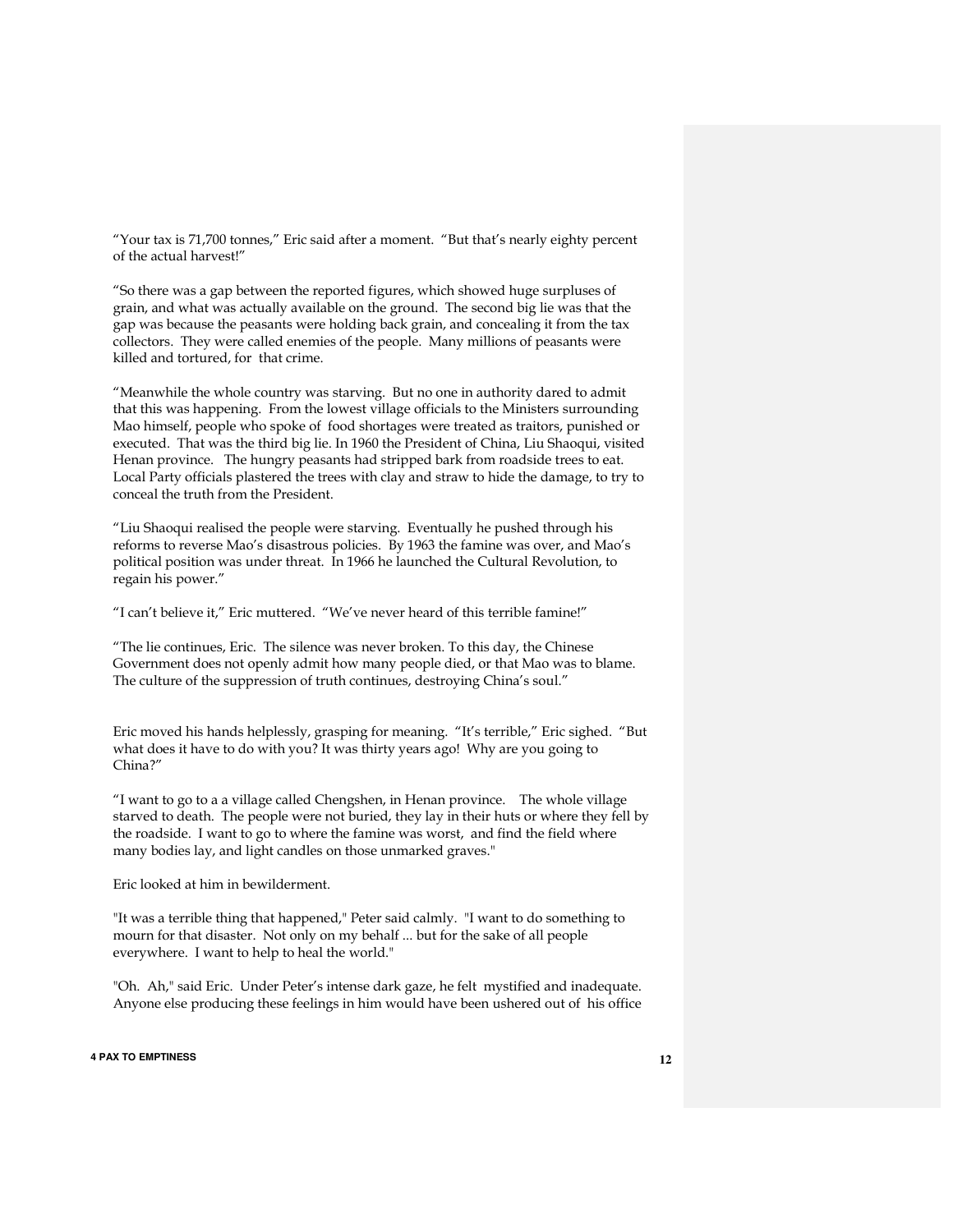minutes ago. "So how can I help you Peter? You want air-fares to go to China? How many people in your party?"

"I can get some help from Chan Leong Holdings --- "

"Oh you've got Chan Leong in on it!" Eric said in some relief. His mind poked once more at the idea that Peter wanted to fly thousands of miles to light candles in some field in China, and decided not to examine it any closer. "I'll see what I can do. A trip to China --- a cultural exchange -- I can swing it. A lot of the directors do have their family and business connections there, They are the ones with roots in China."

Peter rolled his chair out of Eric's office with Eric's agreement to help. Eric was still puzzled about why Peter wanted to go. This was not surprising. Peter had told Eric far less than everything about why he wanted to go, and why he wanted the bank to be involved.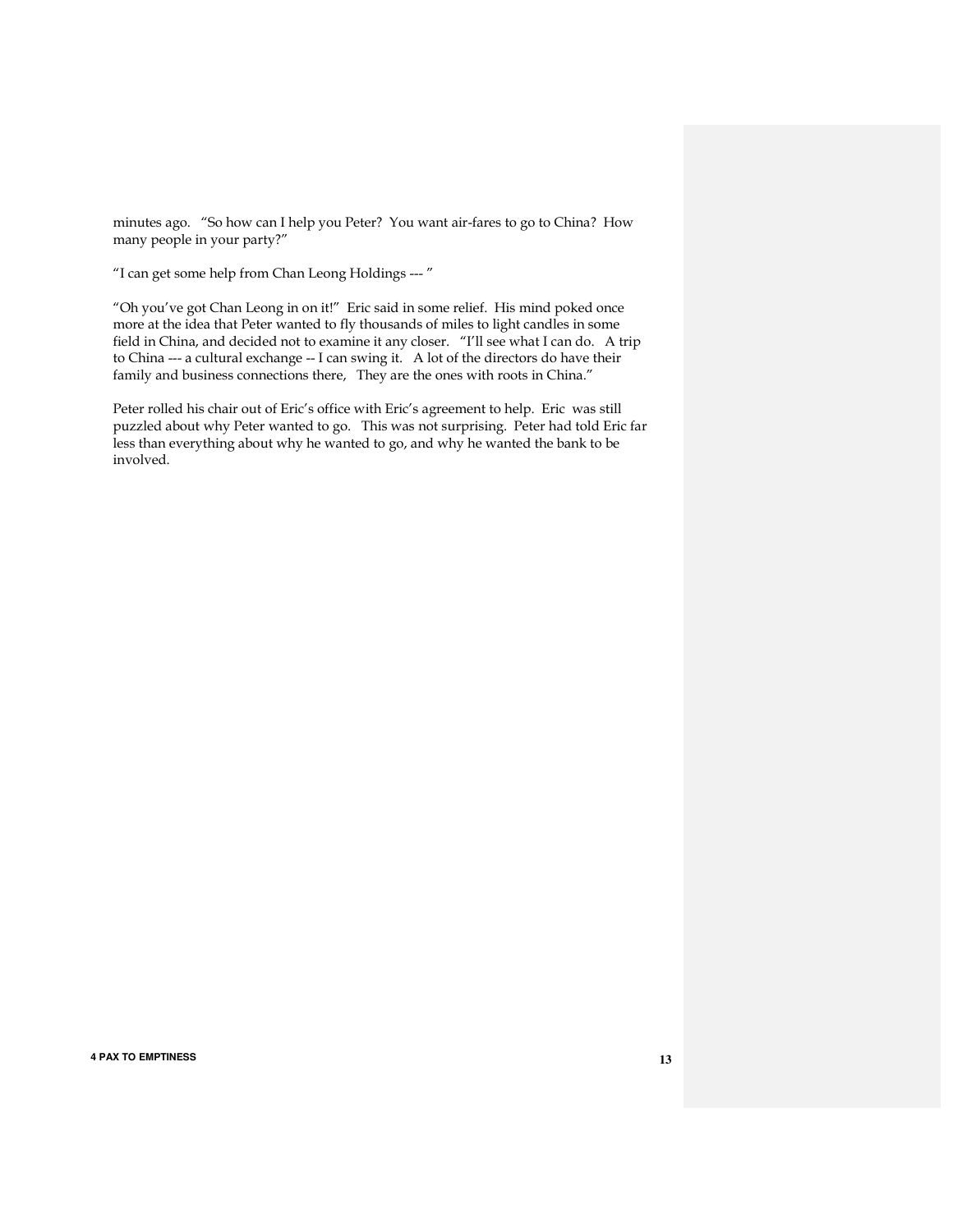### Chapter Three

At half-past three, as the grey winter afternoon was fading beyond the grimy windows, a crowd gathered around the counter of Peidong Air. Katrina hurried there, clutching a handful of plane tickets. She waited interminably, squeezed among odorous, jostling bodies. People pushed past her. She did some pushing of her own. At last she was at the counter, and laid her handful of tickets on the desk.

The clerk took the tickets, referred to his papers. "No seats," he said.

"What do you mean no seats?" Katrina cried. "We have confirmed seats for Zhengzhou, confirmed Okay."

The clerk said something she couldn't catch. Katrina repeated herself, raising her voice. The clerk pointed to the tickets. "Not okay."

Katrina argued. She pointed to the "OK" written on the tickets, the clerk shook his head. He waved her away and reached past her to the next person. Katrina pushed back to her friends. "He says we have no seats! He says the seats were not confirmed!"

"But we confirmed them in Singapore!" Peter said. They looked at each opther in frustration.

"He says we should have got them endorsed in Hong Kong. We needed to get another chop on the tickets."

"The damn travel agent never told us," Alex said, finding someone to blame.

"Never mind that. What can we do?" Peter asked. "Can we get on the waitlist, if there are any vacant seats?"

"I was trying to get him to waitlist us. Alex, you better come with me and talk to him. Make sure he puts us on the top of the list."

Alex went back with Katrina to the counter, where the crowd seemed to have grown no smaller. It was now a quarter to five. Alex used his weight and strength to get to the front, and to demand the clerk's attention. "Are there any empty seats? Can you put us on the wait list?"

"You wait."

"How good are our chances? Do you think we can get seats?"

"Maybe there are seats. You wait."

They waited. The crowd around the desk thinned as the passengers checked in and went towards the departure gates. At half-past five the other clerk stood up from the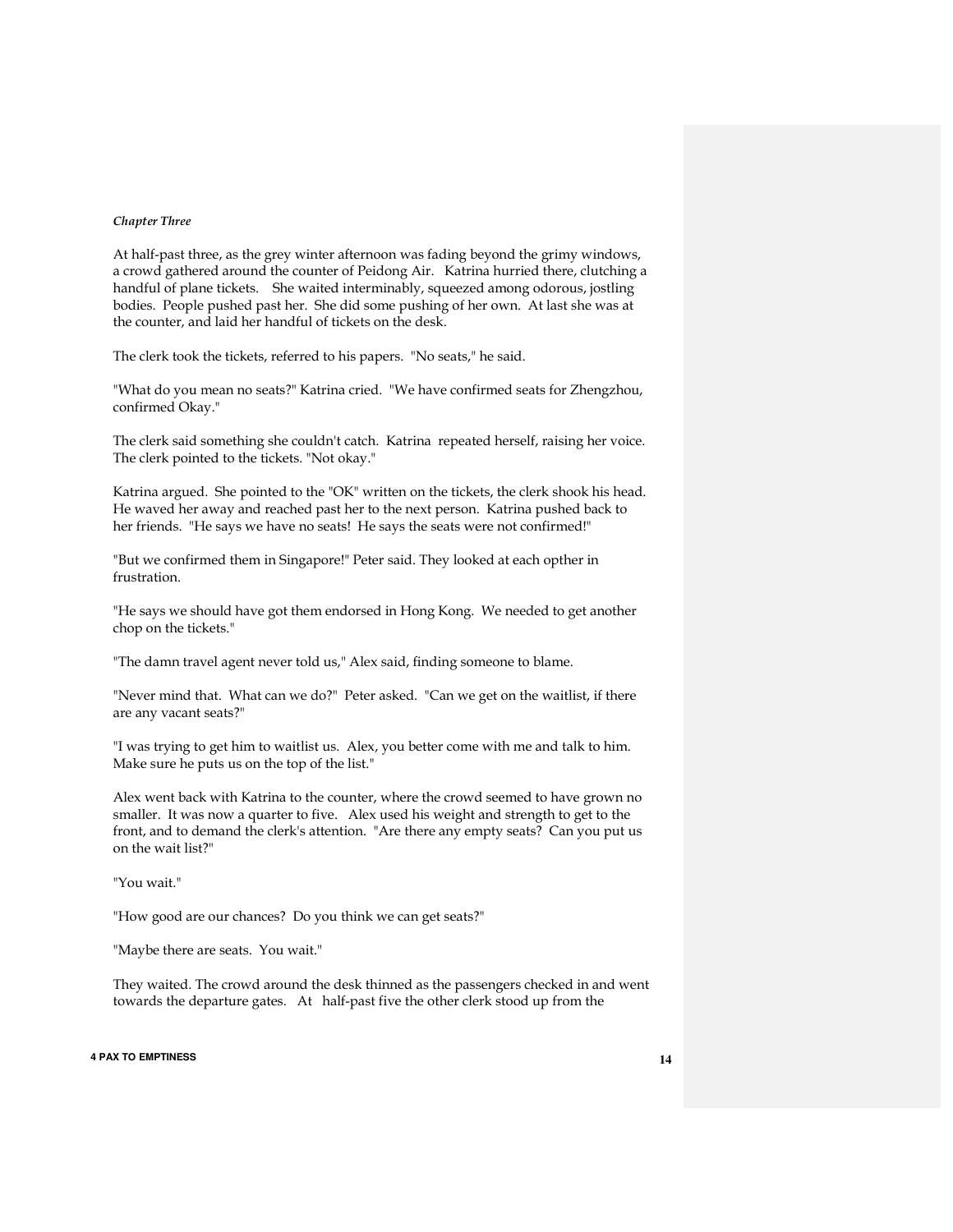counter and began to pack papers away.

"No seats," the desk clerk said to Alex. Katrina and Alex stared at each other, realizing that their plane had departed.

"How do we get onto the next flight?" Katrina asked the clerk. He explained that they had to go to the airline office in the city and get their tickets endorsed, and book seats on the next evening's flight.

"Where are we going to sleep tonight! Can you tell us where we can stay? Can you give us the name of a hotel?"

"Daishan Hotel," the clerk wrote on a scrap of paper.

Katrina and Alex went back to Lumy and Peter. "We'll have to go to the city and check into this hotel for the night. In the morning we can go to the airline office. Let's go and look for a taxi to take us to town."

"Be careful about the taxi," Lumy said, as they gathered their baggage and headed out of the airport hall. "Make sure you bargain for the price before we get in."

"Yeah, we don't let him cheat us," Alex said. He waved away the ragged porter who wanted to take his bag. Thinking of tales he had been told about taxi-drivers in foreign lands, thinking of the treatment they had met in China so far, he felt mistrustful of anyone they might have to deal with, full of hostility and suspicion.

Outside the building was no neat line of taxis, no liveried officer to direct the queues of passengers. In the chill evening air, taxis and cars pulled to the kerb and people rushed for them. The first time that Alex hailed a taxi, someone else opened the back door and jumped into the cab while Alex was bending to talk to the driver through the front window. He stood there, openmouthed, looking at his friends and their pile of baggage and Peter in his wheelchair, deciding to be really aggressive in grabbing the next cab.

A vehicle pulled in to the kerb, brakes squealing, clouds of brown smoke rising from the clattering exhaust pipe. A man leaned out to them. A red cloth was tied round his brow, his jaw was covered with white stubble. His eyes were black slits amidst merry wrinkles, his crooked yellow teeth showed in a wide grin. "Taxi, come come come!" he cried, hoarsely.

Alex thrust the piece of paper with the hotel's address into the man's face. "Daishan Hotel -- One hundred yuan!" he said loudly.

"One hundred yuan!" the man agreed grinning cheerfully, and leaving the engine running he came down from the taxi, hurried around to his passengers and began throwing their bags into the boot of the car. Lumy watched anxiously while Alex and Katrina got Peter into the front seat of the cab, the wheelchair folded and stowed on top of the baggage in the boot. The driver jumped back behind the wheel. They drove off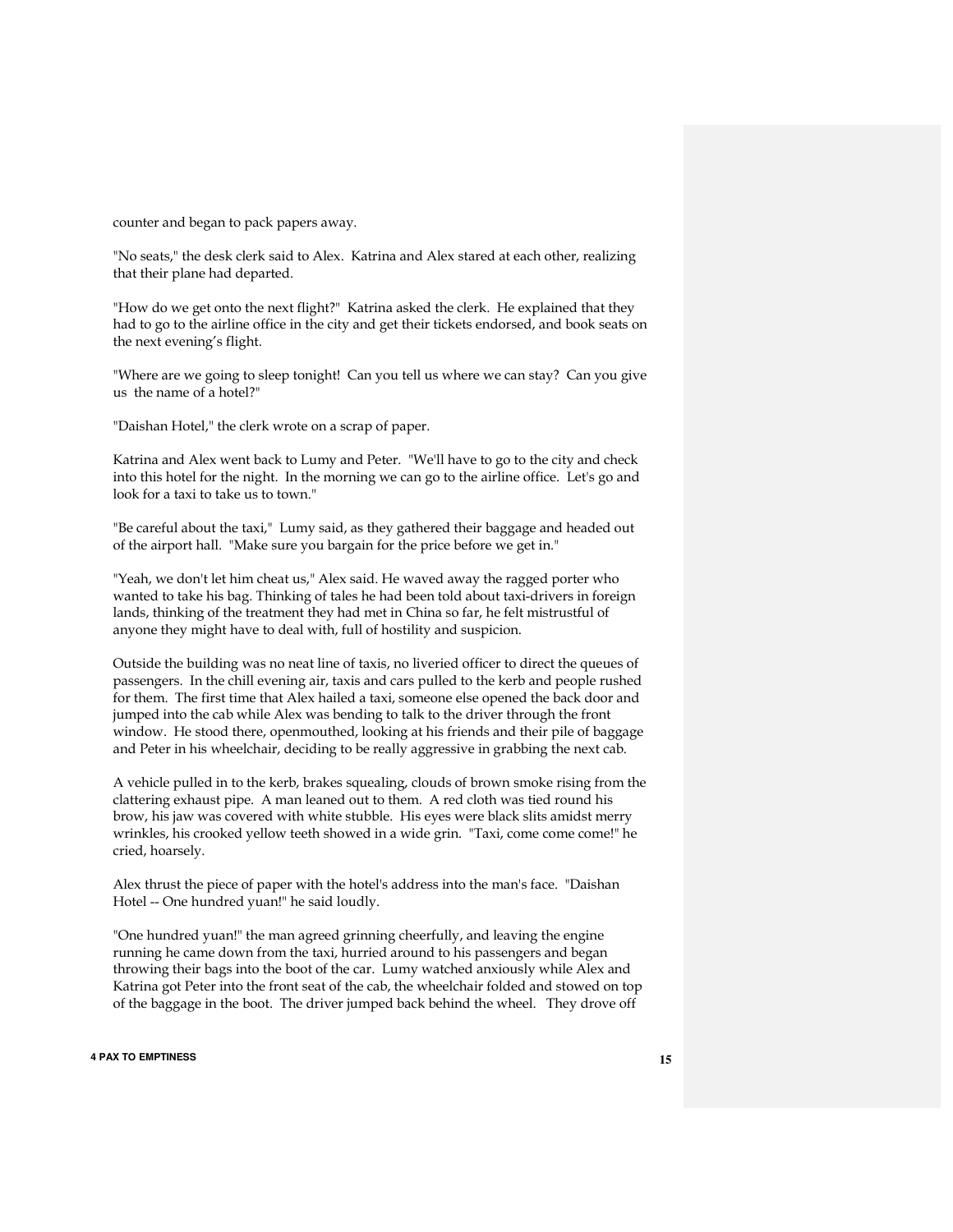into the dimly-lit streets of the town.

"Where do you come from?" the driver asked.

"Singapore."

"Singapore, eh? What business are you doing in Dongshandu?"

"We're trying to get to a place called Chengshen," Katrina answered. She felt there was friendliness in the driver's questions, as well as curiosity.

"Ah! Are all of you going to Chengshen?"

"Yes we're all going."

The driver turned round and grinned at Peter. "You're pretty good, huh! Your legs don't work but you travel around with your friends!"

Alex translated and Peter said, "Tell him, with my friends' help I can go anywhere in the world."

"Why are you going to Dai Shan hotel? It isn't good for you to go there!"

"Take us to Dai Shan hotel," Alex said sternly, suspicious again, afraid that they would be hijacked to some other destination.

"Yes, yes, Daishan Hotel! It is very expensive, but you Singapore people like Dai Shan. That's where we will go."

The taxi rattled onwards, between low buildings lining a narrow dusty road.

"I hope we can get adjacent rooms," Katrina remarked to the others. "We'd better check that the lift is wide enough to take the wheelchair, or perhaps we'd better try to stay on the ground floor. I'm dying to have a good hot bath. I presume a good hotel will have attached bathrooms."

"And there should be a restaurant in the hotel," Alex said.

Peter said, "Tomorrow we need to go to the airline office to sort out the tickets. Shall we ask this driver to fetch us in the morning?"

"Good idea," Alex said. They had all begun to like this stranger, and to have a kind of trust in him. He made the request. "Come and fetch us at the hotel at nine tomorrow, okay? Fine -- my name is Lee!"

"Very good, I'll come and get you," the driver grinned cheerfully. "My name is Loo. Old Loo, they call me!"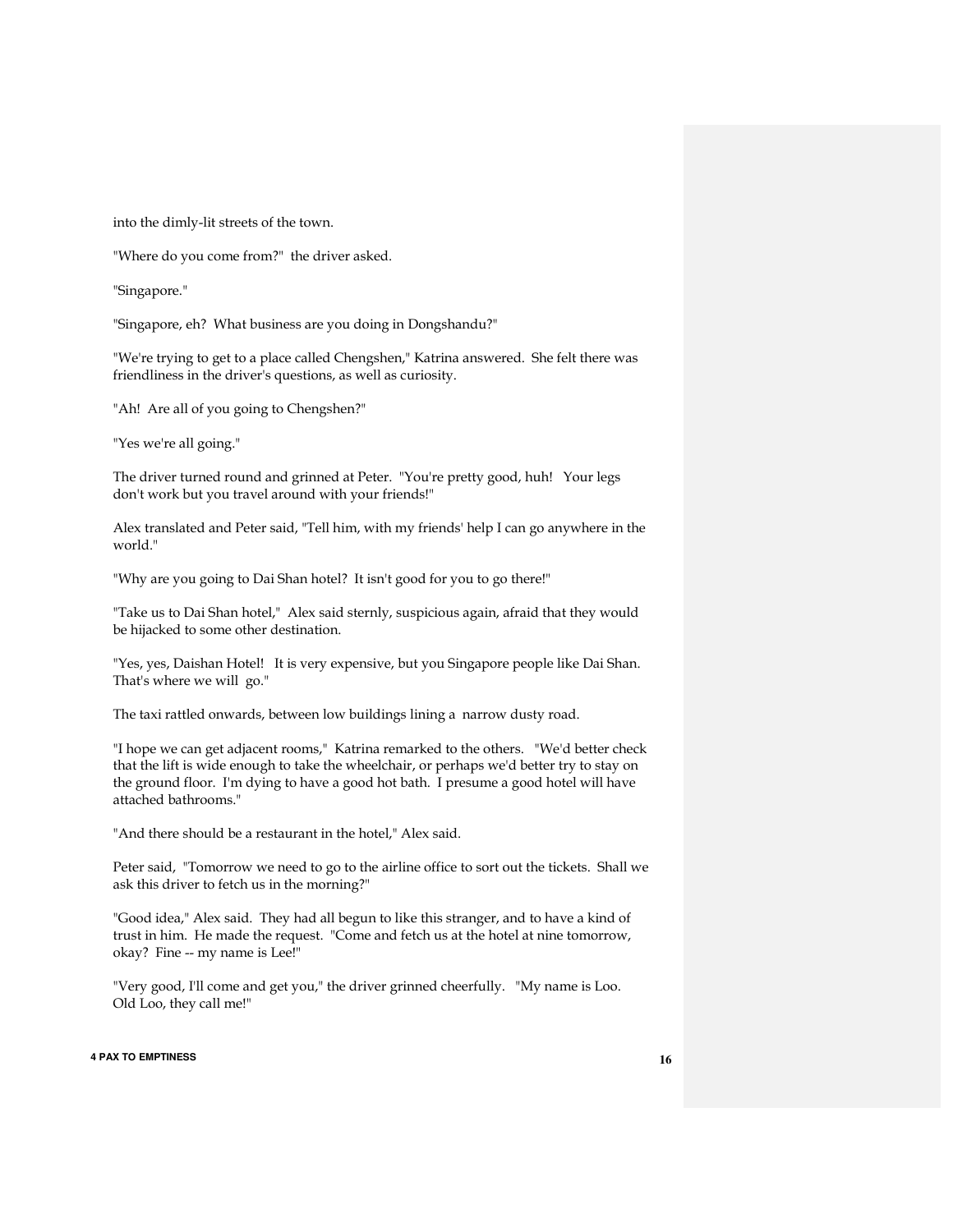When they reached Daishan Hotel, Katrina followed Alex into the bright, wellappointed lobby of the hotel, to find him arguing with the receptionist.

"Now you listen to me," he was saying. "A big hotel like this, of course you have rooms. I will pay for them in US dollars!" He hauled out his wallet.

The clerk shook his head and said they had no vacancies.

"Look, maybe you have someone checking out tonight," Alex said persuasively. "Examine your records! I will wait for a while. This is my name, okay?" He pushed a folded paper across the desk.

Katrina pulled Alex away from the desk. "Why should we wait around? If they are full, we'd better go look some place else!"

"I gave the man ten dollars," Alex said, with complacency that made Katrina want to slap him. "Just give him ten minutes and he'll 'discover' he's got rooms for us!"

They went back to the taxi, where Lumy was telling Old Loo how to unfold the wheelchair. "Better not unload our things," Katrina said. "We may not be able to get rooms here."

"We'll get rooms," Alex said confidently.

"What, no rooms here?" repeated Lumy, one step behind as usual. She wished the younger people wouldn't quarrel, and that they wouldn't talk so fast without explaining things properly.

"Just because you've got lots of money, doesn't mean you're bound to get rooms," Katrina said to Alex, keeping her voice level.

"I tell you they like US dollars. I know what I'm doing," growled Alex. He was irritated by Katrina's air of always knowing better than everyone else.

"We should ask them again. Maybe they have got extra rooms," Lumy said. She went inside with Alex. Katrina stayed with Peter and talked to Old Loo, while Lumy and Alex went through all the motions Alex had gone through before; with a kind of stupid persistence, as though if you asked people the same question often enough, they'd eventually give you the answer you wanted.

Alex and Lumy came out. "They say they don't have rooms!" said Lumy. "Should we wait some more?"

"The driver knows another hotel," Katrina interrupted, glad to have solved the problem. To her surprise, Alex temporized, said they didn't know if the next place might be full also, and if they waited a bit longer the Daishan might find them rooms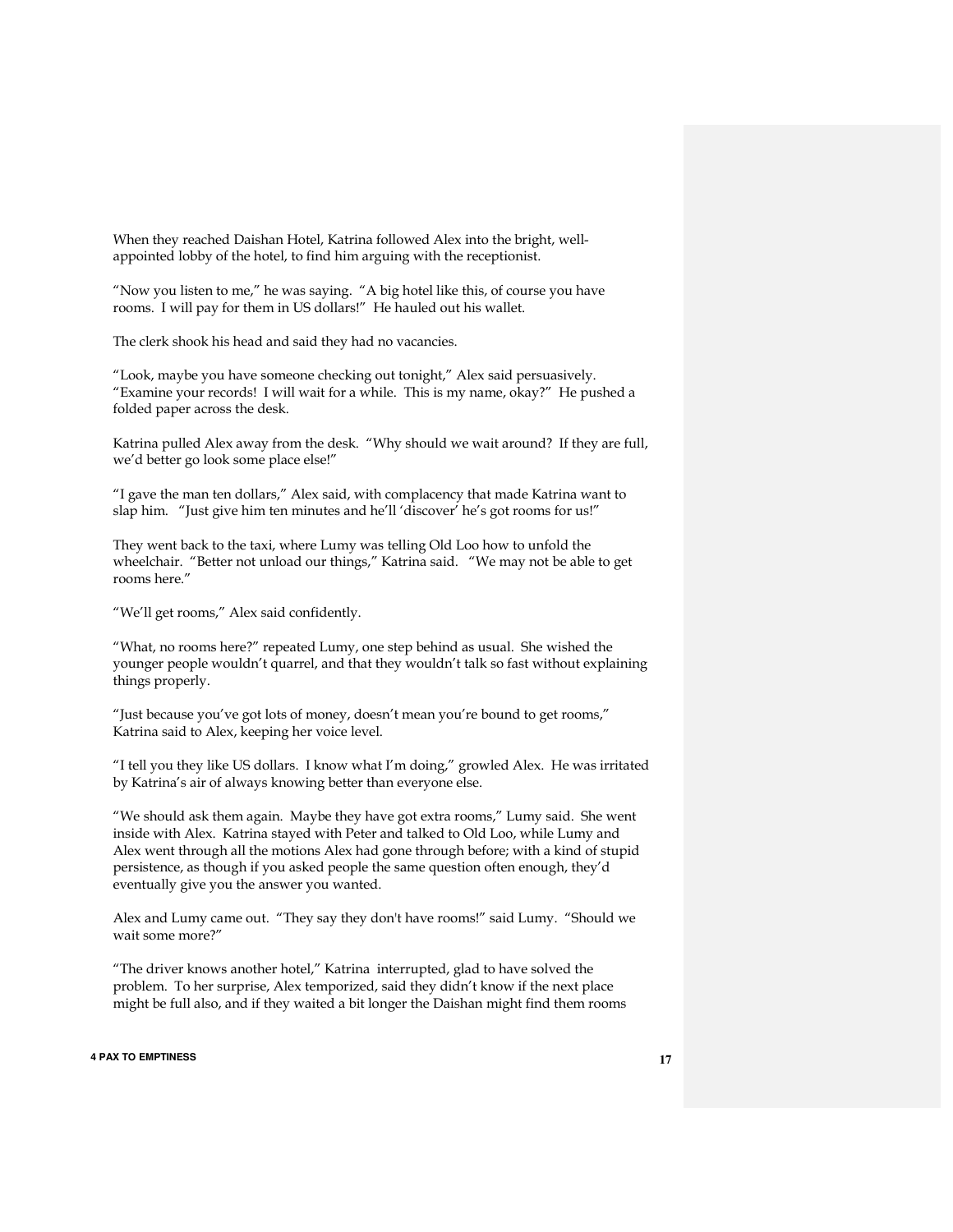after all.

'Wait?" Katrina snapped. "Perhaps you'd like to sit here all night, then you wouldn't need to worry about sleeping accommodation!"

"Let's go," Peter said curtly. They piled into the taxi and Old Loo drove off again,. with resentment and irritation simmering around them. Lumy gave a voluble account of the argument with the desk clerk. Katrina and Alex ignored her. Peter was silent. His back was hurting fiercely after the long hours in the wheelchair, and his black leather case with the Percodan was with the other baggage in the boot.

At the next hotel -- smaller and dingier -- Old Loo jumped down from the taxi and hurried up to the reception desk. He talked earnestly to the desk clerk. There was shaking of heads. He spoke emphatically, and the desk clerk picked up the phone and made a couple of calls. Old Loo turned to Katrina and Alex, who had been standing on the sidelines of his activity, and explained that this hotel was full but he had secured them rooms in another hotel, eight miles away.

"Yeah, yeah, sure got rooms!" Alex sneered sarcastically. "Should have waited in Daishan, right?" he said to Katrina, and Miss Smartypants, added his tone of voice.

Katrina was furious. "I don't think that was a good idea," she said in the cool reasonable tone which she didn't know irritated Alex more than ever. She turned to Old Loo. "Are there really rooms for us?"

"Really really, I guarantee!"

They could only get back into the taxi, and rattle away again into the dark street.

Peter, in the front seat of the taxi, swallowed two pills without water and hoped they'd kick in soon. He could sense the simmering emotions in the back seat. He felt the crosscurrents of mutual animosity, as clearly as he heard the few sullen words they spoke.

My god Bezalia, he thought, this expedition is falling apart before it's begun! A fine leader I am, can't even get my team to the starting point without them snapping and tearing each other to pieces...

A voice replied in his mind, warm and amused. Did you think you were leading this expedition? Whatever gave you that idea?

I got them into China. I made them come.

You had no power to make them do anything. They heard the same call you did, and they chose to answer it. A smile: Hey, you aren't carrying the responsibility for this venture -- does that make you feel any better?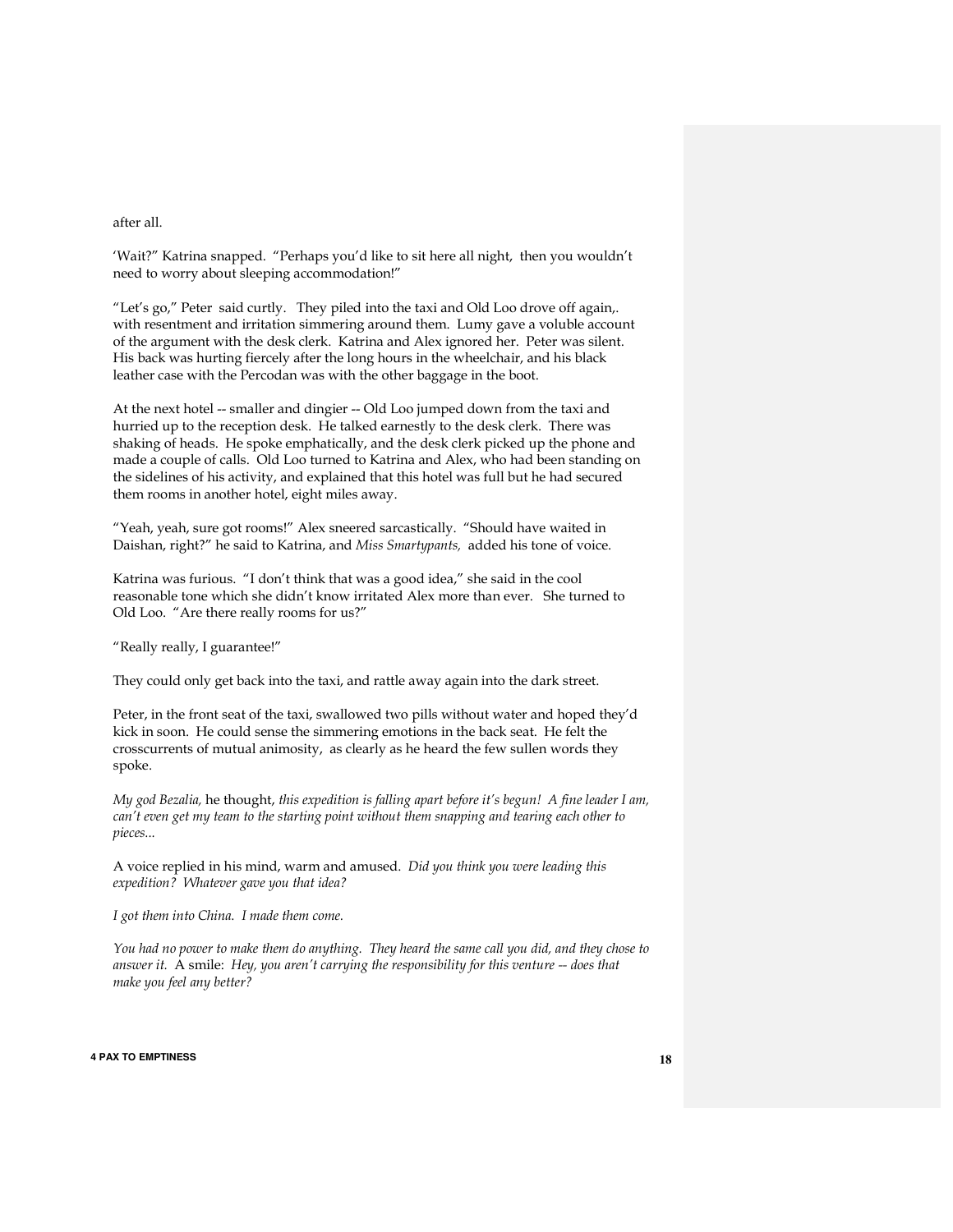Yes, Ma'am!

Don't worry Peter, said Bezalia. You will be prepared for what you have to do.

So it's okay for them to grouse and bitch at each other?

It's not okay. But it's not your problem. Hang loose, Peter. Peter relaxed and half-dozed in the speeding car.

Katrina heard a friendly voice, pulling her out of an angry reverie. What are you so mad about, Katrina?

That Alex! Crass, blustering idiot, waving his money around ...

Are you mad because he was stupid? Or because you looked bad too?

I was right! Of course I was!

Look at yourself. See yourself. Bezalia sent pictures to Katrina's inner eye, replaying the argument. Katrina winced. She saw herself harsh and arrogant, she winced.

I'm not like that, Bezalia! I didn't raise my voice, I spoke politely!

What was in your heart? Bezalia said. Her words were a laser that laid bare Katrina's innermost thoughts and motives. She saw her naked need to be superior; her compulsion to look better than anyone else around. She saw, and was ashamed. She bit her lip in self-revulsion, for the ugly thing she knew herself to be.

Bezalia put an arm around her. Sitting in the taxi, Katrina felt the flow of comfort and reassurance like a physical sensation. It's okay, my dear. You are as you are. She knew the presence of love, and grew calm in self-acceptance.

She said ruefully, I messed up again! I still haven't learned to let go of that bitchy part of me.

And the smiling answer came: Don't worry! You have plenty of time to learn -- you have your whole life in front of you!

Alex seldom looked deep inside himself. His moods were like winds that blew over him, and he didn't know where they came from. As he sat fuming in the taxi, he heard the friendly greeting of the presence he had come to trust, since he encountered it five months ago, in the Sunday market at Marine Parade. He responded aggrievedly.

Yes, Bezalia, I'm sore at that snooty bitch Katrina!

You're sore at her, huh?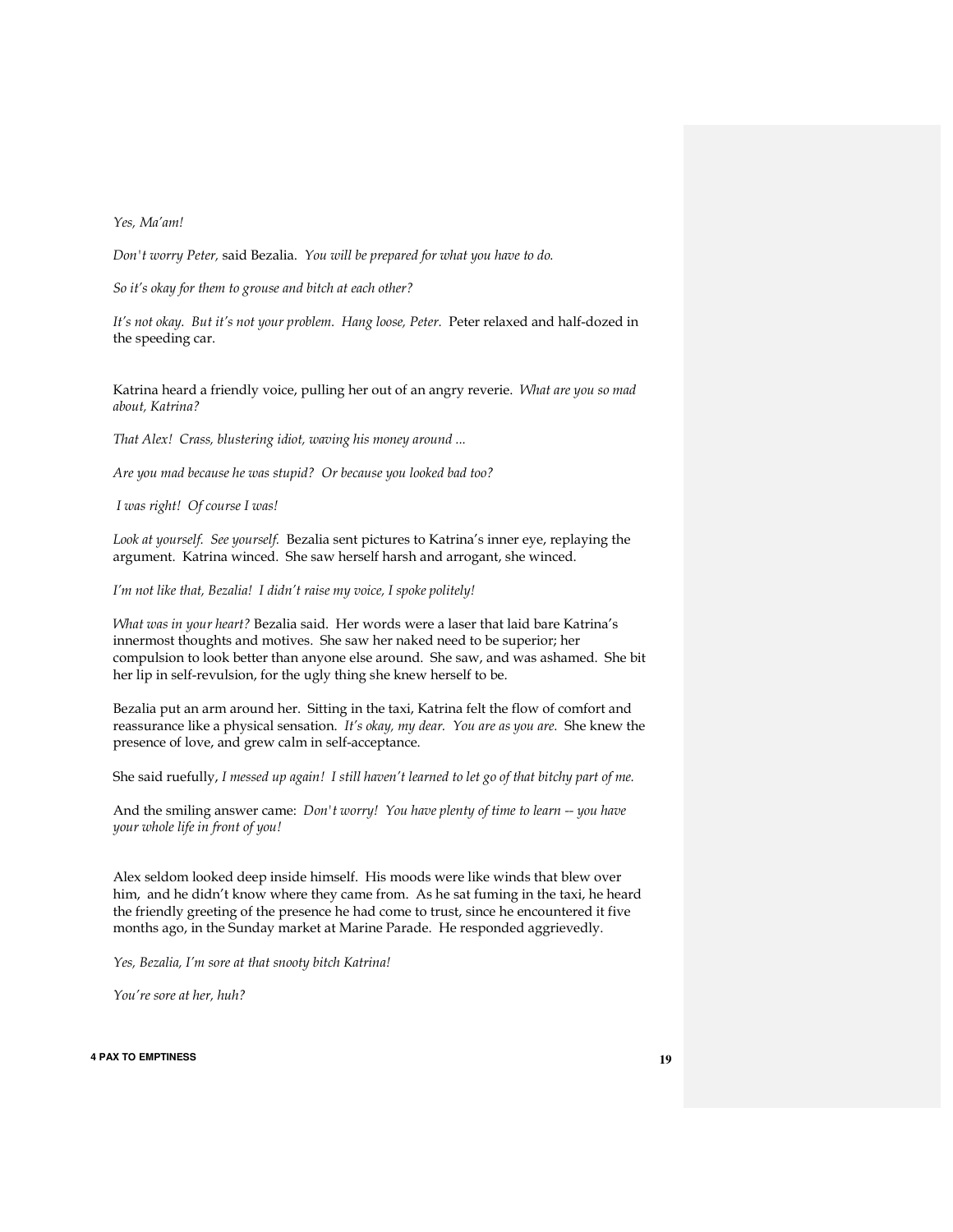Yeah, yeah, I'm very fed-up with her! And the bloody China hotel also, wouldn't find a room for us! In the corners of his mind Alex had room for anger at Peter and Lumy too, for being unhelpful burdens.

Yes, Alex, you're mad at the whole wide world! Alex felt as though he was gently picked up in a pair of strong hands. The hands gave his mind a firm shake. He blinked, feeling the fog of anger drain away. Do you still have anything to be angry about? the voice inquired.

No, said Alex. The hands moved down his body in a repeated soothing motion, restoring him to calm. His jangled emotions returned to balance. By the time the taxi came to a halt all trace of anger was gone. He jumped down and held out a hand to help Katrina alight. She took it, accepting his silent apology, and they all went into the hotel.

The place was small and shabby but they were given two rooms, side by side on the lower floor. They unloaded their belongings with exhausted relief. It was more than two hours since they had left the airport. They were cold and tired and hungry and resigned to paying exorbitantly for Loo's services.

"One hundred yuan!" Old Loo grinned. "That's what we agreed at the beginning. Give me one hundred yuan, and tomorrow morning I will come back for you!" Alex paid, feeling pleased but as though he'd tried to step on a step that wasn't there. They got their wash, in communal showers at the end of the corridor, and the meal, which was noodles from a small shop around the corner.

At eleven at night, they gathered in the room Alex and Peter shared. They prepared to keep their regular appointment with the mystery of divinity.

"So tired!" Alex said. "I think I cannot Listen tonight. Sure to fall asleep. I better not try to meditate."

"Do it," said Peter. "Do it in respect for the daily task. Even if you fall asleep, or if your conscious mind is totally distracted, the work still goes on deep inside you."

Peter said the opening words. They listened and heard the noises of the street, doors banging in the hotel, a television playing somewhere close by. After a while there were soft snores from Alex.

Peter lay on the bed. His body was easier, but there was still tension in his mind. As he tried to listen, he seemed still to hear a hubbub of voices that called out and protested.

Images flickered past, disturbing him with echoes of anxiety and pain. A stony plain littered with white fragments of bone. Alex and his wife Cynthia, a hospital, a restaurant. A chequebook on a banker's desk. Blurred photographs in old newspapers. Faces like skulls, bony and hollow-eyed.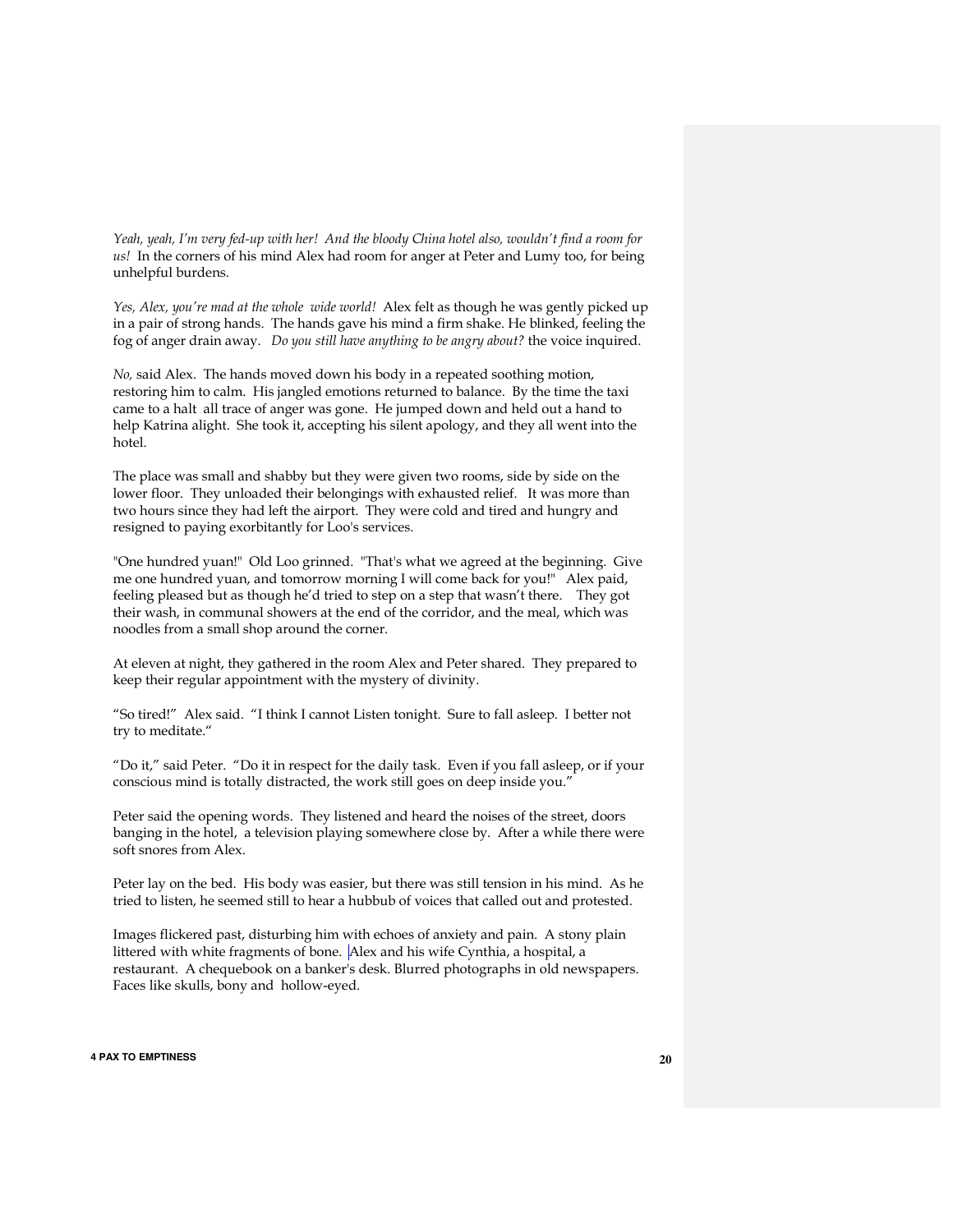Peter was a man of much will-power, who had learned to combat the tyranny of selfwill. He knew that this is the battle which is won by inaction, by not struggling. Bezalia! Peter said in his mind. I can't do anything tonight!

You're having trouble, aren't you? Stop dwelling on the past and looking to the future. Know that you are here, in this place, at this time.

I am here, Peter repeated.

I am with you, Bezalia said.

For that timeless moment, that was all that Peter needed

As Katrina started listening, an image came to her mind, of a picture in a temple, in a street in Singapore. She had seen it one day, passing by, and her heart had said, That is Bezalia.

A goddess poised, slender and strong, on the brow of a huge dragon, as it plunged through the billows of a raging sea. Light shone from her to redeem the night. She was the inner citadel of the heart. Bezalia, Lady of the Winds, riding the storm-dragon above the world.

Lumy easily found the place of silence. During the day she'd felt anger and frustration and disappointment, and allowed them to happen. They washed over her like sea waves falling on the pebble beach, and she watched them like someone who lives by the sea and is used to the surf; and the feelings passed, as the waves sink down between the stones, and left her untroubled.

Now she sat in a chair in the hotel room in China. Images drifted past her vision, and she let them pass by.

She saw a sandy beach, on a shore that didn't exist any more. It was the coastline of her childhood, in a different era of Singapore. The child Lumy, wandering on those shores, found a teeming wealth of tiny life on the mudflats exposed by the ebbing tide. Under her feet with every step, she encountered crabs and small shelly creatures, their little lives jostling and layering over each other. All gone now, those beaches buried under rock and clay, but Lumy did not hold to the memory.

Her vision carried her beyond the shore into the warm shallows. The same profligacy of life was there. Each litre held a million tiny creatures, drifting in the rich nutrient waters. Night fell. A myriad tiny lights hung in the depths. Every creature glowed with the life within it, and lines of light ran between them. Traceries of light threading the darkness. Branching constellations, swaying in the equatorial sea.

Lumy knew that she and Peter and Alex and Katrina were specks of light, in that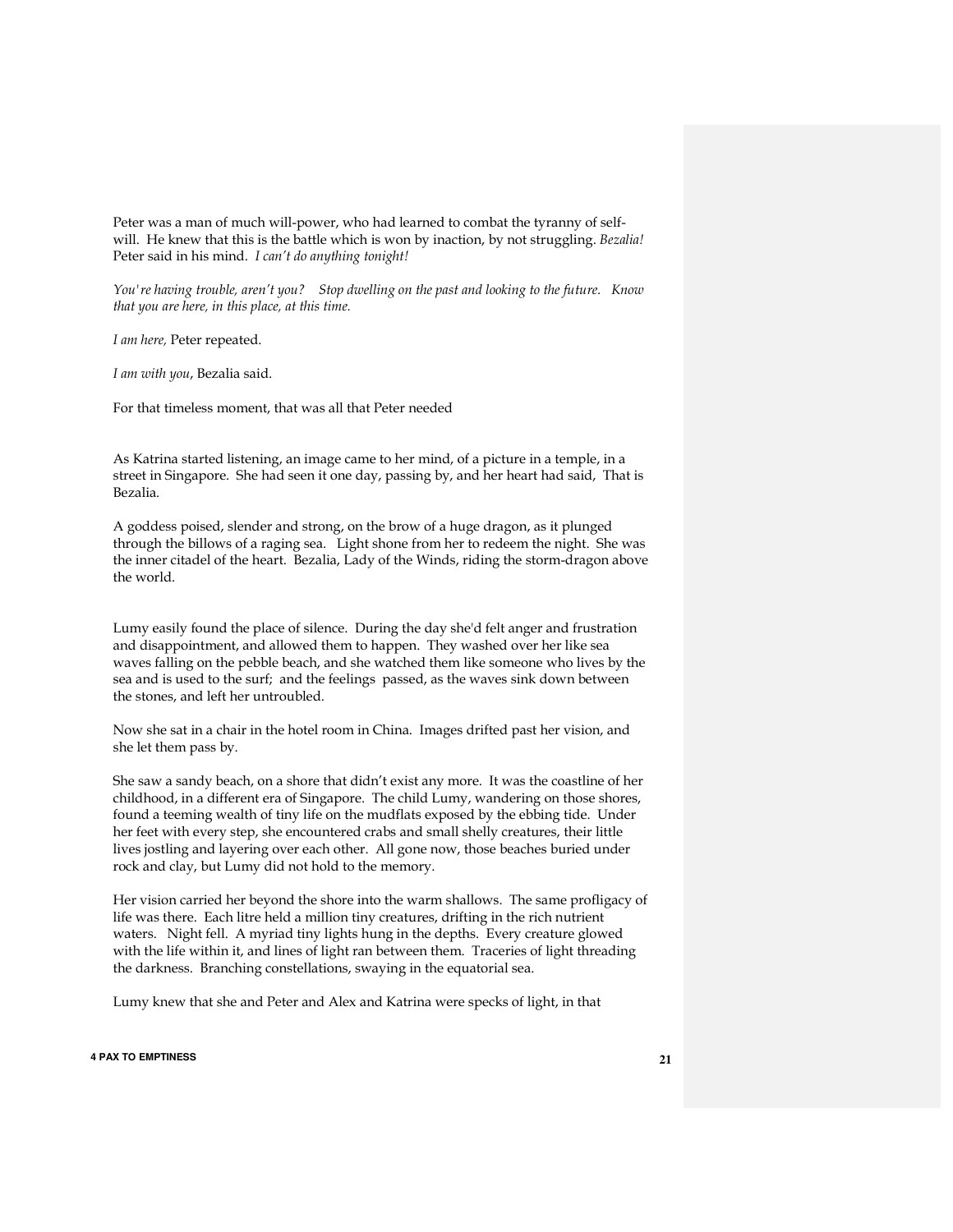glowing ocean. They were joined together, part of the vast network of life, floating in the limitless sea.

All earth is one, Bezalia said. All life is one.

The images were gone from Lumy's mind. The echoes of universal harmony remained, and to these she listened.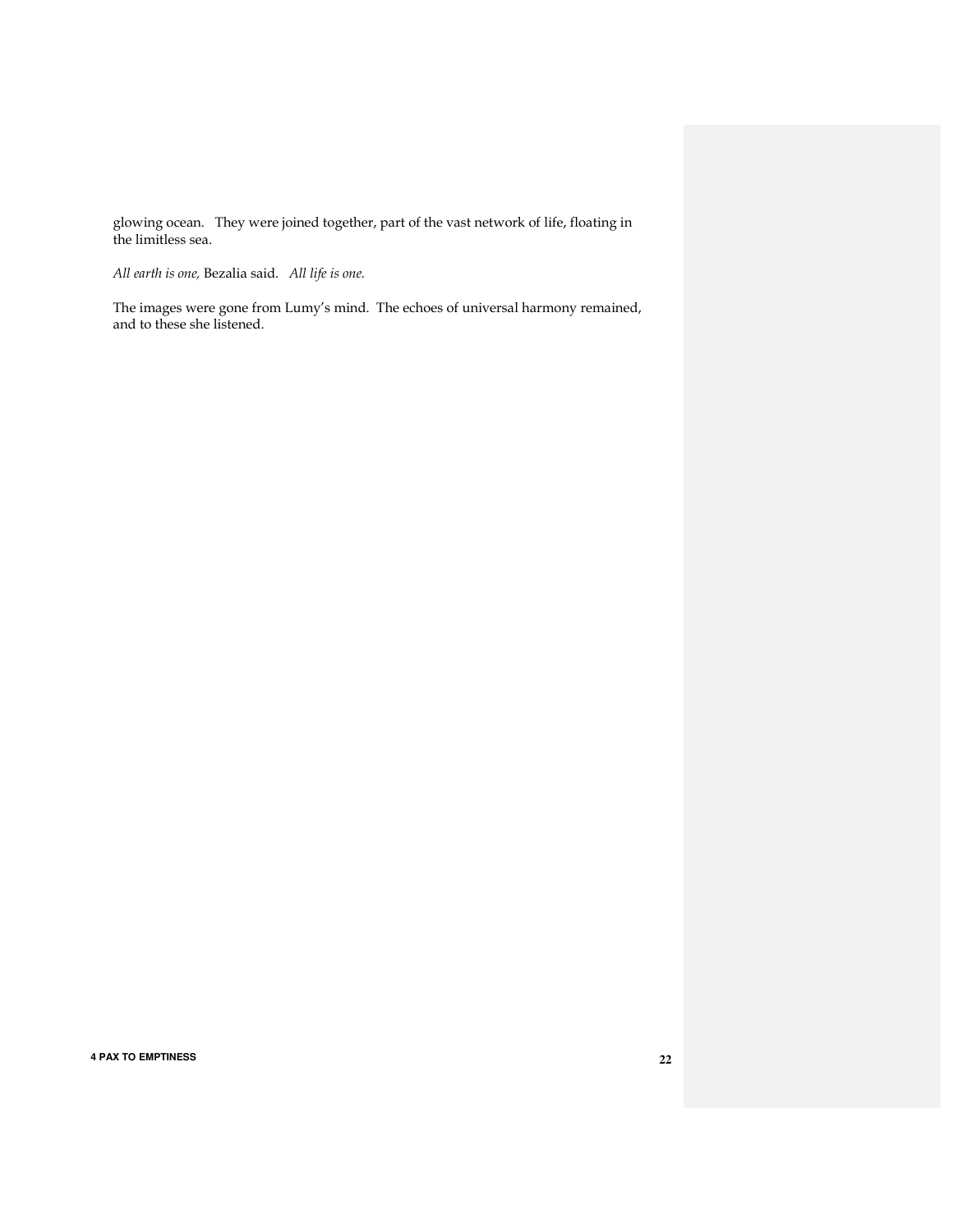# Chapter Four

Breakfast at the hotel was more coarse white buns, and a dish of hard-boiled eggs. Old Loo drove up and they put wheelchair and bags into the taxi. He knew where to find the office of Peidong Air. Eventually their tickets were endorsed and they were told that they had been given seats on the evening flight to Zhengzhou.

"We should go to the airport at once, tell the clerk we are there," said Lumy.

 "Our seats are properly confirmed," Katrina explained. She was used to being patient with Lumy, who was a generation older, who had never held a job, who didn't know how travel was organised. "We just have to check in three hours ahead."

"Are you sure that they will keep the seats for us?" said Lumy.

Katrina opened her mouth to reply, then stared at Lumy speechlessly.

"You've got a point there," said Peter. "I think we have a better chance of getting on the plane, if we are at that desk the moment it opens."

"You know what?" growled Alex. "I think these people always overbook. This business about endorsing the tickets --- maybe it is not true, the bastards just say that to have an excuse to bump us off the plane!"

 "We should go as early as possible," said Lumy, "and stand at the desk even before it opens."

"We'll go there right after lunch," said Alex.

A meal in a good restaurant was something Alex had been promising himself ever since he knew he was coming to China. He was a hoarder, a collector, of eating experiences. He expected not just pleasure for the eyes and stomach, but an experience that would be significantly different, from Chinese meals in Singapore or Hong Kong. And he had managed to convince himself that this meal would be the high point that would console him for all the previous frustrations. He questioned the waiter at some length before ordering.

The food arrived and cheerily Alex urged his friends to eat, and himself ate largely. He savoured the food judiciously, and gave his opinion on each dish.

The steamed fresh-water carp had a muddy flavour. The baichai vegetables were overcooked and the oil smelt rancid. The chicken cooked with beans was bony and tough. The noodles were soggy instead of crisp.

"It's okay, it's good enough, Alex!" Katrina said. Alex went on grousing and carping. At the end of the meal he looked at the bill and burst into a rage. The bill was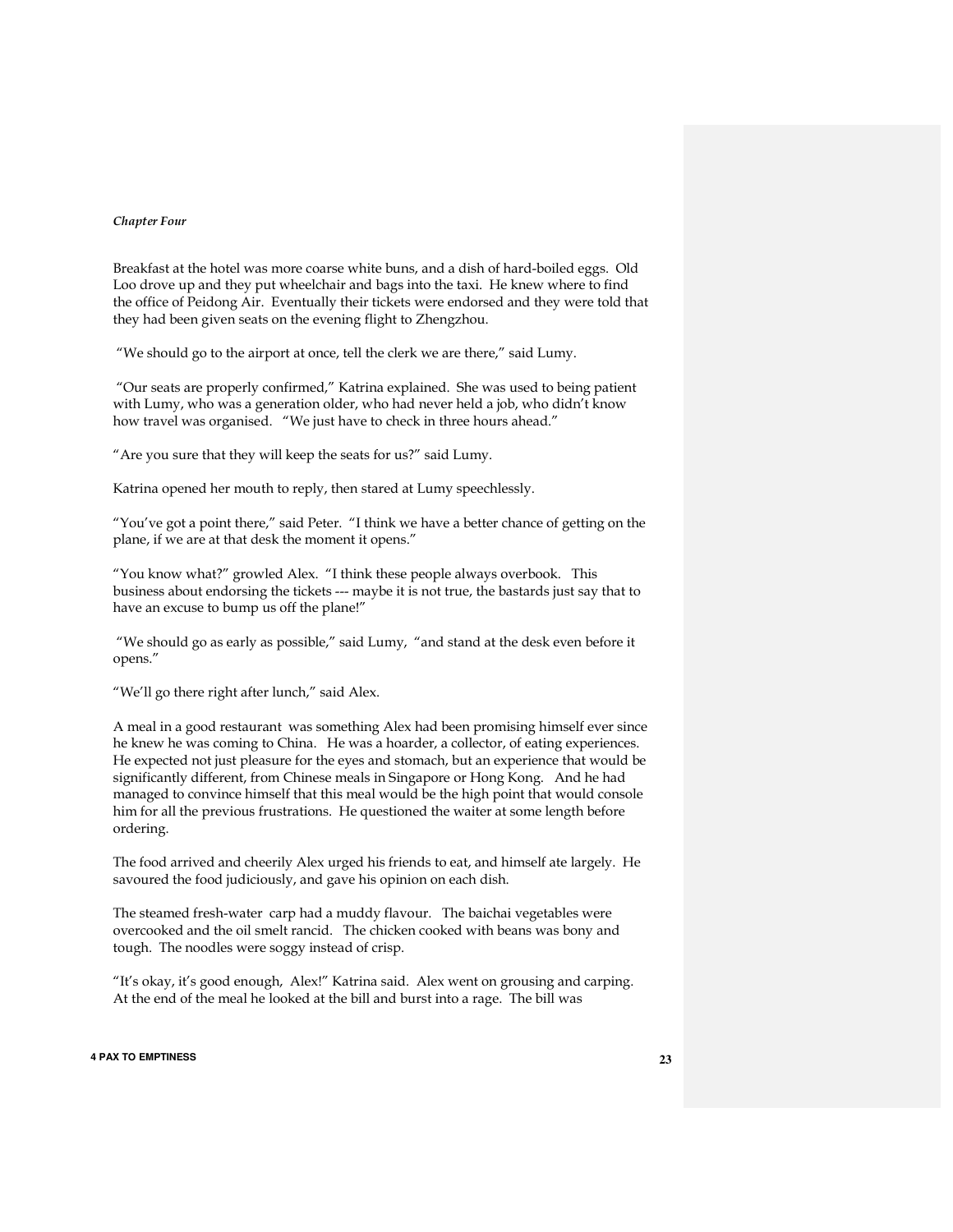ridiculously high. He would complain to the local tourist association (he knew there wasn't one). He would write to the papers so that no Singaporean visitors would ever visit this restaurant. Eventually he paid the bill and they went to the airport again.

Once more they sat side by side on a wooden bench with Peter's chair in front of them.

"Seems like we've been in this airport for days and days," said Katrina. "I will be so glad to get out of it."

"Well, maybe we've learned something about China," said Peter.

"I've noticed that they sure don't do things like we do!" Katrina laughed.

"What about the people, what have you noticed?"

"They seem so unhelpful, they don't reach out to strangers. Even amongthemselves, they're like some of the Chinese-educated Singaporeans, they don't do much touching or eye-contact."

"They protect their inner space," Peter agreed. "They don't have easy intimacy. How about you, Alex? What have you learned?"

"Me?" Alex laughed in surprise, "these people are so backward, what is there to learn from them?"

Peter grinned. "Well, you could learn about why you lose your temper!"

Alex blinked. "Just now in the restaurant, " Lumy said earnestly, "you got very angry about the bill! Very often, Alex, you get angry and you grumble and complain!"

 "Yeah, I guess I do," Alex said, looking abashed. "I like to make sure that I get my money's worth, that I'm not being swindled."

"It looks as though you enjoy it when you can complain a lot," said Lumy. "You would feel like you were missing something, if you had nothing to complain about!"

Alex paused, his mouth open and his breath in held, silenced by the truth of Lumy's observation.

"How do you feel when you complain, Alex?" Peter asked gently. "Do you feel more powerful, in charge of the situation?"

"Yes. I feel stronger," Alex admitted. "It seems to make me feel better."

Katrina, watching this exchange in fascination, suddenly had a question to ask. "What does Bezalia say about this, Alex ?"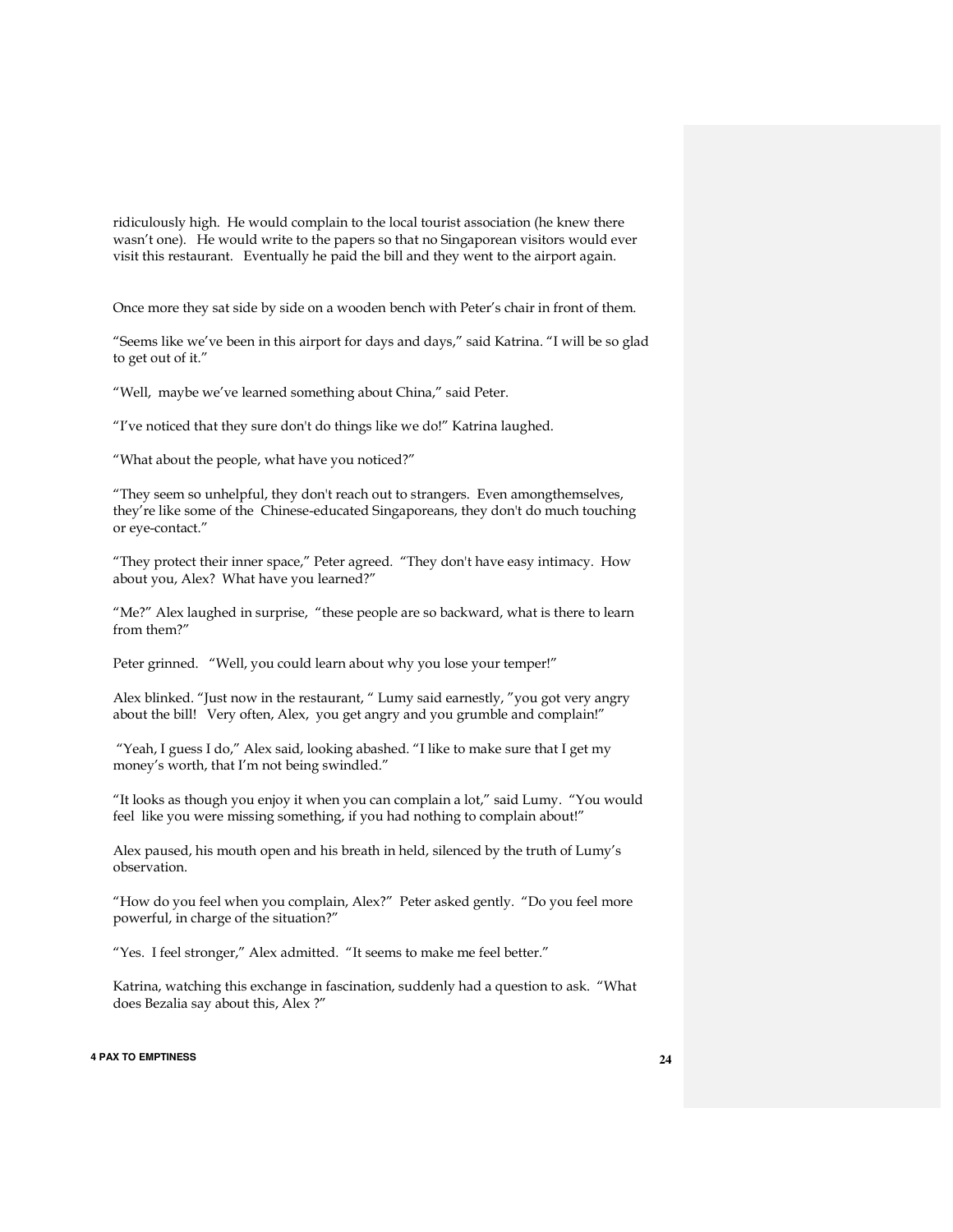Alex paused a moment, eyes focusing inwards. "Bezalia says, Why don't you kick this habit," he reported gloomily.

Peter smiled. "Let's do Listening."

Alex's watch beeped and they opened their eyes to the bustle of the airport. Someone was watching them closely. From among the crowd of staring onlookers came a man with Chinese features, wearing American casual clothes. He spoke in English, "Hello! It's good that you meditate in this place!"

He stuck out his hand to shake theirs vigorously. "I'm Tony Li!" He handed out business cards printed in Chinese and English: Tony Li Tsung-shi, Producer, Hong Kong Eravision. "You're from Singapore yes? I could guess, I heard you speaking! What are you guys doing here? Where are you travelling to?" His hands gestured non-stop while he talked, like the hands of deaf people signing. His eyes danced with quick laughter.

"We're trying to get to a place called Chengshen," Alex said. He felt immediate liking for the Hong Konger. In his mind the local people were an alien "Them"; Tony Li was like part of a familiar world, he was "us."

"I just came from Lhasa," said Tony Li. "Making a film about the Tibetans. My camera men have gone back to Hong Kong already to do the editing. The government don't want me filming in Tibet, but how can they stop me? They say Tibet is part of China, so is Hong Kong, so how can they stop me from going in? There is so much interest in America about Tibet but the Americans can't get in. I went to Los Angeles and there were just too many television companies asking me to help them to make this film. I made it myself! "

He told them that Westinghouse was among his financial backers, and Microsoft was going to distribute the finished film. They did not know whether to be impressed or to think he was talking fantasy. Next he was telling them he knew the Dalai Lama well, visited Dharamsala regularly to meditate with him, had made a film about the Dalai Lama's pilgrimage to Lourdes and Fatima.

"So when I saw you Singaporeans meditating, you sit in a crowded airport in the middle of China and you meditate, I said, Hey, that's sublime! I must talk to these people! So why are you in China? Why are you going to Chengshen?"

"It's to do with the famine of 1959 to '61," Peter told him. "Have you heard of it?"

 "The big famine in '61? My mother talked about it. She had relatives in Kwangtung. They were hungry, because the whole country suffered from floods and droughts which damaged the harvests."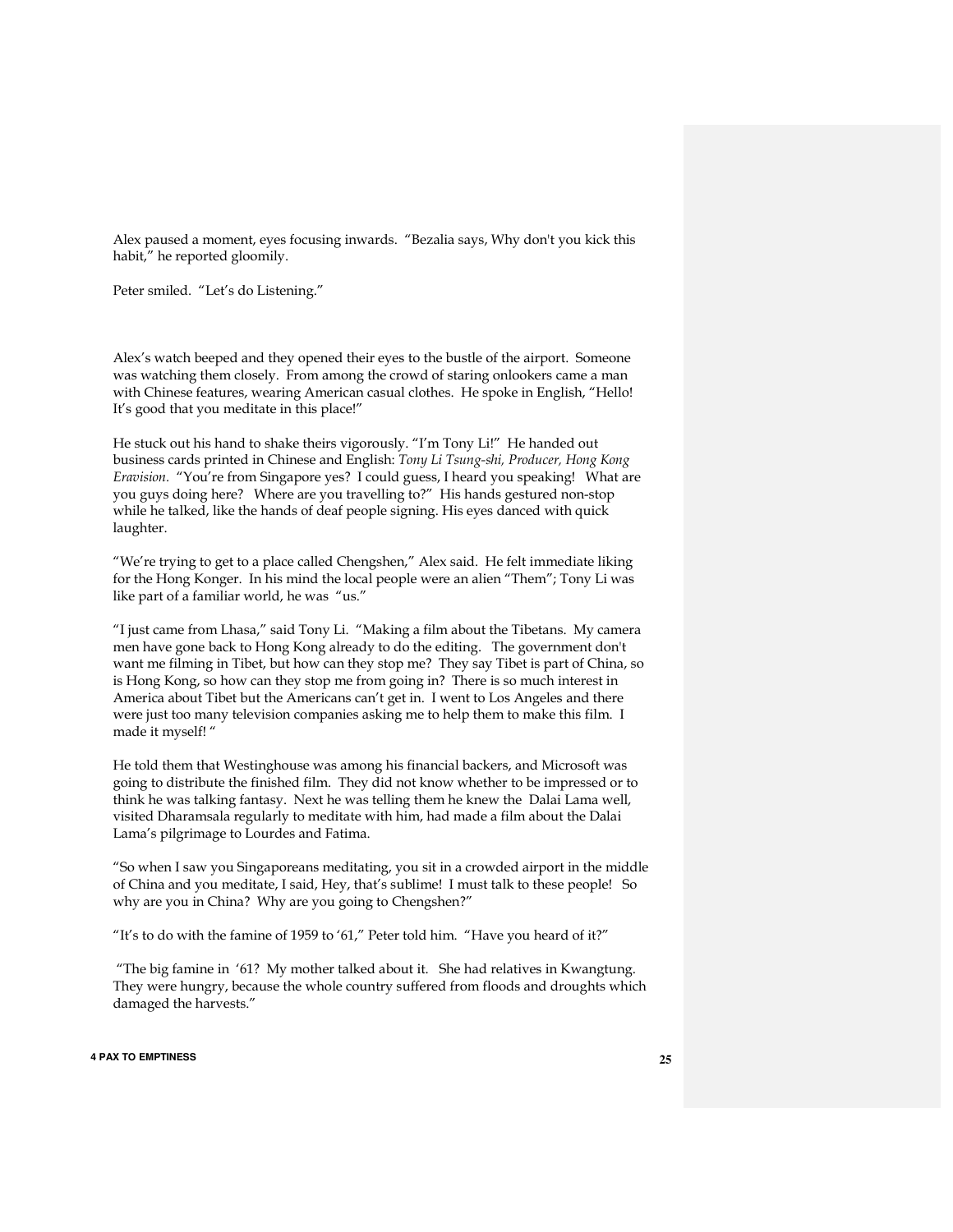"The harvests were not damaged," Peter said. "The grain was taken away from the peasants. Thirty million people died of hunger, can you believe it?"

"Yes. Yes. In Tibet they said that the Chinese who conquered them punished their rebellion, by seizing all their harvests. In some places more than half the people starved to death. And you say the same thing happened in China! I wonder whether my mother knows anything about this? I can ask her!" He pulled out a cellular phone.

"Where's your mother?" Alex asked.

"Causeway Bay, she has a very nice apartment near the sea." Incredulous and amused, they watched Tony Li talk to his mother in Hong Kong.

His mother must have been used to such phone-calls. When Li's rapid-fire Cantonese halted, he listened for several minutes, nodding and repeating "Ah-huh." He ended the call.

"She says she remembers the famine. In the fall of 1961, the authorities admitted there was hunger, and people were encouraged to send food to relatives in the PRC. My mother says, the lines of people at the Post Office, to send away the parcels, stretched along one street and down the next. The PRC put four hundred per cent tax on each parcel . My mother's cousins got the food and it saved them from dying of hunger.

"My mother thought, the famine was in the south provinces only, maybe a few thousands died. She did not know the famine was all over China. I asked her if she knew thirty million people died. And the way she answered, she thought I said three hundred thousand. Maybe she heard me say thirty million but she couldn't believe it. I did not tell her that I said thirty million," Tony Li said, dragging on his cigarette.

Peter told him the story in more detail, showed him printed materials. Tony looked at the photographs and articles with close attention, all his energy converted into intent listening, as though he were recording every word.

He showed no puzzlement, at the purpose of their journey. "To light candles in the field where many people died, you are saying 'sorry' to the dead. That's sublime! You are making reparation to them. You are trying to mend the karma."

Tony Li's company brightened and enlivened the last hours they passed in Dongshandu airport, until they were called to board their plane.

They lined up to have their handbaggage checked. An official examined Peter's zipcase and pulled out a book , with Chinese characters above the English title on the cover. "What is this?" he said. He leafed through it, examined the illustrations. He went into his office, taking the book with him.

"What's that book Peter?" said Katrina.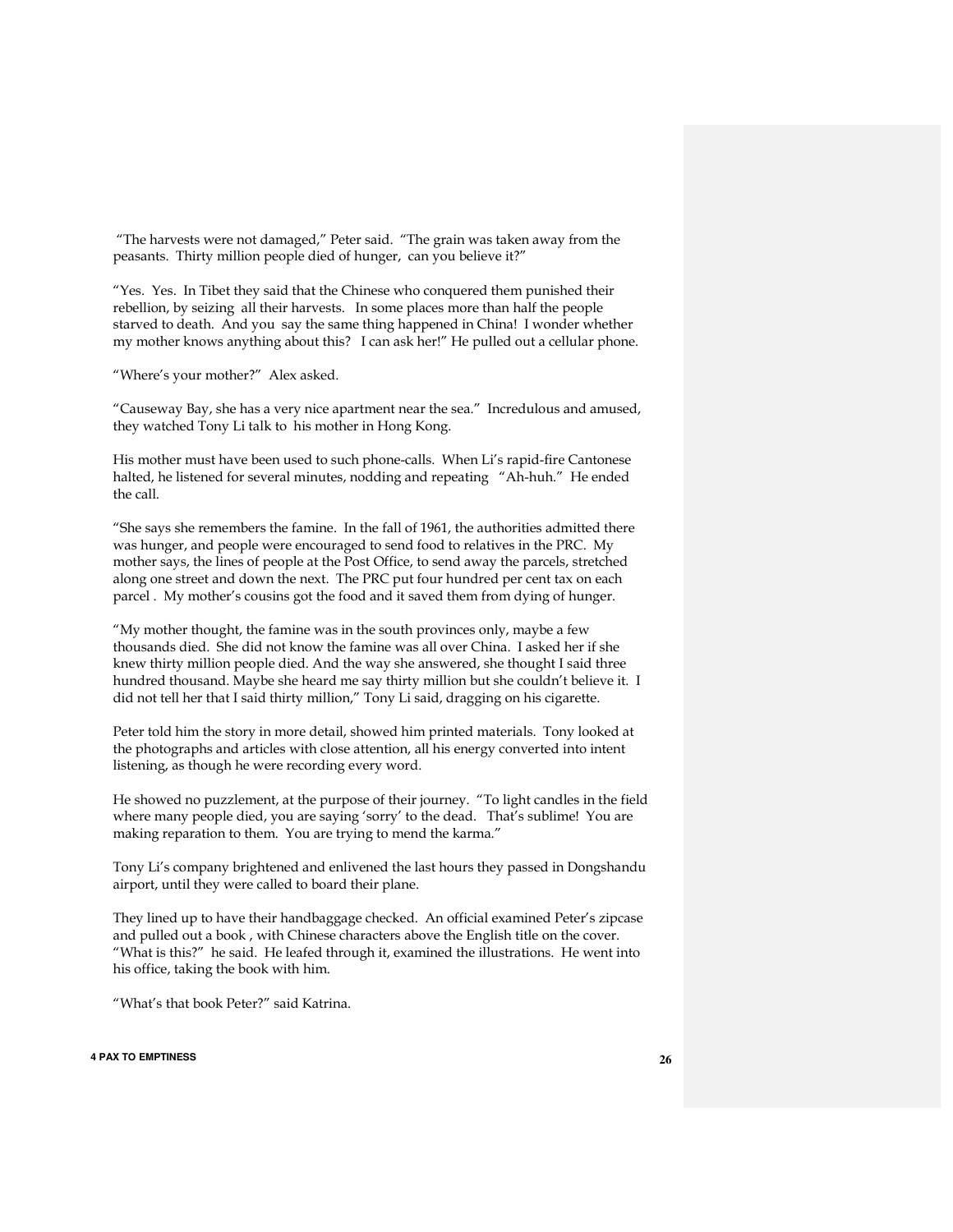"It's the book by Jaspar Becker. Hungry Ghosts: China's Secret Famine. Maybe that book is banned in China, they don't want people to talk about it!"

"Oh my God, is he going to stop us from boarding the plane?"

An anxious fifteen minutes passed before the official returned. The book was confiscated, but they were allowed to board their flight to Zhengzhou.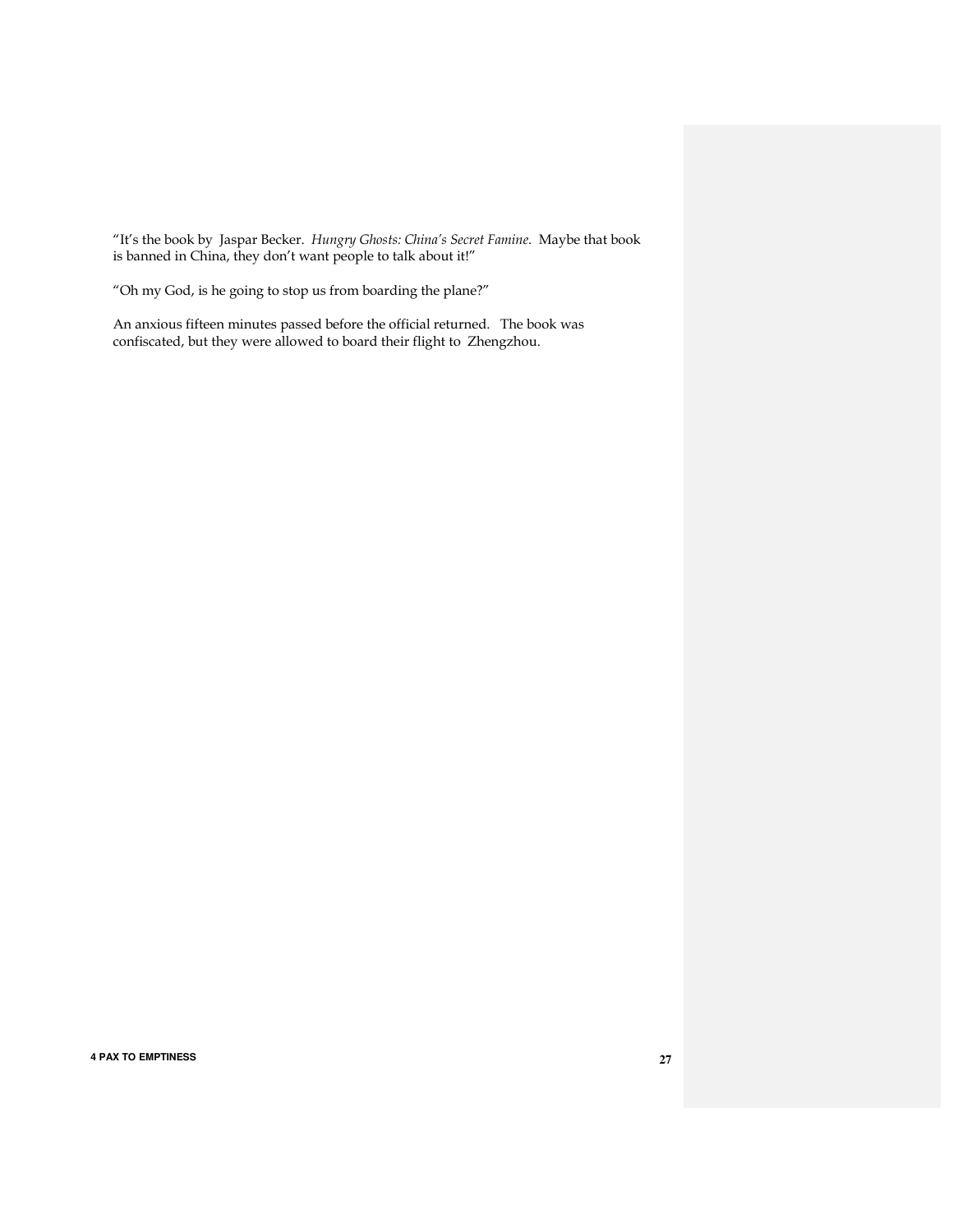# BOOK TWO

### Chapter Five

At half-past nine on a Sunday morning, the walkways near Marine Parade market were crowded with people going for breakfast, or on the way to do their weekend shopping. Between the corridors, at an intersection of the covered paths, was a small open plot covered with grass. In the middle of the open space a girl stood at a microphone, singing. Behind her a man in a wheelchair played a keyboard.

The melody was amplified at a low pitch that barely rose above the clatter of the intersection. It was a thing of long notes in echoing minors. The words were repeated over and over again. Listen. Listen. Someone is calling you. Listen, listen and hear.

Alex stopped with his family for a moment. Cynthia was hurrying towards the shops and four year old Russell was tugging at his hand. He stopped and looked at the singer, and cocked his ears to catch the thread of sound through the hubbub.

Someone is calling you. Listen, hey listen! Listen, listen and hear.

 The girl wore jeans and a tee-shirt bearing the words All Life is One. She sang into the microphone in a strong pure voice, and the man at the keyboard made the melody carry her voice to some lofty, unearthly realm.

 Alex stood motionless. He was frowning a little and his jaw hung slightly open. His eyes stared at the girl, a little out of focus behind his Rodenstock eyewear. The song he heard seemed simple and incomprehensible, like a folksong from an alien planet. Its minor keys twisted his guts. The hairs on the back of his neck stood up.

Cynthia paused because she noticed that Alex had stopped . She looked where he looking, saw the girl, heard the song. "Must be promoting some show," she said. "Maybe that new nightclub?" Alex did not reply.

"Nice voice. But no special costume," Cynthia said.

The song kept climbing through changing keys as though it was going somewhere, and then it started again from the beginning. It seemed to be working towards some answer to a question, but Alex couldn't hear what it was.

"Well, come on. Let's go to the market," Cynthia urged Alex, in some puzzlement. She took his elbow, gently urging him along. She had finished dealing with the experience, and did not know what else there might be, for Alex to pull against her hand, and still stand staring at the girl.

"I want -- I want to listen," Alex muttered.

"Come on Daddy!" Russell clamoured.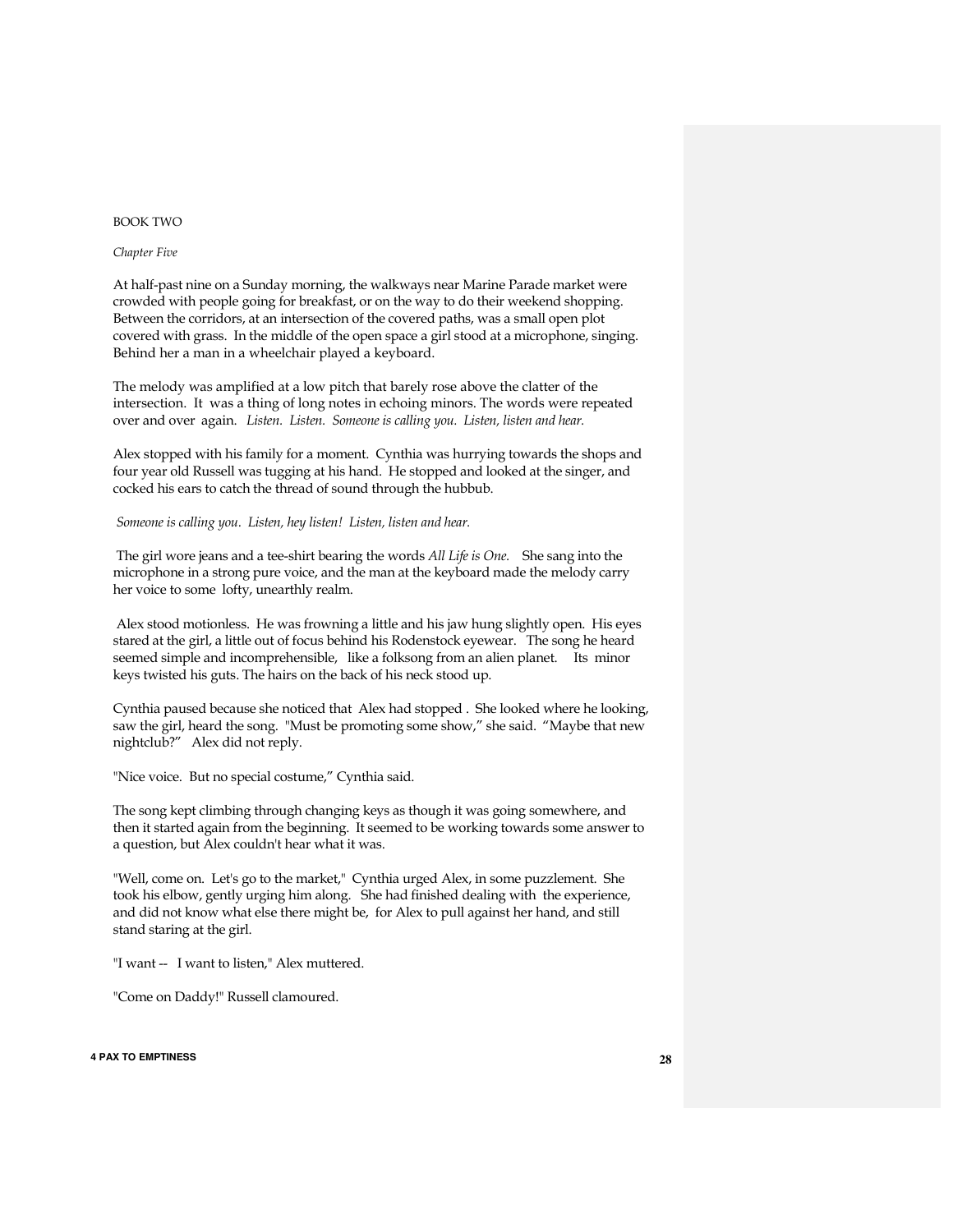Alex felt that something was just out of his reach. He was dying to hear the resolving chord of that music. He desired that solution the way a randy teenager wants the screen goddess, the way a smoker wants a fag on the fourth day of trying to quit.

"Come on Daddy!" Russell's voice was taking on that whining, now-you've-got- to- payattention- to- me note that sometimes made Alex wish he'd had the operation done on himself before ever becoming a father.

"Alex, we have to be back for church by eleven ..."

"I want -- " Alex began again. He fell silent, his mouth open. He raised his hands and let them fall again. Different scenarios swept through his head, one way to respond to the demanding voices and another way, alternative paths through his future life.

He could see it happening. "I want to listen," he said forcefully. He snapped at Cynthia and insisted on remaining for a few minutes more, in spite of Cynthia's complaints and Russell's whining. He stood and tried to listen to the song. But he'd already lost his temper, couldn't concentrate on what he heard. The whole experience was spoiled for him.

He could see it happening. He gave up on it and went along with Cynthia's tug on his arm, straining his ears to catch the last thread of song as it was swallowed up in the noise of the market crowds. All day he felt angry with her, feeling he had missed something that he would never find again. A residue of resentment and frustration was added to a list he did not know he was keeping, that fuelled a reservoir of rage.

He could see it happening, whether he fought with her today or another day. He glanced around him with a kind of desperation. No win situation. Both ways I lose, Cynthia loses, Russell loses when we have the final fight and she walks out of the house. Oh why is life such a mess isn't there any way out ...

His rolling eyes went once more to the singer, and stopped there. It seemed to him that the singer looked straight at him, as he stood on the edge of the crowd, and her eyes gave him a message. Clear as words, he heard: You don't have to do anything. He relaxed. He understood what he was being told. He stood still.

"I want ice-cream Daddy I want ice-cream" Russell said.

"Alex! Hurry up eh!" Cynthia cried. She stared at Alex. He stood as still as something planted and growing in the pathway. Cynthia pulled at his arm, and his arm was heavy: as though he had become a steel statue covered with warm flesh, and it would take blowtorches and hoists to shift him. "Alex!"

Alex stood listening to the song. He could hear the voices of his wife and son, see their anxious faces. He did not have to do anything. It was all right for them to fuss and carry on, to panic for a while. It did not disturb him.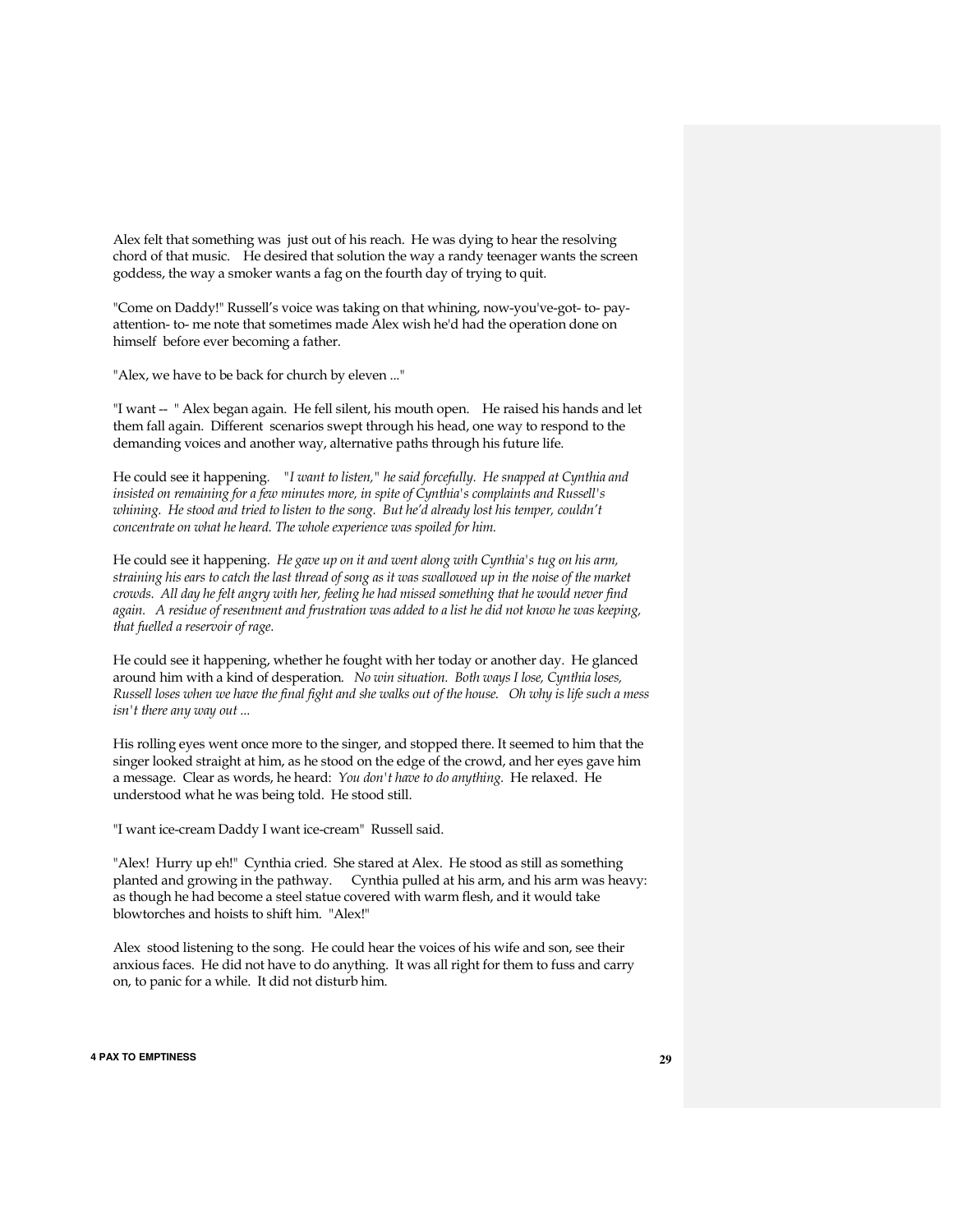"Alex! Alex!"

"Daddy? Daddy!" Russell was beginning to cry.

Alex was giving the song his full attention and he was so happy, it seemed like the first time in his life he had ever been able to attend purely to one thing at a time. The song seemed to swell up inside him, as though it was glad to be welcomed in. The high notes reverberated in the soundbox of his skull, the low notes throbbed in his belly. The words of the song were etched in the wet tissue of his brain. Calling, calling, listen and hear.

Time ran slower and slower. The long notes held and held. There was a moment when he seemed to be suspended in magic stillness and calm, and he saw a figure standing in front of him. It was a motherly woman, dressed in a loose black robe.

There was no one else around, they were in a little world of their own. The woman laughed delightedly. She nodded and smiled into Alex's eyes. She held out her arms with a wide embracing gesture that was like something he remembered from long ago.

Come to me Alex, hey, come to me!

Yes, he said. Hello. I'm here. I'm here.

Alex, my dear! I'm so glad you came!

Alex stepped close up into an embrace of security and reassurance. I am Bezalia, the woman told him softly. The number is three seven seven, three seven seven seven.

Thank you, Alex thought he said. Thank you, thank you.

Bezalia went away. Alex found he was standing on the walkway, the crowds around him. Cynthia was staring at him and tugging at his arm, and Russell was whimpering. Over there the song had ended. The keyboard melody was winding down and the woman in black was nowhere to be seen.

"Hey, what's the matter, squeaky boy?" Alex said. He swung Russell up in his arms and pressed his face into the softness of the child's cheek. He blew out bubbling breath, making Russell giggle and chortle.

"Alex?" Cynthia said.

"All right, come on!" Alex said exuberantly. "Guess you've got to buy up the whole market before we go back for church!" Alex smiled into Cynthia's eyes. For a very short moment Cynthia stood still, and saw her husband smiling into her eyes, and she felt her womb contract inside her. The deep emotional flash confused her.

"Okay," she said uncertainly. " Okay, let's go." Fondly carrying his son, Alex happily followed Cynthia into the bustle of the market.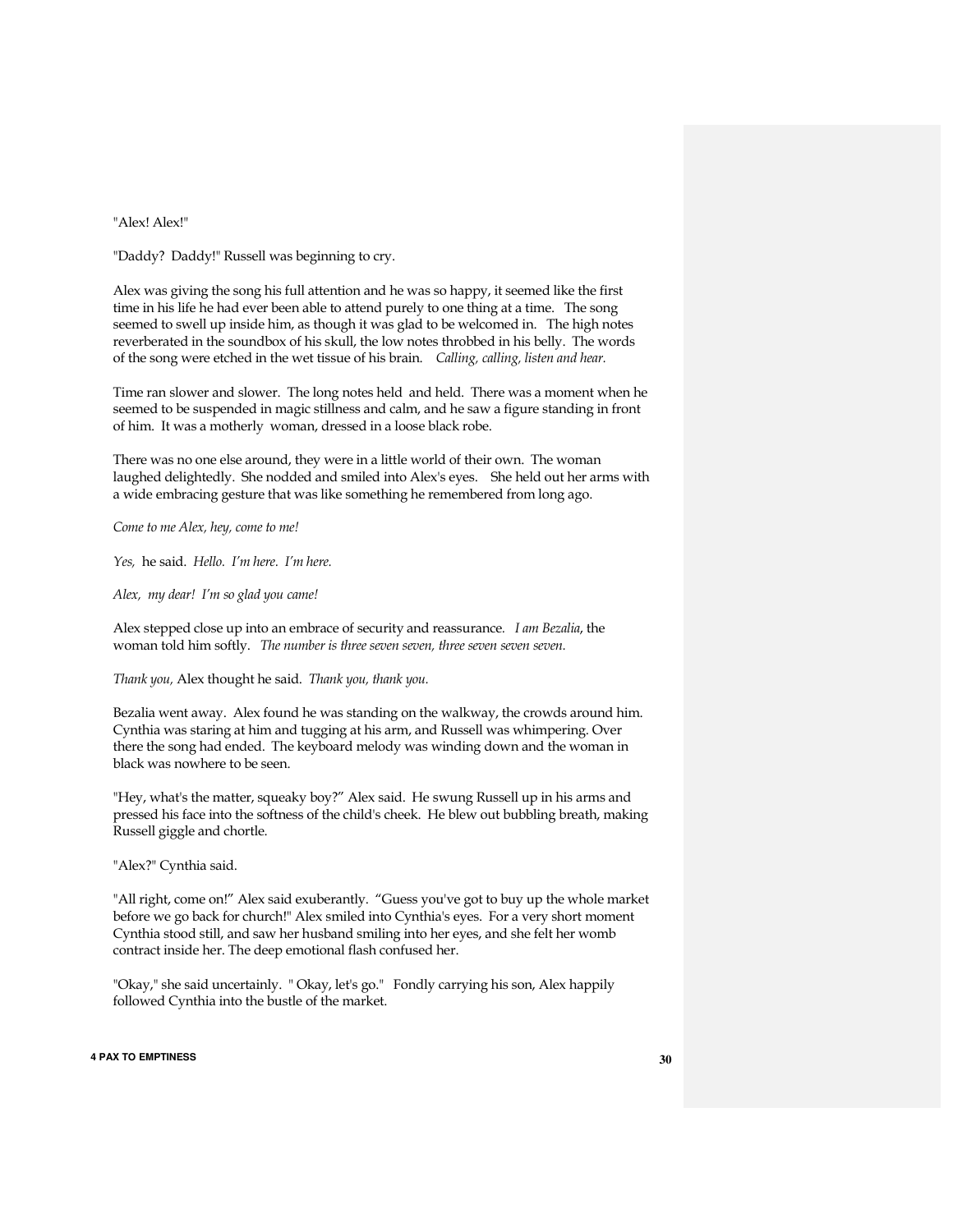Next morning, Monday, Alex woke up early, and examined his memory like a new lottery winner checking his bank account to see whether the money hasn't flown away as suddenly as it appeared. He found the treasure still there; and if it wasn't quite as sparkling and brand-new factory-fresh as it had been at first, he refused to notice it.

All through the marketing, and church, and Sunday lunch with Cynthia's parents, he had been on some kind of high. The moment when the woman in black looked into his eyes was like a lamp burning in his mind, spilling light everywhere. He was not irritated by Cynthia's mother's usual gossiping. When she indulged Russell in treats that his parents usually vetoed, Alex smiled tolerantly and asked Cynthia to take it easy.

When they got home after lunch, Alex parked Russell in front of the television and took Cynthia into the bedroom and made love to her. They had time for some really good marital sex, and then more time to sit in the living room and relax and watch television with Russell for a while, before they left home again for Cynthia's tennis and Russell's Chinese language tuition and a look in on Alex 's parents, and then dinner with Alex's brother Chuan and his wife Grace.

They went to their favourite eating-shop in Siglap. "Better sit inside, the haze level so high today," Gracie said.

"Bloody Indonesians," said Chuan. "They cannot stop people burning up their forests, we get the pollution." He was extremely sensitive to the smoke particles and he had red eyes and a sore throat throughout the haze months.

Over charkueytiow and chicken, Alex wanted to share something of his strange experience. But he could not talk about the feelings he had, about the woman who looked at him with eyes of love. The words she had said to him were neutral, and he found a way to talk about them. He said: "By the way, I dreamed about a number. Three seven seven, three seven seven seven."

"Go and buy!" Cynthia said.

"What combination?" Chuan said. They discussed eagerly which combination of the seven numbers to buy. Gracie would buy the numbers from the 4-D office near her place of work. They all believed that a dream could predict winning numbers, like the weatherman could predict rain.

On Monday Alex got to his office and found the usual air of urgency and hurry.

"Hock Chong rang first thing in the morning, they want sixteen tonnes of cement tomorrow," Miss Lee said. "Lim Seng Teck asked you to send his tiles by today."

Alex ran a small building supply company. With the construction boom going on, he couldn't keep up with the demand. Sometimes for one delivery he spent a whole morning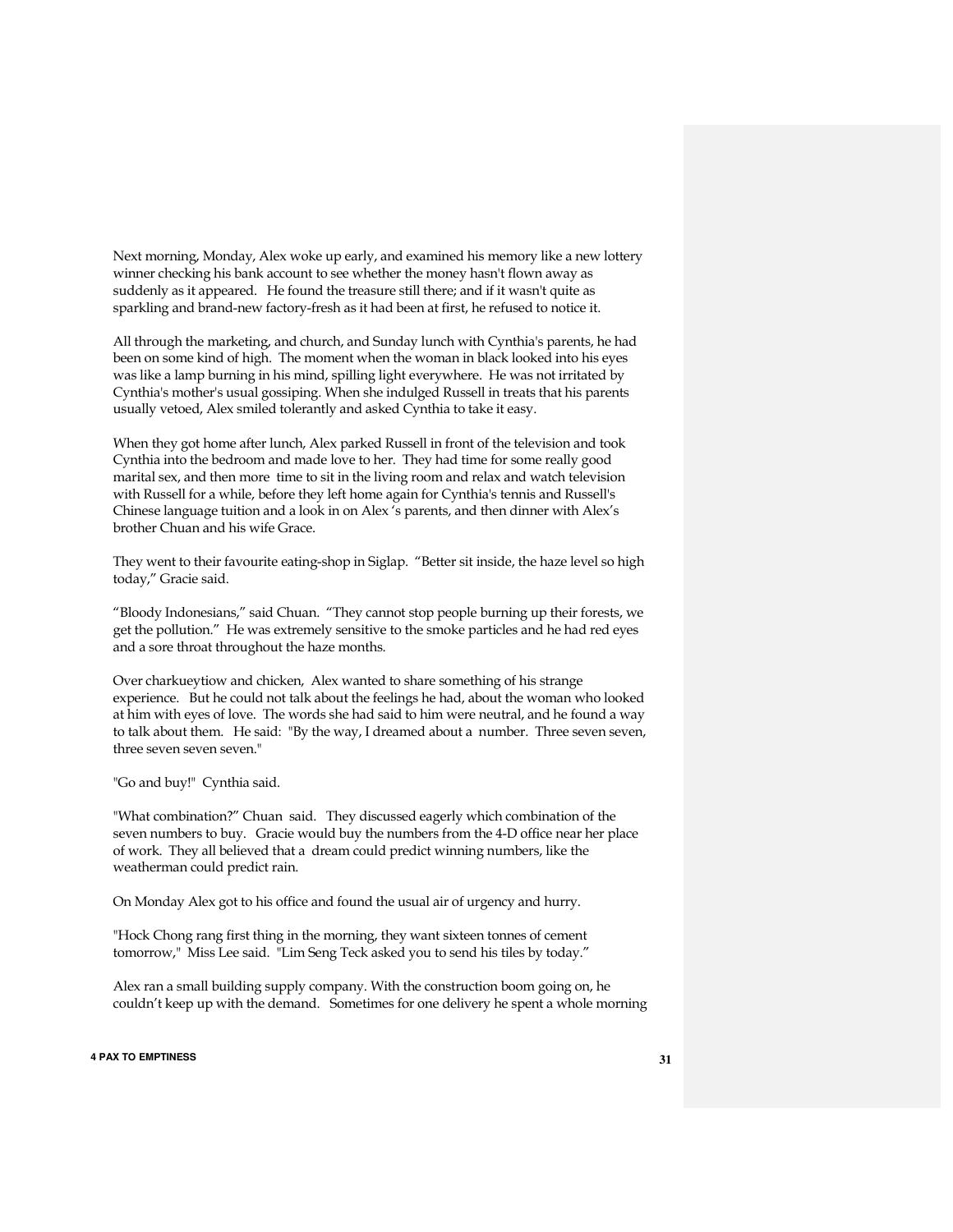on the phone, trying to get stocks.

He got on the line talking to Lim and Choo and Boon. It was a pleasant experience, as he talked to Lim, to envisage him as a fine, wonderful guy and have feelings of goodwill and warmth to him. Ringing off, with the delivery arrangements confirmed and lunch fixed up for Friday, Alex felt that business could be transformed by benevolence and gentleness towards everyone.

The next supplier, Chua, was uncooperative. He said the parts Alex had ordered had not arrived; Alex suspected that Chua had sent them along to a higher bidder. He fenced verbally with the man for a while, was polite but could not get past the other's screen of lies. Alex rang off, fuming. He called the next man and was very firm with him and got what he needed. Work went on. It was only in the shower in the evening, that Alex realised that his beautiful mood of love and kindness had vanished.

Two days later Alex felt as though he had just woken up from a dream. He felt supremely normal. He could remember that he had had a strange experience, and that he had been walking around in a kind of daze. I must have been a bit crazy. Maybe I got too much sun that day, he said to himself. What a brainstorm he had had. Strange mood swings. If that had gone on he might have needed a doctor. Back to work.

At midday his sister-in-law phoned. "Hey Alex! We won it! Four thousand and eighty dollars! Won the Four-D lah, four thousand eighty!"

"We won it?" Alex was confused.

"The number you gave us. Three seven seven seven. Next week we will buy the other combination, three seven seven three, " his sister-in -law chattered, "or should we buy the same number again, sometimes it can come out the same number for two weeks, what do you think?"

"No idea," mumbled Alex. Now Gracie was treating him like some kind of authority on dream numbers . "Grace," he said, "what do you think that number is supposed to be?"

"Looks like a phone number," his sister-in-law said immediately. "I thought that was where you got it. Whose phone number is it?"

"I dreamed it," Alex said, and could hardly hear himself. He seemed to hear a low clear voice repeating the number. He saw dark eyes smiling at him , a gaze that said he was infinitely precious. A roseate glow of well-being enveloped his mind. He felt terrific. He sank into it with a sensation of falling, of losing his grip on sanity, while part of his mind blew alarm whistles and phoned the hospital for the men in white coats.

Gracie was gone. Alex stared the phone and picked it up again. The handset beeped at him as he pressed the three and the seven in sequence. Beep deep deep beep deep deep deep. Then the slow croaks of the signal for an engaged number.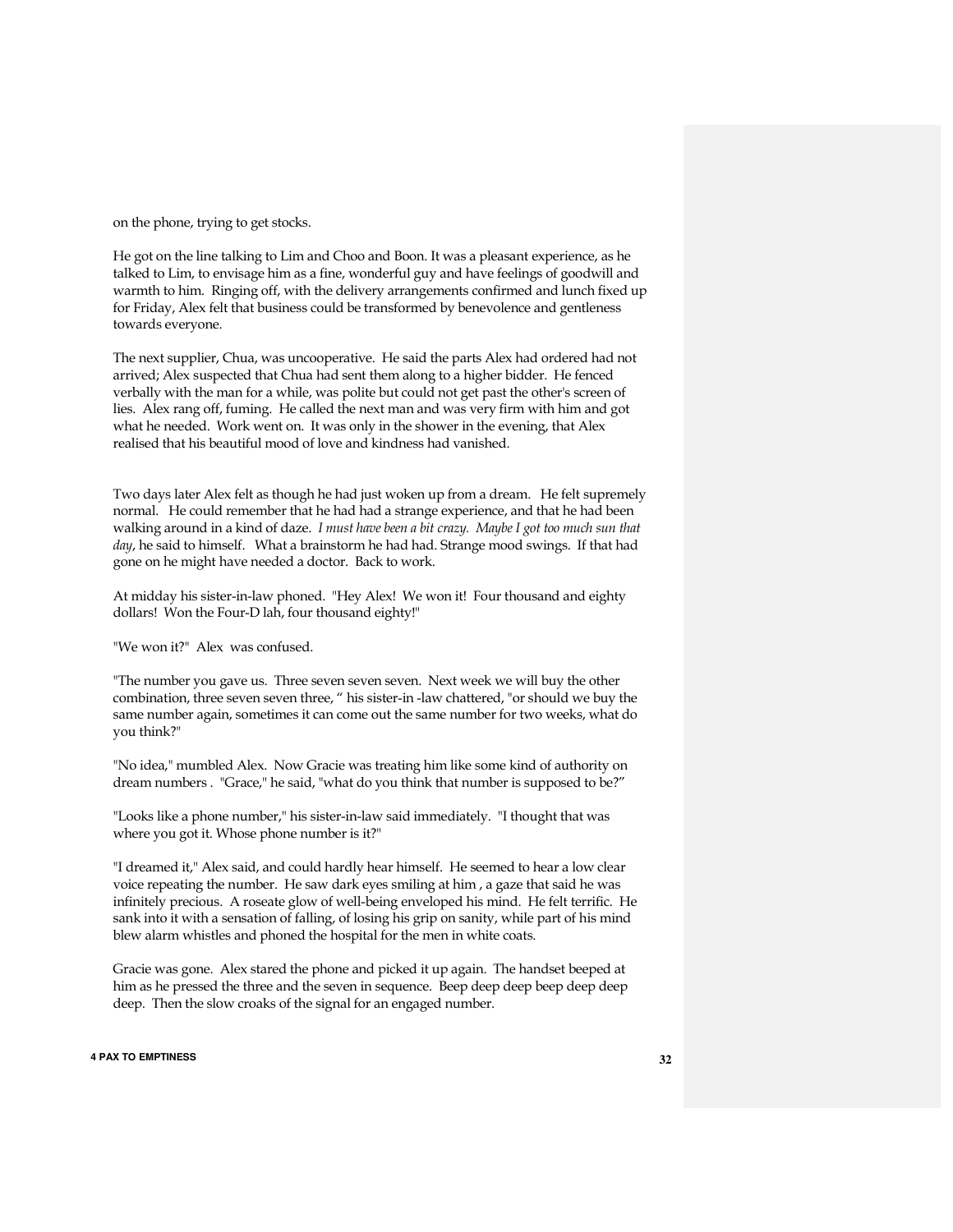The seven tones of the phone numbers echoed in his mind. He broke the contact and pressed the buttons again and listened to the tones. Beep deep deep .... Listen, oh listen and hear.

He put down the phone. More notes flooded into his mind. A plaintive melody, full of minors. He could remember the tune now, and the words. Once more Alex was in a state of yearning, of restless desire. But this time he had no idea what would satisfy that longing, or where to start looking for it.

The only link he had was a phone number which led to an engaged tone. Alex pressed those seven digits at different times during the next few days, with no better result. SingTel assured him that the number was in working order, and wouldn't tell him who the subscriber was.

There was Alex , getting up from bed at three-thirty on a dark rainy night, haunted by a memory of longing, to press buttons on the phone and listen to a seven-note fragment of melody. He huddled on the white leather couch in his nicely-decorated living room. Wind whined at the windows of the seventeenth-storey apartment. Rain whipped at the black glass of the window. Alex's bare feet were cold on the terrazzo floor. He got the engaged tone and cut it off and tapped the seven notes again. He realised that there was a kind of happiness in that moment, alone in the dark with the yearning in his heart. The yearning was keeping him company.

One day when he pressed the seven notes on the phone, there was a ringing sound at the other end. He had barely time to register it, when someone answered the phone.

"Good morning." A standard, pleasant, receptionist's voice. "Spiritual Arts Centre."

"Oh. Ah. Oh," said Alex. "Arts Centre?"

"Yes, can I help you?" Pause. Alex was gabra. "Do you want to sign up for classes?"

"Yes. Yes, I'd like to sign up."

"Which class do you want? Classes are at eight p.m., on Mondays and Thursdays."

"Thursdays," Alex said promptly. "Where's your place?"

"It's in Upper East Coast Road. I'll fax you a map, can you give me a fax number?"

Alex gave his fax number and pulled his wits together. "Ah. excuse me, I'm not quite clear. What kind of art is it?"

"Oh, if you don't know which one you want, you'd better meet the instructor first. I will set up the interview for you on Thursday night."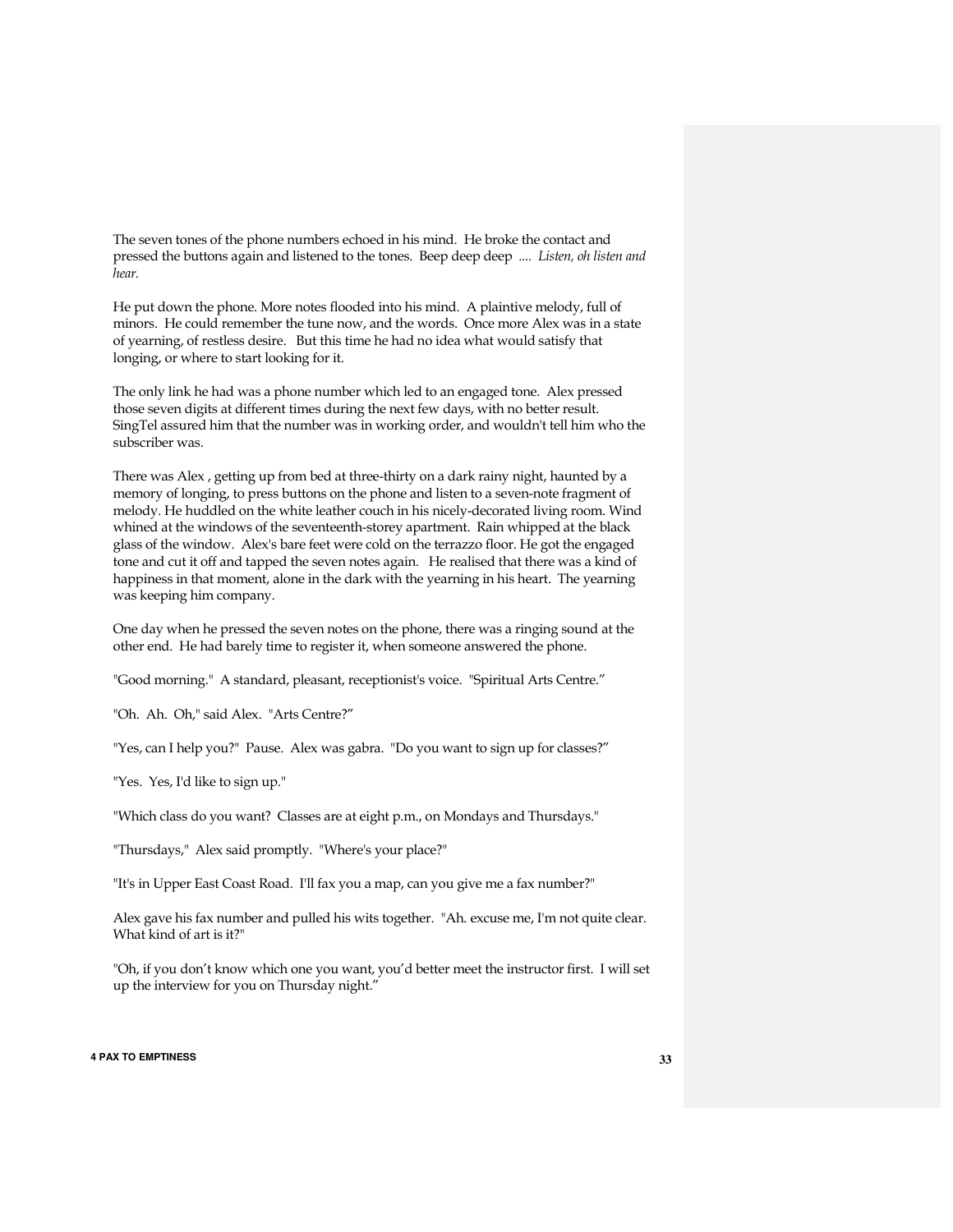"But what is the class, what are you teaching?"

"It is called, the art of Listening."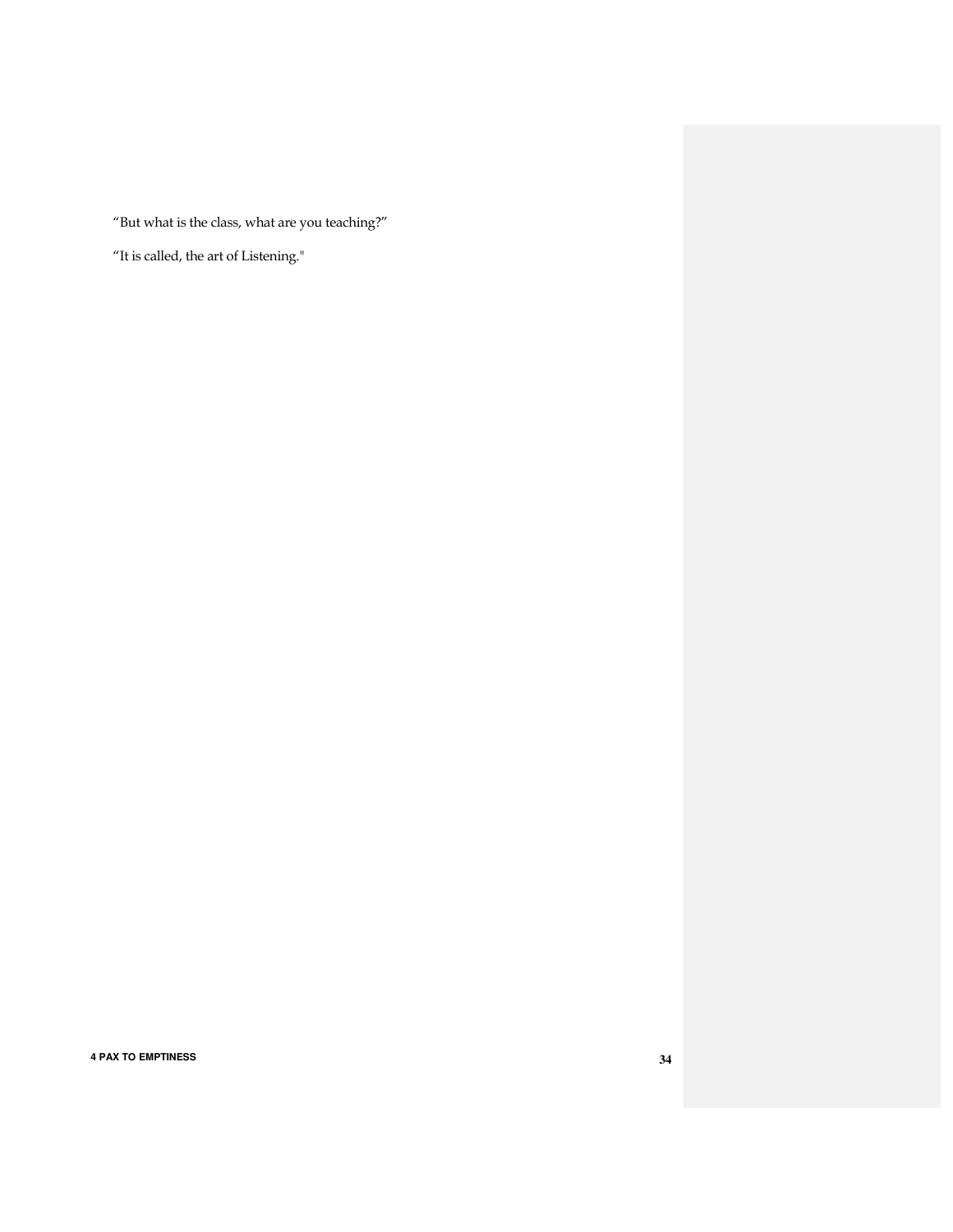# Chapter Six

Alex figured that the name "Spiritual Art Centre" was another of those names , like "Moral Uplifting Home," which sounded odd in English but made perfect sense in Chinese.

Cynthia dropped him off on the way to taking Russell for Chinese class. Off Upper East Coast Road they found a big two-storied bungalow with cars parked on the lawn. To eyes used to new buildings and HDB estates, it was old and shabby.

"Wow, such properties worth a lot now," Cynthia said. "Wasted, you know, using it for a school. It could be redeveloped for a good condominium. "

Alex walked in through the front verandah and the big arched doorway. He was early for his appointment. A receptionist smiled at him very pleasantly.

"Mr. Alex Lee is it? Maybe you would like to look around our Centre for a while. Please hold on for a moment, I'll get someone to show you around."

Alex ran his eye over the noticeboards while he was waiting. There were notices and time-tables for classes in taiqi, flower-arrangement, and other things he didn't recognise. Reassuringly, there was a regular slot for "Listening," Instructors Melissa Choong and Peter Fernandez. However weird Listening might be, it was still something that needed chairs, and a classroom, and was run by people who presumably got salary and CPF.

"Hello, I'm Katrina!" a young woman said. Posh accent, management type. The kind of girl that Cynthia said was "Too educated to get married," but pleasant enough as she showed Alex around the Centre.

There was a gym where people in kung-fu gear were courteously throwing each other around. There was a pottery studio where Alex gawked at clay objects, some of which looked like functional bowls and some ... didn't. There were walls covered with students' work in calligraphy and Chinese brushpainting.

"Very artistic," said Alex, trying to get a handle on what was going on here, and wondering whether he would be expected to do calligraphy.

"Spiritual Arts Centre, means all the different kinds of art that are good for the human spirit," the young woman explained. Alex was further puzzled, he knew little about the human spirit and didn't see how flower-arrangement could be good for it.

"You're here for Listening, aren't you?" Katrina said. "Do you know why you've come?"

 "I want to meet Bezalia," Alex said, and it was the first time he had spoken the strange name aloud to another person.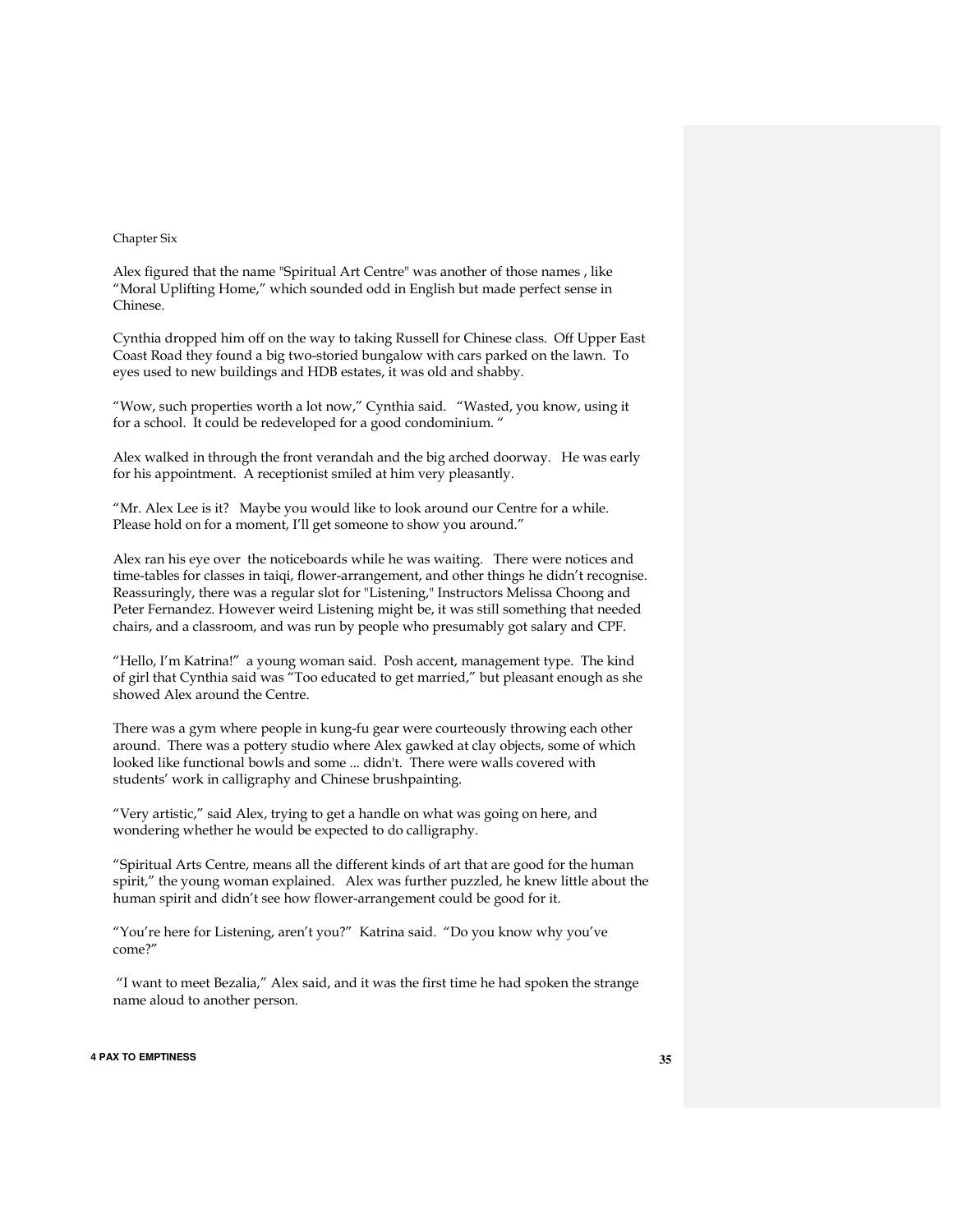"Yes, we'd all like to meet her," Katrina said agreeingly. "I have not seen her myself -- sometimes I just feel that she's there, know what I mean?"

"Don't we meet her in the class?" Alex asked, disappointed.

"Some people say they see her. Like a vision or something. Others never do see her, however well they meditate. But Melissa and Peter will explain all that to you!"

When Alex got into the meeting room he recognised Peter Fernandez, the man in the wheelchair, and Melissa, the girl singer.

"I saw you at Marine Parade that day!" Melissa said. "I'm so glad that you found us!"

"What did you experience that day?" asked Peter. "Did you see or hear anything special?"

"I saw – I saw Bezalia," Alex said shyly. "I would like to meet her again!"

"You saw a woman, huh?" Peter asked intently. "How old did she seem to be? What did she say to you?" Alex fumbled to describe his experience.

"He's one of yours!" Melissa said, exchanging looks with Peter.

"Yes, sure. You'll be in my Listening class, Alex," Peter said. "I have to tell you, that people have different experiences when they Listen. They may come to know the one whom you met as Bezalia, by some other name, or under a different appearance. The differences are not important, but to make things less confusing, you will join my group."

"Will you teach me to see her?" Alex asked.

"No I won't," Peter said, with a surprisingly gentle smile. "I'll teach you to Listen. The rest is up to you – and to Bezalia."

Alex followed Peter's wheelchair to a room where several people were already sitting in meditation postures. There were men and women, an elderly couple and a frail whitehaired man, a teenager in shorts and tee-shirt. Peter introduced Alex to the group and told him what he had to do.

"When the lights go down, Alex, you sit still and you listen," Peter said. "First you listen with your ears: notice what comes to your ears, then go beyond that. Listen with your mind: notice the thoughts that come to your mind, but do not dwell on them, let them slip away, and go beyond. Listen with your heart. Do you understand? Do you need to ask any questions?"

Alex shook his head. On one level he felt mystified and uncomprehending. On another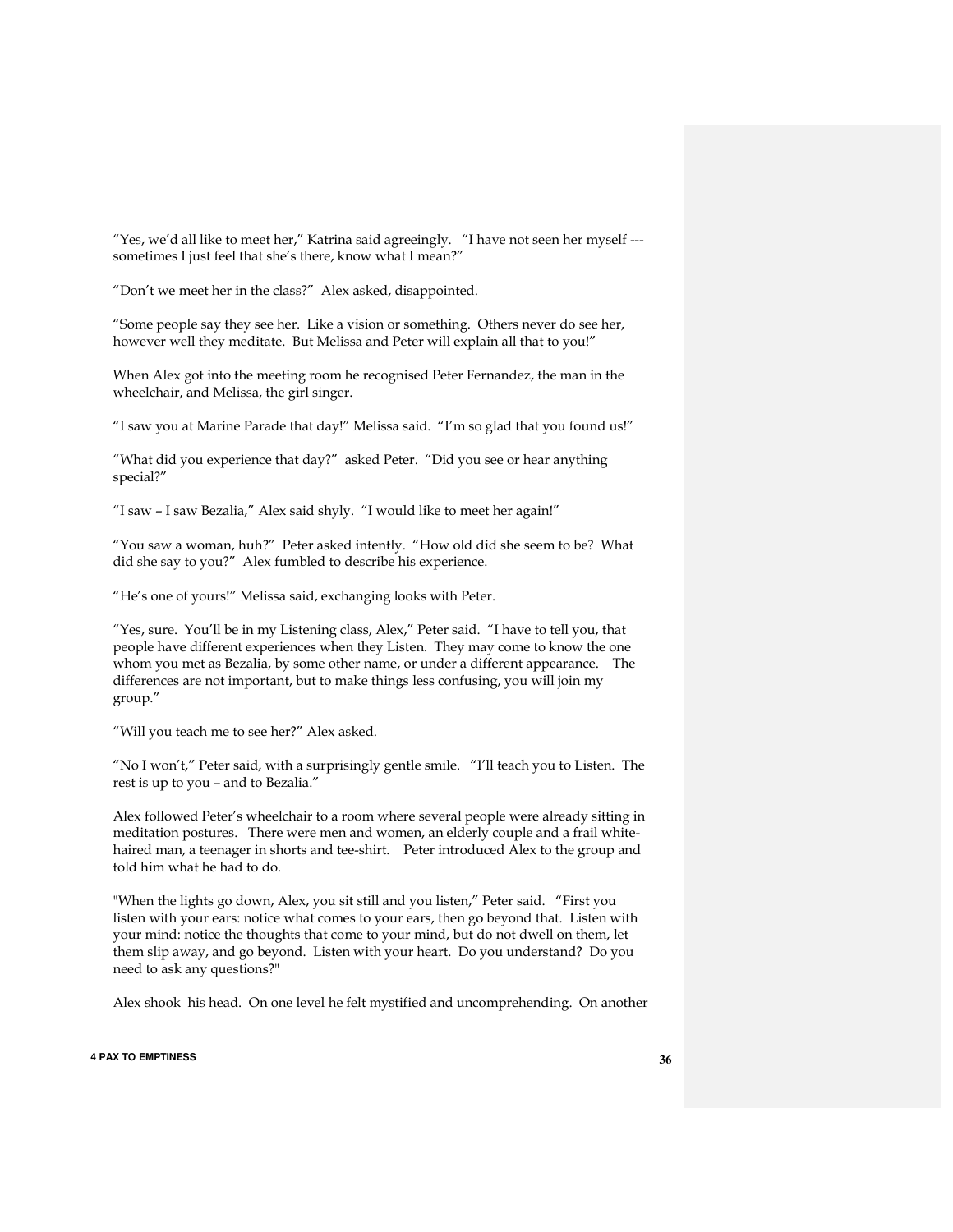level he felt he understood what he was here to do. When the lights went out he sat still and began to focus his mind on whatever surrounded him. First he was very aware of physical itches and tickles, and the heavy breathing of the old gentleman seated behind him. Presently these dropped away. He heard his own thoughts scurrying around and around, What am I doing here, what's going on, this is stupid, I must be crazy...

He disregarded them. He remembered how he had listened to a song one Sunday morning, and the stillness which had encompassed him. Remembering, he felt a sense of comfort and love. He heard a voice calling his name: Welcome, Alex! I am glad you are here.

His mind could not hold on to silence for long. Soon the tide of ordinary thoughts flooded back, and for the rest of that session he heard nothing more than the ordinary noises of people sitting together in a room.

"How did you find it?" Peter asked Alex after the session, as the other people left the room.

 "Good, it was good, I liked it," Alex stammered. "But one thing … I don't know whether my church can agree with this kind of thing. Spiritual Arts, we are against Spiritualism you know!"

"We are not practicing Spiritualism."

"When we go into silence like that … they say that if you make your mind empty, a bad spirit could come into it. They say there is this danger of evil spirits."

"Let me tell you another way of doing Listening," Peter responded. "You take one word from the Bible, and let it fill your mind. You just keep repeating the Bible word and Listening to it. You might like to try this next time."

Alex nodded, in some relief. As he prepared to leave the woman Katrina came up to him and Peter. "You should ask your wife to come to Listening!" she said.

Alex looked at her in surprise. He didn't remember mentioning his wife to her. "I don't think Cynthia is interested in this kind of thing."

"You should try to get her to come!" Katrina persisted.

"I can try," Alex said doubtfully.

Katrina spoke agitatedly to Peter after Alex left. "Peter, I felt I just had to tell him he should bring his wife along!"

"Sure, why not, we welcome everyone to come!"

"I tell you Peter, it wasn't my idea! I had this impulse suddenly, that I had to tell him to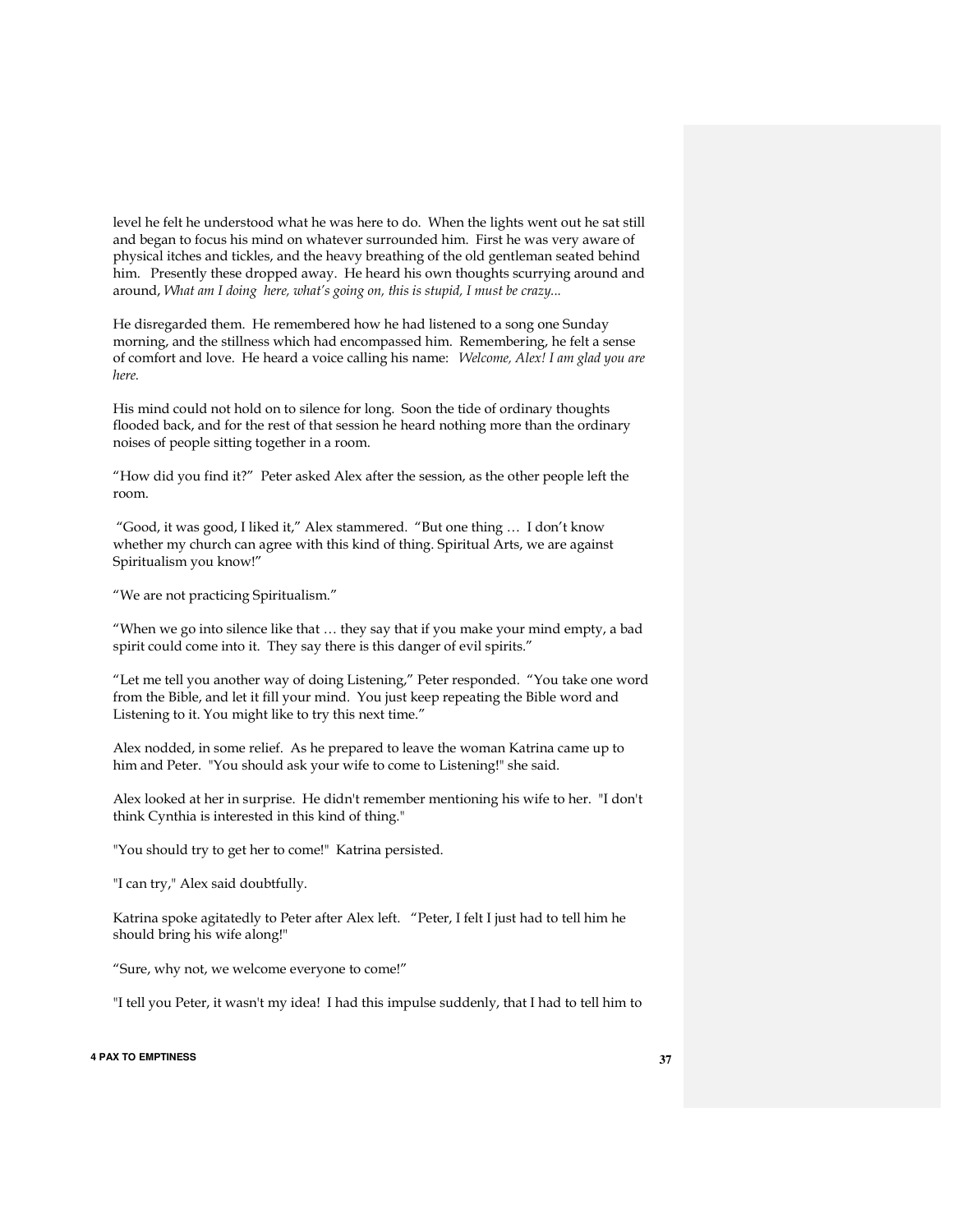bring his wife. I felt such a fool -- I just met the man, I don't know his wife!"

"You didn't want to follow the impulse, huh?"

"I tried to resist it, Peter. But it just kept pressing me, stronger and stronger. I got so antsy, so mangchang, I couldn't do anything else till I spoke to him."

"It must be important, then," Peter said thoughtfully. "We'll see whether she comes."

Alex told Cynthia about his evening. "You just Listen? Then what? What do you hear?" Cynthia asked.

"You don't .. you don't really hear anything ... it's still, it's silent," Alex floundered. "Why don't you come with me next week?"

"What for?" Cynthia asked, honestly puzzled. "You can go if you're interested. I don't mind staying home."

"Come and try it, I'd like you to come!"

Cynthia, after a lot more persuasion, went to one Listening session with Alex. It was not a success. For the first seven minutes Alex was embarrassed to hear her fidgeting and shifting restlessly. Then she was still, and when the lights went up she rubbed her eyes and confessed that she had fallen asleep. "I'm sorry ... my mind was very bored. I just felt very sleepy!"

However, she had been pleased to be introduced to Peter and the Listening group members, including wealthy Mrs. Lumiere Chan. So in future Alex was able to tell Cynthia about the Center's activities, and at least she knew the people that he was talking about.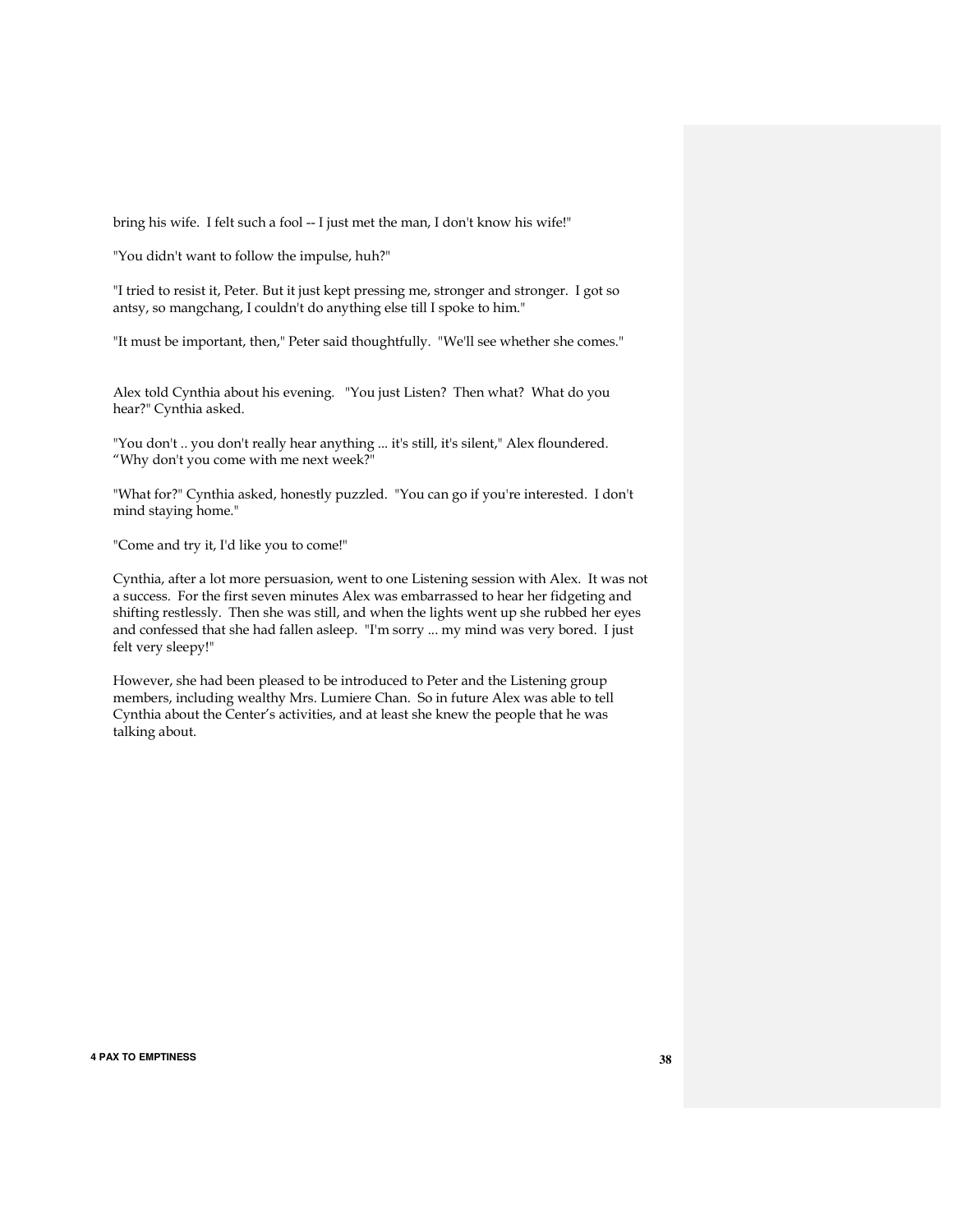# Chapter Seven

Lumy invited Alex to bring Cynthia and Russell to the buffet lunch spread at a big hotel. Katrina met Lumy as she drove her Mercedes up to the front of the hotel, with Peter in the passenger seat. Knowing that Lumy usually pushed Peter in his chair, she felt obliged to help the older woman. The hotel porters sprang to get Peter into the chair. Katrina pushed it over the rich carpets and into the lift up to the restaurant.

There were two steps down to the floor area of the restaurant and no ramp. Lumy beckoned to a couple of waiters to lift the chair down the steps.

"Damn place is supposed to be wheelchair-accessible," Peter said with uncharacteristic ire. "Lumy rang in advance to confirm that!"

They went past the long buffet table with its extravagant spread, a pleasurable assault on the eyes as well as the appetite. Alex and Cynthia and Russell were already waiting at a table that sparkled with glassware and silver.

"Hey, Cynthia, you look good!" Katrina exclaimed. Cynthia had always been plump: Too fat! in Katrina's mind, and the first thing she noticed was that Cynthia looked thinner.

"Cynthia! You really lost weight!" Lumy said in concern. She saw that Cynthia's skin was dull and slack. Her hair did not shine. "Is there anything wrong with you?"

"No, doctor says there's nothing wrong!" Cynthia smiled. "Russell, say hullo to Aunty Lumy, Uncle Peter, Aunty Katrina...."

Lumy took Peter round the buffet tables while the others filled their plates. They were all experienced buffet consumers, with personal strategies to maximise returns in terms of epicurean values and carrying capacity. With smiles of satisfaction they returned to their table and plunged into their meal.

"I have lost four kilos this year," Cynthia said, over her heaped plate. "I haven't been dieting or anything, I don't know why!"

"I asked her to see the doctor," Alex said. "He couldn't find anything but he asked her to take some tests, the results are not back yet."

"Are you taking vitamin supplements?" asked Lumy.

"Yes, I'm taking multivitamins and iron. My brother Ronald asked me to take lingzhi, one of those traditional Chinese medical plants, do you think it's good?"

"Sometimes Chinese traditional medicine is better than Western medicine," Lumy agreed.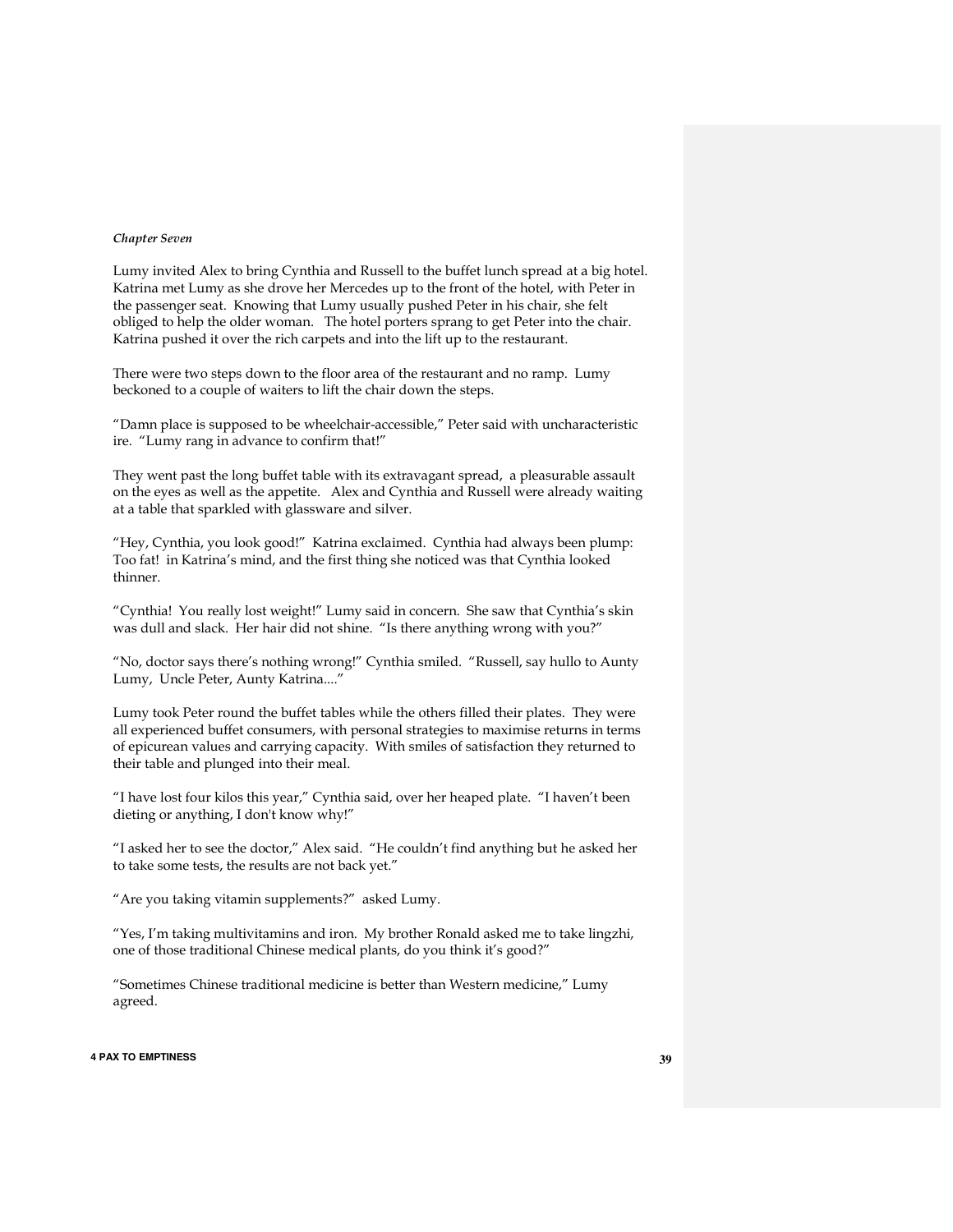"Cynthia, you should come to the Centre for Listening," Katrina said.

Cynthia shook her head and laughed. "Sorry, I really can't do this Listening you know!"

"You have two choices, Cynthia," Katrina said strongly. "You can come in for Listening right away. Or you can spend your money, you can go through the whole drill and take a lot of tests, and in the end when the tests can't find anything you can come in anyway."

The others looked at her in surprise. "What's this Katrina?" Peter asked.

Katrina shook her head, and now she looked bewildered and upset. "I don't know why I said that. I couldn't help it! I just had to say it!"

Cynthia was impressed. "I don't mind coming down to the Centre some evening."

"Tell you what," Peter suggested. "Come after the regular class on Thursday, after the other people go home. A few of us can stay back and try to help you with it."

One night Cynthia came with Alex to the Spiritual Arts Centre, where Peter and Lumy and Katrina were waiting.

"How are you Cynthia?" asked Lumy. "Did you get your test results?"

"Tests all negative," Cynthia said cheerfully. "But the doctor recommended some food supplement for me to take, we bought six packets, quite expensive. And my Russell, he reminds me to take it every day. He says, Mummy, drink your special milk!"

Peter listened to the chatter with a small frown between his eyebrows. A kind of discomfort had seized him as soon as he greeted Cynthia. It was a feeling of emptiness, centered in the middle of his body.

"I'm glad you came tonight, Cynthia," he said. "I have a feeling that what's wrong with you is not a physical illness, but something at a spiritual level. And that's something we specialise in!"

The word specialist sounded reassuring to Cynthia. She nodded.

"I know you have difficulty in accessing your inner self," Peter went on. "I'm going to suggest that the four of us here will join forces, as it were, to help your mind open up to what is troubling you. Is that all right?"

"Yes, that's fine," said Cynthia, mystified but trusting.

"Wait," said Katrina suddenly. She spoke in the strong voice they had heard twice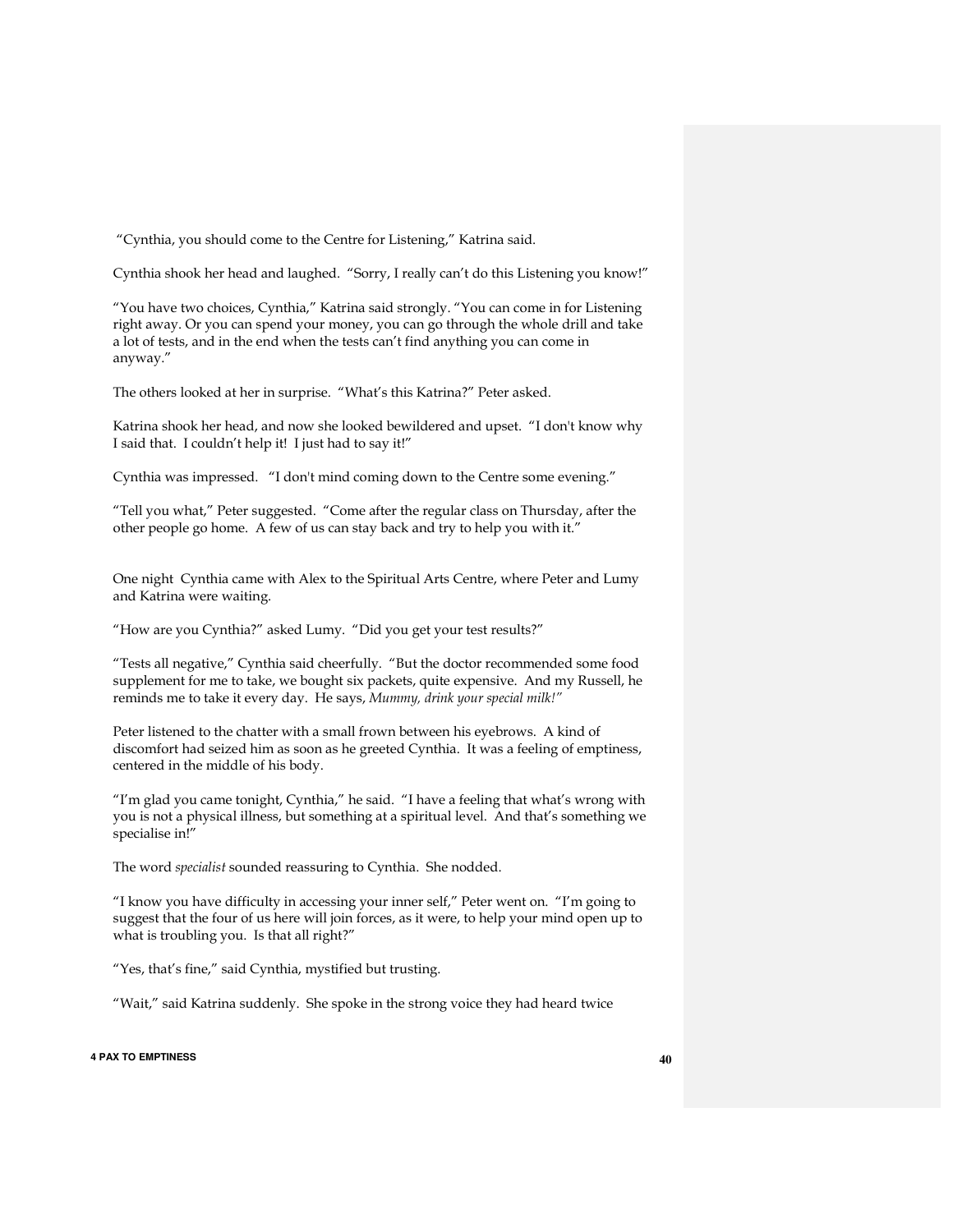before: as though another spoke through her. "Be warned. When you open doors, what comes through may trouble you as well."

Peter looked at Katrina and nodded. He asked, "Is it dangerous to us?"

"It may distress you, but if your heart remains constant it cannot harm you," Katrina heard herself saying.

"Will we be able to help Cynthia?" Peter asked.

"If you decide to do this, you will help to heal the wounded world," said the voice. "I will be with you all the way."

In the silence that followed, they looked wonderingly at each other. "You heard what she said," Peter said at last. "Do you still want to go ahead with it?"

"Yes," Lumy said at once.

"Yes," said Alex, not fully understanding what he had heard, but believing that Bezalia thought it was a good idea.

"Yes," said Katrina, bowled over by the weird experience of hearing those words come out of her mouth.

"All right, let's do it," Peter said. "Cynthia, can you come and sit down here, with your back to me?" Cynthia sat on the low stool in front of Peter. "Alex, you sit in front of her, take her hands in yours. Katrina – next to Alex, your hands on top of his."

Alex and Katrina took their places, holding Cynthia's hands. Lumy stood next to Peter and put her hands on Cynthia's shoulders. Peter put one hand lightly on Cynthia's head. They all stopped moving.

Silence came down and seized them, a deep stillness beyond their usual experience. Katrina and Alex felt their thoughts halt as though their minds had been struck dumb. It hit Cynthia like an avalanche and she dropped, not wondering or questioning, into a profound and blissful state of rest.

Lumy saw the vision of the oneness of life. Traceries of light threading the darkness, branching constellations, swaying in the equatorial sea.

As Peter sank into stillness a sense of apprehension came with him. The uneasiness he had felt was growing, increasing to nausea and revulsion --of what he did not yet know. Something unpleasant awaited him, and he had a choice. He could resist it, push it away. Or he could listen to it and let it come.

Behind his closed eyes, he seemed to see a featureless white expanse, like clouds or swirling mist. He felt cold. He began to see a stony landscape. The stones were white,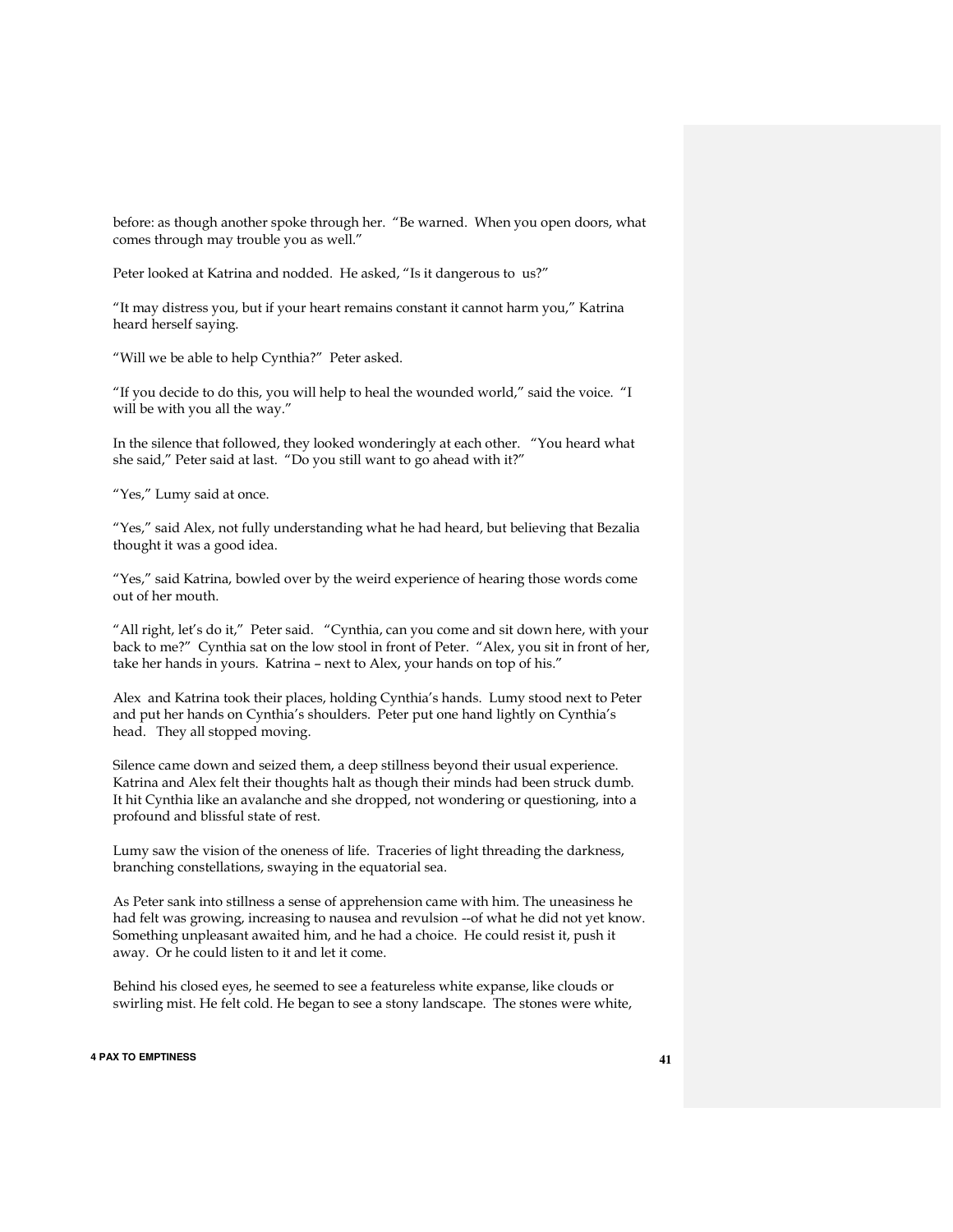veiled in white mist. Here and there lay crumbling things that might have been bones. There was no life, no growing thing.

A feeling of desolation swelled within him, a sickness in his guts and weakness in his limbs. Grief and horror flowed from the landscape he was looking at. A sense of suffering was embedded in everything he saw. It ached through his soul, a despair beyond words.

With hard-achieved surrender, learned over many years, Peter let it enter him and fill his mind. It went on and on. His consciousness reeled and faded. He sank down out of the whiteness into dark. To where it was cool and lightless. There was peace.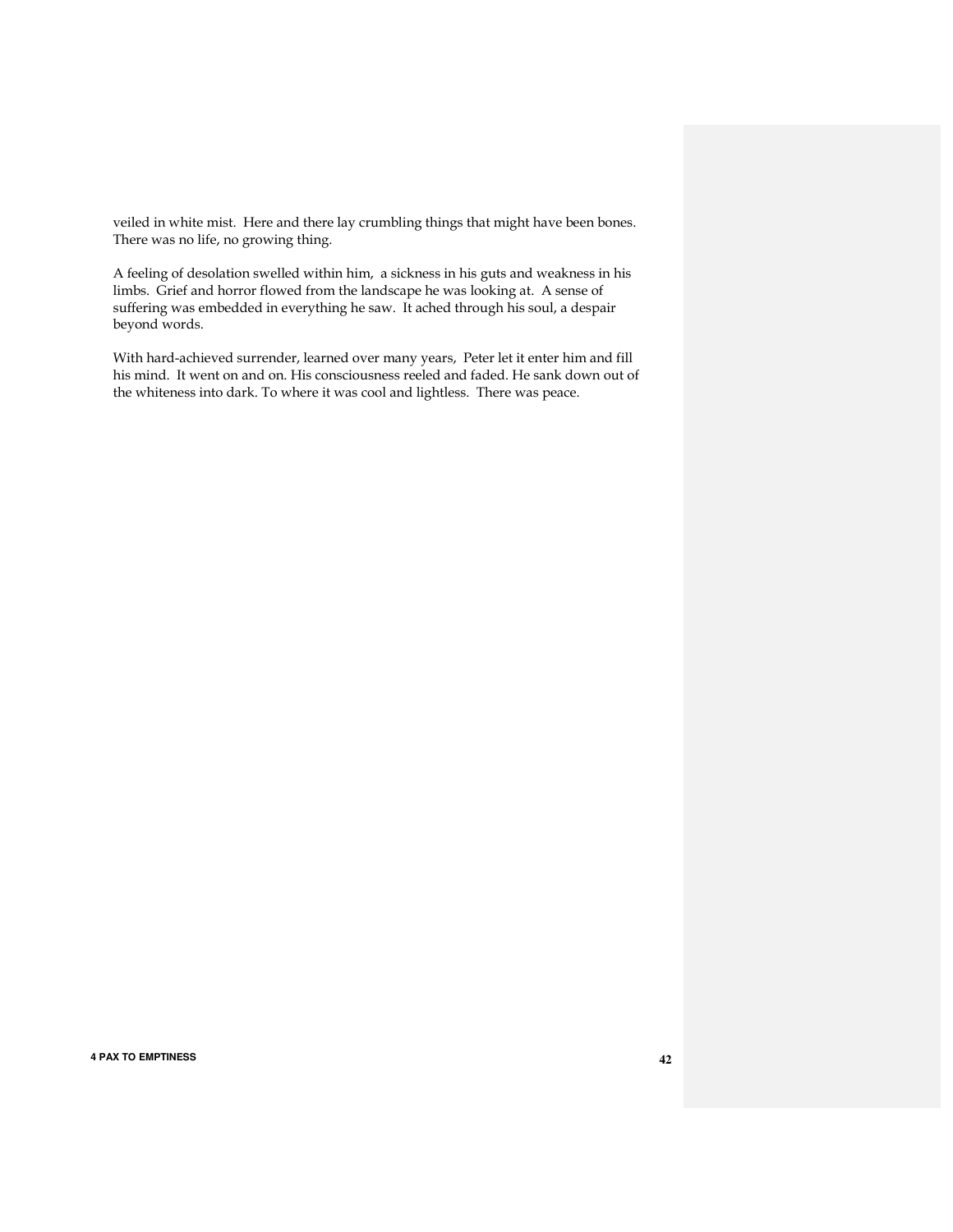# Chapter Eight

Lumy stirred and brought the others back from stillness. They opened their eyes and stared in alarm at Peter sitting slumped in his wheelchair, his face wet with sweat and tears.

"What happened Peter?" Lumy went to him.

"A lot of bad feelings," Peter muttered. He put one hand over his eyes. "I felt -- cold. Whiteness. Very desolate, dead. I can't -- I don't want to talk about it now!" Lumy nodded. She stood behind Peter's chair and began to knead the tight tendons and muscles of his neck.

"Are you okay Peter?" Alex said anxiously. "Should we take you to hospital?"

Peter shook his head. The hospital would take one look at the wheelchair, with its story of chronic pain, and write him off as a druggie on a bad trip. All he wanted was to sit quiet and rest.

"What does it mean?" Katrina asked.

"I don't know, " Peter said. Lumy's rings flashed with the movement of her fingers and Peter took a deep breath, lifted his head. "I'll be all right," he said. "Cynthia, are you okay?"

"I'm fine," said Cynthia, looking at Peter with concern. "It seemed like I just had a deep sleep. I feel very nice now actually, refreshed and relaxed."

"Relaxed and refreshed, that's good," Peter said.

"What's going on!" said Katrina crossly. Stupid, she scolded herself, you look like a fool for repeating questions!

"For now, it is a mystery. Does mystery bother you, Katrina?" Peter smiled at her. "We'll have to wait, see whether it becomes clear as time goes on -- okay with you?"

"But I want to know --- now!" said Katrina, crosser than ever. Now I really look foolish!

Peter laughed quietly. "The desire to know comes from your need for security and control, doesn't it? Learn to be comfortable with not knowing, Katrina! Okay, people - - let's call it a night."

At two a.m. Alex woke suddenly, and found himself lying in bed, cold and drenched in sweat. He thought Cynthia was calling him. He threw off the sheet and sat up. He felt dizzy and weak, his legs shaking as he put his feet on the floor and got up, and the floor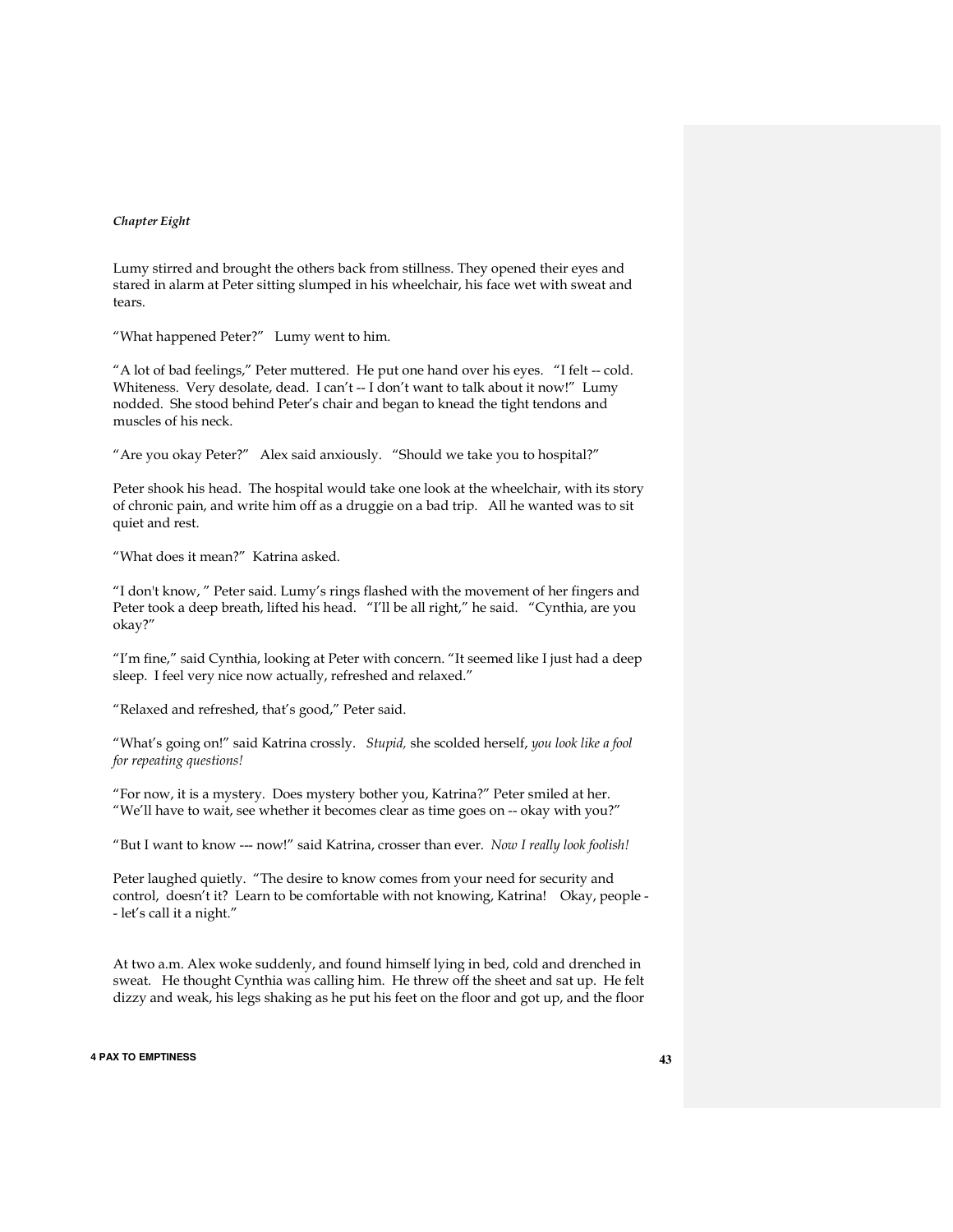dissolved beneath his feet. He woke up and found himself in bed, struggling with the sheet.

He got up, and thought he walked to the door that melted like wax as he touched it; and he awoke again in bed. He struggled to rise. The nightmare kept looping and he did not know whether he was awake or asleep, feeling sick with paralysis and frustration, with a growing sense of urgency that Cynthia needed him.

"Alex! You have to get up! " a voice said, Katrina's. She was there, pulling his arm. 'Come on! You can't just laze away like that!" With immense relief Alex got up as she pulled at him. He was out of bed and out of the room.

Outside the room they stood on a white plain under a white sky. A road made of granite slabs ran through a stony landscape, patched with white mist. Lumy was on the road too, and Peter, hunched in his chair, his arms wrapped round his body. "Come on," he said hoarsely. He began to roll his chair, bumping over the uneven road.

Wisps of mist clung to the stones. White tendrils eddied around the wheels of the chair and around their legs. "What's this sticking to me --" Katrina said. Mist seemed to cling around her. Her outline blurred and wavered. She was no longer walking with them on the road. She had disappeared.

Peter's wheelchair squeaked. Its chromium push-handles were dull and rusty. It stopped rolling. One wheel broke off. The chair collapsed and fell on its side. Peter fell with it and lay motionless on the road.

Lumy looked at Alex. She seemed to speak but he could hear no sound. Silently, she moved away from him, vanishing into the distance.

In front of Alex the stony road ran through the white land. There were low treeless hills, and fields in which no green thing grew. There were piles of rubble that might have been fallen walls. Over all hung a sense of huge anguish, vast as the white sky overhead.

Alex was overwhelmed. He sank to his knees. He could not bear the weight of pain and depression. He covered his head with his arms and grovelled on the road, trying to find escape. He closed his eyes and pressed his face against the hard stones.

He opened his eyes in darkness, choking and sobbing for breath. He was in bed, face pressed into his pillow. Tears were streaming down his cheeks. A great sorrow still filled him and ached in his heart. He lay in bed, unable to move.

He wanted to get up, go to the bathroom, shake off the dream. But he was not entirely awake, he was awake enough to know that, and he was falling asleep again. He struggled against it. He was afraid to sleep again. The dream of the white road and the empty land lay in his mind like a pit waiting to swallow him up. He was frightened, as he felt himself slipping back towards sleep.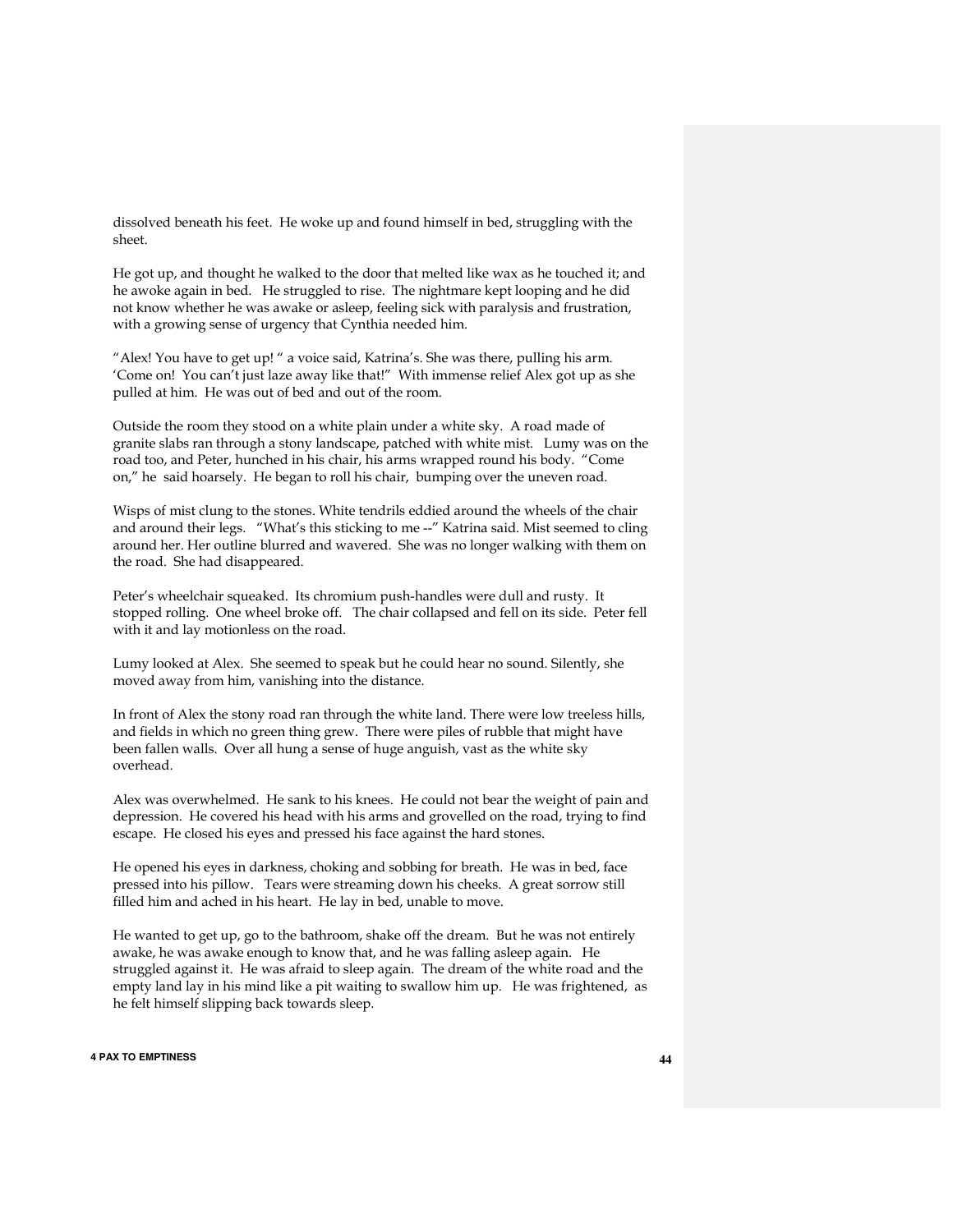He did not dream of the white plain. Instead he saw a country whose outlines might have been the same, a place of level fields and low hills, under a blue sky with soft clouds drifting through it. The fields were full of water. Green grass and bushes grew around them, on the earth banks which held the water.

Alex saw a woman's face in the fields. A woman huge as the plain, her thighs the distant hills, her body the land nearby. Her face lay below the water in the fields, and the cloud reflections sailed over it. Shoots of rice grew on her eyelids and her cheeks. She smiled upwards through the water at the sky.

A voice came to him. All earth is one. All life is one.

He fell into deep and peaceful sleep, and never remembered this gift of solace.

Peter phoned Alex the next morning.

"What did you dream about?" he asked.

The dream of the white plain, the empty land, was a cloud of misery hanging in Alex's memory. He was afraid that talking about it would bring back the full force of that misery. He told Peter some of it.

"It was just terrible ... I don't know how to tell you how terrible it felt."

"Like being dead, huh? Like being dead and still alive enough to know how awful it is."

'Yes! Yes, it was as awful as being dead..."

"And we were there, the rest of us? And we died?"

"Yes, you and Lumy and Katrina, you all sort of disappeared ...."

"I know," Peter said. "I had the same dream."

"You ... dreamed the same dream ?"

"A white road, made of ashes, through a burned-out land. You and me and Lumy and Katrina. Wind came and blew the ashes. It blew all three of you away. And me -- the bitter wind blew the flesh off my bones, I was just a naked skeleton, and then the bones blew away too and there was nothing left of me at all."

Alex didn't know what to say to Peter. "What-- what does it mean?"

"My dream means the same as yours. They are both about death and suffering."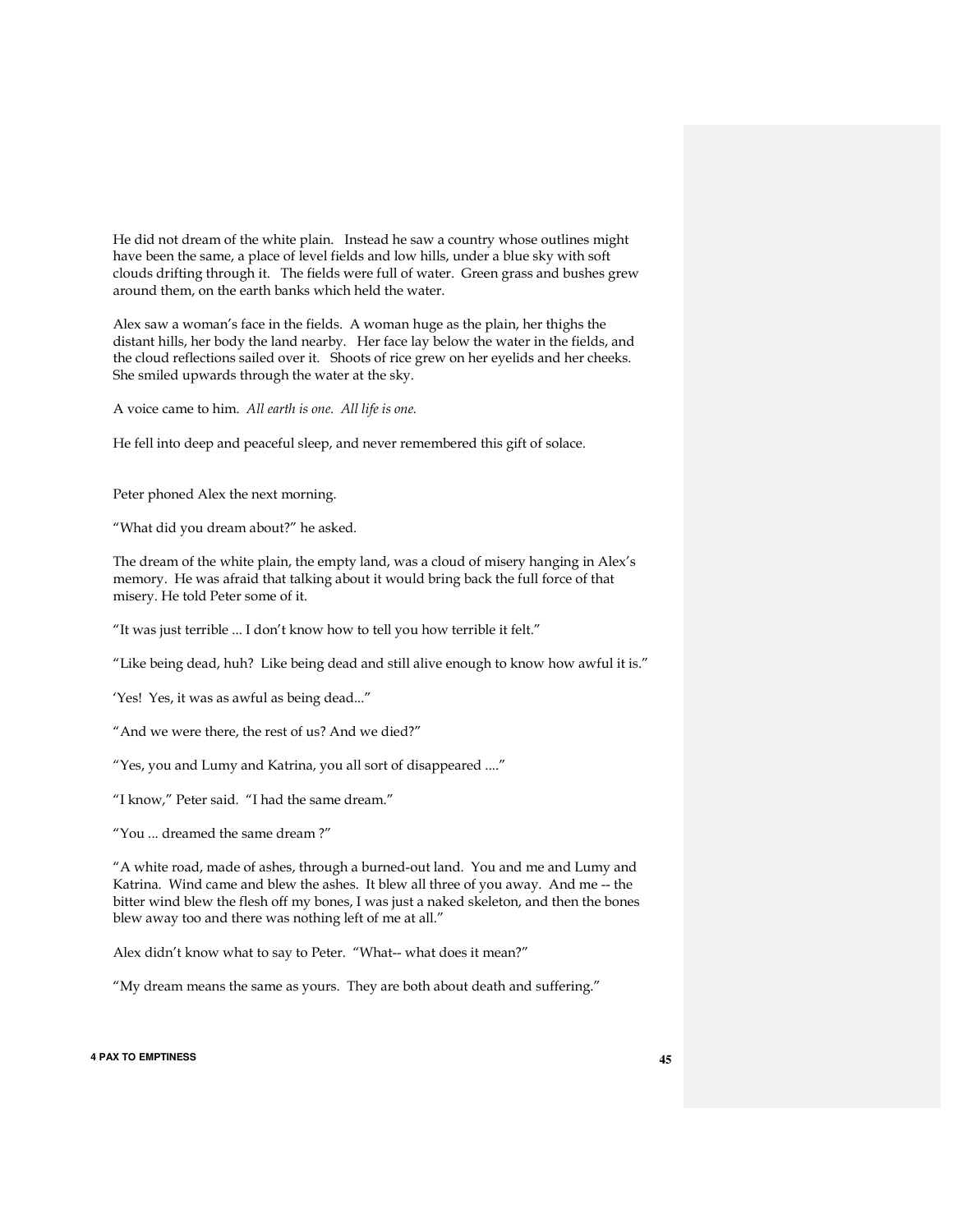Alex was silent. The words reverberated ominously through his mind.

"I called Lumy and Katrina this morning," Peter said briskly. "You know what?"

"Couldn't be -- the same dream?"

"Other versions -- but the same thing. We'll meet them tonight. We have to talk."

"So what does it mean?" Alex demanded. "Why are we all dreaming? Does it mean that something is going to happen? Such terrible dreams, like want to die already! "

"Let's take it one step at a time," Katrina said. Alex saw, incredulously, that she was holding a notepad and pen, ready to take notes on this bizarre stuff. "First, we should define the common features of this dream we have all shared."

"I could not see anything," said Lumy. "Only I was in the white place, and I was suffering and suffering till I couldn't stand it and I had to wake myself up."

Alex gaped at her. "You mean you can wake yourself up if you want to?"

"Oh yes, if I want to ... I new I should try to stay in the dream," Lumy said regretfully, "because I knew it was very important. But I just could not take it any more."

"I think the common features are cold, and whiteness," Katrina said.

"The same things I felt, when we meditated with Cynthia," Peter said. "Feelings of death and despair, and bitter suffering."

"But what the hell does it all mean?" Alex repeated. "Cold and white, is it the North Pole or what!"

"It is some place where a lot of people suffered," said Lumy. "They suffered so much, that their feelings are still in the place where they died."

"What are you talking about!" Katrina asked. Silly old woman, said her mind.

"Once I went to Valley Forge in the States," said Peter. "It was an old battlefield. I felt so much grief and sorrow hanging over the place, and it wasn't just me, others felt it too. I've heard it is the same at Auschwitz."

What nonsense! Katrina thought. I can't believe a smart guy like Peter is so credulous!

"Katrina, try to believe that there are other forms of perceptions besides those you are used to," said Peter. "Many people do pick up such projections, without realising it. I think that could be what's happening with Cynthia."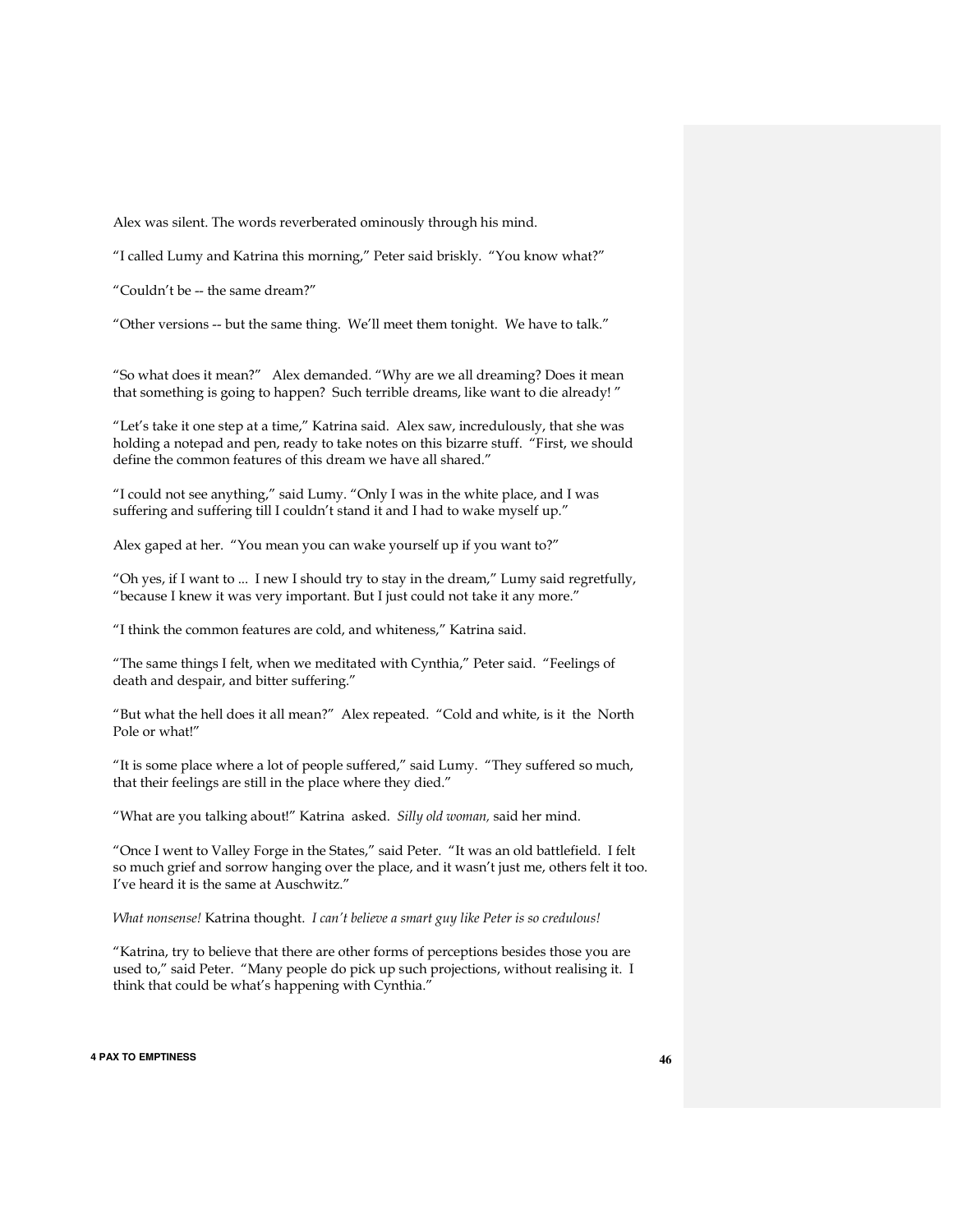"I think it's in China," Katrina said suddenly. "I remember now, there was a building there, its roof had those up-turned corners, like a Chinese temple."

"I have never been to China!" said Alex. "Why would I dream of China?"

"Has Cynthia been to China?" Peter asked.

"No, she's never been! What's all this got to do with Cynthia? She's not having any crazy dreams!"

"But she's losing weight. As though she's getting the side-effects."

"The dreams are so bad," Lumy said. "Like you said, Alex: so much bitter pain, it's enough to kill somebody."

 "No!" Alex cried. "It's got nothing to do with Cynthia!" His voice was very loud. Cynthia was his anchor to the real world that contained his church, his family, everything he knew. The fact that she couldn't meditate only confirmed for him that, while he himself might be drawn into strange paths, her cheerful mundane soul was his lifeline to sanity.

"We are all getting the dreams from some outside source," said Peter. "But they started coming after we linked with Cynthia. She is the key."

Alex jumped to his feet. "Cynthia's not like that! She doesn't get depressed! She never has such bad, lousy feelings. They are not coming from her. They can't be!" He almost ran out of the room and jumped into his car. They heard his car speeding away through the night-time quiet of Upper East Coast Road.

Alex drove home fast, gripped by an upsurge of revulsion for Peter and his friends. That night he lay awake for hours. The doctrines of his church, which he had put out of his mind since he began Listening, rose up and accused him of worshipping a false god. He had always been uneasy about who or what Bezalia might be.

On Sunday he went to his church and sought out an elder whom he trusted. He asked what the Bible had to say about spirits, and he already half-knew what the answers would be.

Elder Lim Boon Seng agreed that spirits should be recognised as good or bad, by the results of their action that were seen in people's lives. Alex realised that the awful fear in his dreams, was a sign that Bezalia was an evil spirit. He was full of remorse, at having submitted to her spell.

What about the love you felt from her? asked a small inner voice -- not Bezalia's, he was sure he was not listening to her any more. Could you be mistaken in that?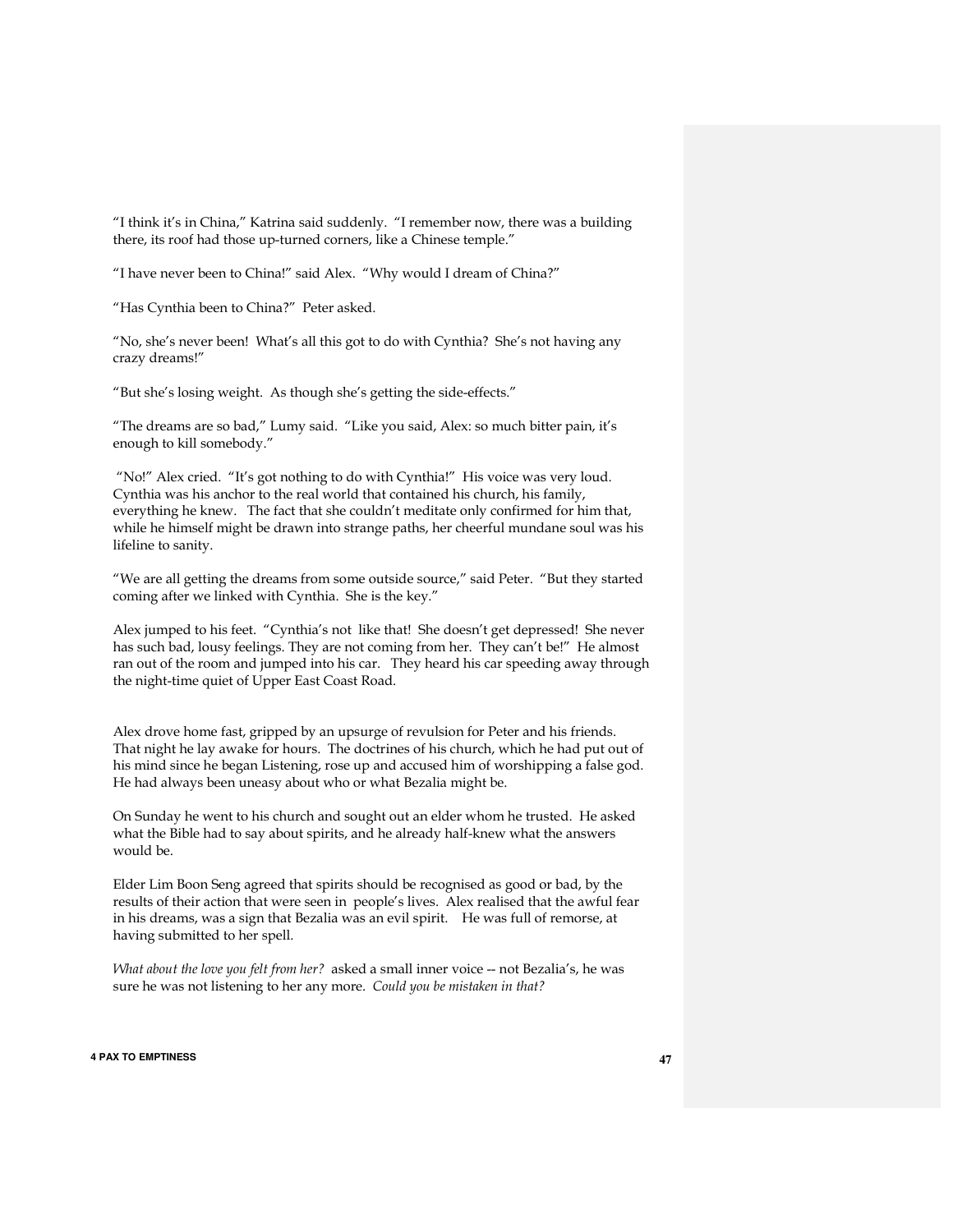Yes I could, Alex replied. I was deceived by Satan's disguise!

He became horrified at how far he had been led astray. Peter and Melissa were tools of the evil one. Their kind words and friendship were deceptions. He began to feel violently angry with people who were so evil, while they seemed so pleasant and harmless. They should not be allowed to do these things! They should be stopped!

And after a week of brooding Alex decided to take action so that no more people would be harmed and deceived.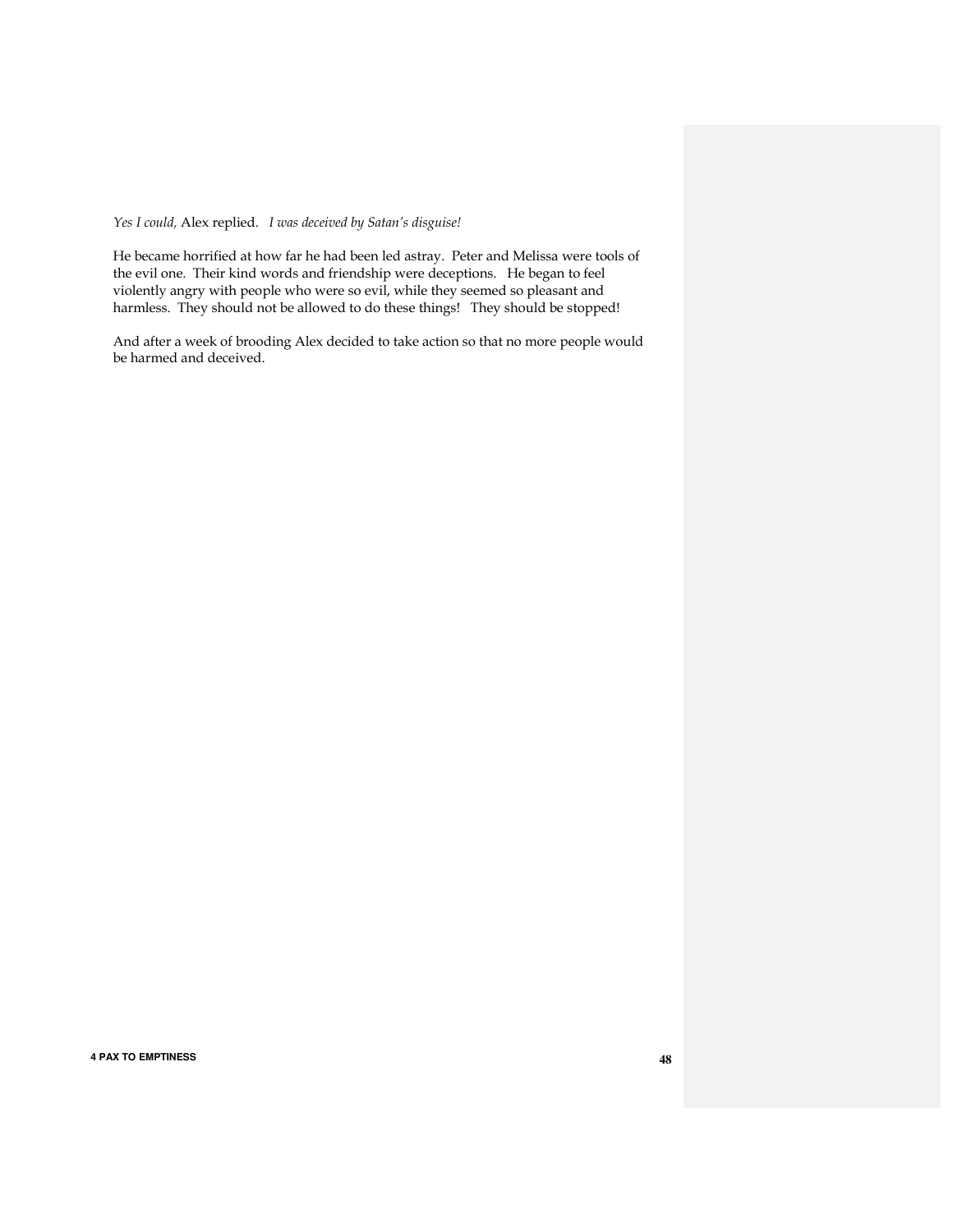# Chapter Nine

Peter called Alex to ask him to drop in for a beer. "No no I'm very busy at present" Alex said hastily and put down the phone. The next Thursday evening, ten minutes before Listening was due to begin, the regular Listeners were assembling but Alex was not among them.

"Usually he is so early," said Lumy. "I hope he's not dropping out. "

Failure, Katrina labelled Alex in her mind.

"I tell you what it was, he got very upset by those dreams," Lumy said. "He got so angry that night."

"We'll start without him," said Peter. He rolled his chair to the front of the room. The group settled themselves. "Listen to stillness," Peter said. "Listen to silence."

There was a knock on the door. Katrina expected to see Alex enter, but it was a complete stranger who pushed the door open and stepped in. A man in a white longsleeved shirt and dark trousers, with an air of held-in power. Behind him, another man with a stronger swagger and menace. "Who is in charge here?" demanded the intruder.

"I am," Peter answered, rolling his chair forward.

"Is this a religious group?" said the stranger.

"Yes!" Katrina cried, sensing that this was the right answer. But Peter replied, "No this is not a religious group. This is the Listening group." He spoke calmly, trying to convey reassurance to the people in the room.

He could sense their shock and alarm amounting to fear. Many of them had been brought up to be afraid of the civil authority: he could remember his own mother threatening him, "You keep on doing that and I'll call the policeman to take you away!" On this irrational substrate was built their awareness that things like this did happen. Once in seven years or so, an obscure bunch of people were accused of activities that were harmful to society and the state. You read in the newspapers that they'd been raided and arrested and put on trial. Local voices said the trials were fair, commentators from other countries said that they weren't.

People not following the legal arguments, seeing only the drama of the big state machine lined up against small individuals, had the impression that there was a danger, of the arrest and imprisonment of innocents who had just happened to get out of line. How strong you thought this danger was, depended on how much you trusted the world in which you lived.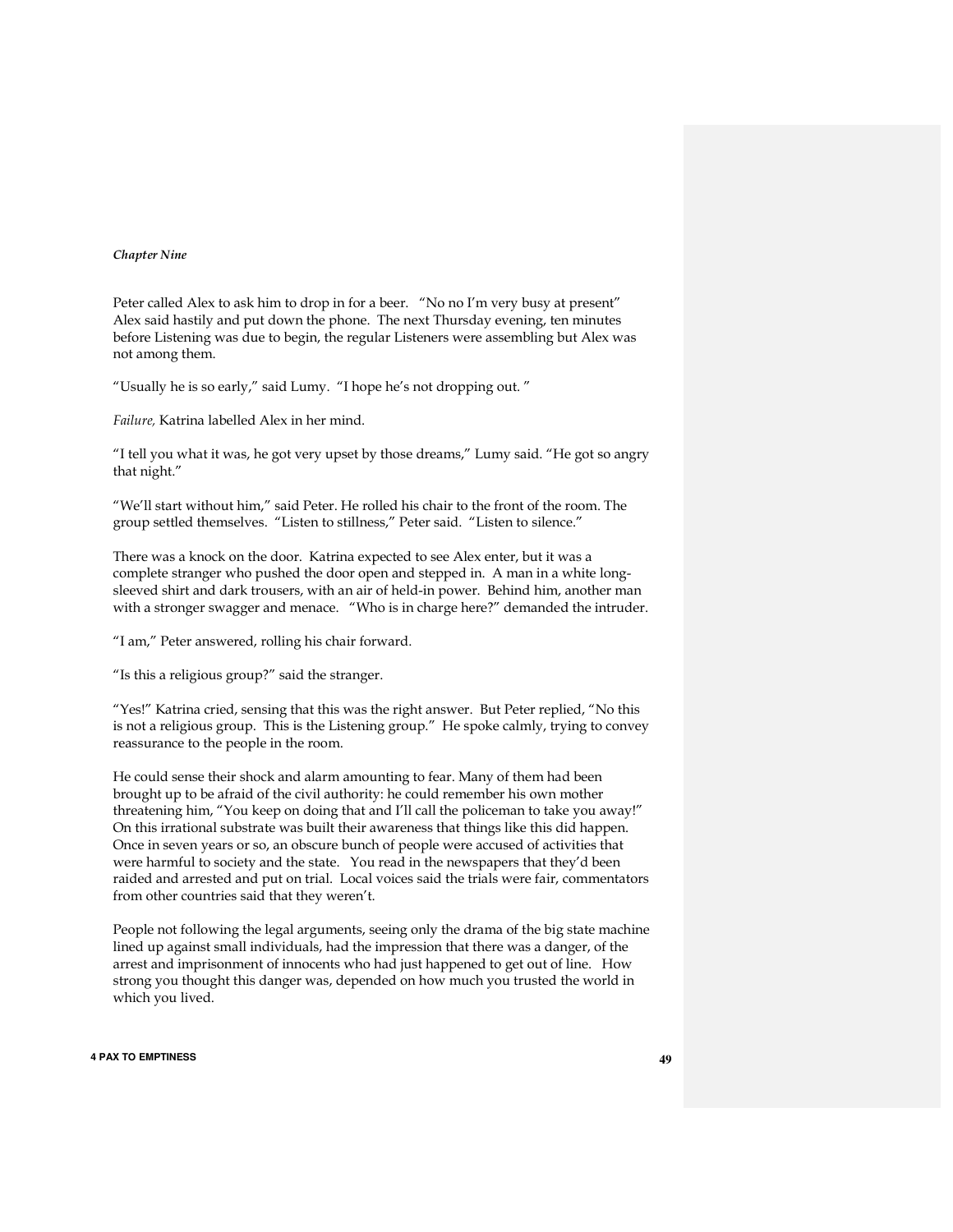"We are from Special Branch," said the stranger. "We have had a report that there is an unauthorized gathering engaged in cult activity."

"We are not a cult!" Peter said. "We practice a form of meditation."

"Is it some kind of spiritual activity?" said the man.

"Yes. This is spiritual exercise," Peter said.

Wrong answer! Katrina's instincts cried again.

"We received a report that you are engaging in occult Satanic practices," said the man. The fear level in the room increased. They knew that Satanic cults had been banned as being harmful to society. But Peter laughed in real amusement.

"Occult practices! Inspector, I presume you know what a Satanist outfit looks like? Does this room look like a cult centre?"

The inspector looked round the room. It was very clean and uncluttered. The only decorations were a basket of flowers, and framed photographs of the Himalayas on the walls.

"You can look round the whole building," said Peter. "Check for hidden worship rooms or whatever. I don't think you'll find anything that looks like Satanic practice."

The inspector's voice was different when he next spoke. It was as polite as it had been all along, but a lot of the threat had gone out of it. "Can you tell me what do you do here?"

"We practice Listening. It is a form of meditation."

The inspector referred to notes. "Your business is registered as the Spiritual Arts Centre. It is registered for teaching martial arts, flower arrangement, Chinese painting. It does not say Meditation."

"Our registration says, and other arts of spiritual development. That covers meditation."

"Are you affiliated to any religious organisation?"

"No, I told you we are not a religion."

"The government does not interfere with freedom of religion," the inspector said. "But we have found that cults and unauthorized spiritual practices can pose a danger to society."

"I don't think we fall into that category," Peter said with a smile. "Take a look at the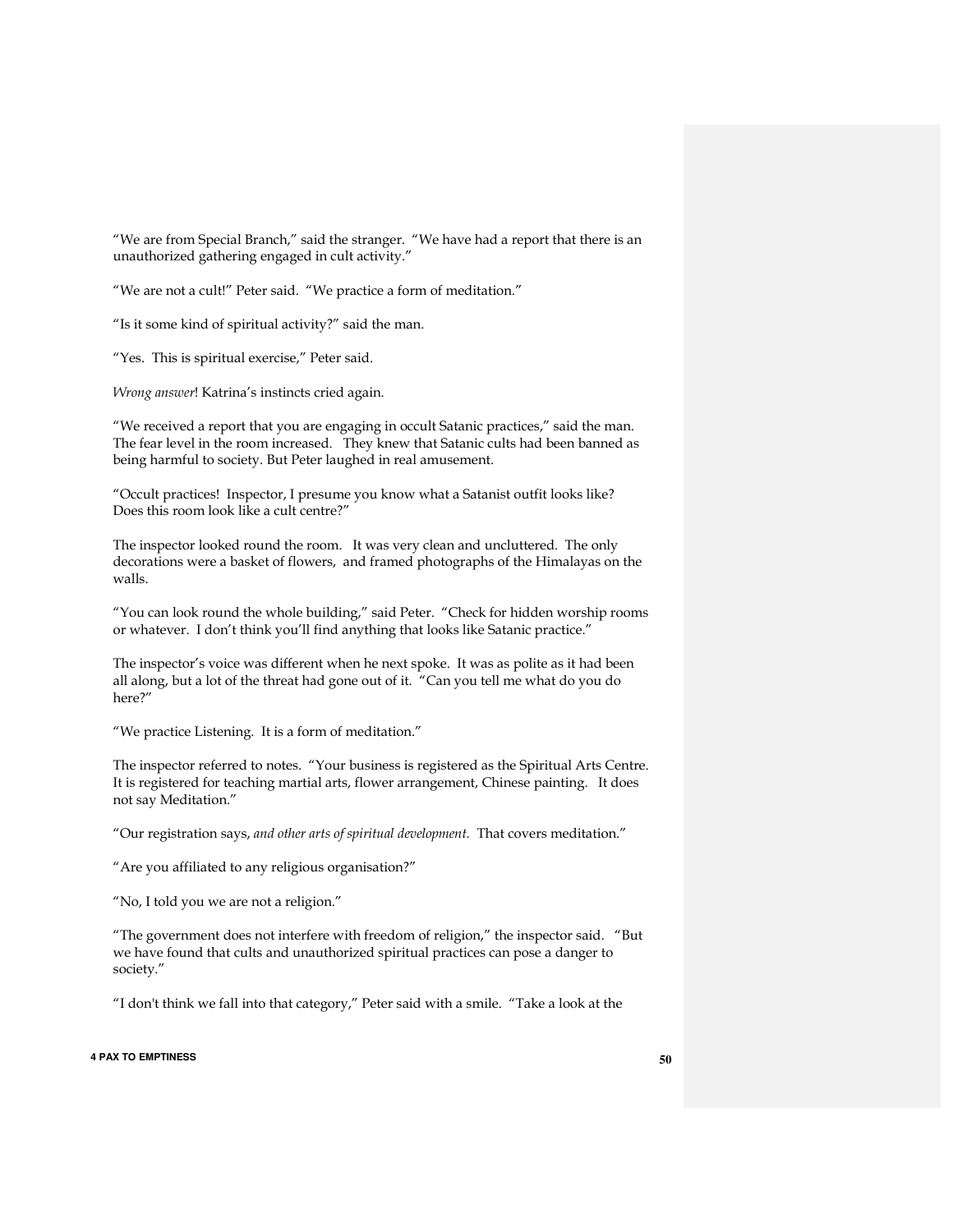place, Melissa will show you around." Melissa left with the two inspectors. The group remaining in the room hummed with agitated conversation and speculation.

"Look, relax, folk," said Peter. "This is nothing. It is not a problem. Someone made a report on us, for whatever reason, so the authorities have to follow up the report and investigate. But there's really no problem."

"We can continue to do our Listening now," Lumy said.

Peter smiled and shook his head. He thought not many people besides Lumy would be able to put aside their worries, to concentrate on silence.

The inspectors came back. "Thank you for your cooperation," the lead investigator said to Peter. "You understand -- Someone makes a report, we have to follow up on it," he added, almost apologetically.

"So are you satisfied, that we're not running any cult here?" Peter asked politely.

"I will send in my report, it's okay. You get yourself properly registered as a meditation group."

Peter paused. "In the meantime, we will carry on with our meditation class."

"When you have registered yourself you can resume your activities." The inspector explained the situation to Peter in a friendly way. "At present you are not registered for this activity. Your group here is considered as an unlawful assembly. So you go and register yourselves then you can carry on."

"Do you mean," Peter said carefully, "that we cannot have our meditation session tonight?"

"You are not registered for meditation," said the officer. A hardening of his stance implied that he was there to see that all regulations were heeded.

Peter turned to the group. "Okay, people. We won't have Listening here tonight. You can go back and do it at home," he said serenely.

There were protests and worried questions. "Look," Peter said. "You guys are already supposed to be Listening twice a day on your own. It's no big deal if we don't get together for a while. How long? I have no idea how long it will take to do the registration."

Katrina, struggling with her own consternation and dismay, saw with amazement that Peter was smiling light-heartedly: "Maybe if you can't come here for listening every week, some of you will be encouraged to practice more regularly at home!"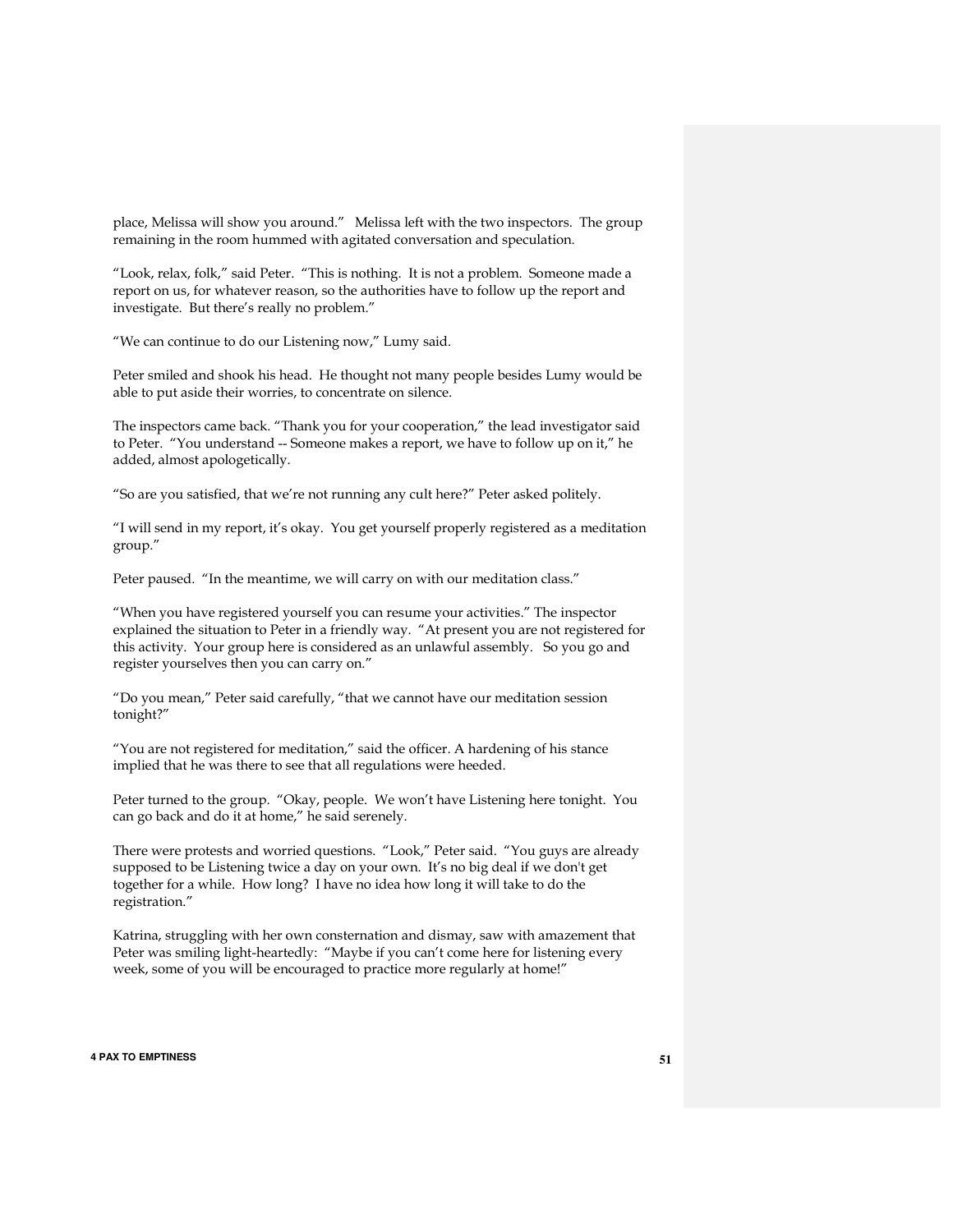"It's Alex! It's Alex!" Katrina waited impatiently for the rest of the group, who didn't know Alex well, to disperse. She could hardly contain her rage. "I'm sure he's the one that made a report on us! Saying that we're a satanic cult, that's just like him! He was always afraid that Bezalia was some kind of devil or something."

"Yes. He's afraid," Lumy said.

"I have a cousin in the Police," said Peter. "I will ask him if he can find out who filed the report on us."

"I'm sure it's Alex!"

"Probably," Peter agreed gravely.

Katrina could not understand how Lumy and Peter were reacting. They seemed more disappointed than angry with Alex. "What a bastard, this Alex! We were so good to that guy! We were trying to help his wife -- we spent time with him ---" Katrina remembered the hours of convivial friendship. "How could he do this to us! Bloody bastard!"

"He was very upset about the dreams," Lumy said.

"I'll get Melissa to do the registration tomorrow," Peter said. "It shouldn't take long to get approval, then we'll resume the usual classes. But for the present -- I'd like to ask you two," he looked at Lumy and Katrina, "to do Listening with me. Just the three of  $\overline{11S}$ ."

"Yes," Lumy said, nodding vigorously. "Yes, we should do that."

"Why?" Katrina asked, bewildered again. "I mean I would be happy to do listening with you regularly, but why just the three of us, is there some special reason?"

"Because we are the ones who linked to Alex," Lumy explained in her slow way. "We are the ones who can help him now."

"Help him!" Katrina spluttered. "Why would we want to help that bastard! He just stabbed us in the back! Hope the bugger goes to hell! No way I want to help him!"

"We have to help Cynthia," Lumy said.

Katrina hesitated. She wasn't yet ready to say that Cynthia should also go to hell. "Anyway, what do you mean, help him? You are asking me to do Listening, right? Not to do anything, go out and talk to Alex or anything like that?"

"Right. I am only asking you to Listen," Peter said, with the glimmer of a smile. "The four of us are linked, as Lumy says. When one of us has gone away, the other three can keep an opening for him. And for Cynthia too. Don't worry too much about all that,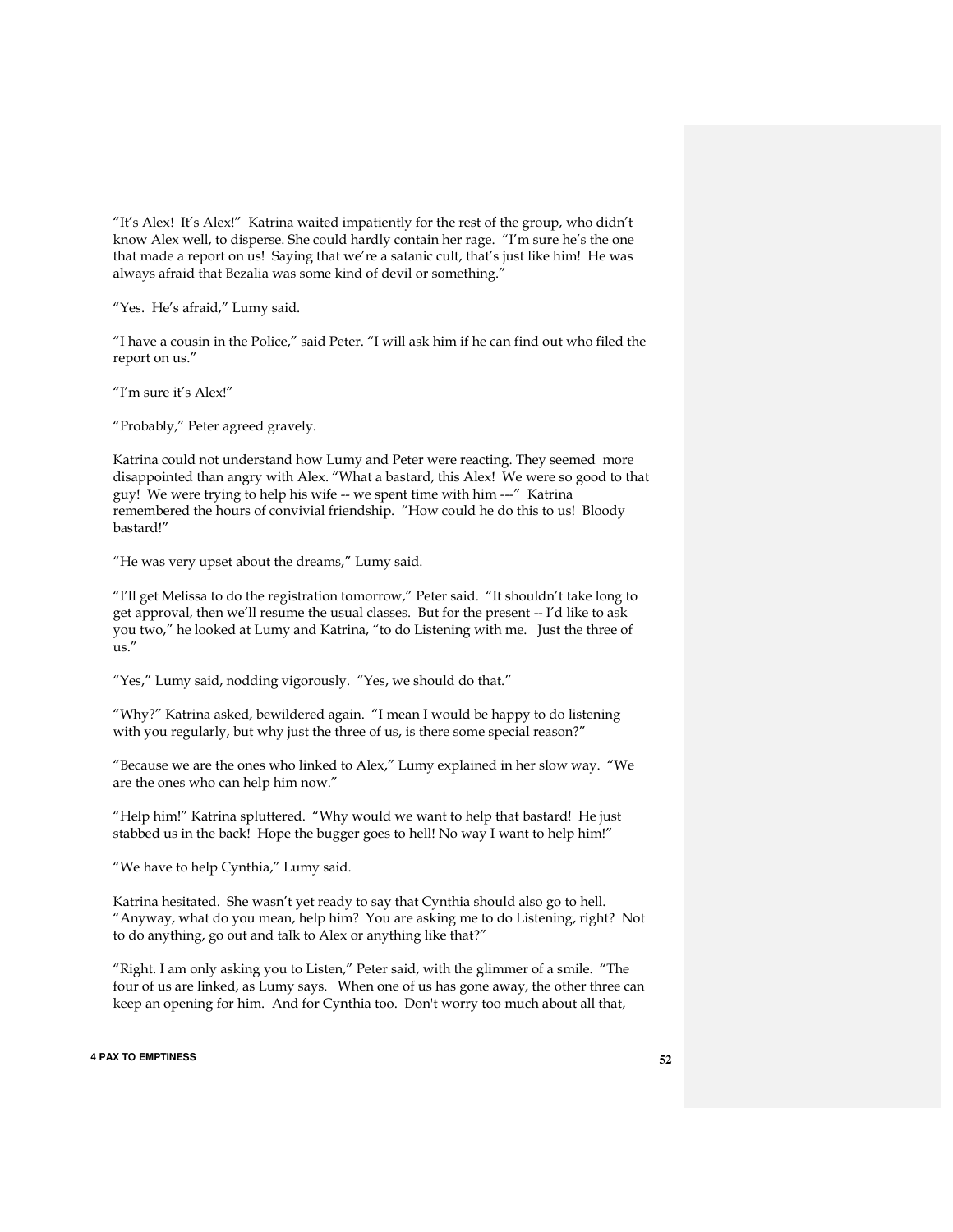Katrina! All I am asking you to do, is to sit down and do Listening with us -- and to know that Alex , who is absent, is still here with us."

Katrina was silent. Listening was fine, she thought. She didn't understand, didn't believe, half of what Peter was spouting but she could spend half an hour listening with him, and nothing to do with bloody Alex.

"Anyway, Peter -- I am sure Bezalia is not a devil, but who is she really? Who is Bezalia?"

"Ask her yourself, one day," said Peter. "But I think you're too rational, Katrina! I don't know how to give you any answer your mind can accept."

Lumy set a timer, Peter said the opening words. Katrina began to listen: and all she could hear was the incessant roar of her own anger. Outrage and protest at what Alex had done to them, his betrayal of friendship, his treachery. They went bitterly round and round in her for half an hour. When she got up she felt exhausted and ill-tempered.

"Thank you for joining us, Katrina," Peter said. "Can you come again tomorrow evening?"

"I can pick you up from your office," Lumy offered.

"No, I -- I don't think so," said Katrina. She was thinking that she didn't want to attempt Listening again for a few days, till she had cooled down a bit. "I'm quite busy now! I don't think I can come."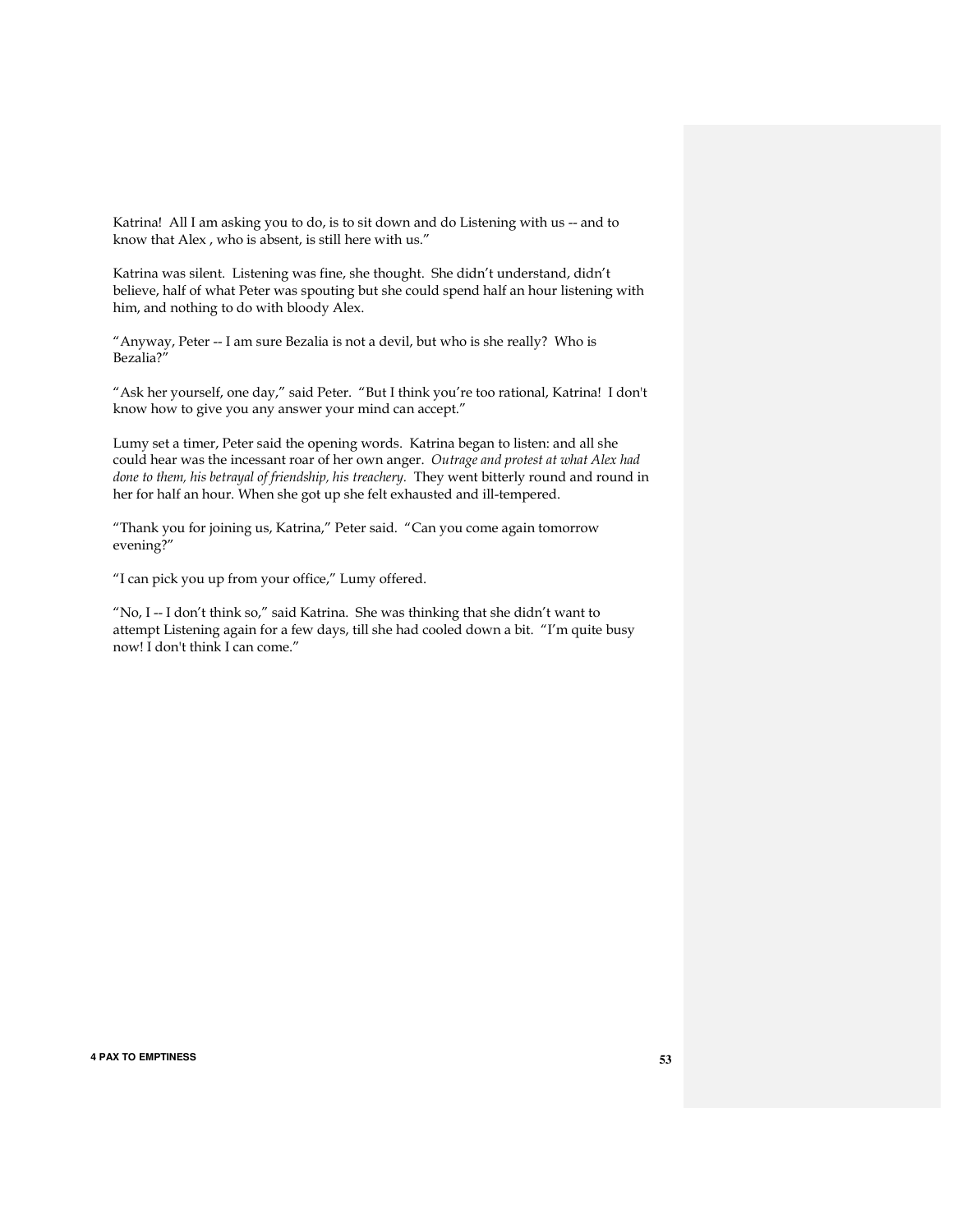## Chapter Ten

 "I think I will go and visit Alex," Lumy said. "When I tried to phone him he just hung up the phone on me. I wanted to ask him why he did such a thing, he was so friendly and then he turns against us like that. He didn't want to talk to me on the phone. But we have got to ask him what is happening. Cannot leave it like that."

Peter looked at her, elderly, beringed, cosmeticised. He thought, Not many people would have the courage to call someone who hurt them. Or go on afterwards to visit that person.

"Yes, I'm worried about him too," he said. "My cousin confirmed, it was Alex who made the police report. I think he did it because he was so afraid of the dreams."

"He is simply hitting out at us," Lumy nodded. "Because he is so frightened. Peter! How are you feeling lately?"

"I've been feeling lousy all day. Not my back … Just a sort of general depression…"

"Me too, Peter. I am feeling very depressed and irritated and fed-up. But nothing happened, there is no reason why I should be like that -- I think I am getting these feelings from outside."

"My god, yes," said Peter. "You're right, Lumy! All this frustration and despair -- it's not my own stuff! We've picked up this load of bad vibes, they give us horrible dreams, and make us feel lousy. We get all upset and churned up, and Alex goes storming off in a rage ---"

"I'll go and see him."

"He's probably still upset, he may yell at you some more," Peter said. "Do you want to take Melissa with you?"

"No I think I won't take anyone, I think I go by myself," Lumy said. She explained with many repetitions that Alex was feeling defensive, and one person would be less threatening to him; for the same reason she would not invade his home but would go to his office.

So Lumy's green Mercedes pulled up in a street near Jalan Besar which was lined with businesses related to the construction industry. She walked into the open shop whose front area was stacked with hardware and found Alex sitting in a glassed-in, airconditioned cubicle at the back. She knocked on the glass door and pushed it open a crack. "Hullo, Alex -- how are you?" she said cheerily.

Alex stared in disbelief as he saw Lumy picking her way through the front part of his shop. After what he had done to the Listening group, he had not expected to ever speak to any of them again. They must hate his guts now, but he did not expect any of them to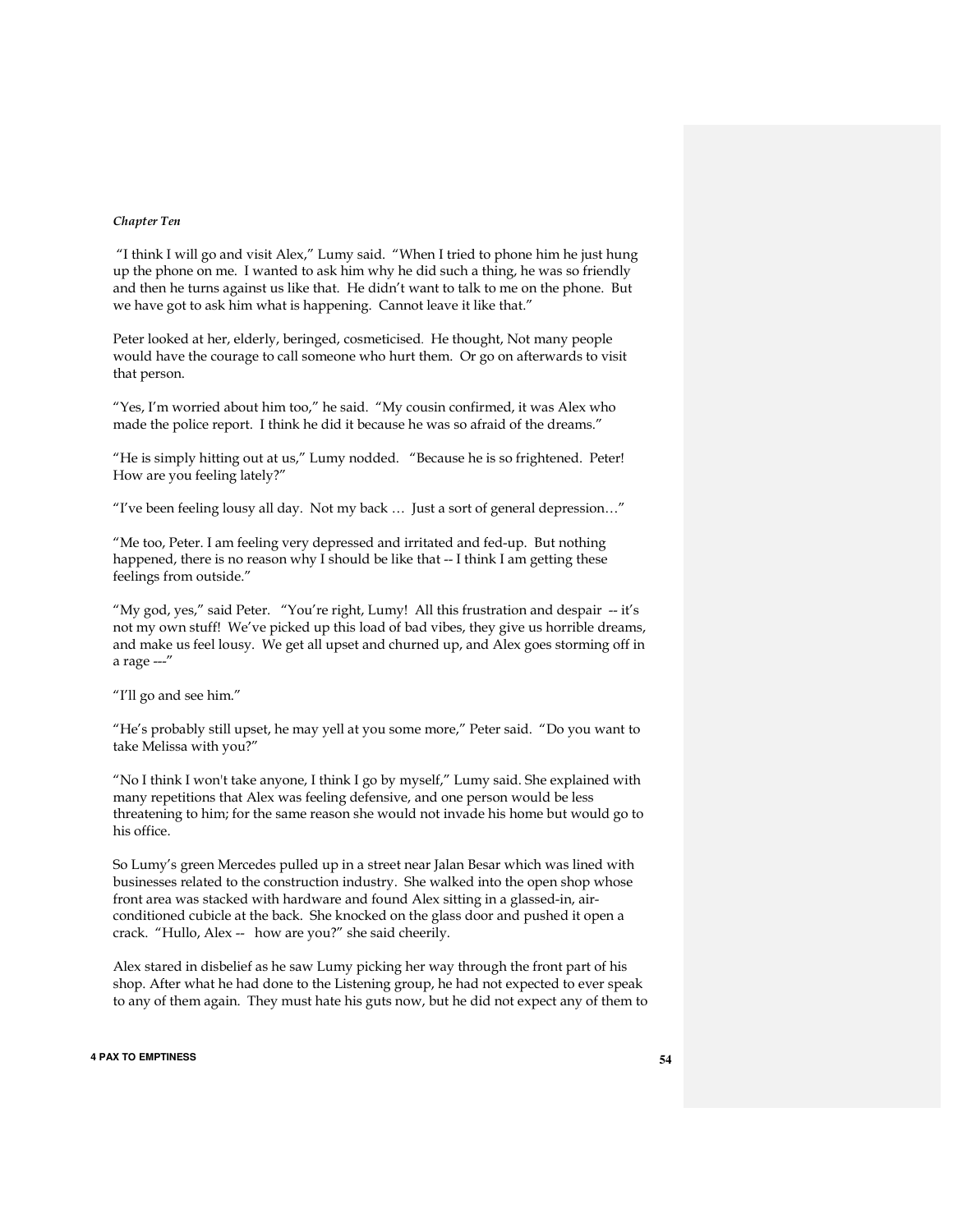come and yell at him – least of all the beaming, wealthy woman he was seeing

He didn't know how to respond to Lumy's greeting. Part of him warmed to her open friendliness, and part of him said that she was the dupe of the Evil One. Mostly he felt defensive, ready to explode angrily as soon as she started to attack him.

"How are you Alex? How's Cynthia?"

"Fine. Cynthia's fine."

"Are you sure Alex? Has she stopped losing weight?"

"Yes yes yes she's okay!"

"You must look after her, Alex. Take care of Cynthia." Lumy smiled kindly at Alex. He was wondering when she would start tactfully leading up to the nasty subject that lay between them. As soon as she did, he would change the subject.

Lumy looked straight at him and said quietly, "You reported us to the police for running a cult."

Alex stared back speechlessly.

"These two inspectors came in when we just started Listening," Lumy related. "They were looking for Satanic worship! They searched the whole house. They did not find anything. They said we have to stop Listening until we re-register with the Registrar of Societies. Alex, can I ask you," Lumy said, her inexpressive voice almost gentle, "why did you report us? Why did you say that we are a cult?"

"You are a cult," Alex said. He was surprised that it was possible to say such a nasty thing to somebody's face without animosity. This whole conversation was weird. "You worship Bezalia. Bezalia is an evil spirit."

"We don't worship Bezalia."

"You let her possess your hearts," Alex said. Lumy looked at him in silence, and in silence Alex remembered the joy and comfort he had received from Bezalia, the assurance of being deeply loved.

"Did you do this because you are afraid of the dreams?" Lumy asked.

"The evil spirit sent those dreams to me," Alex said. "I am under demonic oppression."

"I don't think Bezalia sent those dreams. They come from somewhere else."

"I am going to ask the Church elders to pray over me!" Alex said defiantly. "I will renounce the evil spirit and pray to be delivered from this bondage!"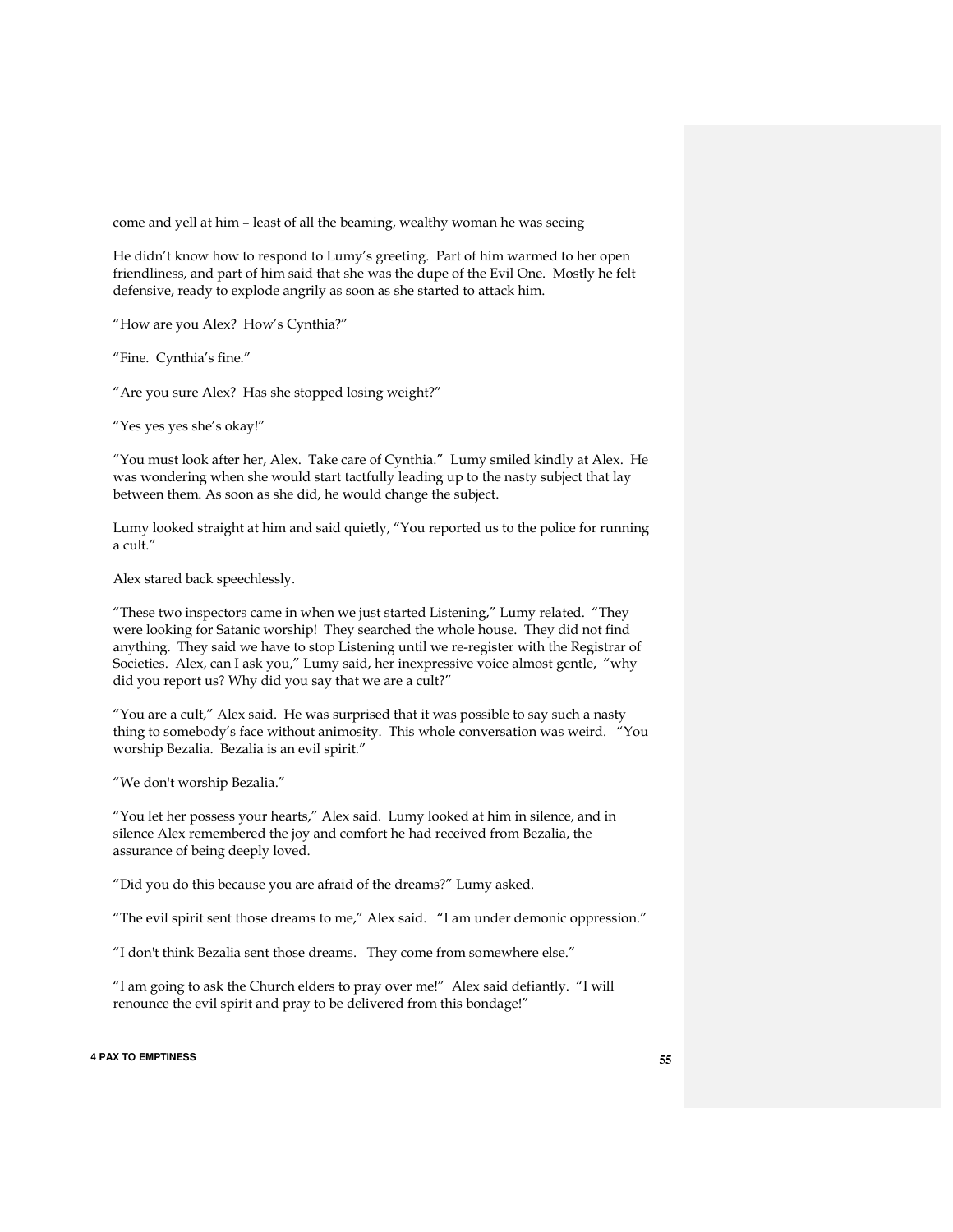"Yes, you should do that, Alex!" To his surprise Lumy agreed enthusiastically. "You should bring Cynthia also. Both of you should have prayers, to be free from whatever bad influence is on you. You should bring Cynthia to the elders also. That is what you should do."

"I will, then," said Alex. "Uh --- can I get you a cup of coffee?"

"No thanks," Lumy said, "I'm just going. Give my love to Cynthia, huh!"

Alex found himself walking Lumy out to her car just as though she were a good old friend. He watched her drive off, feeling very confused. He couldn't figure out whether or not Lumy was a servant of Satan. He knew that he himself had done right, in rebuking the devil like St. Peter, and couldn't understand why he felt more like Judas.

Three days later Peter called Alex on the phone, and Alex only winced a little when he heard the familiar voice. "Oh, ah, hullo Peter! ah, how are you, how are you?

"How's Cynthia getting on Alex?" Peter managed to convey enormous concern in those few words and Alex found himself responding to his sympathy in the old way.

"She is still losing weight Peter! She lost one kilo since last week."

"Oh dear. I'm sorry about that. And yourself Alex, how have you been? had any more dreams?"

"Yes. Yes. Terrible bad dreams, I don't know what! Last Sunday the church elders prayed over me and Cynthia. They bound the evil spirits and freed us from oppression. I don't know why this is still happening, Peter!" Peter did not reply. "Peter? Eh --- Peter?"

"Alex, I think you should come back to Listening. Is there a problem, with you thinking we are a cult organisation?"

"Oh." Alex had forgotten about the cult concept. His conviction that they were all devils, had somehow melted away. He said weakly, "The police told me that their inspector found nothing wrong at the Spiritual Arts Centre. I guess I made a big mistake."

"Let's meet up!" said Peter warmly. "We aren't allowed to have our usual group sessions yet. It will be just you and me, and Lumy and Katrina."

Somehow that meeting did not happen for a while. Katrina said she was not free, and Lumy meant to come but her car broke down. Alex picked Peter up and they went to a pub in River Valley Road. Surrounded by low light and soft jazz music, Peter listened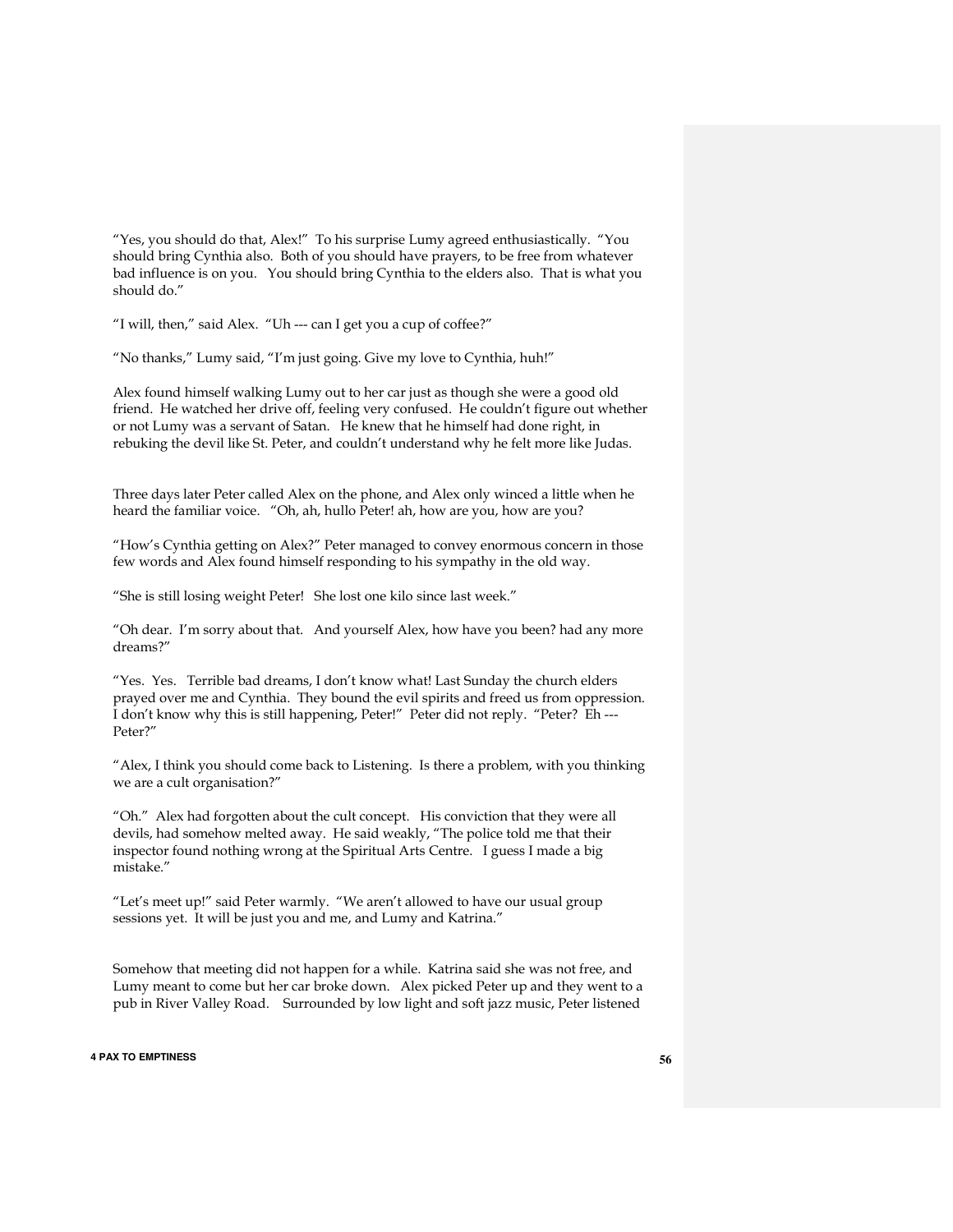to Alex's worries and talked to him about his religion. Alex was surprised that Peter knew the Bible pretty well, and could make a possible case that Listening and Bezalia were in line with Scripture teaching.

But it was Peter's good-humoured and generous approach that went furthest to persuading Alex, that it was all right to entertain this broader view of his faith; that coaxed him away from the panicky fear, of allowing his ideas to change.

Another evening, Katrina was not available and Peter had to stay home with a bout of back pain. "Bring Cynthia and Russell to my place for dinner!" Lumy invited Alex, "I will tell my maid to boil my special chicken soup, very good for Cynthia."

It was the grandest private home Cynthia had ever visited. She was pleased to sit at table with Lumy's husband, the boss of Chan Leong Holdings. After dinner Chan Leong watched the news of the Asian financial crisis on television while Lumy brought them to a separate room, soundproofed and airconditioned, with a thick carpet and lots of cushions.

"I can't meditate!" Cynthia repeated.

"Never mind, maybe you can just sit quietly while Alex and I do Listening. When you have had enough you can go to the other room and watch television. Russell, your Mummy and Daddy are going to meditate for a while. Can you sit down on this cushion, and be very very quiet?" To Alex's astonishment, Russell folded his hands and closed his eyes and remained still at Cynthia's side.

Lumy dimmed the lights. Alex began to say his Bible word. He felt at once, the presence in his mind.

I am glad you're back, Alex. You thought I was an evil spirit did you? Are you okay now?

I'm sorry Bezalia. I'm so sorry.

You were seeing demons everywhere, weren't you!

I'm sorry! You are not a demon, Bezalia!

No I'm not, Alex. Know that I love you, and in love, be free of fear.

 Who are you Bezalia?Alex murmured, as Katrina had asked before him. And to Alex Bezalia gave an answer.

I am a wave of the infinite ocean. I am a finger of God.

When Alex came back to ordinary consciousness Cynthia was still sitting in a corner of the room, watching him peacefully, with Russell asleep on her lap.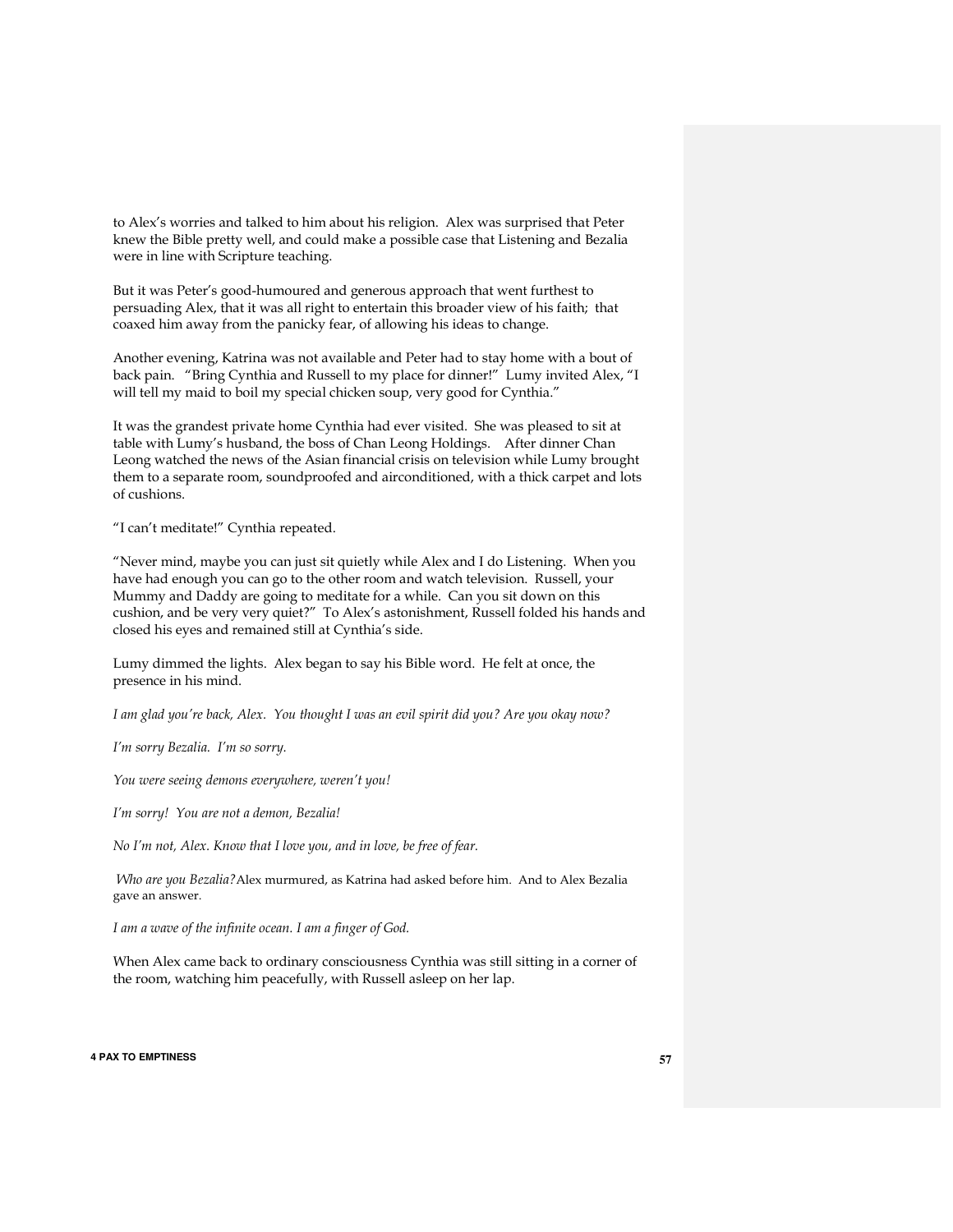"I'm so glad you feel better now!" Lumy congratulated Alex, as though he had just recovered from a serious illness. "Now we must get Katrina to come and Listen with us." But that did not happen for a long time.

No dreams tonight, Peter said, when he had been helped to bed one evening. No more dreams please, Bezalia.

I'm sorry, Peter, but I can't divert them. When you four made a link with Cynthia, you started something which must develop over time.

Meanwhile these dreams are driving me bananas! What's holding us up? What are we waiting for!

As always, Peter, what holds you back is pride and ego; it's human woundedness. You are waiting for healing to happen.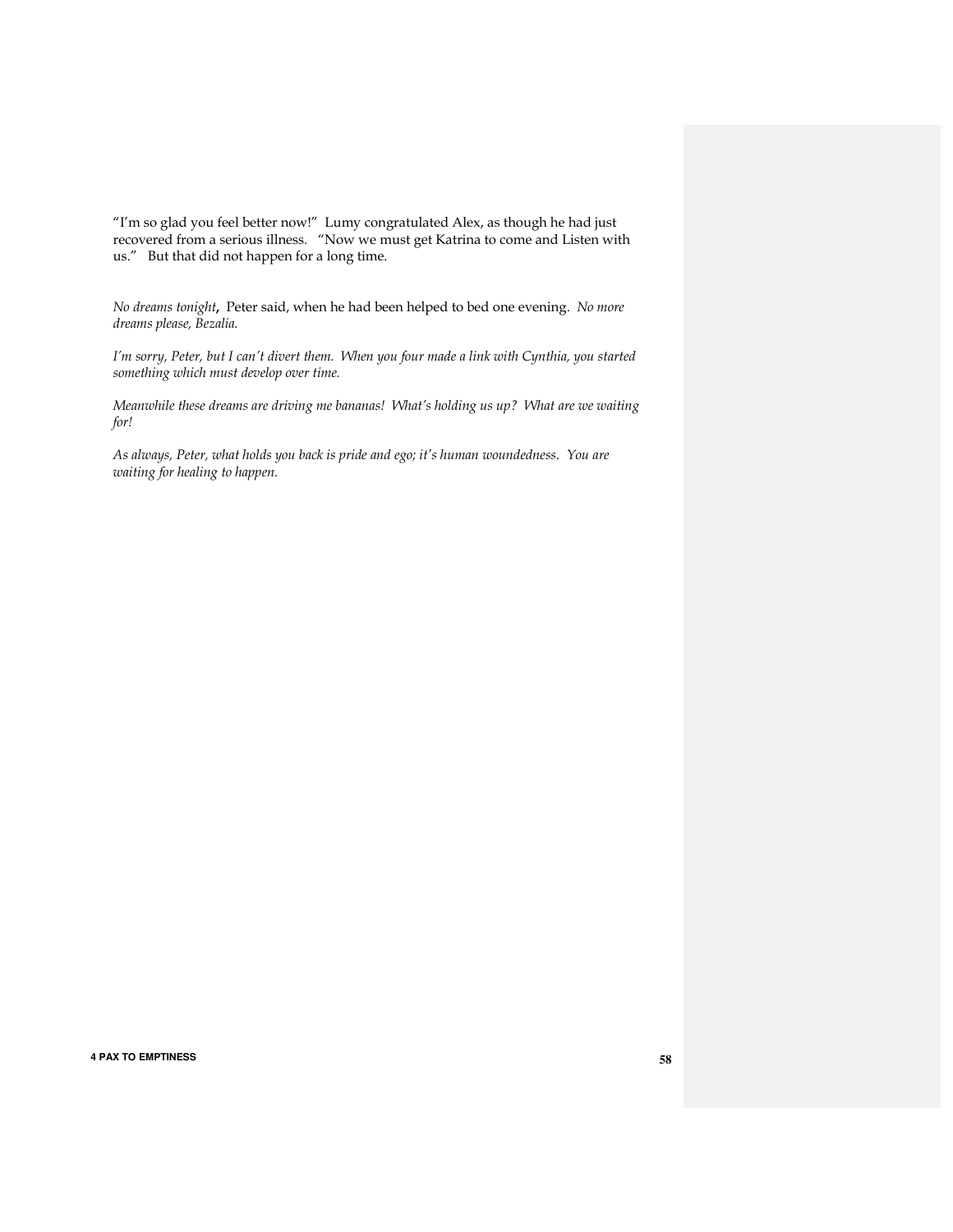# Chapter Eleven

Katrina began to feel that as much as Alex the offender had disturbed her peace of mind, Alex, repentant, was even worse.

Lumy rang her up and told her that Alex would be joining them that evening at the Center.

"What is he coming for?" said Katrina. "I don't want to meet him!"

"Don't worry, he won't give us any trouble,' Lumy reassured. "He wants to take us all for dinner after Listening."

"Won't give us any trouble! He made a police report on us, got us closed down! Now he wants to come back! I don't want to eat his dinner!"

"No no, Katrina, I think Alex is all right now, he is regretting what he did." Lumy explained that Alex had had more bad dreams and wanted to talk about them.

"Hell's bells!" said Katrina. "He does this to us, then he has the cheek to ask for our help! I'm not coming tonight. I don't want to see Alex's face. Excuse me now please, Lumy, I have to get back to work." She put down the phone and fumed.

Outrage and protest at what Alex had done to them, his betrayal of friendship, his treachery. To let go of these feelings was like making light of what he had done, as though the hurt didn't matter. It was not right for her to give this up: it was as though she agreed it was all right for him to hurt her. She couldn't do that.

Later that day Peter called to ask her to come to Listening. "I'm not coming. I don't want to meet Alex," said Katrina. "After what he did to us!"

"I think he is sorry for what he did," said Peter.

"So now Alex feels so sorry! " Katrina cried. "Is it just so easy, say 'sorry' and make everything the same as it was before! Hey sorry no cure!" she growled and hung up.

Sorry no cure. School playground-idiom, taking her back to when Adelina, the leader of the girls' gang, punched Katrina's arm for allegedly tattling to the teacher, and rejected her attempts at apology. "Sorry no cure!" cried Adelina unforgivingly.

Katrina was excluded from the gang, of the girls who were considered the smart and successful. For innocently telling the teacher, about Adelina's new music tape that she had brought to school. Adelina arbitrarily designated this as telling tales. Katrina was rejected from the gang, labelled as one who failed to measure up, an inferior form of life.

Sitting in her office, Katrina remembered the shame and humiliation of those days. And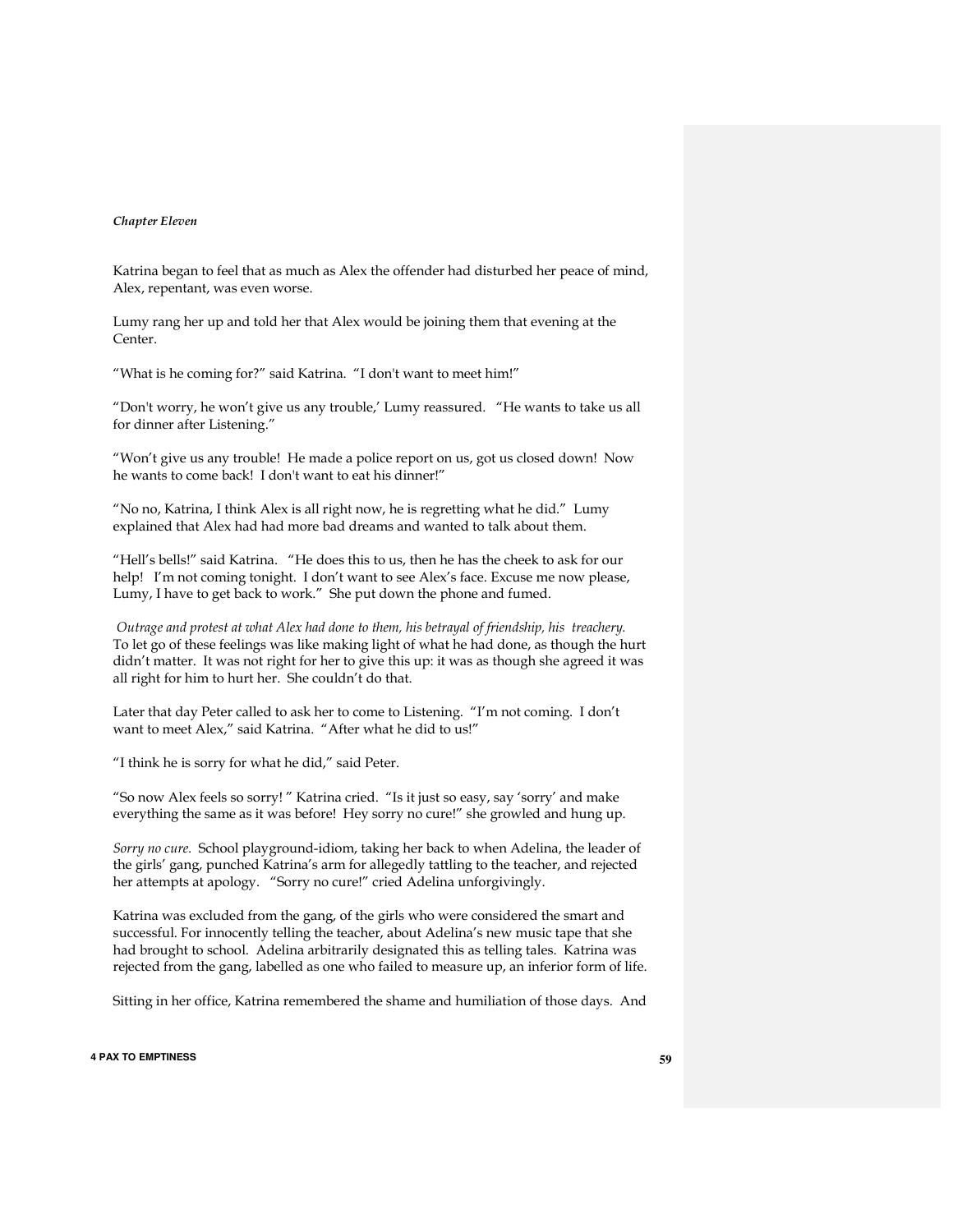then another image came to her mind. She saw herself, a well-dressed, capable, decisive executive, sitting in her office feeling crushed because of what some pimplefaced schoolgirl in a blue uniform said to her seventeen years ago! She burst out laughing.

I always wondered how I'd done such a bad thing, she thought. And then, Maybe it wasn't what I did. Maybe Adelina was just showing her muscle, that the rules were whatever she said they were!

Katrina smiled and went on with her work. Deep down she felt relief and blessing, as an old injury was healed.

"We need to talk about these dreams," Peter said to Katrina on the phone one evening. "Have you had them too?"

"What dreams?" Katrina said, not fast enough.

"You have, huh? All of us have been dreaming, about people who seem to be starving. We see more detail, than the first dream. Lumy says, it looks like China."

"Yes," Katrina said. "It's definitely China. I saw a picture of Chairman Mao."

"A picture of Mao?" Peter repeated in amazement. "Then this is something happening now, in our times! Did any people starve to death in China, during Mao's time?"

"I never heard of any."

"I thought this happened long ago, centuries ago! It's recent, within our own lifetimes, that's why it packs so much punch."

"Hey, it's only a dream, Peter!" Katrina said uneasily, "don't take it as though it was very factual!"

"Katrina, whether you believe it or not, you have the gift of psychic intuition. You get to know things, in a non-rational way. I do take your dreams and insights seriously. I'll ask a historian I know, about recent famines in China."

"Peter, I don't think I'm irrational!"

"I didn't say you were. Don't be scared of the gift you have. Katrina, we have to talk about these dreams!"

"Sure, you can phone me any time!"

"We need to meet with Lumy and Alex."

"I don't want to meet Alex," Katrina said. "I don't want to see his face." She refused to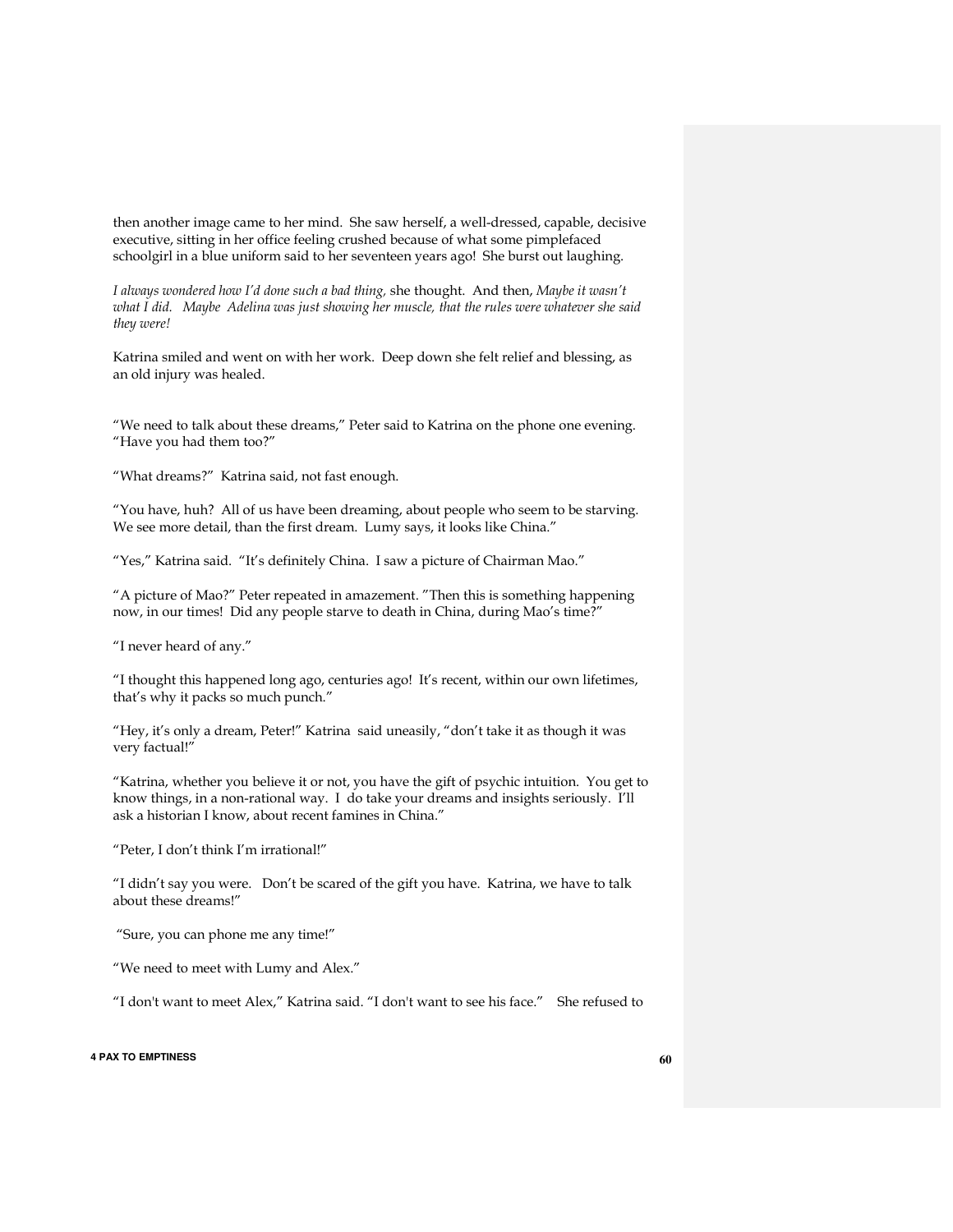be persuaded, even though she knew that her intransigence was an ugly thing -- almost as ugly as what Alex had done.

Katrina didn't like what Peter had said about her intuition. So strange, so abnormal! By the time she went to work next day -- no time to do Listening this morning -- she had rescued and rebuilt her mental image of herself, Katrina Leong, Financial Controller, competent and efficient.

She worked through the lunch hour, as she often did. She used the extra time to do a double check on her morning's work, and to read through letters waiting for her signature.

On one letter the client's name had been wrongly spelt. Katrina called Penny into her office, and explained that correct spelling of the client's name was important to show that the company recognised and valued that customer. Mistakes decreased customer confidence, Katrina carefully explained to Penny, and might suggest that the company did not give attention to details. Katrina asked Penny to reprint the letter.

Later that afternoon Katrina, passing one of the cubicles, heard Penny talking to another typist. "So she caught one mistake in my letter, make her so happy lah! So she can scold me for ten minutes, make her day lah!"

"So the more mistakes you make, she the more happier lah!"

"She just loves to scold people every day. I feel like changing for another job, boss not so ngiow."

Katrina crept away as quietly as she could. Her heart was pounding in distress. Why did Penny see her as someone who loved to find fault with others? At the moment of discovering the mistake, Katrina recalled, she felt no joy. She felt an unpleasant inner twinge, which was far from delight. A mistake, over my signature. It becomes my mistake. Fear.

Katrina was a lawyer's daughter, went to one of the best schools in Singapore. As long as she could remember, she'd known that society was divided into the best, and the rest of the world. She went through her life as a prickly, defensive person, always needing to prove that she was brighter and smarter and more capable than anyone else around. She punished herself mercilessly for every failure. Being ruthless to herself kept her feeling safe.

Once when she was twelve years old, being taken to the museum, she saw a group of children going round with their teacher. One boy had thick lips and nose, his forehead bulged, his eyes were slits. Another girl walked limpingly, dragging a foot, her shoulder hunched and her head twisted to one side.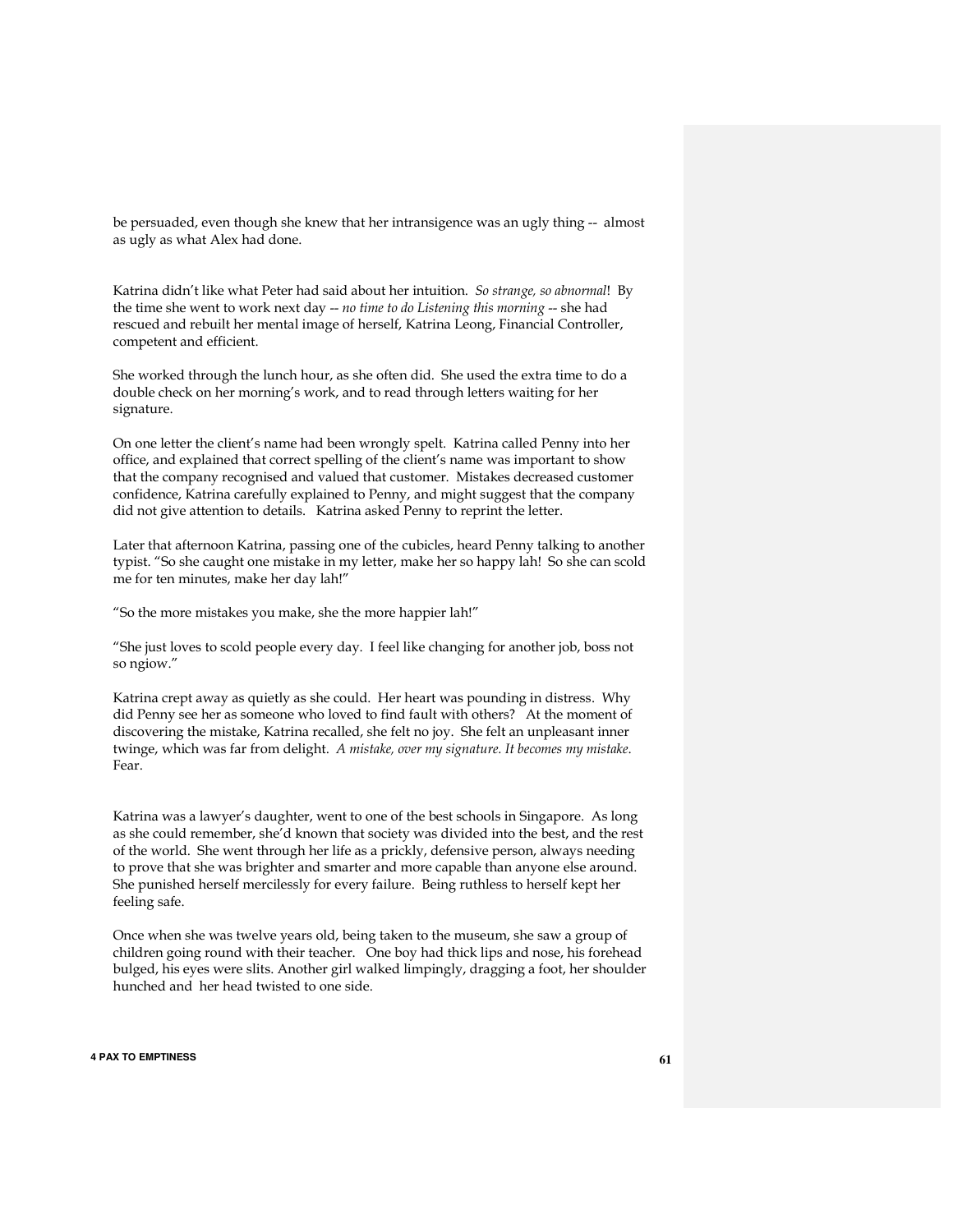Katrina's stomach closed up and her throat tightened. She stared at the strange children in revulsion and curiosity. She had always disliked seeing people who were ill, she had a distaste for any kind of deformity.

"Who are they?" she whispered to her mother.

"I think they come from the special school," he mother whispered back, "the School for the Educationally Sub-normal."

The teacher with the defective ones laughed and talked affectionately to them. Another boy walked with leg-braces in a clumsy hobble. Another boy had white skin and white hair and pale eye-lashes and he laughed too loudly in the museum. Lurching along the passage he passed close to Katrina, and she flinched away. The teacher noticed and gave Katrina an encouraging smile. But Katrina was afraid.

The ESN children were the image of what she feared she might be, less than perfect, defective, fit only to be rejected and despised. She was afraid to be like them.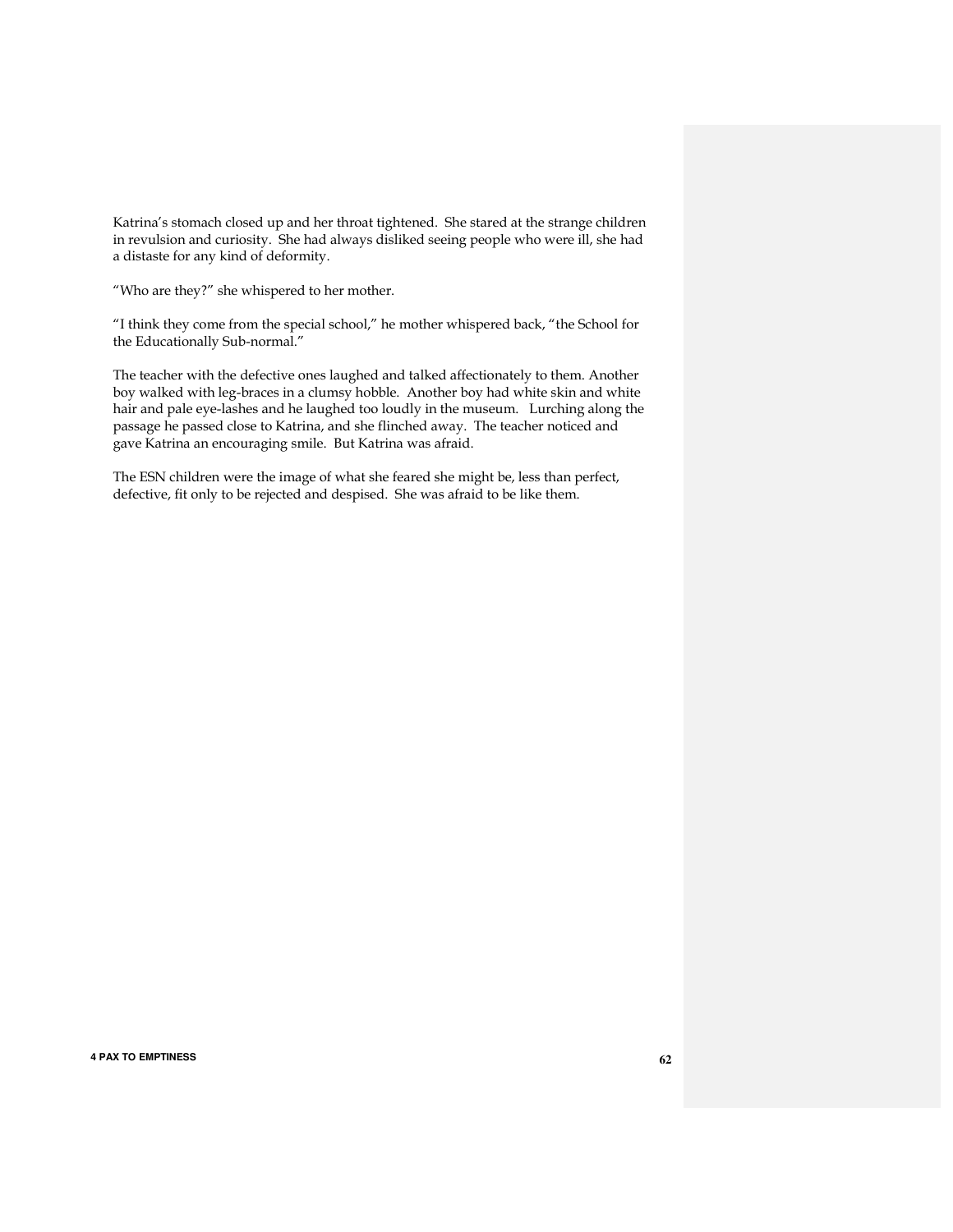# Chapter Twelve

"Why do you keep on with Listening?" asked Cherry, Katrina's sister. She was ironing her blouse in the living-room one morning, as Katrina uncurled from her posture on the sofa.

It was Cherry who first dragged Katrina to the Listening class in Upper East Coast Road. Cherry, younger, quicker to catch on to passing fads, had heard about it from an office colleague -- "Very relaxing! You just sit still for half an hour, it relieves your stress, lowers your blood pressure!"

"New Age nonsense," Katrina said, but, "Come on, how can it hurt you to just try?" Cherry said. They went one Thursday evening. Afterwards Cherry said firmly that she didn't see any point in it and refused to go again. Katrina -- scolding Cherry for making a snap decision -- kept on going, and a year later was still attending and practicing regularly at home. She could hardly have said why. Nothing special happened during the hours of practice. She had never seen Bezalia. But even mad with Alex, even when she had not met with the group for weeks, and felt she did not want to talk to Peter and Lumy, she kept on with her daily practice.

"I guess -- I go because of Bezalia," she replied to Cherry. "You know they say - sometimes she comes and sits with us -- I sort of feel she is there --"

"You really love her, don't you!" Cherry said.

Katrina shrugged. "Love?" she said dismissively, in the shorthand of sisters: referring to Katrina's two failed relationships, and to Cherry's current status of being joyously engaged to Francis Lim. "What has love got to do with Listening?

"You talk about Listening like a kid talks about her favourite teacher! Like you've got a crush on Bezalia!"

"Ha ha, very funny! Do you see me bringing presents for her and writing her little notes?"

"I see you doing your Listening every day like homework. And not going to Sheryl's birthday party to go to the Listening instead. You didn't give that kind of devotion to your wonderful Joe Tan, except right at the beginning."

"How can you make that kind of comparison!" Katrina said indignantly. "You don't know what Listening is at all."

"I think you love Bezalia, " Cherry said, reaching for her shoes from the shoe-rack. "Oh Lord, I have to run!" At the door of the apartment, standing on one foot and the other to tug on her shoes, she added: "Look, try it the other way round -- Does Bezalia love you?"

The question went right down into Katrina's heart. It seeded and swelled there, like a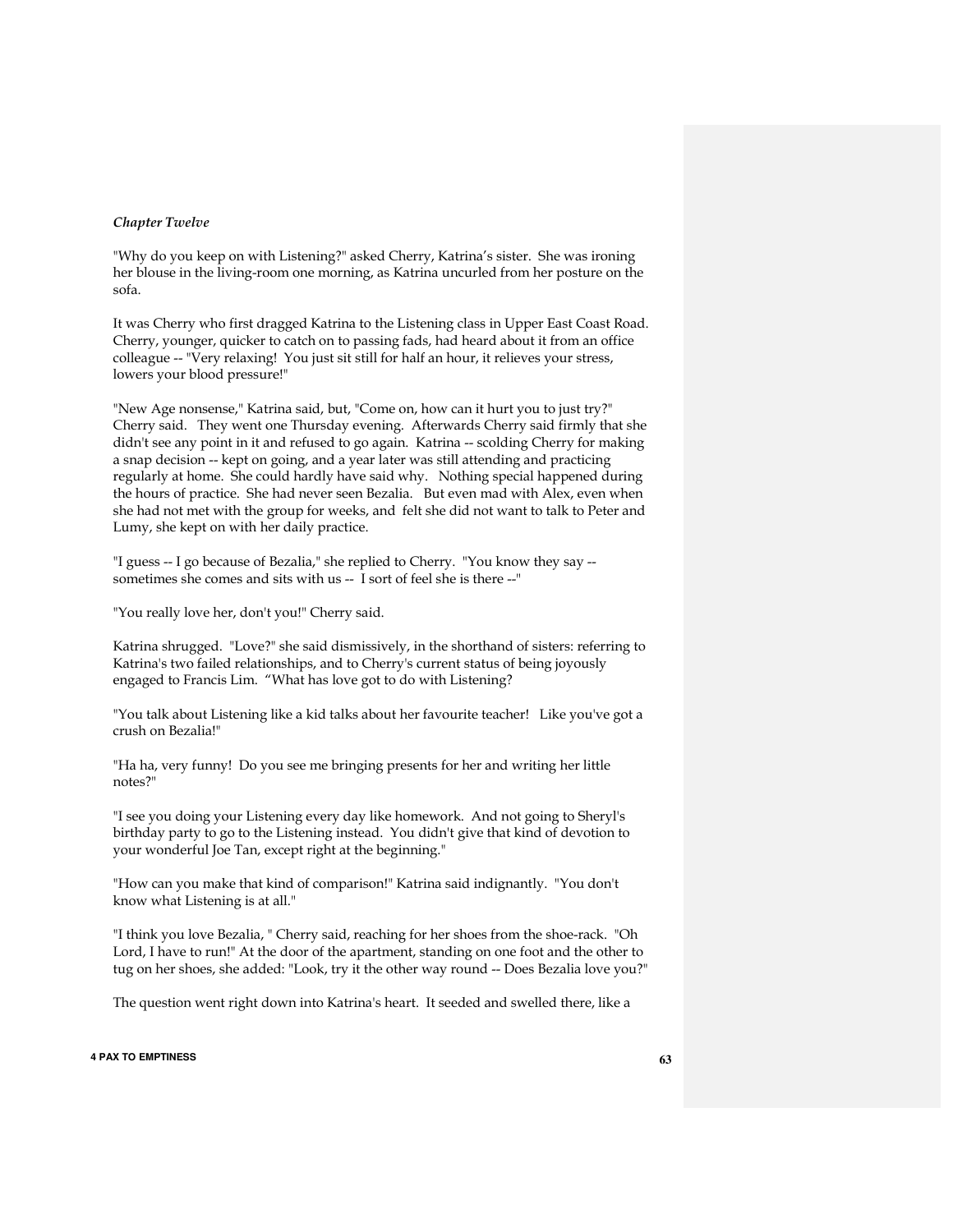mine exploding, like a rocket bursting in a chrysanthemum of sparks to fill the sky with light, and the light was the certainty that Bezalia loved her. She sat listening to Cherry's departing footsteps and this knowledge immersed her and held her still.

Down the corridor, Cherry's voice greeted a neighbour, the man's voice replied. The lift doors banged softly, the corridor was quiet. Katrina sat motionless, enraptured in mind and body, feeling as though there was no point in ever moving hand or foot again..

Like a spectator totally gripped by the last match of the season, like a reader lost in the other world of a gripping romance, Katrina forgot where she was and who she was and even that she was, that she existed. There was no Katrina, only the flow of love. Everything in her was bathed in the inward flood of joy. Without sight, without image, she felt Bezalia close to her, and was enfolded in her love as an infant is enfolded in its mother's womb.

Yet her eyes stayed open, unseeingly seeing the room; and in some part of her she knew when it was time to get up, get dressed, go to office.

I don't want to leave, she said to Bezalia in her mind.

I will come with you, Bezalia replied.

Katrina walked to the train slowly, with the feeling and flavour of that experience permeating her, changing her view of the world.

Like eating raw garlic, Bezalia said laughing, the flavour stays with you all day!

Will you stay with me? You won't go away?

I will always be with you.

It was an easy day at the office. There were no meetings; Katrina, in a burst of energy, finished off all her e-mail and made a start on the report she had been putting off doing. At lunch time she avoided going out with Janet and Siok Choon, and walked out by herself into Shenton Way. Without planning where to go, she turned away from the towers of the business district and walked briskly along Cantonment Road. She went past a football field and HBD apartments; walking through patches of strong sunshine, and of the thin shade of flame trees with red flowers in their boughs.

In front of her an elderly woman came out of the apartments, holding a little boy by the hand. The woman wore the old-fashioned samfoo, and the little boy wore blue pants and a crisply starched and white shirt. They walked down the path in front of Katrina and stopped at the traffic lights to cross the road.

Katrina walked slowly behind them. The little boy trotted lightly beside the woman's measured, heavier tread. The small white hand was clasped in the dark wrinkled one.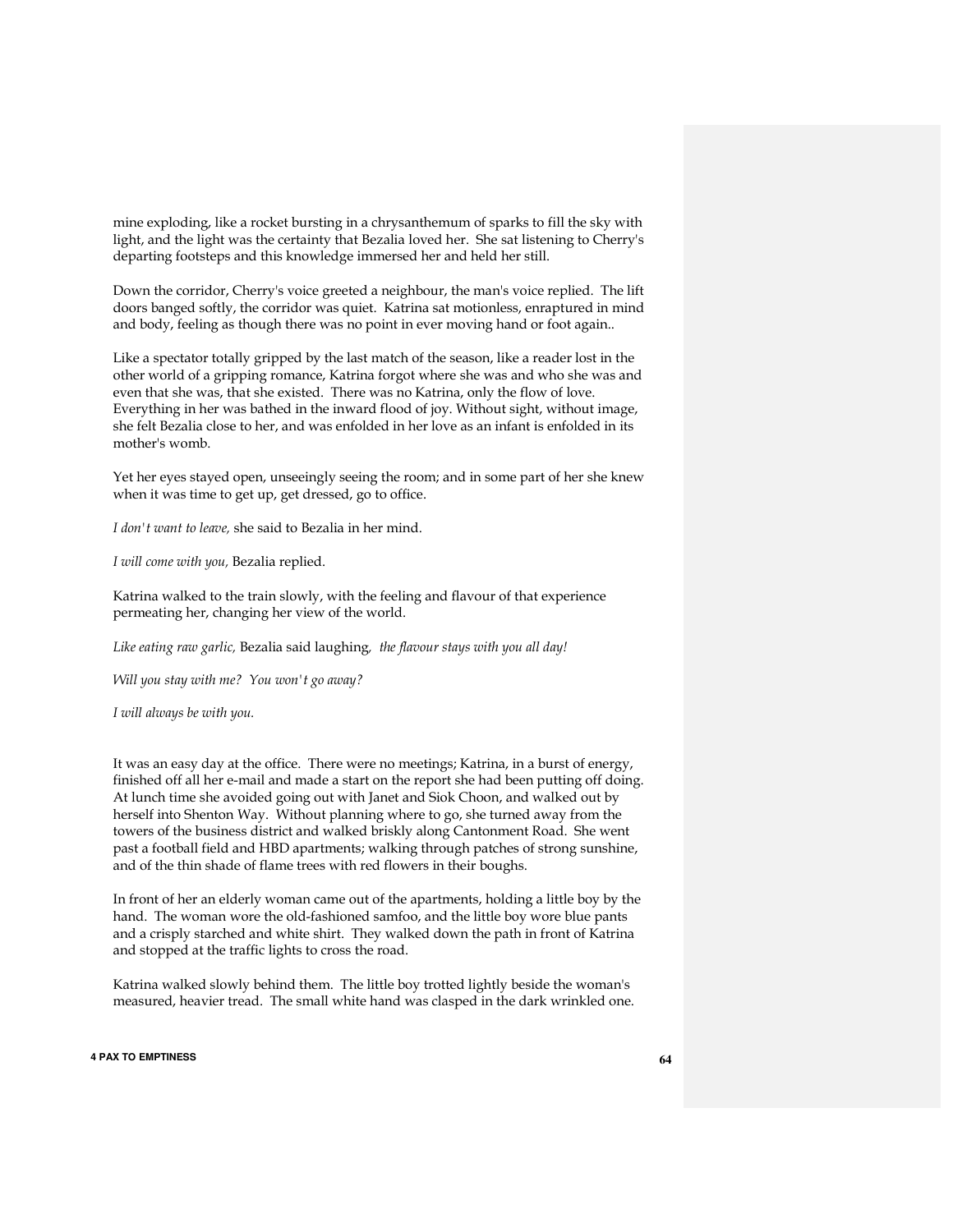Katrina didn't know why she was full of liking and affection for the pair. At the traffic light she spoke to them, which was not her custom to do with strangers. She smiled at the old woman. "Your grandchild?" she asked in dialect.

The woman smiled back: a weather-worn face marked with mild endurance, breaking out in warmth. "My grandson," she agreed. Her eyes were almond shaped openings under a broad forehead. Brown pupils were set in creamy sclera, almost unscreened by eye-lashes, looking at Katrina with kindly interest.

"Are you going to school?" Katrina asked the child. He nodded shyly, and at his grandmother's prompting he piped up clearly, "St. Thomas afternoon school."

The green man flashed for the pedestrian crossing, the woman clasped the child's hand again and prepared to cross. "Banban jo," she gave Katrina a friendly farewell. Again the radiant smile from the wrinkled brown face. The child grinned with a flash of little white teeth.

They crossed the road. Katrina followed them; and in her mind, as in the trance of the morning, were no thoughts, no ideas, nothing but the vision of the smiling old woman and the little boy.

She turned right and came to a sunken courtyard between two blocks of old houses. There were benches in the shade of trees; and an old banyan tree with its interclasped stems and long hanging aerial roots. At the foot of the tree was a flash of red: a few incense sticks in a jar, a rudimentary altar to the spirits of the place.

Katrina sat down under the banyan tree and let the image in her mind take over her being. She saw again a warm friendly smile: a grandmother and her grandson, bound to each other in pure love, love that radiated to anyone who came near.

Above Katrina the big banyan lifted its branches to the sky, sent its roots deep into the ground. She sensed its joyful life between earth and heaven, its love relationship with baking sun and monsoon storms. In some unfamiliar way of messaging, it gave her teachings of endurance and strength.

What's happening? Am I really communicating with a tree? What is this?

All life is one, said Bezalia 's voice. All love is one.

Sitting quietly on the bench, Katrina had a sense of divinity dwelling in each material thing. The ancient presence of the tree, and the smile of the grandmother, and Bezalia's awareness within her, flowed through her. Each thing she looked at, the old tree, the stones, the park benches, seemed to be surrounded with radiance. The courtyard was filled with clear light. God was everywhere.

 As she rose to look for a cab to go back to office, she knew she had been changed. She would never look in the same way as before, at a tree or an old woman; they would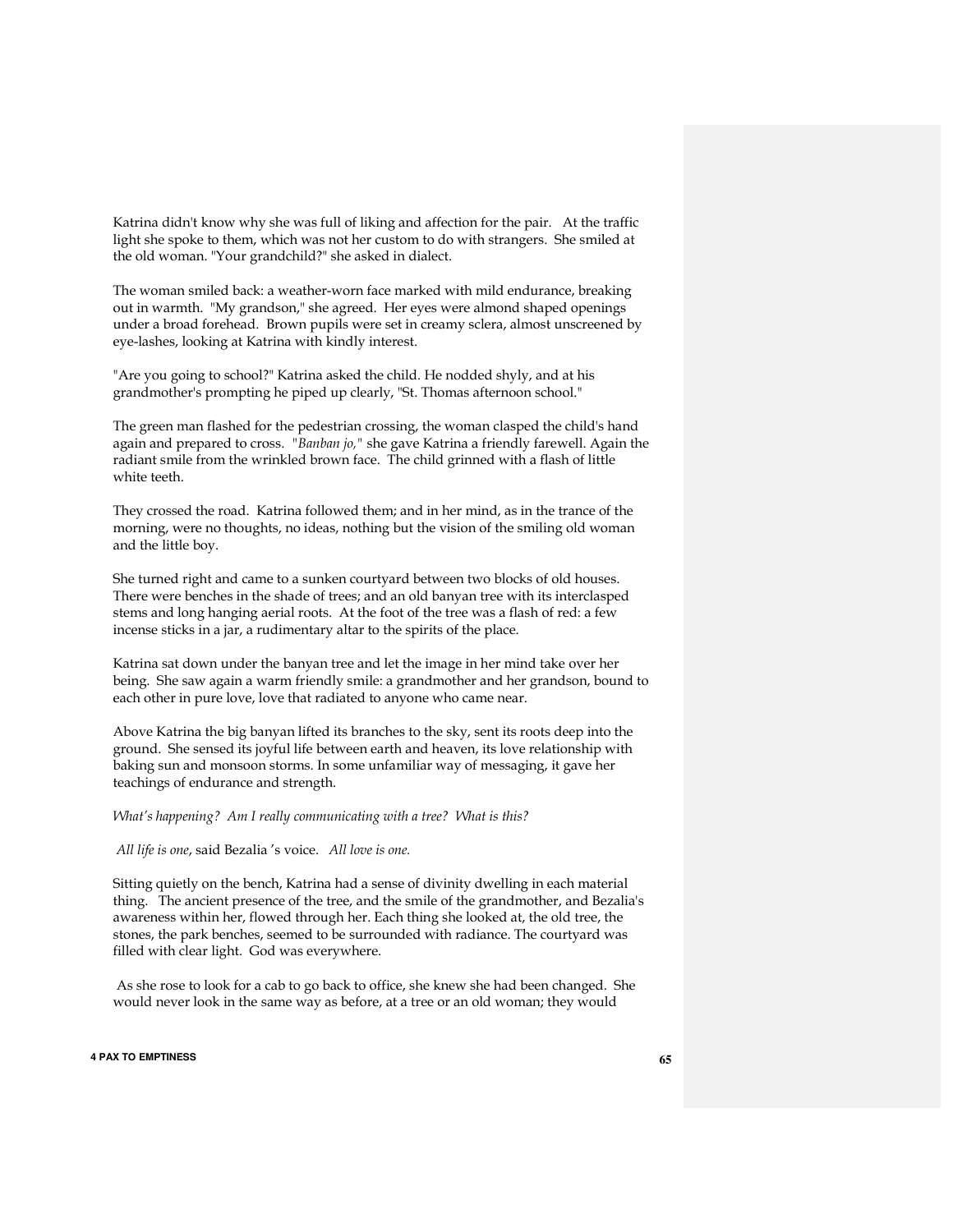henceforth always be illuminated for her by a new way of seeing, an inner eye of love.

She walked into office five minutes late, and her colleague Janet met her with a sheaf of papers in her hand. "Where were you Katrina? Khoon Huat was looking for you. Seems there is a problem with this report."

"What problem?" Katrina asked, with a sinking feeling. Her boss Khoon Huat had little patience with people who didn't deliver the performance he expected.

"This figure, Katrina. Khoon Huat asked you to check whether it is correct. He said he'll see you when he gets back from his meeting."

Katrina looked at the figure Janet pointed to. "What's wrong with it? I checked it ..." Then she saw the mistake. She had used the wrong rate of interest, used the rate that had been changed just before the period under consideration. She had forgotten to adjust for the change.

She stopped breathing . She felt numb with shock. Careless! Incompetent! her mind screamed at her. She could not feel the contact of her feet on the floor, as she moved into her own office and sat at her desk.

Her mind scurried around looking for some way to conceal the mistake. Blame the data source, blame the typist, hide the page of the report, burn the whole file and say it was a stray cigarette.

My mistake. My failure. The boss would see her soon. She could imagine his cutting remarks, imagine her own shame and humiliation. A hollow feeling in her gut, a dry mouth and a cold sensation in her face and hands. Her heart pounding and her head feeling faint and far away.

And then Bezalia was with her and she felt as though Bezalia's arms went around her.

I made a mistake, Bezalia, I made a mistake!

Yes, you made a mistake. But you're all right, you're okay.

I can't be okay! I made a mistake! I'm destroyed, I'm dead!

Hush. Be still. Katrina, I am here with you.

Katrina's breathing deepened, her body was quiet. She sat at her desk, eyes open and unseeing. In her mind she was with Bezalia, in a sunken courtyard in the shade of an ancient tree.

She was walking through the courtyard. On the sunbaked concrete a child sat playing, a small girl about three years old. The child looked up and smiled. Her mouth was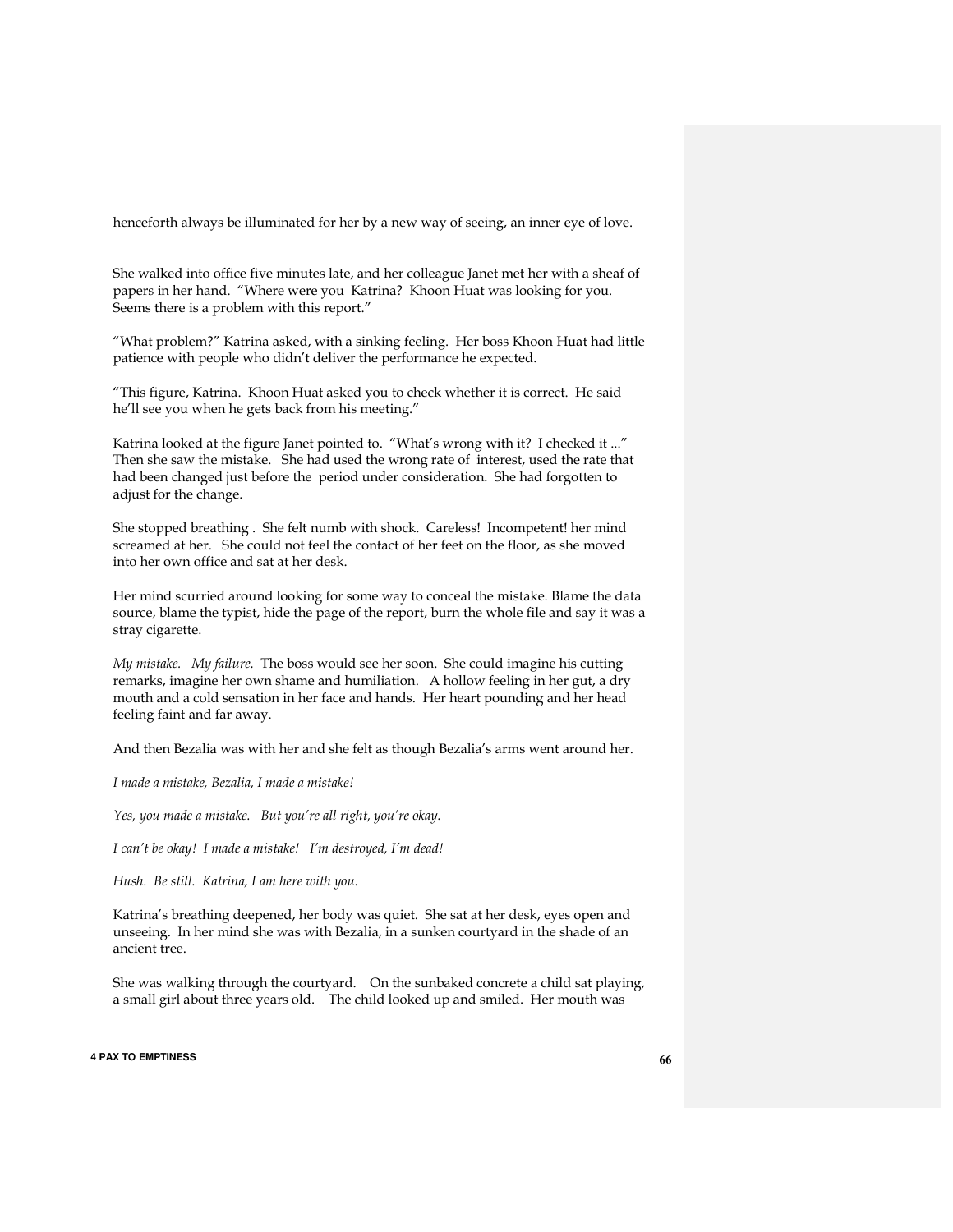slack and stupid, her face was smeared with dirt and mucus from her nose, her legs wore corrective braces.

The child was Katrina's younger self. Katrina recognised the face of her own selfloathing and mistrust. She shuddered, feeling her heart shrink like she was going to die.

This is me. This is what I am. Not fit to live, not fit to exist in society. She stared at the child, wanting to banish her from sight, wishing her out of existence.

The small Katrina whimpered and made clumsy movements with her arms. She was pitiable and disgusting. If you don't love me, who will love me? she seemed to say. Katrina felt paralysed by horror and revulsion.

Bezalia stepped forward. She was there, a woman strong and slender, stooping down to the defective child and holding her close. The child's crying stopped. She wriggled in Bezalia's arms, raised her hand to pat Bezalia's cheek. Bezalia kissed the dirty little face. She looked up at Katrina.

Bezalia's eyes compelled Katrina. She knelt on the hot concrete, close to the child but not touching her. Katrina felt an impulse of pity go through her. She opened her arms, awkwardly embracing the child.

The damp little body pressed against her. The unfocused eyes met hers and the child beamed at Katrina. She chuckled happily and reached up to put her arms around Katrina's neck. Suddenly Katrina felt full of love. She did not care about the dirt on the little hands, the faint sour smell of her hair. She hugged the child tightly.

Bezalia stroked the child's hair. Katrina felt the gentle caress on her own head. Now she had become the child, nestling against Bezalia's breast. The adult Katrina, the one full of masks and defenses, was gone. She knew that she was impaired, imperfect, and it did not matter at all. She need never be afraid again.

Katrina rose from deep trance and found herself sitting at her desk with the report in front of her. She felt well-rested, as though she had been on a week's vacation. She felt great relief, at freedom from fear. It didn't matter what the boss said about her carelessness. It might be unpleasant but couldn't wound her. She would not be destroyed.

No need to deny her own fallibility, to strive fearfully for perfection. She had made a mistake and she could forgive herself. "I'm all right. I'm okay," she said aloud, and went to meet Khoon Huat.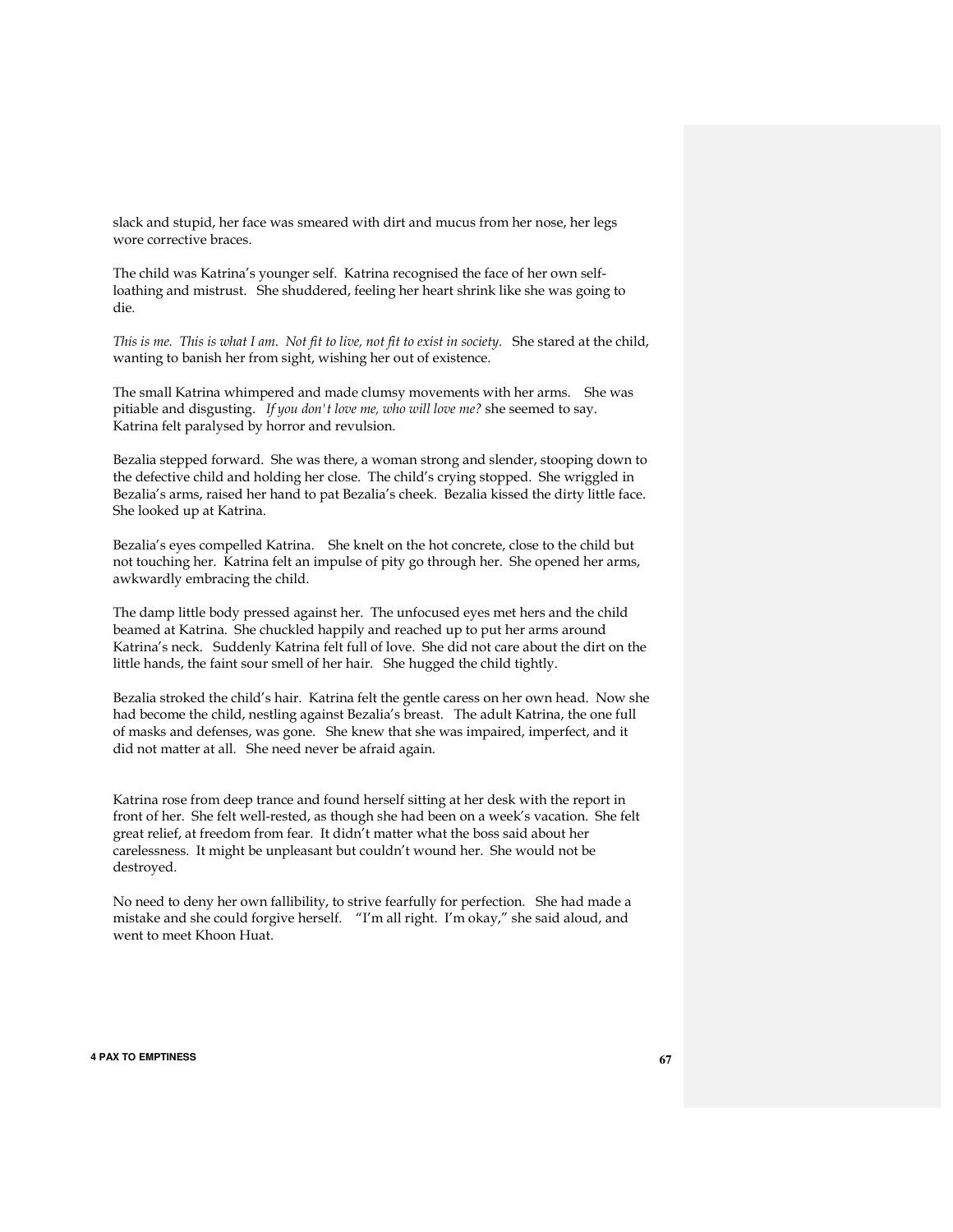## Chapter Thirteen

On the second of October Alex met Peter, Lumy and Katrina for Listening. It was the first time he had been together with this group since he had walked out on them.

He stepped into the usual Listening room and saw that no one had used it for a while, the air smelt musty with disuse. He realised again the enormity of what he had done. He had struck a blow at the group that had given him so much friendship and reassurance. His face flushed hotly in an uprush of guilt and shame.

"I-- I want to say something first," he stammered. "I regret what I have done." It was hardest of all to say this in front of Katrina. Peter and Lumy were looking at him with kind eyes but he knew that Katrina had been angry, that until this day she had refused to come to Listening if he would be there. "I was wrong to make a police report on you."

"You told me, you really believed we were running a cult," Peter said mildly.

"Yes I believed it, but I was wrong ..."

"You made a genuine mistake," Peter said, and Lumy nodded vigorously.

Alex felt worse than ever. He had hit out against people who were his friends. He saw Katrina looking at him, unsmiling. He spoke to her: "I reported on the group. I reported on my friends! I am very sorry about it." He found himself choking on a lump in his throat. " I am very sorry!"

Katrina's hands moved irresolutely. She looked at Alex.

Peter had phoned Katrina that morning, asked her to come to meet Alex. She refused again. Outrage and protest at what he had done, his betrayal and treachery.

"What do you have to lose?" Peter asked. In the end she hardly knew why she came.

There was Alex sitting between Peter and Lumy, and all three were looking at Katrina. It was as though she alone was judging Alex. As though Peter and Lumy were on his side, and they didn't care about her feelings of protest.

She dropped her eyes and looked at her hands. It was as good as though she had turned her back and walked away from them.

There was silence for a while. "Shall we do Listening?" Lumy said at last.

"No," Peter said slowly. "I think we don't do Listening, until we can do it together." Katrina looked up at him in disbelief. She understood what was happening. Peter was saying that he and Lumy and Alex could Listen together, but she couldn't. He was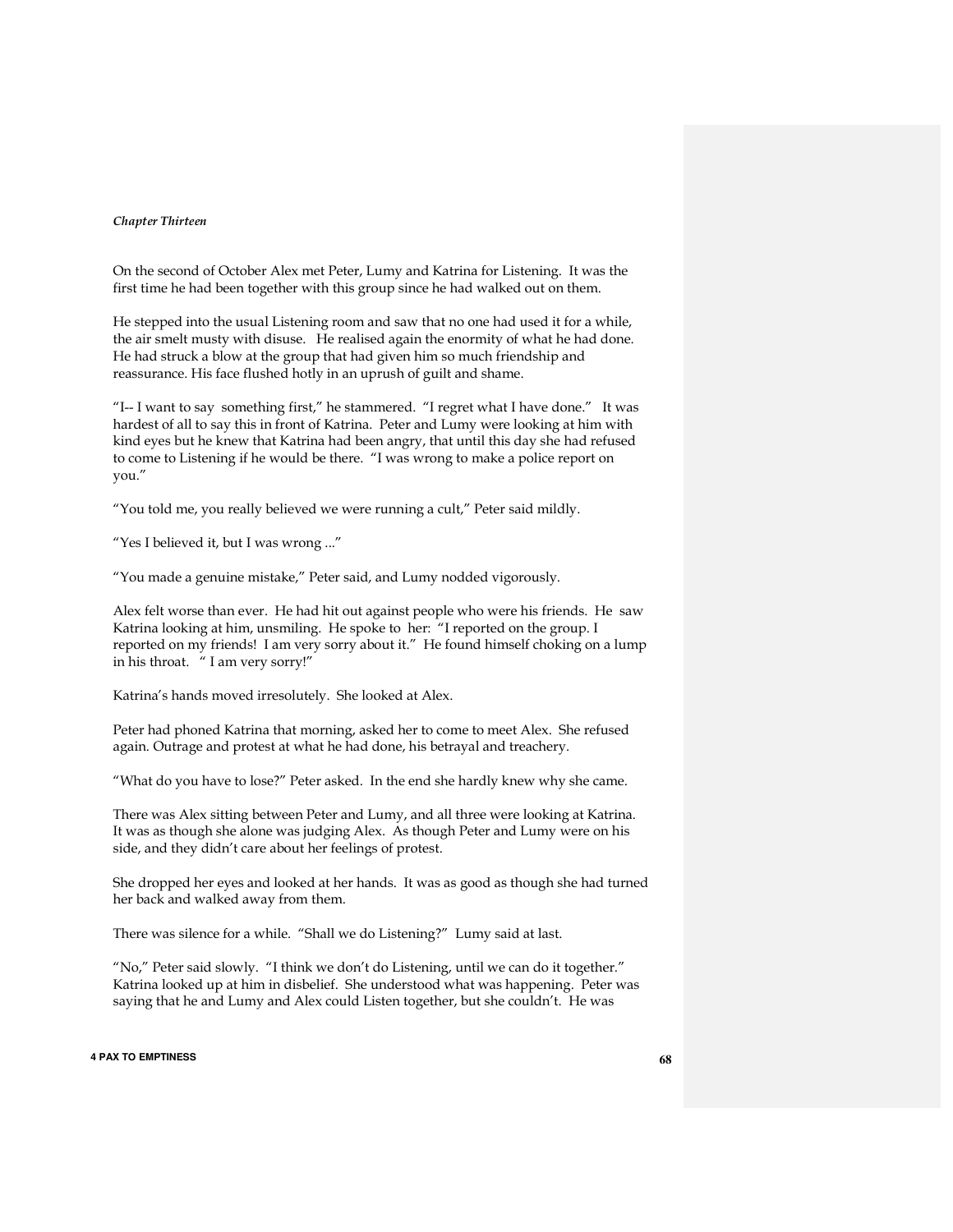excluding her from the group.

"Okay . Okay, let's all go out," Alex said with forced heartiness. "I'm buying dinner for you all."

"Thank you, I don't have time," Katrina said, standing up. "I have to get home. Good night."

"Don't go, Katrina. Come and join us," said Lumy.

"No no. I have to go."

"Stay on, Katrina," said Peter.

"No no. Good night!"

She walked towards the door. Her legs carried her. Her mind drove her out of the room. Inside, a part of her was protesting: Crazy! Why are you walking out on them? Why are you cutting yourself out of the group? And she walked out of the well-known room where she had learned to Listen.

She walked out of the dim corridors of the house and out of the door. She stood on the gravel of the front drive, lit by adjacent streetlamps and the lights of neighbouring houses, under the faint stars of the hazy sky.

What am I doing? she asked herself. She didn't know what she wanted to do. Her main feeling was hurt pride, that had driven her out of the room. But something else was asking her why she was being so silly. She couldn't sort herself out. In confusion, she called: Bezalia!

I am here.

What am I doing, Bezalia!

You have walked out of the room. That is all.

Am I separated from the group?

Not in the least.

They want me to reconcile with Alex. I can't do it!

What do you have to lose?

Katrina saw herself again standing in front of Alex, to judge him, to punish him for hurting her. She did not want to step away from that stance. Did not want to give up the power to punish him.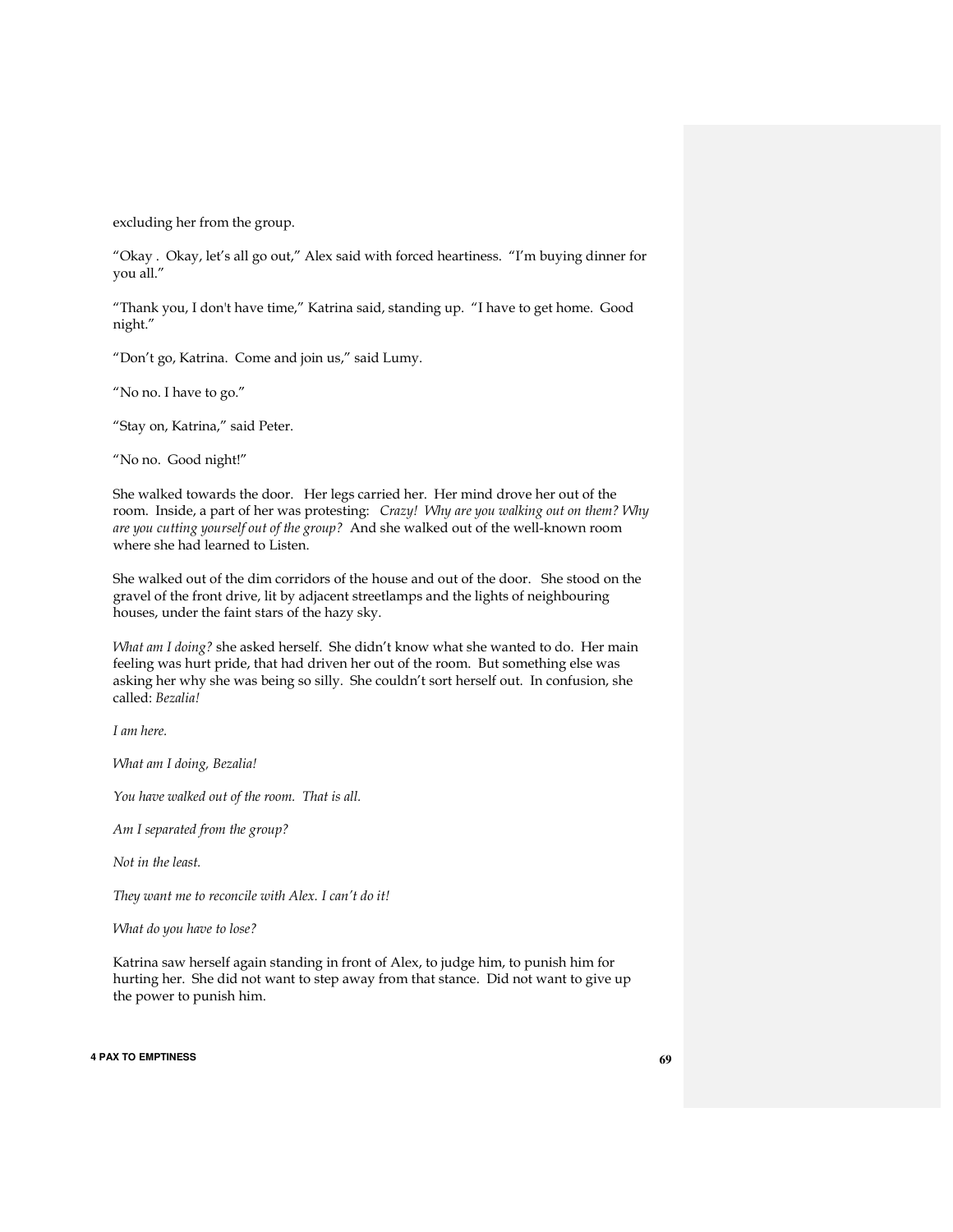You want to punish him, Katrina? You want to be revenged on him for hurting you?

Yes, that's what I want!

You want to punish him. Bezalia's voice was without condemnation. This is why you walked out of the room, rather than give up his punishment.

What can I do?

A smile. You can go back into the room.

Katrina stood hesitating in the night air outside the house. She'd feel like a fool, going back in again.

Put that on one side, Bezalia told her.

She would be saying it was all right, what Alex had done.

No. He admitted that he was wrong.

She would be forgiving him and letting him be reconciled with the group.

Yes. You too will be reconciled, after walking out on them.

Katrina found she was standing outside the door of the room. She wondered whether they had started Listening and whether she would walk into the middle of the session. She heard them talking inside. Someone said, "The crabs are very big, for twenty-one dollars!" She turned the handle and went in.

They looked up and saw her and she felt a wave of happiness coming from them: unalloyed gladness from Peter and Lumy, plus considerable relief from Alex. She was amazed at how pleased they were to see her back, and it made easy the words that came to her lips: "I just thought I didn't have to go home after all, I'd come back and join you."

"Come in. Come and sit down," Peter said, warmly and comfortingly, as though to someone who had just finished a hard struggle.

 Alex gave her a most peculiar glance, a mixture of friendliness and sheepishness: Have you forgiven me then? She found herself smiling back at him.

She sat down between Lumy and Alex.. And immediately Peter spoke the words which began their Listening. "Listen to stillness. Listen to silence. Listen to the voice of your heart."

Vacancy fell on them like darkness when a light is switched off. A huge stillness seized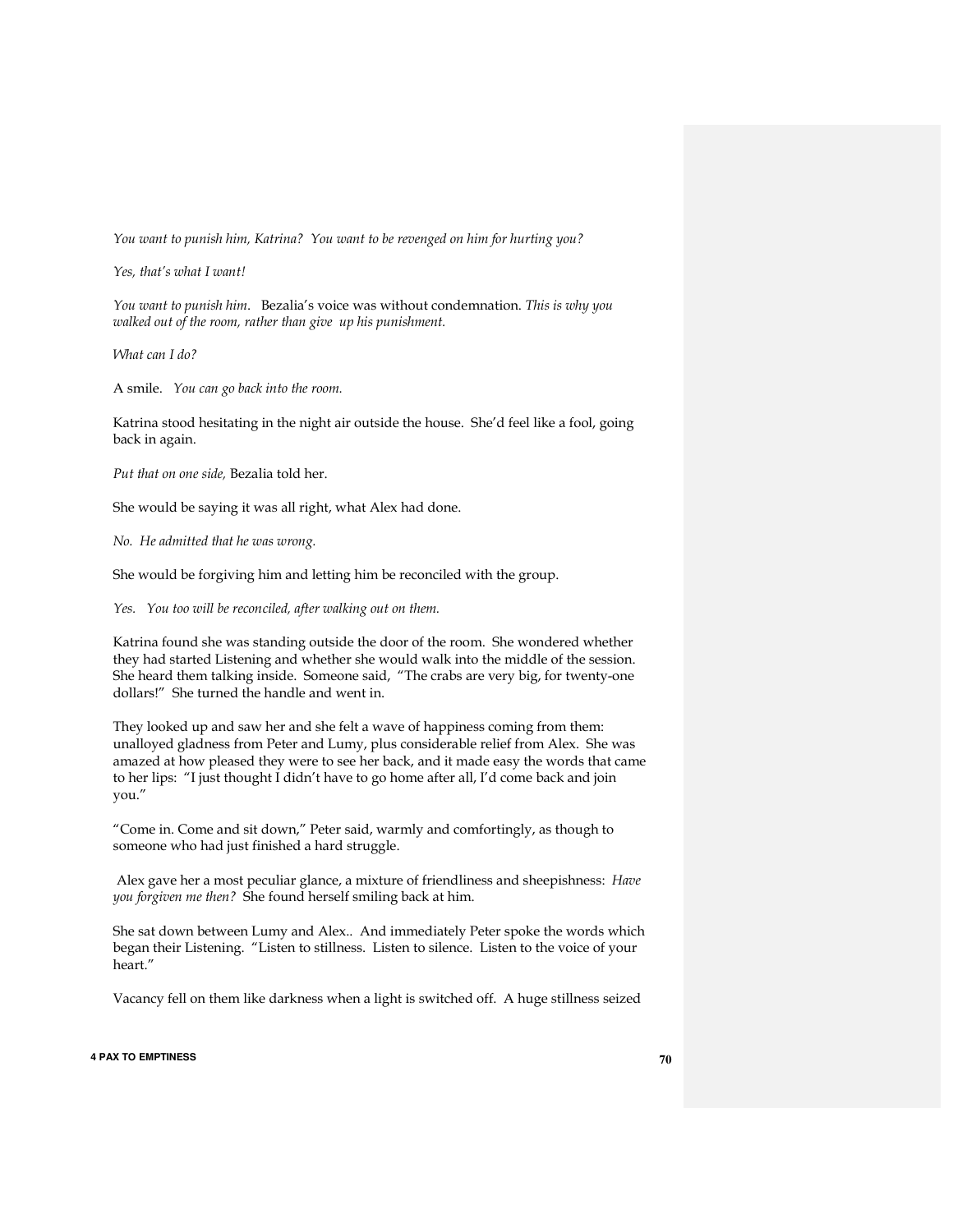their minds and bodies and held them rapt. They rested: drifted in darkness, knowing only the presence of love. Finally they emerged from their Listening and looked at each other with great contentment and fellowship.

"Come on now, let's go for dinner!" Alex insisted.

"I have something else to tell you," Peter said. "I've been doing some research -- on China, on Mao's policies. I think I know what the dreams are about."

"You can tell us in the restaurant," Alex said, grabbing the handles of the wheelchair. "They will give our table to someone else, if we don't get there in time."

So it was in the sea-food restaurant, in the aquaeous glow of the tanks of slowswimming fish, in the fragrance of green tea and soya sauce, surrounded by white tablecloths and little dishes of peanuts and loud cheerful conversation, that Peter told his friends what he had learned about the famine that began in China in 1959.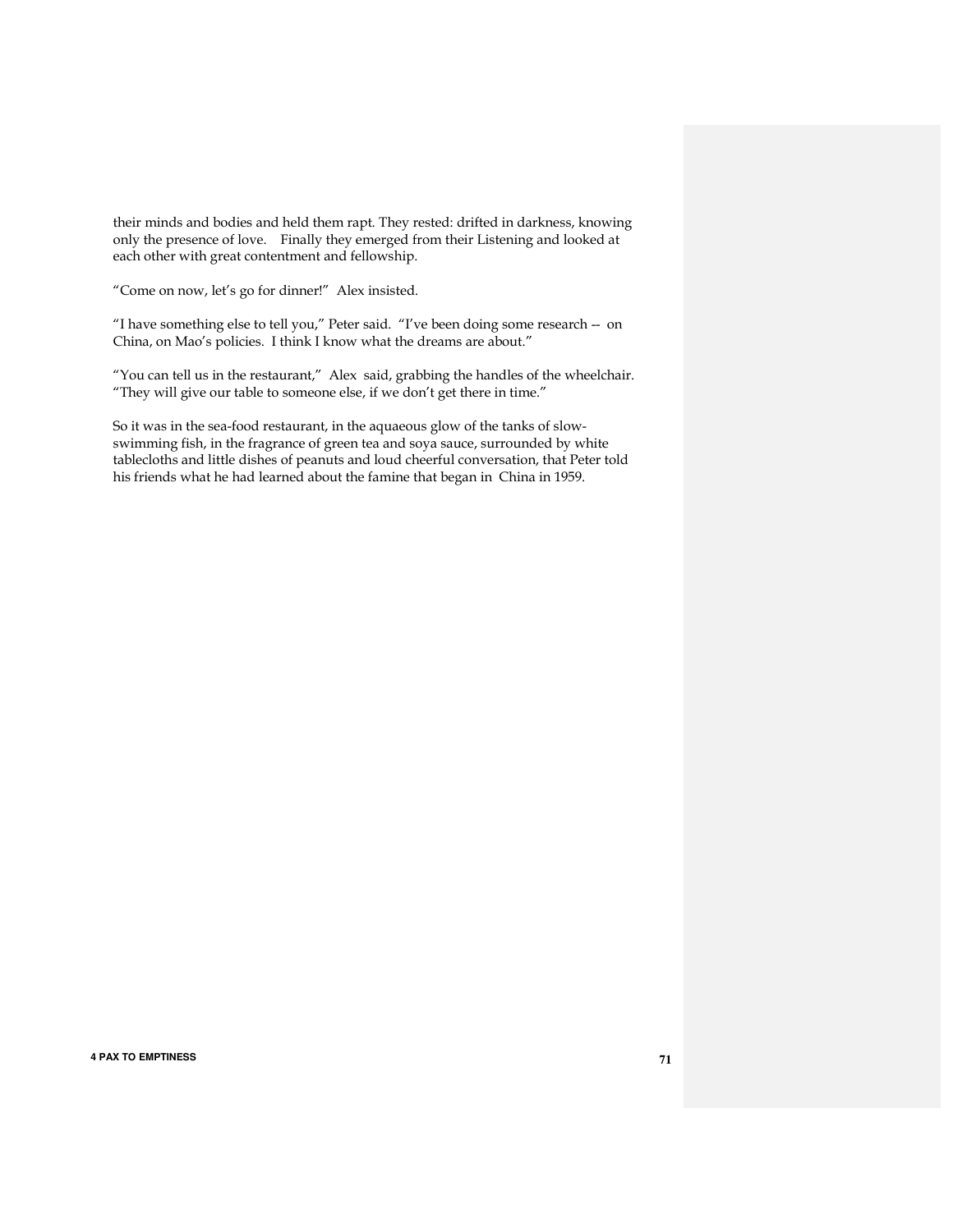# Chapter Fourteen

At midnight Cynthia shook Alex awake. "Wake up! 'Lec, what are you dreaming, wake up!" Cynthia patted Alex's shoulder the way she patted Russell when he woke in the night.

"'Lec, you have been having so many nightmares recently! Is it this Bezalia making you have bad dreams? You should ask Peter, can he help to take them away?"

Alex mumbled something. He did not want to tell Cynthia, that Peter said she herself had opened the door to the ongoing flow of dreams.

Peter dreamt the white plain of misery. He was familiar with it now. He rolled his chair over the bumpy stones. Goddam it, still in the chair, why can't I dream that I have my legs back! The chill wind wailed like distant voices.

Vaporous shapes wavered in the mist. Skeletal figures that flickered and disappeared, as though they were trying to materialise and never quite making it. The wind moaned and howled and there seemed to be words in it.

"Speak louder! I can't hear you!" Peter cried. "I can't see you!"

Shadowy figures took form. Starving people, all clavicles and jutting hipbones and toastrack ribcages. The mournful voices hovered on the edge of audibility. Feed us. Feed us.

"You're dead!" Peter said to them. "Why do the dead need to be fed?"

The voices moaned despairingly. Feed us. Give us food.

"Am I to give you rice and wheat?"

Give us, give us the food we need. Feed us.

The figures came closer, holding up bony hands in gestures of grief and suffering. They crowded round Peter. Their insubstantial bodies pressed all around him. Their voices of despair and need hissed in his ears.

Peter began to roll the chair. The figures melted as he rolled through them, dissolving back into mist. He was alone again on the road. All that was left was the feeling of despair, and the echo of voices. Give us food. Feed us.

Night after night, he saw the same skeletal figures with their weight of sorrow and bitter need. Their beggars' chorus began to haunt his waking thoughts. He had no idea how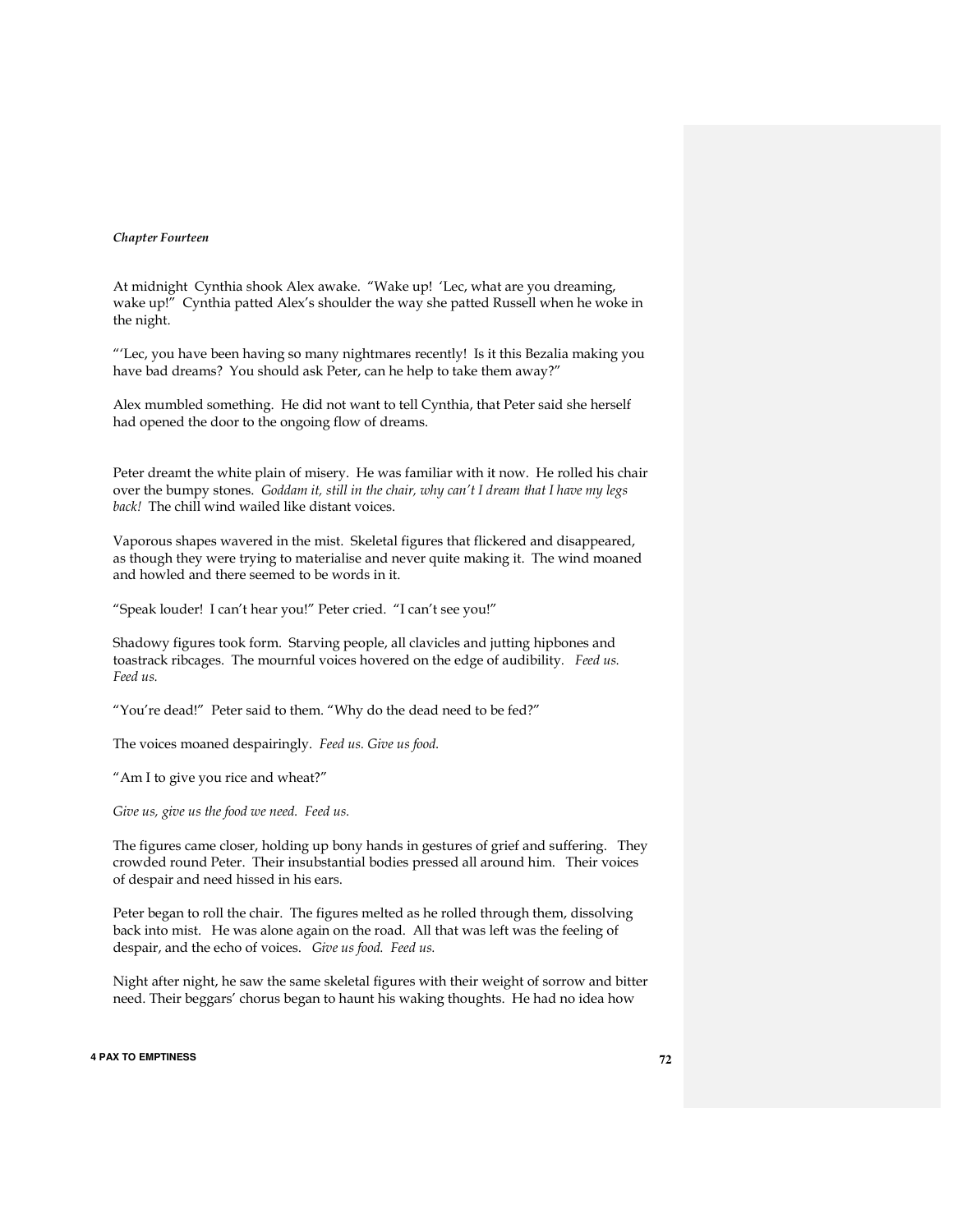to give them what they wanted.

One evening Alex and Cynthia invited Peter to their place for dinner, and Cynthia's eldest brother Ronald, and his wife Foo Choon were there too. Cynthia told them that Peter said the source of her illness was in China: caused by the spirits of people who perished in the great famine. They nodded as though this sounded reasonable to them: a possible hypothesis.

"My friend Siok Phin's family," said Foo Choon, "after the grandmother died, the family started having bad luck. Their business lost money. Her brother fell off his motor-bike. Then Siok Phin's sister dreamt about the grandmother. Grandmother said something was wrong with her grave. So they called a feng-shui man to look at it. He said the next grave to that one was too high, it was throwing a shadow on grandmother's grave. So in the end they put up a kind of screen on that side, a wall with marble columns, it looked quite okay. The grandmother came back to the daughter in another dream, she said she was satisfied with it."

"Did they stop having bad luck?" Peter asked.

"Siok Phin said, after that one of the grandsons graduated top of his class!"

"Don't know whether it's really true!" Ronald laughed, neither believing nor disbelieving. "So maybe we should take Cynthia to the feng-shui man, or to the priests at the temple!"

"But we don't have any ancestors in China," Cynthia said. "We never had any family members died in the famine. "

"I tell you what, it is Hungry Ghosts!" Foo Choon exclaimed. They all nodded again, except for Peter.

"I have heard of Hungry Ghosts Festival but I don't really know what it is about," Peter said. "At certain times of year I see these street entertainments, Chinese operas and those noisy auction sales, yelling very loud under my window late into the night!"

"The hungry ghosts are the spirits of people whose families don't make proper offerings to them at their graves. In the Seventh Month they come out and roam around and harm people. It is a very bad-luck time, you shouldn't have operations or anything like that!" Foo Choon explained.

"There are a lot of ceremonies and prayers at this time, just to satisfy the ghosts and keep them happy," Ronald said. "The street operas are supposed to be for the ghosts to enjoy, not so much for the public."

"I don't believe in all that," Alex said, less pugnaciously than in the past. "It's just superstition!"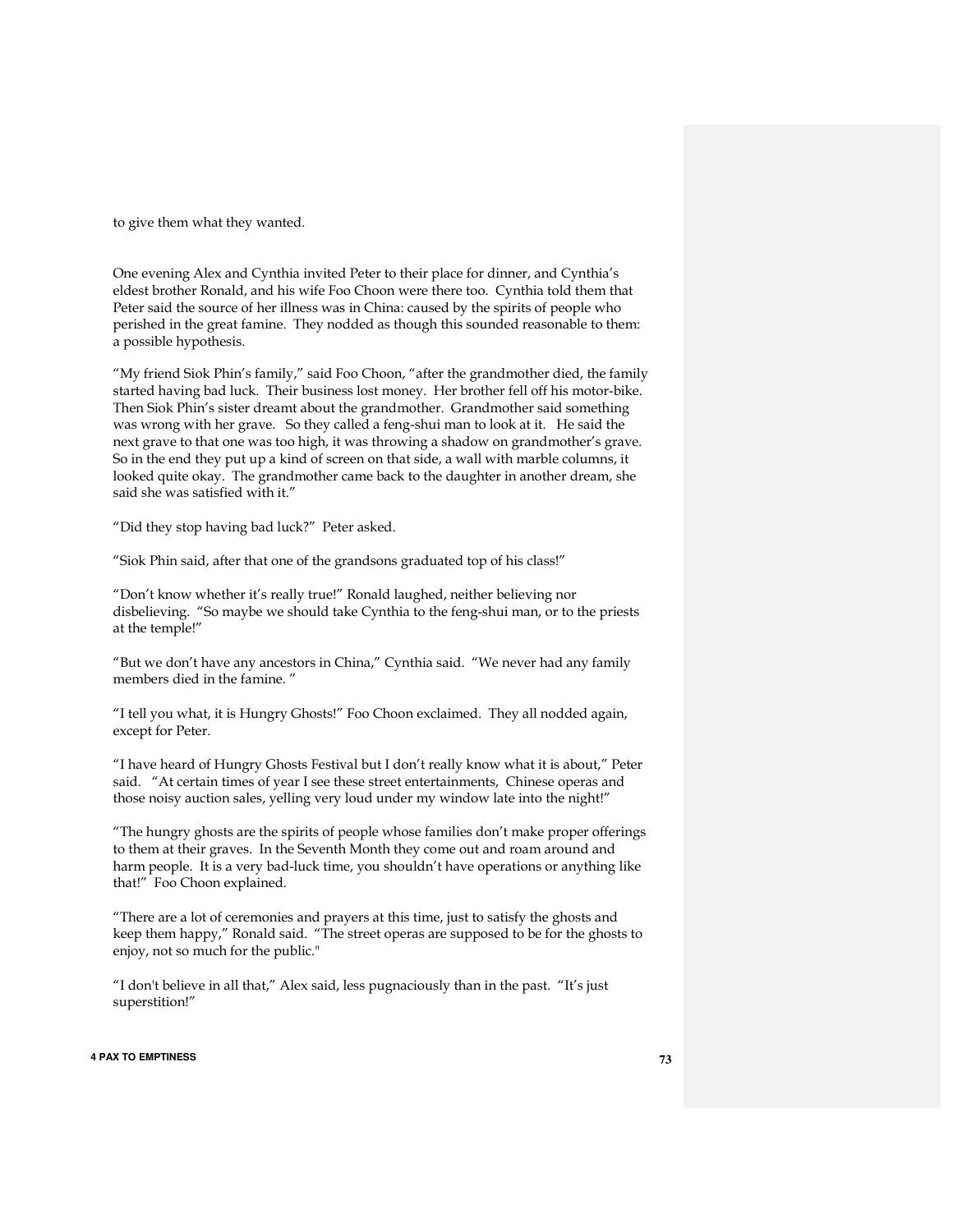"Who knows?" Ronald laughed tolerantly. "Some of these big ceremonies, just a way to make money out of the people who attend the temple! For our family, no need to make so much fuss. We just observe some traditions in our own way."

"We always observe Cheng Beng," said Cynthia. "That is about three weeks after Lunar New Year, Peter. We go to the cemeteries to visit the graves. Alex doesn't stop me from going."

"I won't dare to stop you!" Alex said, pretending to look scared of her. "Hey, have we got any beer in the fridge? Anybody want some?"

 Over the beer, they stated their various ideas about what would happen to people's souls after death. Even Alex, following the church's hard line that pagan souls went straight to hell, thought it possible that unrestful souls might return to earth to trouble the living.

Cynthia told Peter about the ritual that in their dialect was called Cheng Beng. In old China at the beginning of spring, the people went out to the countryside to see the new green and visit the ancestral graves. In seasonless Singapore, Cynthia's family still celebrated the yearly Festival of Spring Brightness.

Ronald, as the eldest of his generation, phoned around and organised the family. A decade ago they went out in strings of cars, in recent years Ronald just hired an airconditioned bus for all of them. There were twenty-nine living descendants of their grandfather, his four sons, and their seven wives. Subtract those who couldn't make the date, add in spouses and children, and the bus would be pretty full. They assembled at Ronald's place early in the morning and boarded the bus with a lot of chatter and merriment and remarks on how children had grown.

The first site to visit was always the grandfather's grave at Lim Chu Kang. From the car-park they threaded the narrow paths to the grave, which was an old-fashioned semicircular hearth. Labourers had already cut the grass, the family inspected the work and took note of any needed repairs.

 The offerings were laid out. There were red candles, a pile of oranges, three cups of tea. There were dishes of cooked food. Cynthia's unmarried sister brought a bowl of vinegared pig's feet, as her mother had done every year, saying this had been the grandfather's favourite dish; although the grandfather had died before Alice was born.

Incense sticks were lit. First Ronald, then each descendant, bowed in front of the grave, each waved incense sticks and raised a cup of tea in both hands to the sky. Most of them bowed silently, the action of respect was all that was needed, but Alice as she bowed sang out a long improvised chant. She told the grandfather that his children had come to honour him; she sang out their various names and asked him to send them good fortune. "Listen to her, she mourns as well as our mother used to do," the family said admiringly.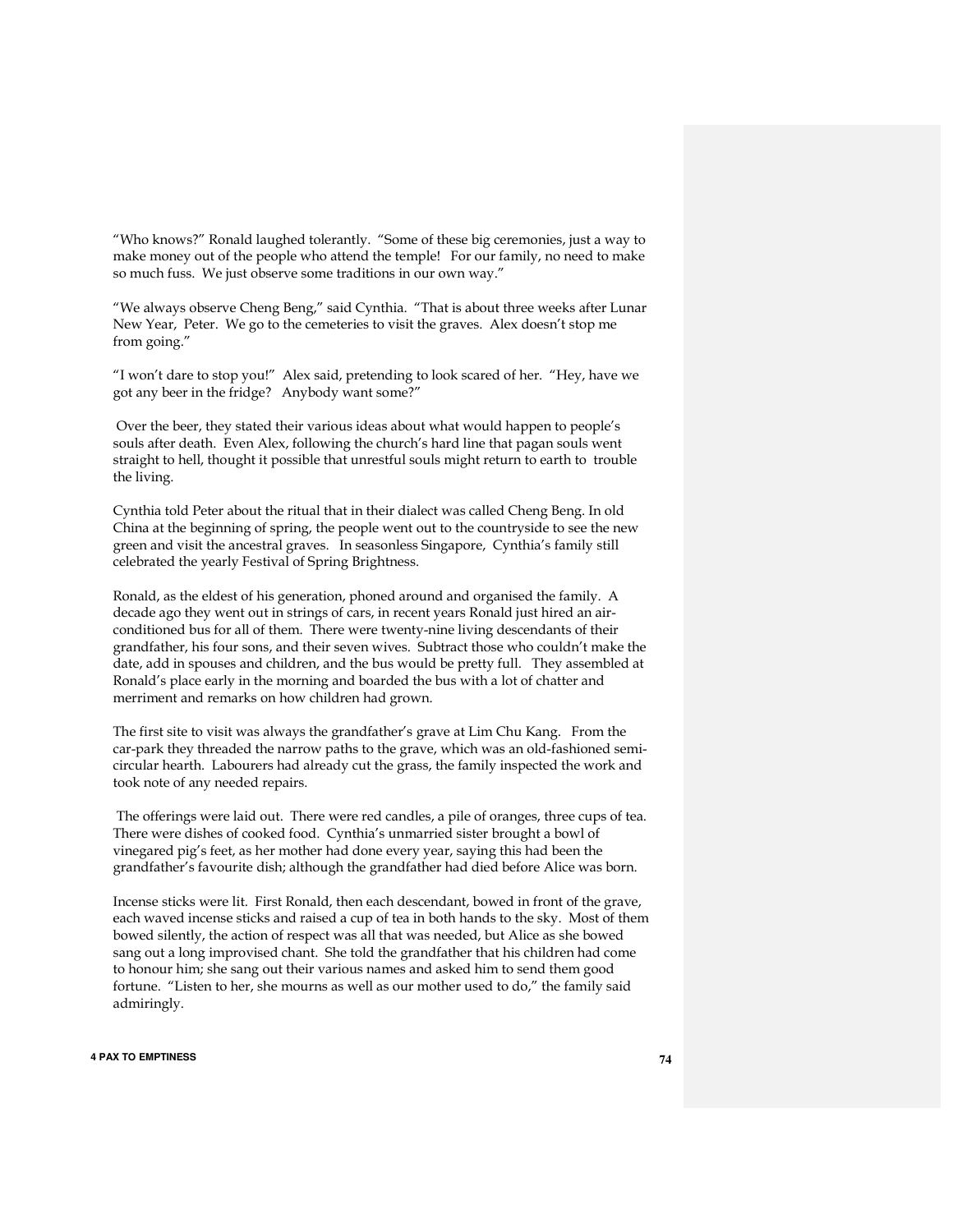The offerings were packed away and the family bustled back into the bus, to visit two other cemeteries where other ancestors were buried. After the last visit they found a shady pavilion and sat down for lunch. The children ran around with their cousins, the adults rested and ate the pig's feet and other food off plastic plates.

Cynthia always enjoyed the family celebration of Cheng Beng. It was nice to get together with relatives whom you seldom saw. It was nice to get out for a day of sunshine and fresh air. The wind blew over the open fields of the cemeteries, carrying smells of incense and cut grass. The avenue of trumpet-flower trees at Lim Chu Kang was in bloom, lifting clouds of white blossom against the blue sky.

"So Peter! You are Indian but you believe in this, eh?" asked Ronald. "You think that maybe some ghosts from China have caught hold of Cynthia!"

"Do you know about that famine in China, in 1959?" said Peter. He told the story again, and they went through the same horror and indignation.

"I say man," Ronald commented, "those ghosts really must be damn sore. Suffering like that. Their own people making them suffer. They must be bloody angry."

Foo Choon nodded. "And some more, they did not have any proper funerals."

"Right after the Great Leap Forward came the Cultural Revolution," Peter said. "Religion was banned as feudal superstition. So you're right, nobody ever said prayers for those dead. No one was even allowed to mention their deaths. "

"No wonder they are angry. So maybe somehow, they caught hold of our Cynthia! Better take her to the temple!"

"Cynthia, tomorrow we go to the temple to see the priest," said Foo Choon. "Maybe he will know what to do."

"Ask him whether he can say prayers for the people who died in China," said Peter.

A few days later Cynthia reported that the priest at the temple had agreed to conduct a special ritual for her. "He chanted some prayers over me, just like your church elders did. But when I asked whether it was spirits from China he shook his head. I don't think he knew anything about it. And I have lost another half-kilo since last month."

Alex and his friends continued to dream.

Katrina , sleeping, saw a white plain. Fumes of sorrow and despair rose to a stormy sky above. There were ruined houses with upturned roofs. The ground was littered with skeletal remains, and ragged bodies half-decomposed.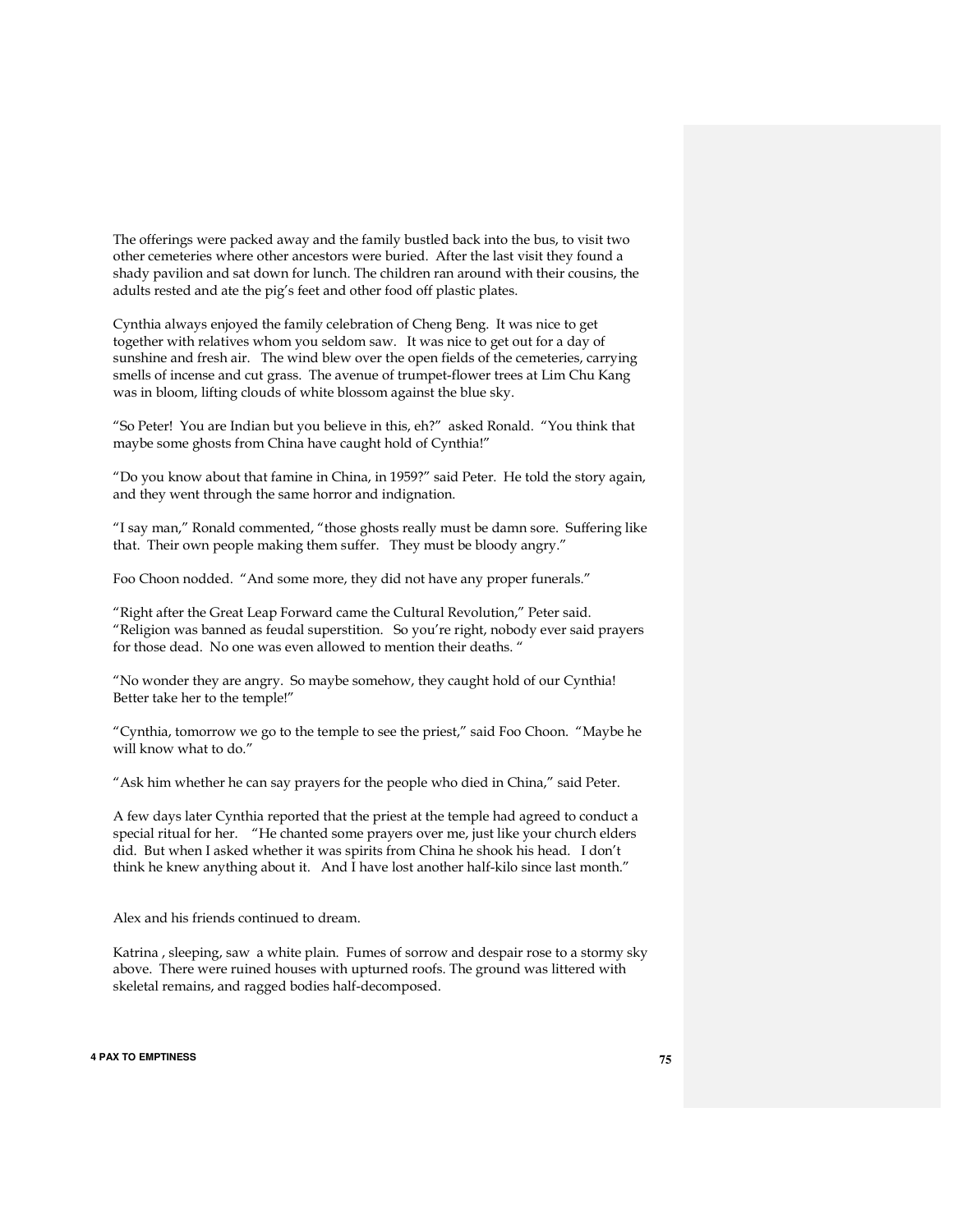This dream had been repeating, in various forms, ever since the first session with Cynthia. Usually Katrina just dreamed of the white plain, and felt depressed all through the next day. But once or twice there was a variation to the dream.

In the sky above rode Bezalia, Lady of the Winds. Her white robes blew, the tempest roared around her. She heard the sound of many voices, the cry of those who suffered, in sighs and moans and endless weeping. Riding the storm-dragon, she swooped down towards the plain.

Lightning slashed through the clouds. It blasted through Bezalia. Her body convulsed. She screamed, louder than the howl of wind. She flung her hands wide, sparks streaming from each finger, and her head was surrounded by a great bush as each long hair stood away from the rest. She recovered, to stand poised again on the crown of the plunging beast, with the lightning bolts crackling around her.

The dragon soared and writhed through the clouds and the lightning struck again and again. Bezalia hung transfixed by torrents of voltage streaming between earth and sky.

The dream would end with this terrible and disturbing image, of Bezalia letting the lightning strike through her body: making of herself a conduit, the interface between earth and heaven.

Katrina would snap awake with her heart pounding. What she felt was not fear but a kind of excitement, as though she had seen something very wonderful.

"Have you seen the papers!" Foo Choon excitedly said to Cynthia. "Other people have this disease like you! You aren't the only one!"

The Straits Times reported that Singapore doctors had noticed a number of cases of Unexplained Weight-loss Syndrome, a gradual and steady loss of weight with no explanation or other apparent symptoms. In response to the article many more reports came in. Most of the victims were younger people, none were very old. "And none very poor, as far as we can tell," said Peter, reading the report.

"My friend's son Adrian is one of them," said Lumy. He's lost weight till he looks so thin. The doctors don't know what to do for him. He's a Junior College student, very clever boy. His parents are so worried, they have had him warded in Mt. Elizabeth."

"Ask him if he ever dreamt of China," Peter said.

Lumy, carrying cake and fruit and health drinks, went to the hospital. The anxious mother greeted her warmly, grateful for her visit. The private ward was crowded with new clothes, games and electronic devices, to distract Adrian during his hospital stay. Adrian, wearing a bright brand-named track suit, looked up unwillingly from his computer game and told Lumy that he slept well, had no bad dreams, had never dreamt of China.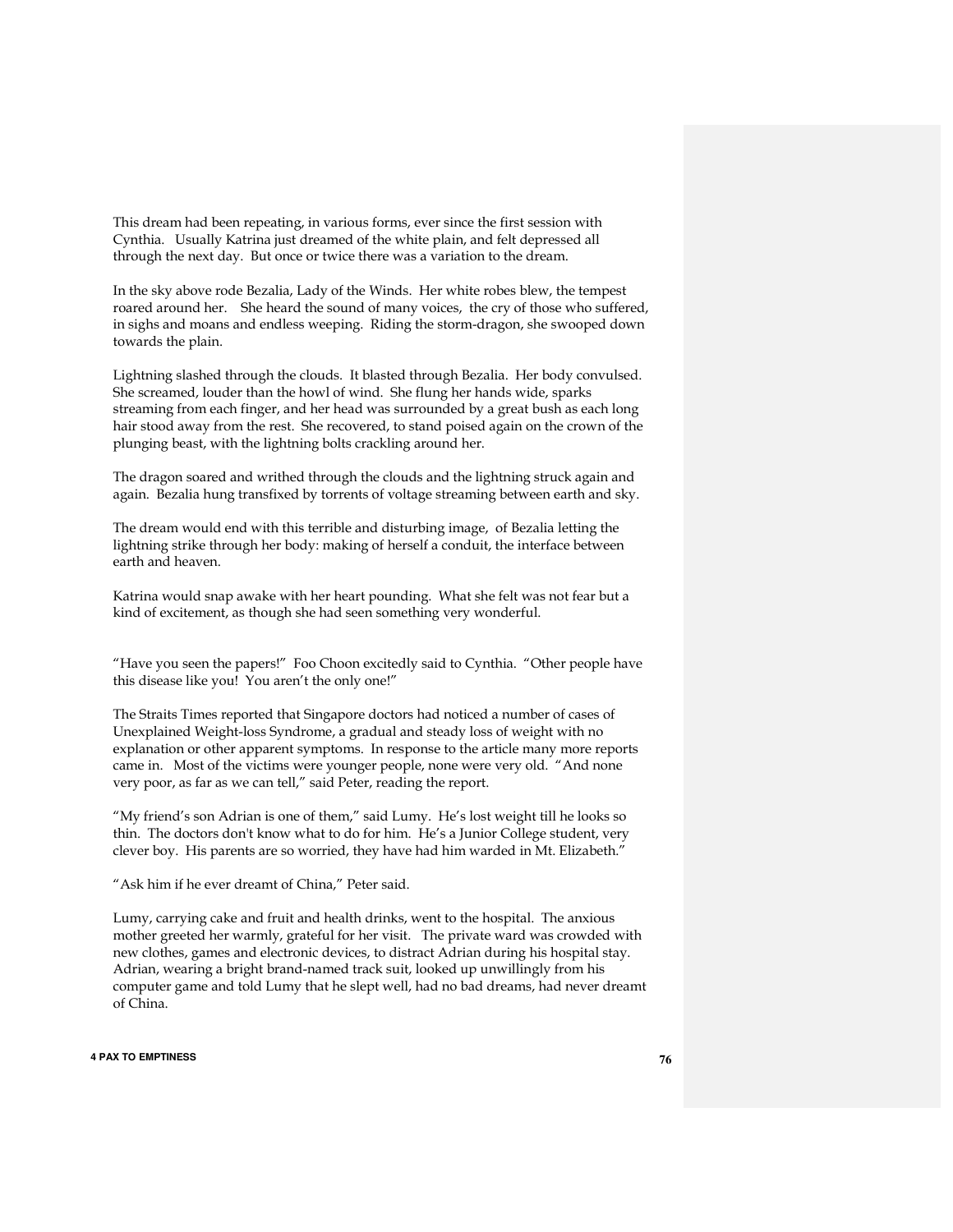A group of Adrian's friends came in. Adrian was surrounded by noisy teenagers, looking at his games. Lumy watched them, and thought of the warm seas round Singapore, teeming with tiny life. All drawing nutrient from the same waters, and if some harmful substance entered the sea, eventually the whole ocean knew about the pollution.

Maybe those creatures which would perish first, Lumy thought, were those who were more vulnerable, had less defences. Poor things, she thought, looking at the giggling girls and bickering boys, and the emaciated boy in the bed, Poor children!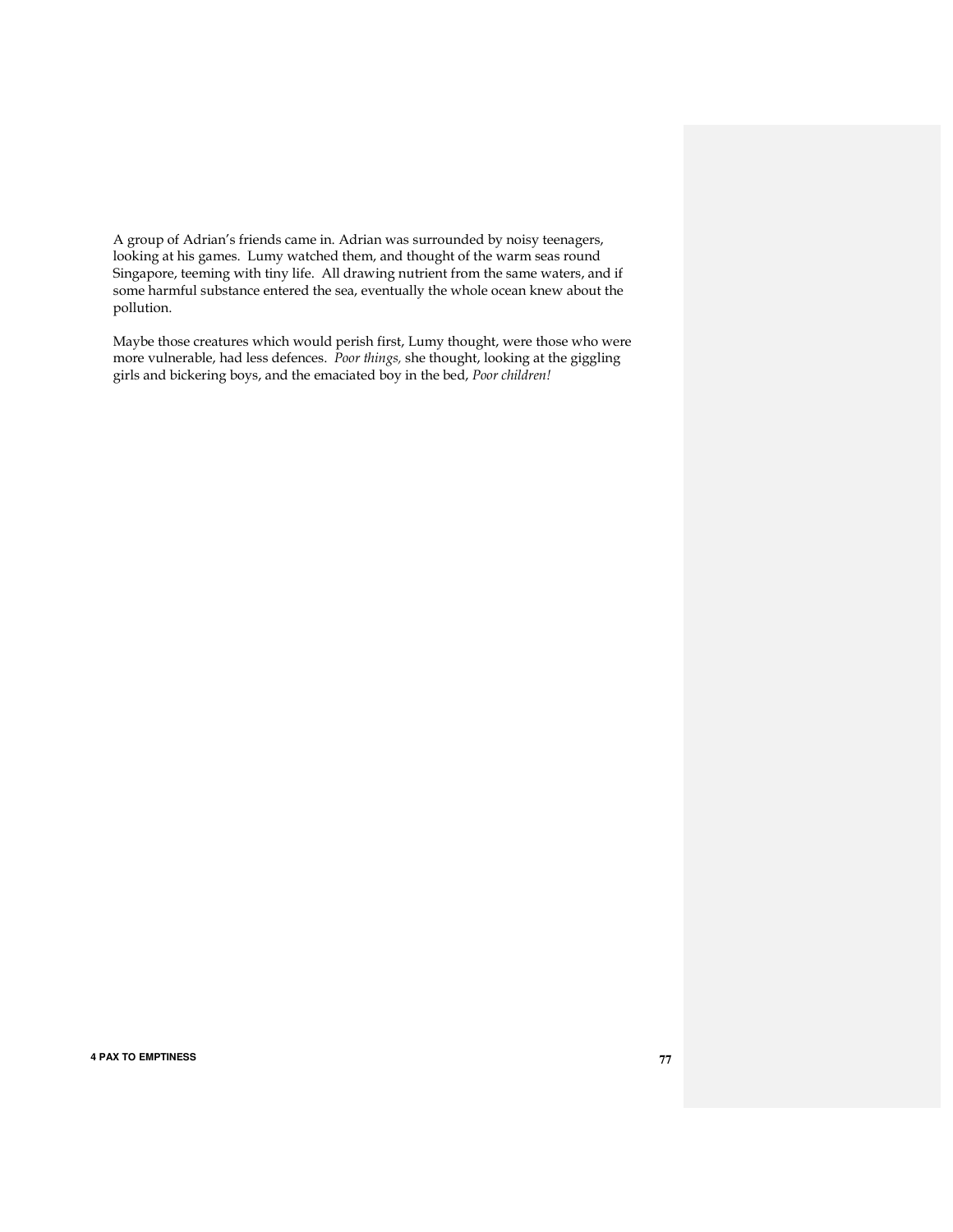# Chapter Fifteen

Alex was talking to Miss Lee about an incoming shipment of tiles. Suddenly the room seemed to darken around him. He felt a cramp in his gut and an aching emptiness inside. In a moment the feeling passed, leaving him blinking at bright sunlight and Miss Lee's concerned face. "Nothing!" Alex said, "I'm all right!" although he felt shaken and momentarily disorientated. Later that day the same thing happened again: a flash of disconnected sensation, bothering his daily life.

Katrina felt cold. She heard far-off wailing and something pale passed in front of her eyes: a small greyish thing with thin projections. Terrible misery flooded over her. In the midst of a meeting, she was swept away from her surroundings, and she came back to find she had stopped halfway through a presentation, and Khoon Huat was glaring at her as though to say she should be sick on her own time, not on his.

She had gained enough aplomb to stay calm at having made a spectacle of herself; she apologised and got on with her talk, brushing aside the horror that lingered at the back of her mind. What was that? she wondered when she had time. She could find no answer, but it happened again and again.

Intermittently, as though carried to him by gusting wind, Peter heard the chorus of pleading voices. Feed us. He sat at his desk and saw the shambling figures, felt their desperate, sorrowful appeal.

# Where have I felt something like that before? He searched his memory. Where was it?

He remembered three sullen children, the son and daughters of a distant cousin of Peter's family. The man was an eminent doctor, prosperous and respected. Later there were shockwaves of shame and horror through the clan, when they found out that the doctor had regularly brutalized his children when they were small.

Peter had felt the same frustrated despair from the abused children, when he met them during their abused childhood. They had a secret that they dared not tell. They were living a lie that destroyed their own inner truth. In school they lied and stole. Peter had felt their anger at the whole world, turned inward in self-hatred.

# That is the feeling. The poison of truth suppressed. The despair of living a lie.

The mist swirled and hid the dim figures, the wind drowned their voices, and they cried their frustration that only he could hear.

Lumy saw nothing, heard nothing: just felt weakness throughout her body, her limbs aching, heart pounding and head spinning dizzily. It happened when she was driving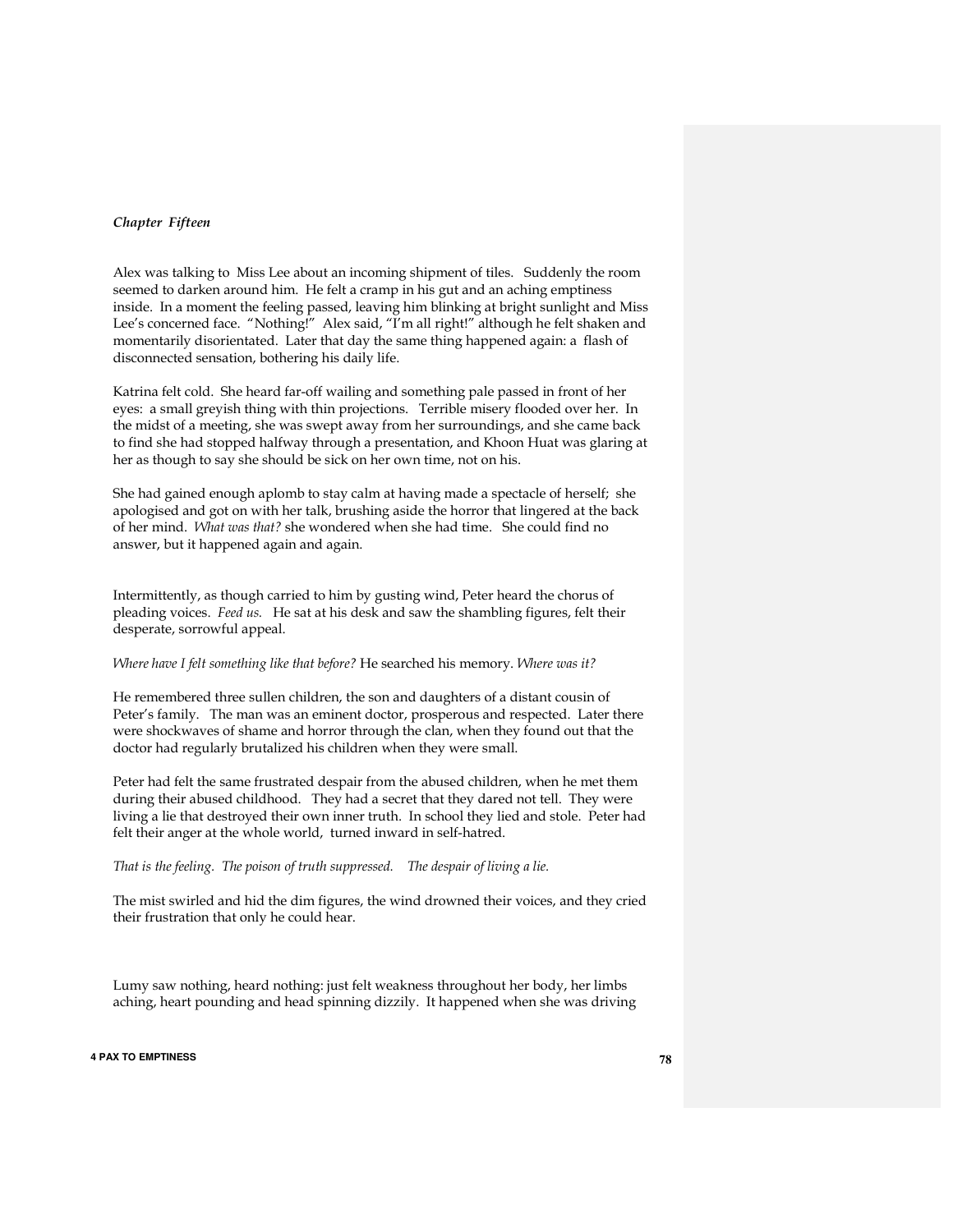down the BKE and she came back to a blare of horns, found she had drifted onto the soft shoulder and slowed to a near stop. She put on the handbrake and waited to recover herself, shaken as much by the near-crash as by the strange feelings.

What was that, Bezalia? I never felt anything like that in my life -- where did it come from? Is it from the people who suffered in China?

Yes. It is from the people who suffered starvation.

So pitiful, said Lumy. She sat behind the wheel of her car, gazing at the green depths of jungle on either side of the BKE, and thought of people who had eaten no full meal for a month; who felt what she had felt all the time, every day till they died. So terrible for them, she said with tears in her eyes. It was a while before she drove on, feeling gloomy and sad; with a sorrow that originated not from some distant source, but in her own compassionate heart.

Alex was having several of those episodes each day: a wave of emotions and a rush of indecipherable images, leaving him shaken and confused.

What's happening, Bezalia? Am I going crazy or what? I feel like I'm losing my mind!

They can't harm you, Alex. Just listen, and try to hear what is being said to you.

I don't know what it's about! I can't make head or tail of these flashes!

Wait till clarity comes.

You always say 'wait,' Bezalia!

Laughter. And you always want the answers now, now, now!

Cynthia wants me to go to see Dr. Chng. Now she's the one who's worrying about me! But Dr. Chng would just give me tranquilizers. Or he would think I'm going nuts.

If you go to the doctor, it is only in order to run around and be busy, to escape from the pain.

Of course I want to escape from the pain! What else is there to do?

A smile. Endurance. Bear with the pain. Listen.

Before bedtime Alex sat and Listened: and the horrible emotions which had flashed through him during the day came welling up. Waves of horror and rage and guilt swept over his head. He gulped and breathed deeply and, as he had been taught, kept on repeating his bible word. The wave of agitation washed over him, peaked, slowly ebbed away. It was gone, and he continued listening to his word, with a sense of relief.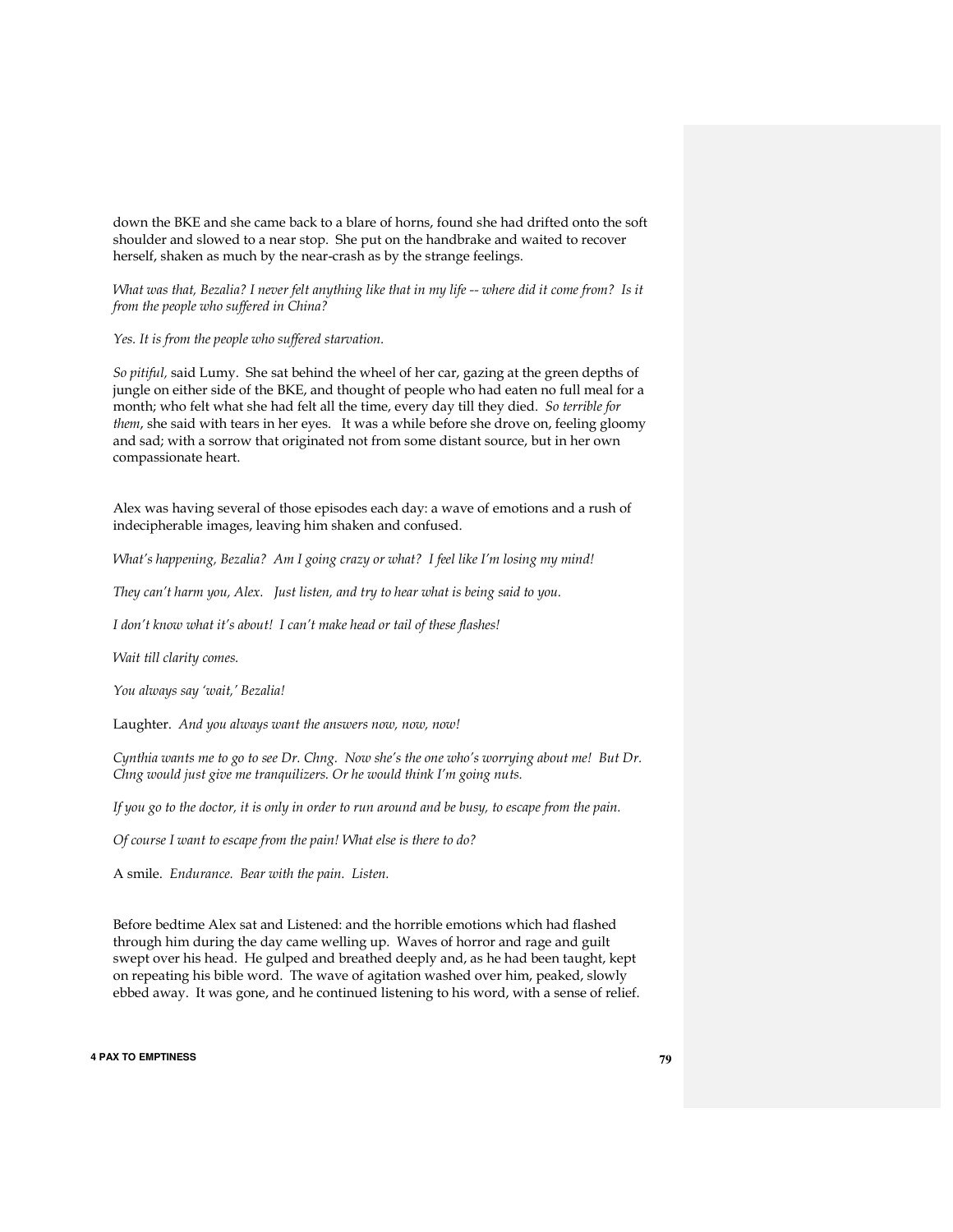"Me too," Peter said when Alex related this, "I think Listening is the only thing that's keeping me sane."

They were meeting almost every day to discuss what they were going through, like members of some special support group. "I don't dare to drive any more," said Lumy, "I'm taking taxi to go around town. Alex, be careful when you are driving!"

"I can't concentrate on my work," said Katrina.

"I've been very irritable," said Peter. "Like I've got our SSD Chairman on the phone, old Mr. Khoo, he's droning on and on, and I just want him to shut up and go away. I have acid in my stomach all the time."

"Doctor says my HBP is up again," said Lumy.

"Prozac doesn't help," said Katrina. "I get the flashbacks once or twice each day. I hear someone wailing and crying. I see this pale thing moving, grey-blue, like a small starfish … and I have such a pain in my heart..."

"I asked my parish priest to say a Mass for the dead," Peter said.

"It hasn't worked yet!" said Katrina. "Maybe," she said jokingly, "we should all be going to the temples and churches."

"I did ask Bezalia whether we should do that," said Peter.

"What did she say?"

"Wait and Listen. "

One evening they were sitting round Lumy's dining table with the television playing, with bowls of red-bean drink in front of them. They had switched on the television to catch some announcement about the road-pricing scheme, and they left it on while they ate. In the midst of their chat they saw that Peter was watching the screen intently; he gestured to Lumy to turn up the sound.

His attention had been caught by an image of candleflames in darkness, and mournful music, sorrowfully echoing. "At Auschwitz," said the voice-over, "those who died in the Holocaust are remembered."

A black-clad, silver-bearded man chanted prayers. A group of mourners lit candles at a dark stone monument.

"For a long time we did not admit this thing," said a woman interviewed on a Hamburg street. "We denied that it happened."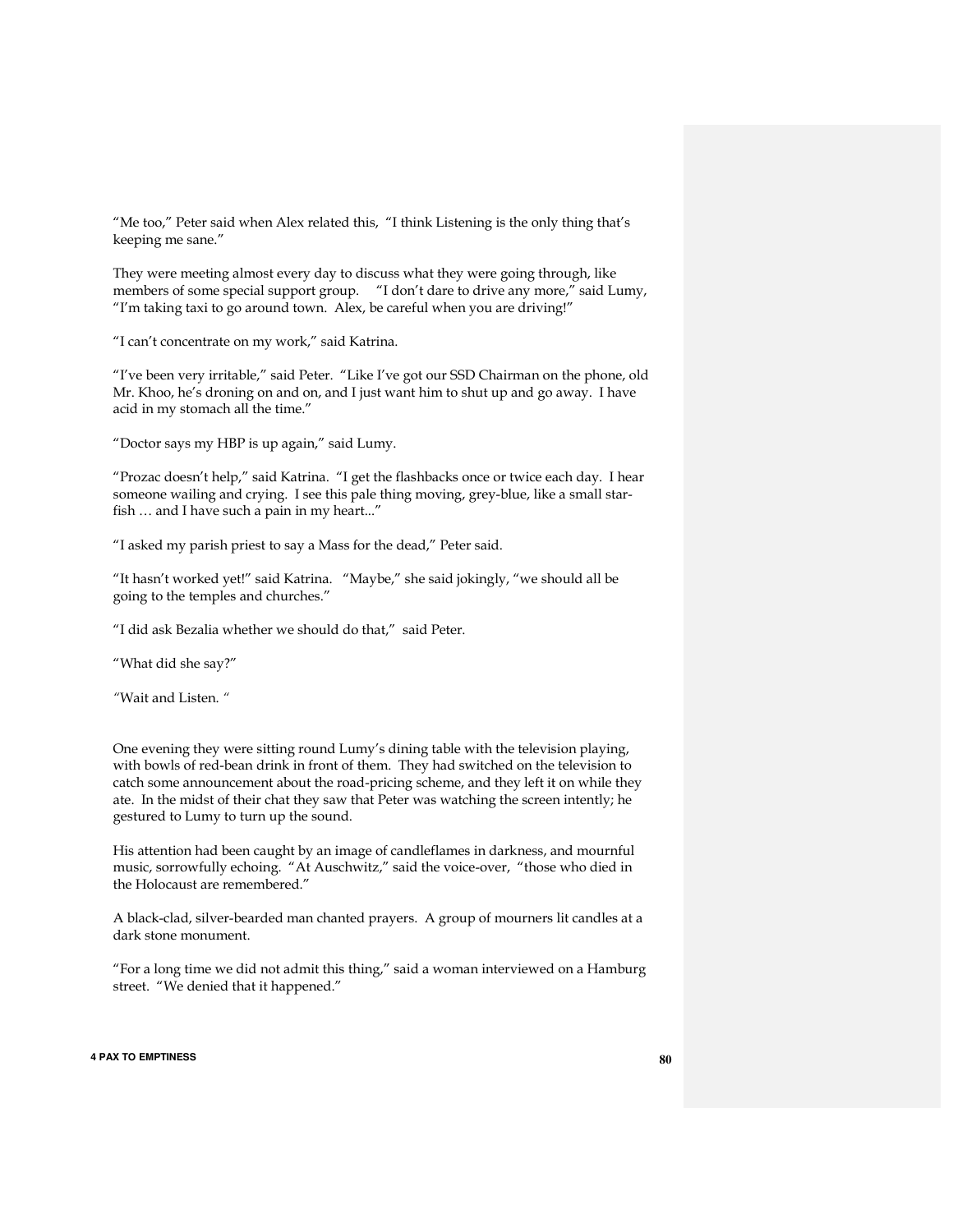The screen showed images of the Holocaust and clips documenting the slow change in Germany, from denial to the admission of collective responsibility.

"It's good that the guilt is recognised," said a man in the sunlight of Israel. Then it was night, and hundreds of people stood in silence, holding candles.

The program broke for a commercial. Alex asked, ""What's this all about?"

 Lumy fetched the newspaper. Katrina read, "This is a program called Remembering the Past, focusing on war memories in Germany and Japan."

"I know it's something very important for us," said Peter.

Katrina said, "I don't know any Jews. Never met any. But when we see such shows we do feel very sorry for what happened to them."

The program resumed. Old wartime footage: a street in China, crowds fleeing from gunfire. There were interviews with elderly people who remembered being there, in Nanking in 1939. A Japanese Minister said that the Rape of Nanking did not happen. A spokesman in Shanghai called for the Japanese to recognise their guilt. The documentary was targeting the Japanese denial of responsibility, their failure to admit that the atrocity ever happened. With muted music, suggesting lingering pain and resentment, the screen showed commemoration candles being lit in Nanking.

At the next break Lumy said, "I remember when the Japs occupied Singapore. My mother kept us at home, she wouldn't let us go out in the street."

Alex grew heated with inherited grievance. "They took my grandfather away and shot him! Till this day my grandmother has never forgiven them!"

"Thirty years later, my uncles were telling me stories about the war," said Peter. "They talked about it till it became a sort of after-dinner story. The pain's faded by repetition over the years."

The last segment of the program went to Ireland, where Catholics and Protestants gathered to remember all who had died in the troubles. Families of people who had been killed on both sides of the conflict, brought gifts and flowers to lay at a memorial stone.

A long-haired, bearded tenor played a guitar and sang. It's time for healing, it's time for forgiving. Time to confess, to be reconciled. By the light of a thousand candles, a huge crowd wept and cheered and sang together. Light up the darkness, mend the world.

The song repeated as the credits rolled. "Producer, Tony Li," Katrina read, "Hong Kong Eravision."

Alex said, "Terrible, these Japanese! Still never say sorry for what they did."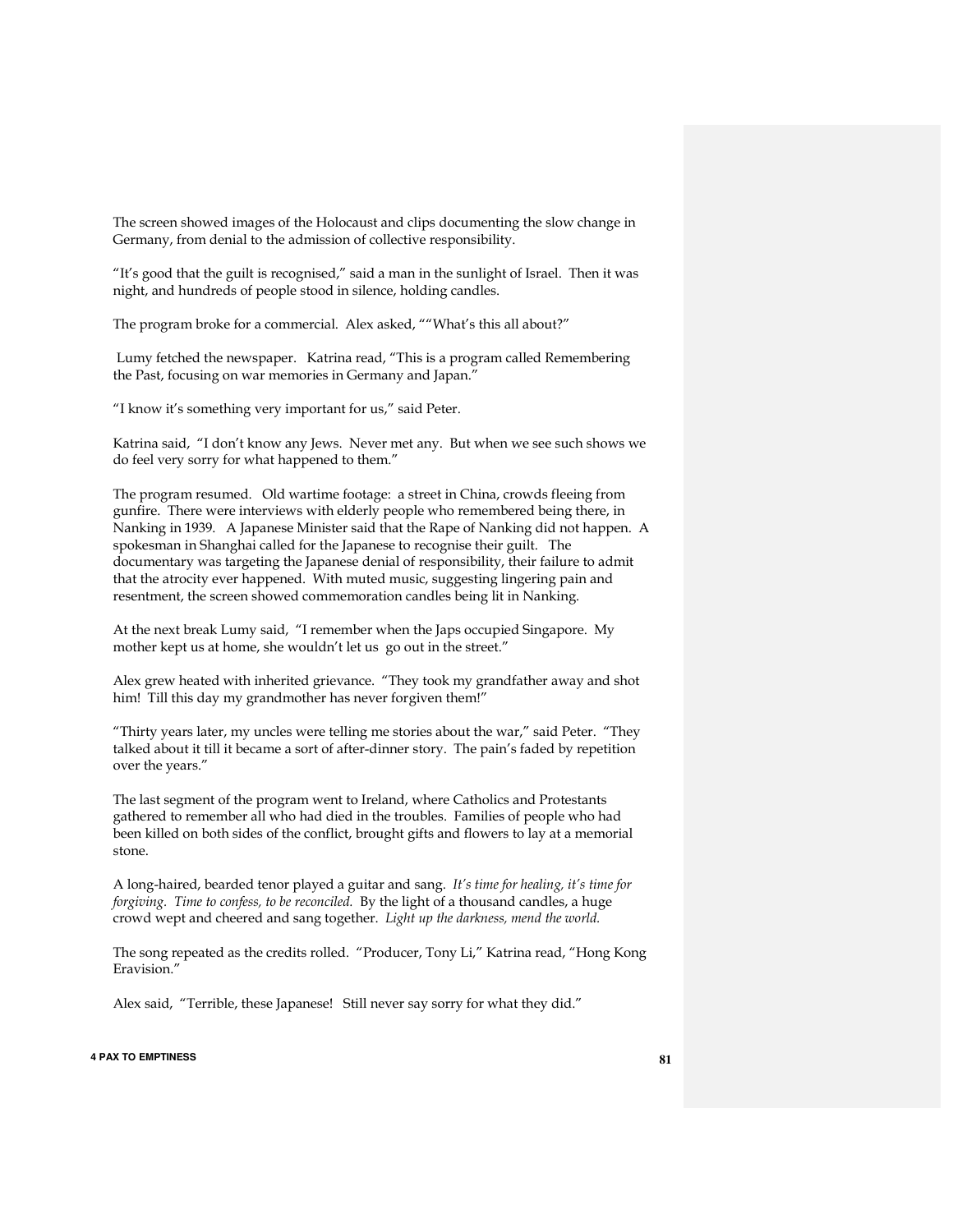Peter disregarded their talk. "Now I know what we have to do," he said intensely. "We have to go to China, and find the graves of people who died in the famine. We have to light candles on their graves."

At first the trip to China was not a certain thing. "I'm sorry. I can't say that you all must go to China," Peter said on second thoughts. "For me, I feel compelled. I feel I have to go."

Lumy said cheerfully, "I'll come with you. I have toured in the southern provinces but I've never visited Henan. Alex, you come also, and Katrina! Travelling in China will be easier, with more people to help!"

Katrina hesitated. "I don't know. I have ten days' leave left this year. I was planning to go to Brisbane and the Gold Coast."

Peter looked at Katrina and Alex. "Haven't you felt the misery of those unhappy souls?"

Alex nodded but looked very doubtful. "Yes, well, if I go, will Cynthia get better?"

Peter shook his head. "I have no idea! I'm not thinking of this as some kind of pilgrimage, seeking a miracle cure, we light the candles and Cynthia immediately recovers. It is something to be done, for the sake of those who suffer: I don't know about any other effects."

"Then maybe I should stay here at home and take care of Cynthia!"

"I know there are troubled spirits," Katrina admitted. She looked at Lumy standing behind Peter's wheelchair. She should offer to help them, she thought unwillingly: a cripple and an elderly woman travelling to China, neither of them speaking putonghua. She said loudly, "Why do any of us have to go? Those people have been dead for thirty-five years! Okay they suffered, they're crying – what's that got to do with us? Why don't we just refuse to listen to them?"

Katrina saw the others looking at her. The room had gone very quiet. She heard her own words loud in the silence: Why don't we just refuse to listen to them?

Listening is what you have been called to do, Bezalia said. They all heard her voice clearly in their hearts, as definite as an auditory sensation. You have all let it enlarge you, change you, bring you closer to God within you. You don't know how happy it makes me, to see what you have become! I feel so proud, as I watch you grow.

Katrina's eyes filled with tears as the words rang in her mind.

If you make this trip to China you will fulfil more of what you could be. My dear ones, you have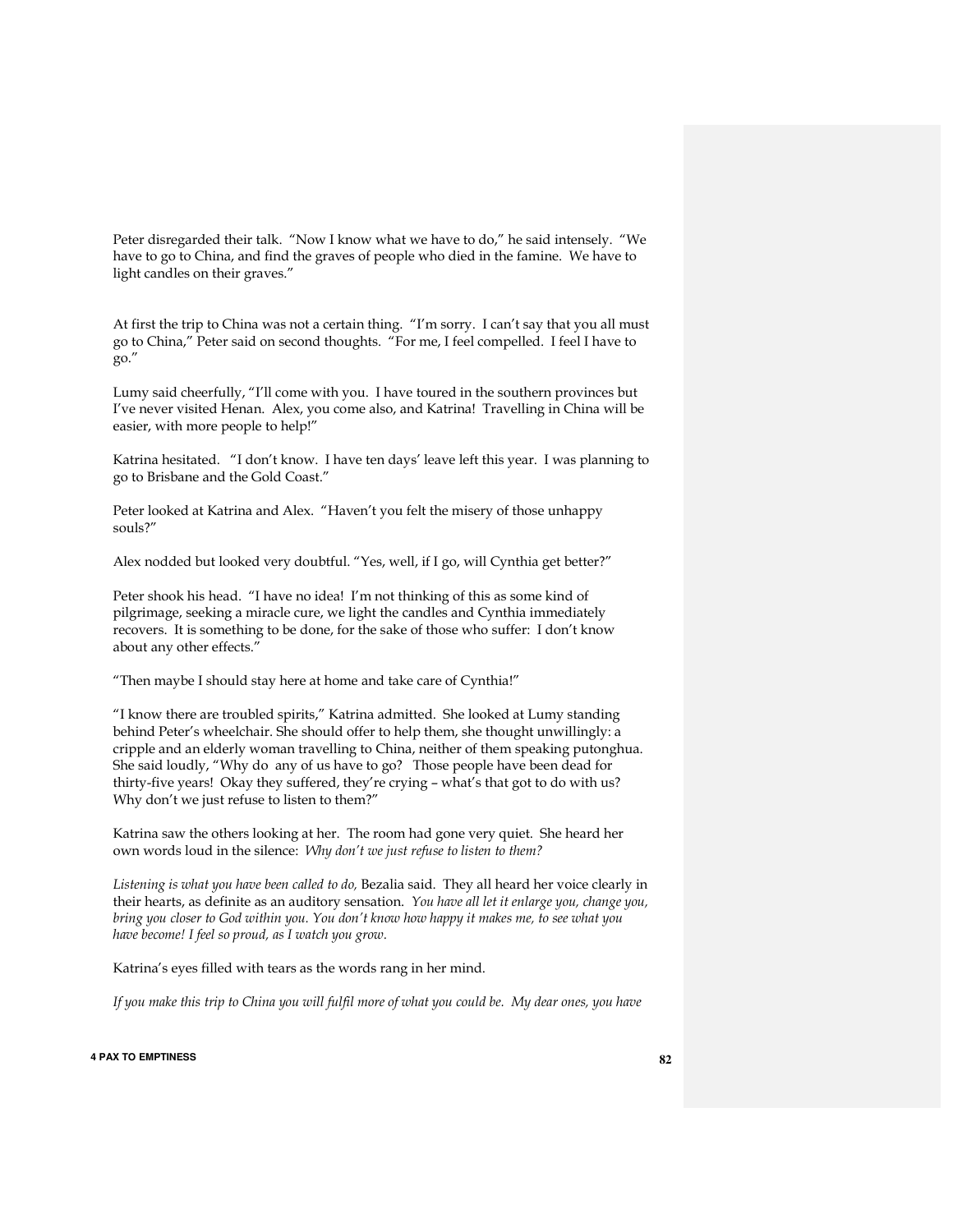been offered this chance to help to heal the world. Do it, for the sake of what I love in you.

"Did I get it right, Bezalia, what I propose to do?" Peter asked.

Yes, Peter. You need to go to the place of greatest suffering, and make reparation there.

Where do we have to go? Katrina asked. What exactly do we have to do?

Against the death of thirty million. there is nothing that you can do. Just be there. Be the link, to bring love to the wounded land.

Bezalia's presence was gone. At last Alex said, "I will come to China. I can speak putonghua. I'll help to push the chair."

"I'm willing to come," Katrina said. "But where are we going to find the graves? Somewhere in Henan county? Where in Henan? Bezalia didn't tell us!"

 Peter smiled wryly. "Katrina, you're the one that's going to tell us! Where's my case, Lumy? I have a big map of the area … Thanks. See, I have this large-scale map of Henan county, I got it from the Chinese Embassy in Dalvey Road. Come over here, Katrina …"

"No," said Katrina, guessing what Peter intended. She was full of panic. "No way!"

"I want you to take this pencil and make a mark at random on the map," Peter said with gentle firmness. "Don't think about it, don't go all cerebral on me, just do it!"

"I don't want to do it! It's all nonsense!"

"Don't be scared!" Lumy encouraged. "Just give it a try, just gasak!"

"No! I won't do it!"

Peter put down the pencil he'd been holding out to her. "Okay. Okay. Take it easy!"

"Have a drink," said Lumy, "have some more angtowsuay."

"I don't believe in this psychic stuff! It's so irrational! It doesn't make sense!"

"And that scares you?" said Peter. "Because you can't understand it, you can't control it?"

Katrina nodded in surprise. "Yeah, that's it, how did you know?"

Peter laughed easily. "I also hate being powerless! But that desire for control, it's just another bit of emotional junk we have to learn to throw away! So, Katrina, are you ready to give it a go? Dare to act without certain knowledge. Just strike out, as Lumy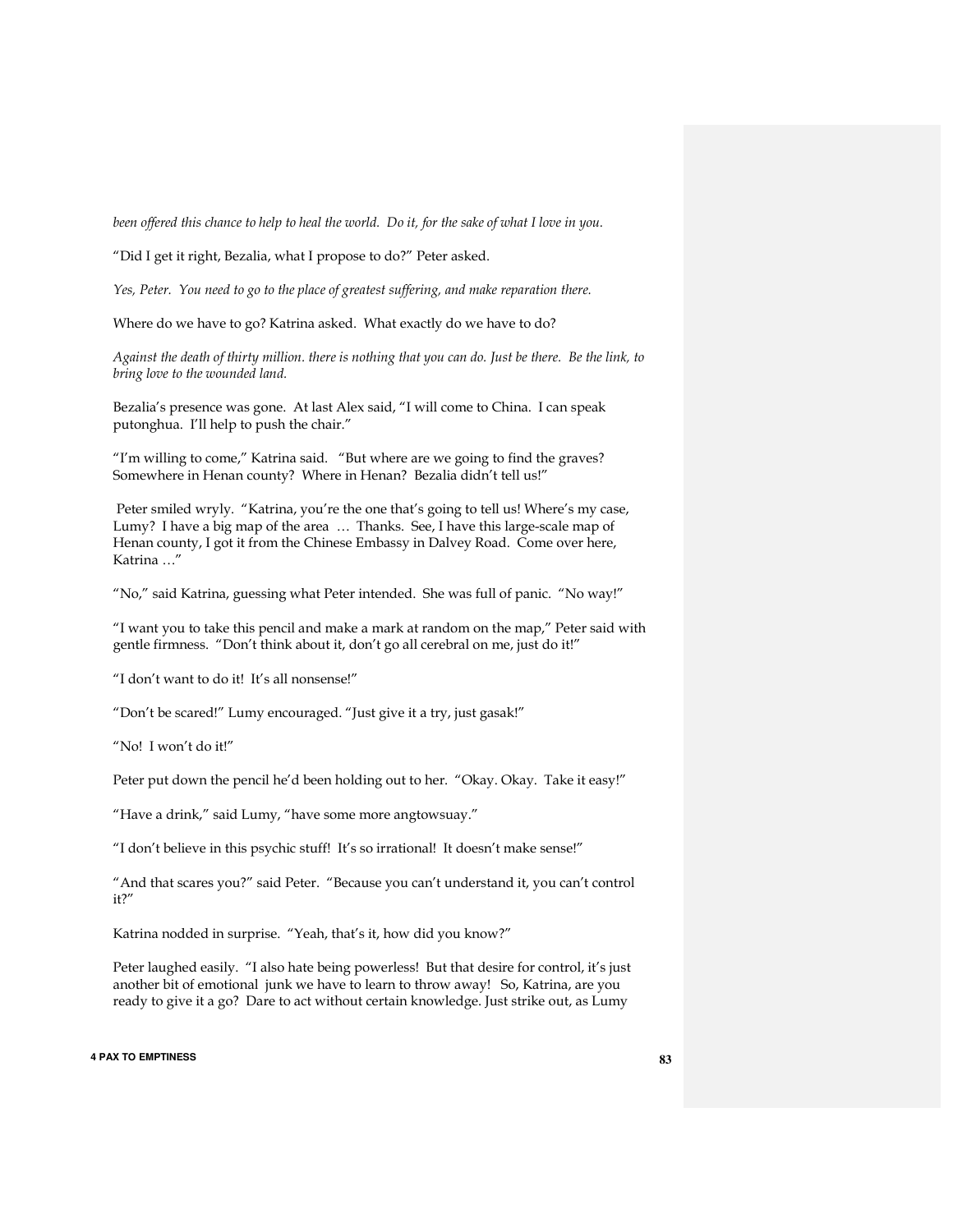says. Give it a try."

Katrina approached reluctantly. "You mean to say, wherever I pick out on the map, that's where we buy our tickets for?"

Alex chimed in. "No harm in trying! Even if you are right or wrong, how will we ever know!"

"Thanks very much!" grumbled Katrina, "now you say we'll never know if I'm right!"

"There's no right or wrong. No penalty for success or failure!" Peter laughed, putting the pencil in her hand. "Close your eyes!"

"Wait a minute!" said Katrina. "We're all in this together, right? We're all like one unified body called to this task? So why am I the only one playing Treasure Hunt?"

"Because you're the one who has shown signs of psychic knowledge."

"Nope! If I've got to do it, the rest of you do it too."

The project turned into a kind of game. Each of them approached the map and stabbed the pencil down at random. Alex's first attempt landed in the lake, to laughter and wise-cracks. Each made three attempts.

 Lumy and Alex made widely scattered marks on the map. Peter's attempts bracketed the county capital of Zhengzhou. Maybe that's where the lies were thickest, he thought. And Katrina's three attempts: "All quite close together, in a small triangle," said Lumy. "And if you take the center of the triangle… what's that town?"

Alex and Katrina read the Chinese characters. "A town called Chengshen."

"I'll try to get the bank to sponsor our airfares," Peter reflected. "I'd like to have more people involved in this project of reconciliation."

"You think the bank will help you make offerings to hungry ghosts?" Katrina asked incredulously.

Peter grinned. "Eric Lee goes back a long way with me… I'm thinking, if we have some contact with Singapore's financial and banking sector, that's like really touching the corporate soul of Singapore! If we get sponsorship from the bank --- it's like we're tapping into the spiritual energy of three million Singaporeans!"

Katrina stared at him. "Are you serious?"

Peter laughed light-heartedly. "Hey, Kats, this whole enterprise is crazy, we just gotta go with it and fly! My god, it feels good to have a plan, a direction in which to move,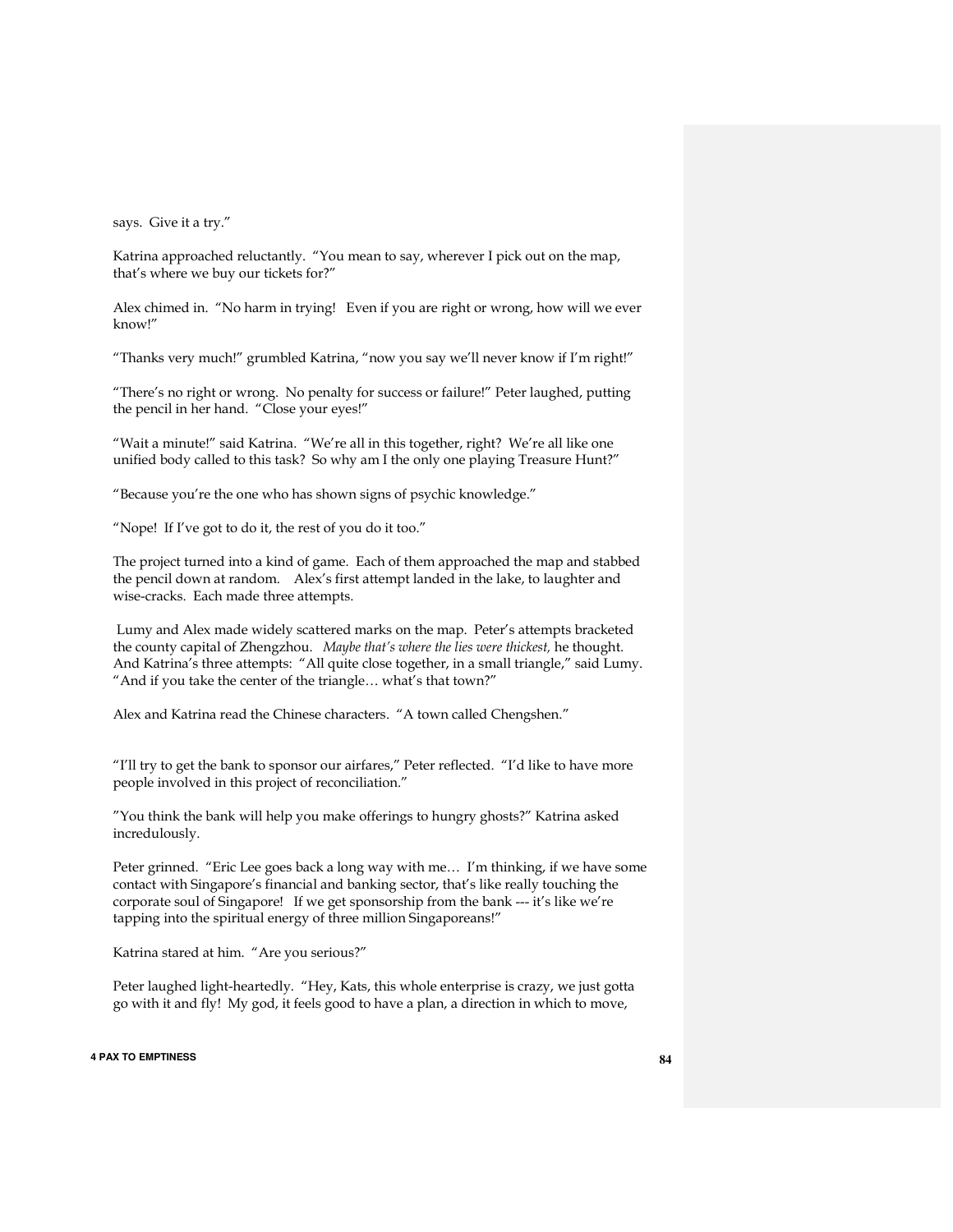after all these weeks of not-knowing."

"I'll apply for leave," Katrina said. "Ten days should be enough to just go there and come back. Maybe I can spend some time in Hongkong on the way back!"

"Alex, Lumy, can you arrange to go away?" said Peter. "I tell you something. I have found that when you have been called to do something, when it's what you are meant to be doing, all the paths open up for you."

Lumy nodded. "Yes, I have really experienced this you know! When you do what God is telling you to do, everything becomes very easy for you, and you will have no obstacles, and all the difficulties just clear up by themselves!"

Peter added, "That helps to confirm that you are on the right path."

Katrina applied for leave. May Lee in the next room was looking for a way to go to Chicago next spring, and was eager to agree to cover for Katrina if Katrina would do the same for her.

Alex discussed it with Cynthia. She said that her sister was renting a bungalow in Cameron Highlands for a month during the school holidays. She had asked Cynthia to come along with Alex and Russell, but Cynthia had thought Alex would have found that kind of holiday too tedious. It would be fine for Cynthia and Russell to go, while Alex went to China.

Their trip to China was organised. Eric Lee came forth with sponsorship for tickets. Lumy's travel agent got their tickets and their visas for China. Everything went smoothly till they boarded the SIA flight for Hong Kong.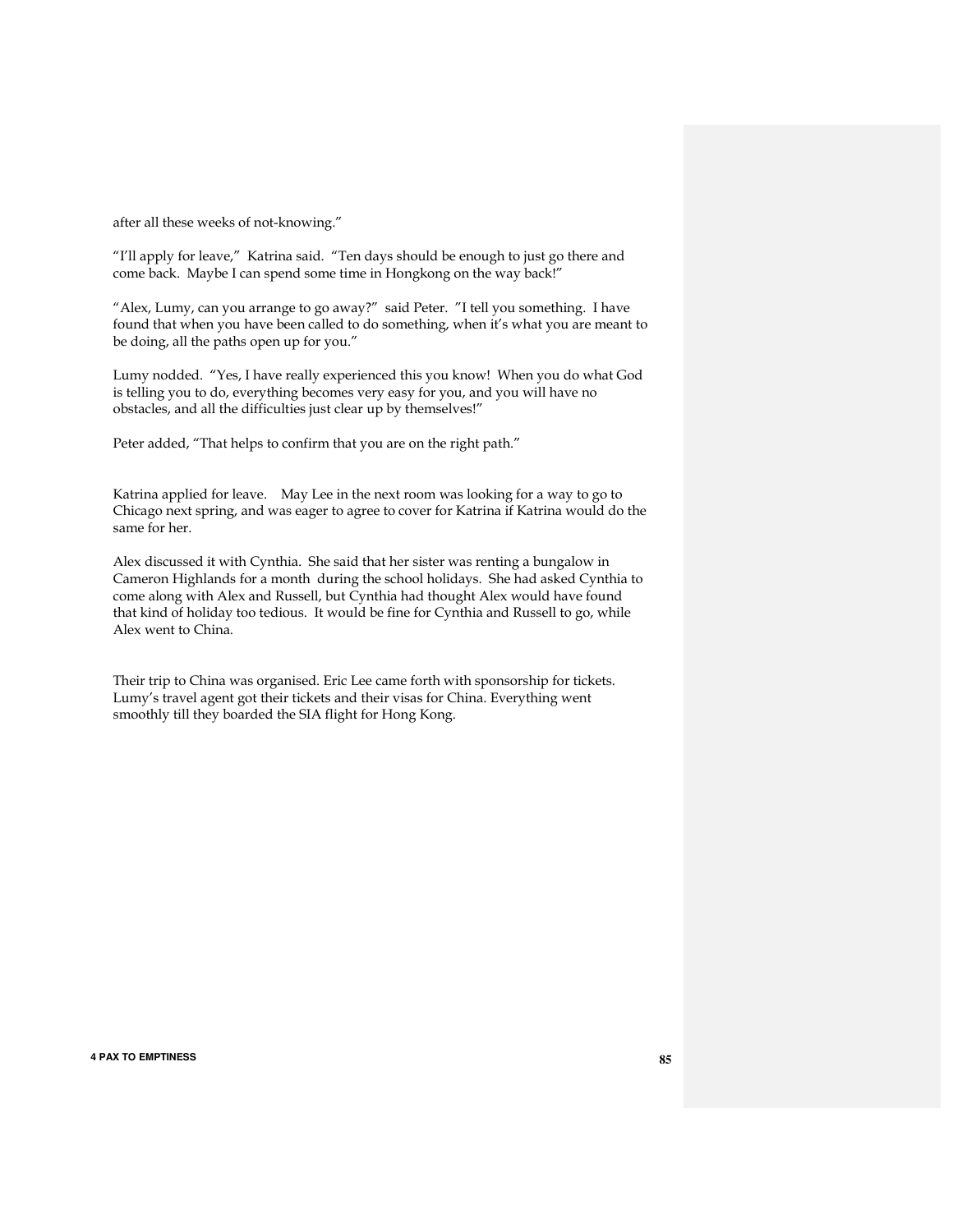# BOOK THREE

# After Dongshandu

Chapter Sixteen

"Road broken!" cried the driver, in the thick accent they could barely understand. A crowd of people surrounded the bus and the words were repeated many times: "Road broken! "

When they reached Zhengzhou they intended to rent a car and drive to the village of Chengshen. They had the addresses of two rental agencies. Both agencies refused to let their cars be driven beyond the city. The next morning they went to the bus station and boarded a long-distance bus. They were told that in three days the bus would bring them to Chengshen.

They endured a day's travel in the bus. They sat on uncushioned wooden seats, while the wheelchair was tied on the roof next a coop of chickens. The bus was crowded with travellers all talking loudly over the constant blare of the bus driver's choice of music, while the bus jolted over uneven roads deep into the countryside, across the plain and into the hills.

In the afternoon of the second day, the bus stopped in a tiny village and made no further progress. The Singaporeans understood at last that the road ahead was blocked by a landslide, and the bus would not go on that day.

"How can they do this! What nonsense is this!" Alex heard his own voice rising angrily. He felt his face flushing and his breath growing tight in his chest. He saw the passengers and the local people, standing in a crowd around the bus. Their faces looked mean and sly, with leering mouths and narrowed, squinting eyes. He saw Lumy looking at him with an expression of concern, and Katrina with irritated resignation, and Peter gazing at him quietly: as though he was waiting to see what Alex would do.

Alex noticed something like a film before his eyes. He seemed to be peering at these people through a kind of screen, and now he realised that there were distortions in his vision which were in the screen, not in reality. For a strange moment, he saw two scenes at once: the ugly, hostile crowd of his paranoia, and a bunch of peasants who were ordinary people. And he saw there were two ways he could act.

Baezalia spoke without words in his heart. You can get angry, and yell and shout and upset everybody, before you do whatever needs to be done. Or you can just go on and start dealing with the problem right away.

It did not seem as though he had to make a big decision. He said quietly to the bus driver, "Friend, can you tell me, when will the road be clear? When can we go on?" Eventually he went back to his friends and reported, "Nobody knows when the road can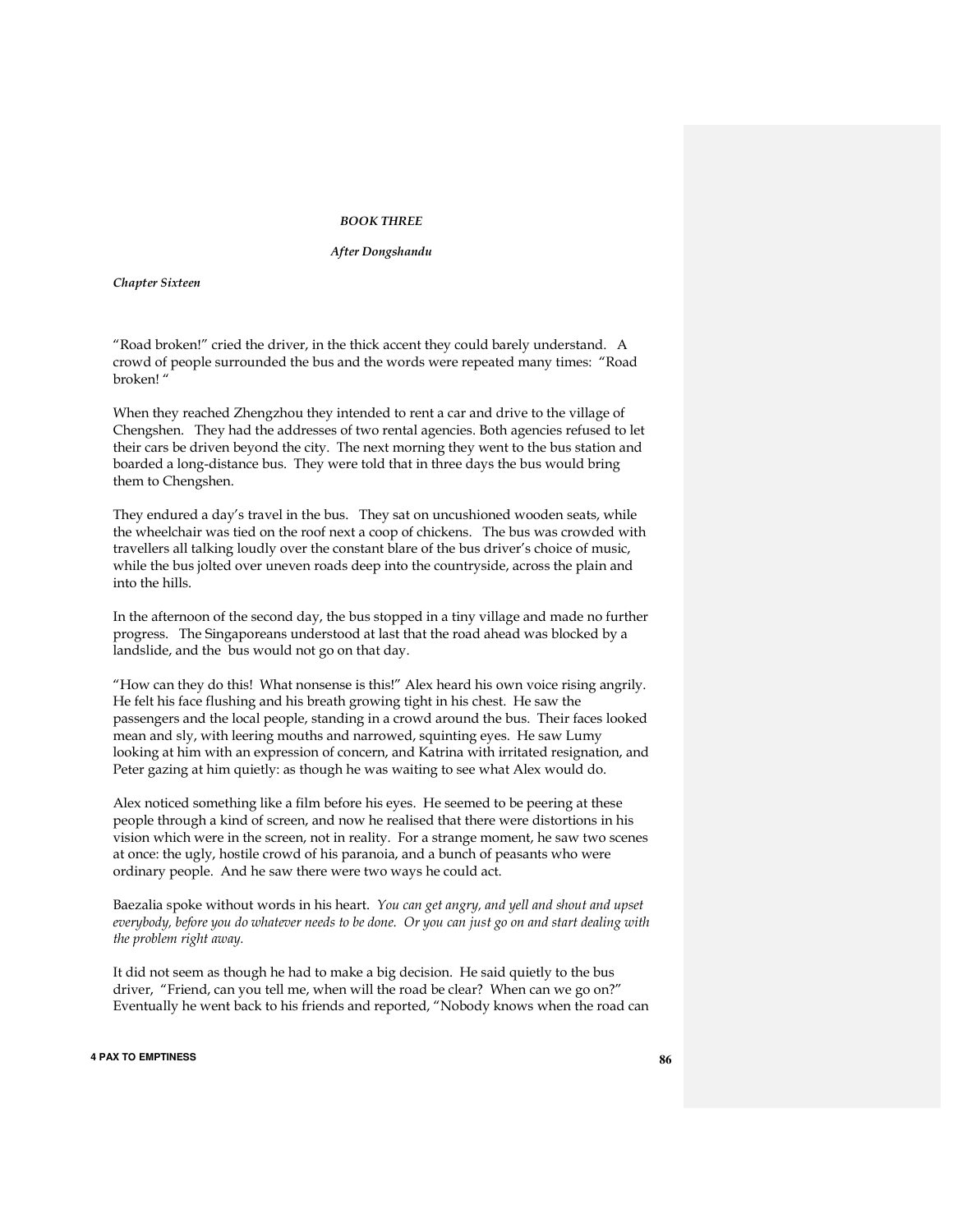be cleared! "

"Maybe we should look for a place to sleep tonight," Lumy said.

"We gonna spend the night here?" Alex said. "Yeah, it's not like Singapore, just phone up to PWD and the road will be cleared in a few hours! You are right. Everybody would be looking for a place to sleep. Is there any hotel in this place?"

They found accommodation, in the end, in the village, in the local eating-shop. A big room had been divided by a wooden partition. In the larger portion were the cooking area, and tables for customers, and a radio constantly playing. The smaller division was used as a store, piled with sacks and boxes. Along one wall ran a brick sleepingplatform, with a fireplace underneath.

The owner of the eating shop readily agreed to take in the travellers. Katrina grinned, watching him busily directing his family members to clear space on the sleepingplatform and light a fire under it. "He's looking at Overseas Chinese and he's getting yuan signs in his eyes! But just one room – are we all going to sleep together?"

"Never mind, for one night only," Lumy replied.

In the cold winter evening they stood outside the shop, looking at the village of Nanchiao. The village consisted of two rows of low houses. Many had front portions built of planks and brick and concrete; at the back were older, shabby sections made of mud bricks. Outside one house they saw something that looked very familiar to the Singaporeans: a small board set upright, painted red and covered with lines of black characters, with a jar of incense sticks standing in front. It was an altar to the spirits of heaven and earth.

"See, religion is making a come-back," Katrina said.

Peter nodded. "Remember we saw that brand-new temple in Zhengzhou?"

"During the Cultural Revolution, people would probably have been executed for putting up an altar like this," said Alex. "Now they are allowed to do it!"

Lines of plastic shelters stood in the bare fields around them. The fields stretched endlessly, fields that had been cultivated far back in time. They were surrounded by land enough for sixty Singapore islands; a past stretching back for sixty times Singapore's history.

 Beside the dusty road grew scattered bushes decked with bright coloured flags, it seemed, gaily fluttering in the wind. "Prayer slips, maybe," Peter said, "like in Tibet and Nepal."

Looking closer they saw that the fluttering scraps were discarded plastic bags, hundreds of them, caught in the leafless branches of the trees, rustling in the wind. All along the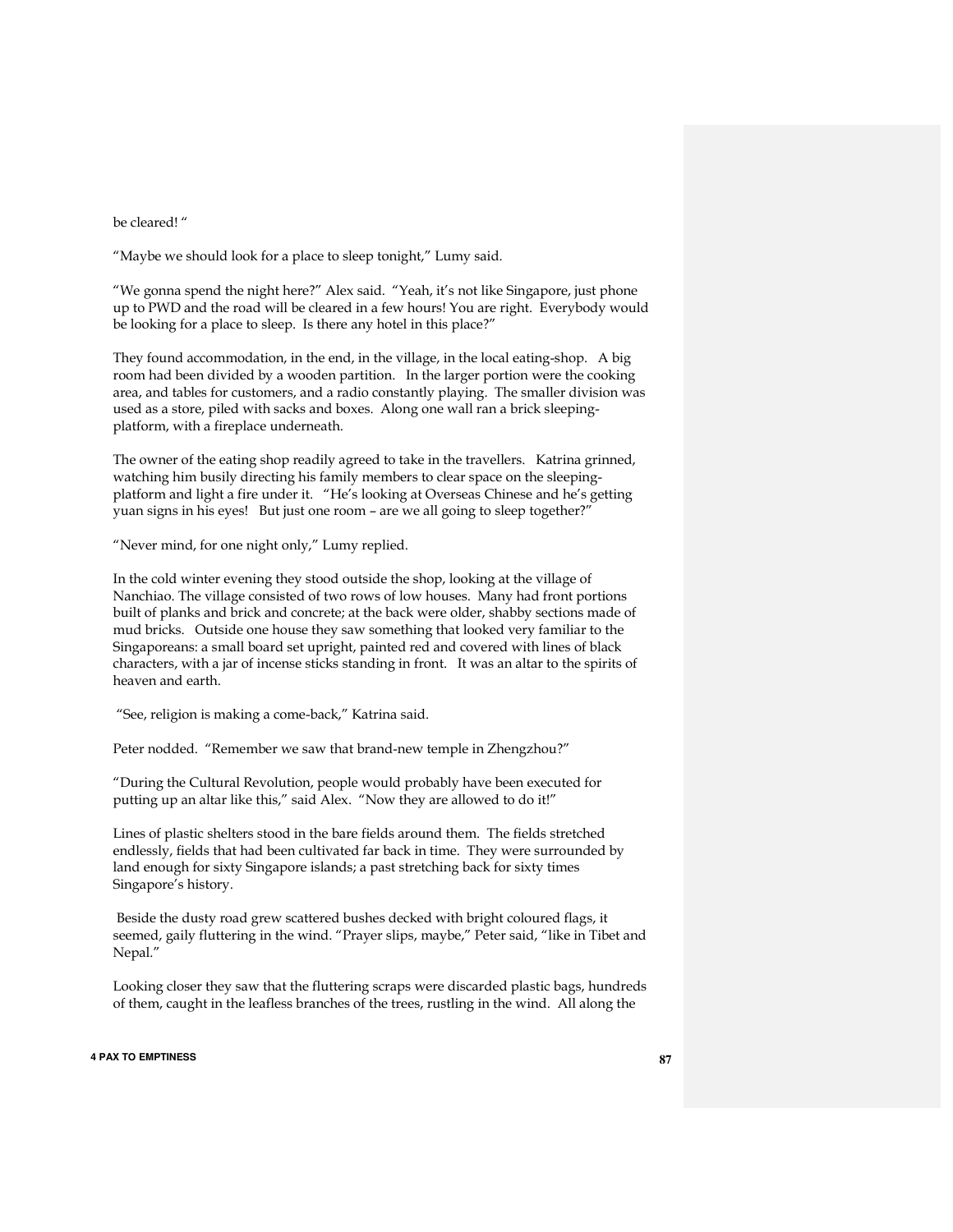edges of the road were scraps of paper and plastic and various kinds of trash.

Beyond the road were brown hills covered in grass and shrubs. "No forests," Katrina remarked.

"They were cut down for firewood," Peter said. "In Mao's Great Leap Forward, the people were ordered to make steel in small-scale backyard furnaces. The people gathered all the iron in the village to melt for scrap. They took their hoes and ploughblades, the woks from the kitchens. They took down their doors and windows, to use the hinges and bolts as scrap and the wood as fuel. They felled the trees for firewood so now the hills are bare."

"Wood-fire furnaces, to make steel?" Alex asked, marvelling. "Did they get good results?"

"Nope. " Peter's voice sounded tired. "They melted their iron and produced worthless metal. It could not be used for anything."

"Steel furnaces with wood fuel, doesn't sound as though it would work!" Alex repeated. "Did they have some new technology to try?"

"Mao did not believe in technology. He did not believe in modern scientific methods. He said the peasants were going to do what science said couldn't be done. They would succeed just by the sheer effort of will."

"That's crazy!" Katrina said.

"The people threw their hearts into following Mao's vision. He dreamed of the socialist miracle, they died in pursuing it. North of Zhengzhou, there's the famous Red Flag Canal. It was meant to prove that China's people could conquer the physical world, without Western science."

Katrina remembered reading about it. "The guidebook says tunnels were hewed through the mountain. Hundred of dams were built, miles of canals. The work was done by hand, without the help of engineers and machines."

 "Millions of people laboured. Thousands of them died," Peter said wearily. "The dams broke down, the reservoirs are dry. Enormous effort, uselessly expended. Look, it's nearly dark, it's getting damned cold. Let's go inside and do our Listening. And then I want to sleep, I'm shagged."

Lumy looked at the lines of pain on Peter's face. "This long bus journey is terrible, huh!"

"I'll be okay, I'll take two Percodan and turn in early. We're not very far from Chengshen now. If the road's clear, we should reach it tomorrow."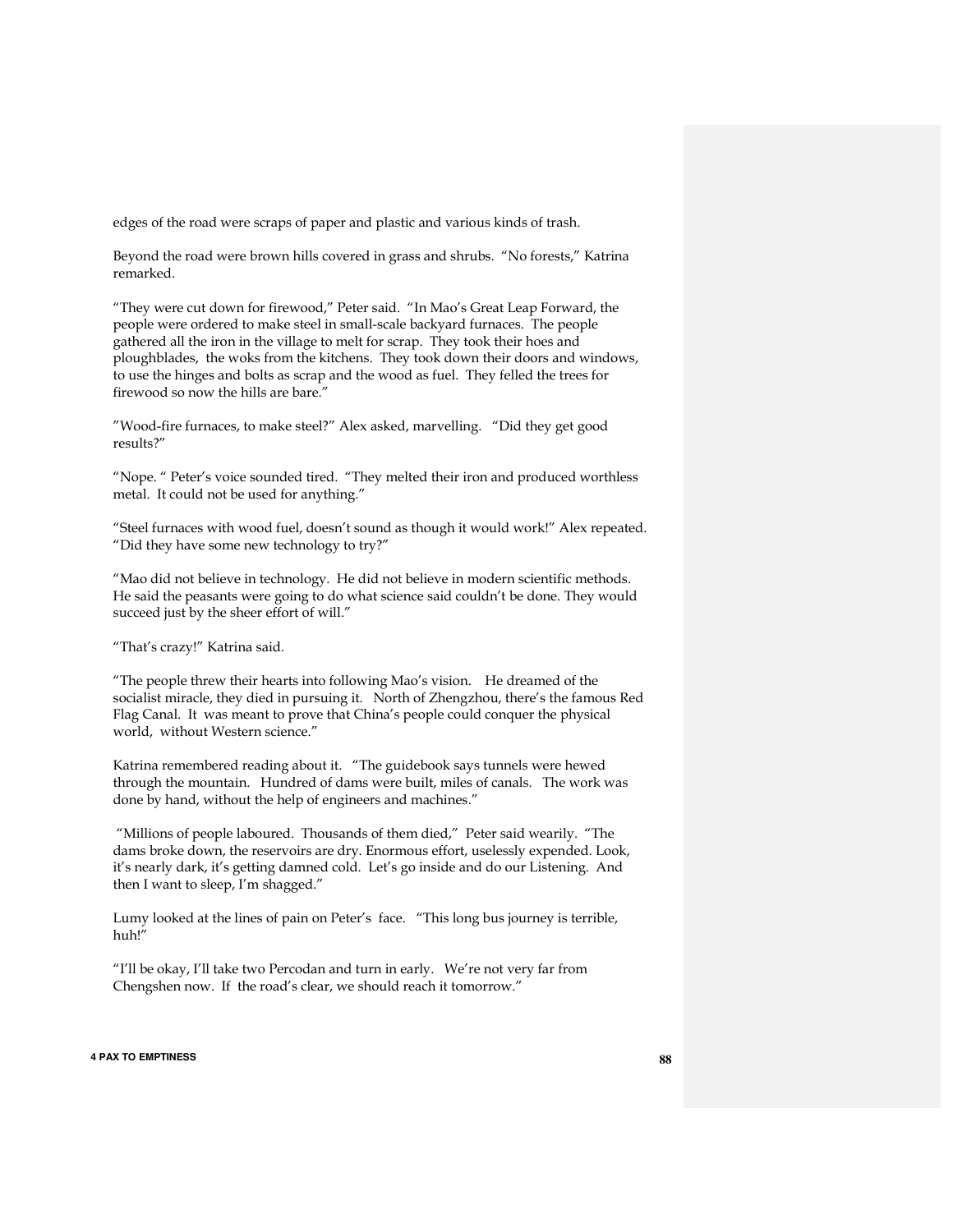They slept in a line on the kang, enjoying the tiny warmth from the fire beneath the bricks, wrapped in the questionable blankets on top of all their clothes.

Next morning they ate steamed buns in the eating-shop. They walked round the village again. They asked the driver of the bus when he thought the road might be cleared; he didn't know. There seemed to be nothing to do, but to return to the shop and wait for it to be time for lunch. And then nothing to do in the afternoon, but wait for it to be time for dinner; and they had soon found that the food was nothing to look forward to, coarse and bland to their taste. Even the rice the villagers ate seemed to have an unpleasant taste and smell.

Next day there was no news of the road being repaired, and they began to realise they might have to stay for some time, in this village where the people were totally unused to foreigners. People would come into the store-room where the visitors were staying, to take a look at the strangers. Alex complained that he could not even go to the primitive unenclosed toilet without being stared at: "Like they have to see whether our shit is the same as theirs!"

"They really don't know what other people are like," agreed Peter. He and his wheelchair were the chief target of the villagers' curiosity.

 "They stare at us like we are animals in the zoo," said Katrina. She saw themselves in a cage, with the villagers looking in from the other side of the bars.

Peter said, "Bezalia says that we should go towards them, we should step through the bars."

They called "A press conference," as Katrina termed it, "A meet-the–people session," Alex said. Word went out that the visitors were inviting everyone to drink tea in the eating shop, and the whole village turned up.

Alex delivered the speech which they had all helped to prepare. He expressed the travellers' admiration for the fine village of Nanjia, and their gratitude for help in their difficulty. He introduced himself and his friends.

Lumy stepped forward, exotic in her makeup and jewelry and smart travelling suit. She beamed at the village people as she'd have smiled at an assembly of Singapore's social stars. She spoke in her native Hokkien and Alex translated. "I come from Singapore. I am sixty-four years old. I have a husband in Singapore who is a businessman. I have two sons and a daughter, and four grandchildren. My sons work in America."

She went on with more details about herself and her family. "Don't tell them how different Singapore is from China," Peter had advised, "tell them things they can connect to." The villagers listened with deep attention. Katrina could see the dividing bars disappearing, as they realised the visitors were really people like themselves.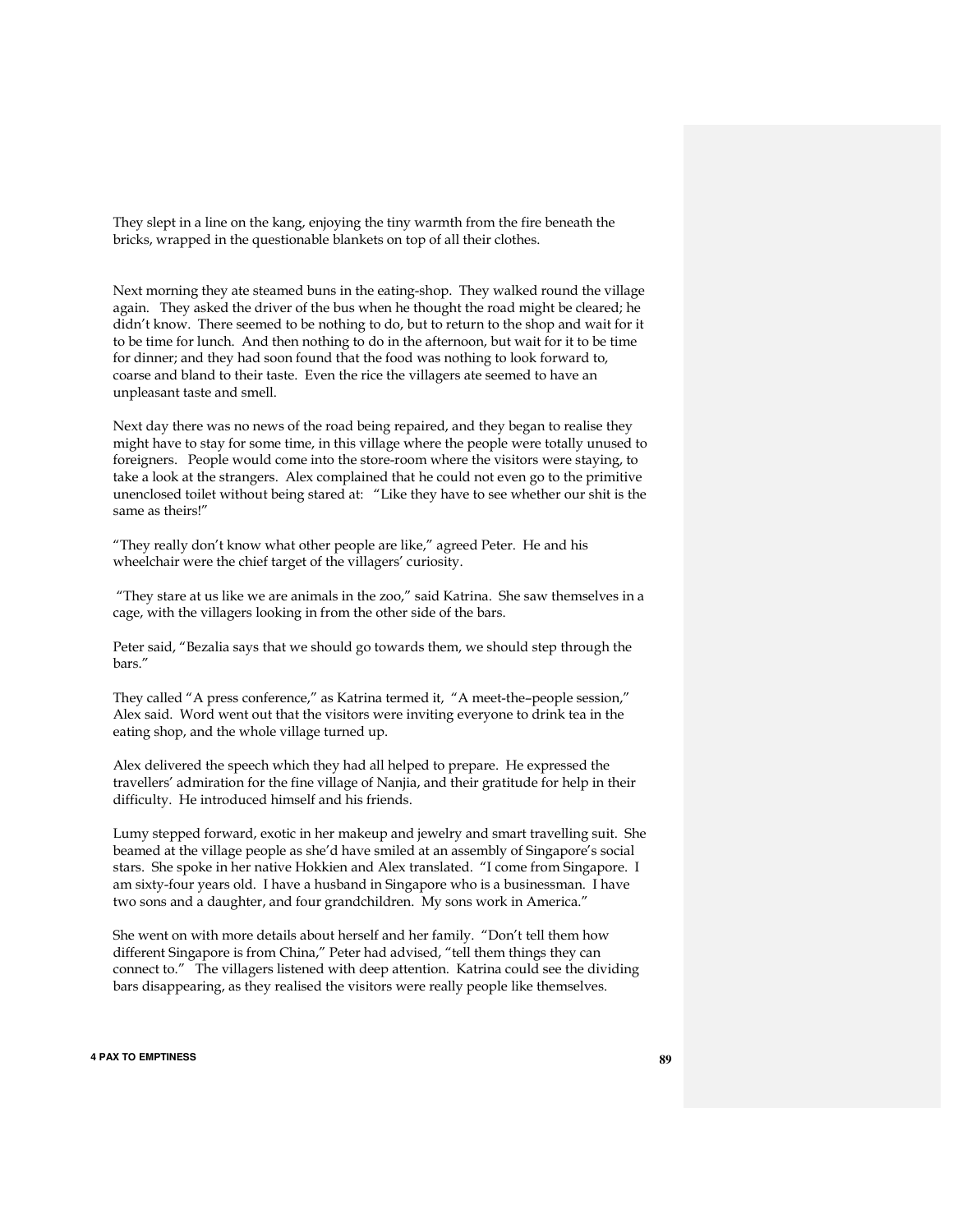Katrina introduced herself next, knowing that she could not help making a speech like a formal office presentation. Despite her efforts to smile and make eye-contact, she did not connect to the people as much as Lumy had done.

Peter rolled his chair forward. "Ni hou ma?" he said. The villagers' attention peaked. Peter explained through translation that he belonged to an ethnic minority in Singapore, and that he had been injured in an accident fifteen years ago. Their intense curiosity felt like an invasive probe, which he had to force himself to allow, to accept into himself. He gave a short version of his usual "Cripple's Lib" speech. As a climax, the people were invited to examine the wheelchair. They all surged forward to crowd around the chair and Alex was just in time to politely fend them off, till Peter could be moved into another seat.

The tea-party proceeded with a hubbub of cheerful chatter. There were many pots of tea, which the Singaporeans had learned was not something the local people drank every day. The eating-shop had provided trays of sweet cakes. Local headmen talked to the visitors: the school teacher, the political officer, the elders of the Chang clan to which most of the village belonged. "Why are you going to Chengshen?" asked the teacher.

Alex had not mentioned this subject in his introduction. They had decided to mention the famine as little as possible, as the subject would be unpopular with the Chinese government. "We are going to Chengshen to pray at some graves. We are going to make grave offerings."

The headmen took this with hardly a blink. Alex remembered the little altar they had seen. "Ah. Is it the grave of your ancestor?" asked the teacher.

"No," Alex replied, "it's the grave of persons who died in 1960."

"Ah huh, ah huh," the teacher assented mildly. His face had gone bland and expressionless. So had the faces of the people around him. Katrina could feel the shockwave spreading through them.

"Do you know the names of the dead?" asked the political officer.

"Their name was Chang," Alex replied just as blandly, knowing that Chang was the name of just about every household in the village.

The school teacher smiled and changed the subject, and asked what business Alex did in Singapore.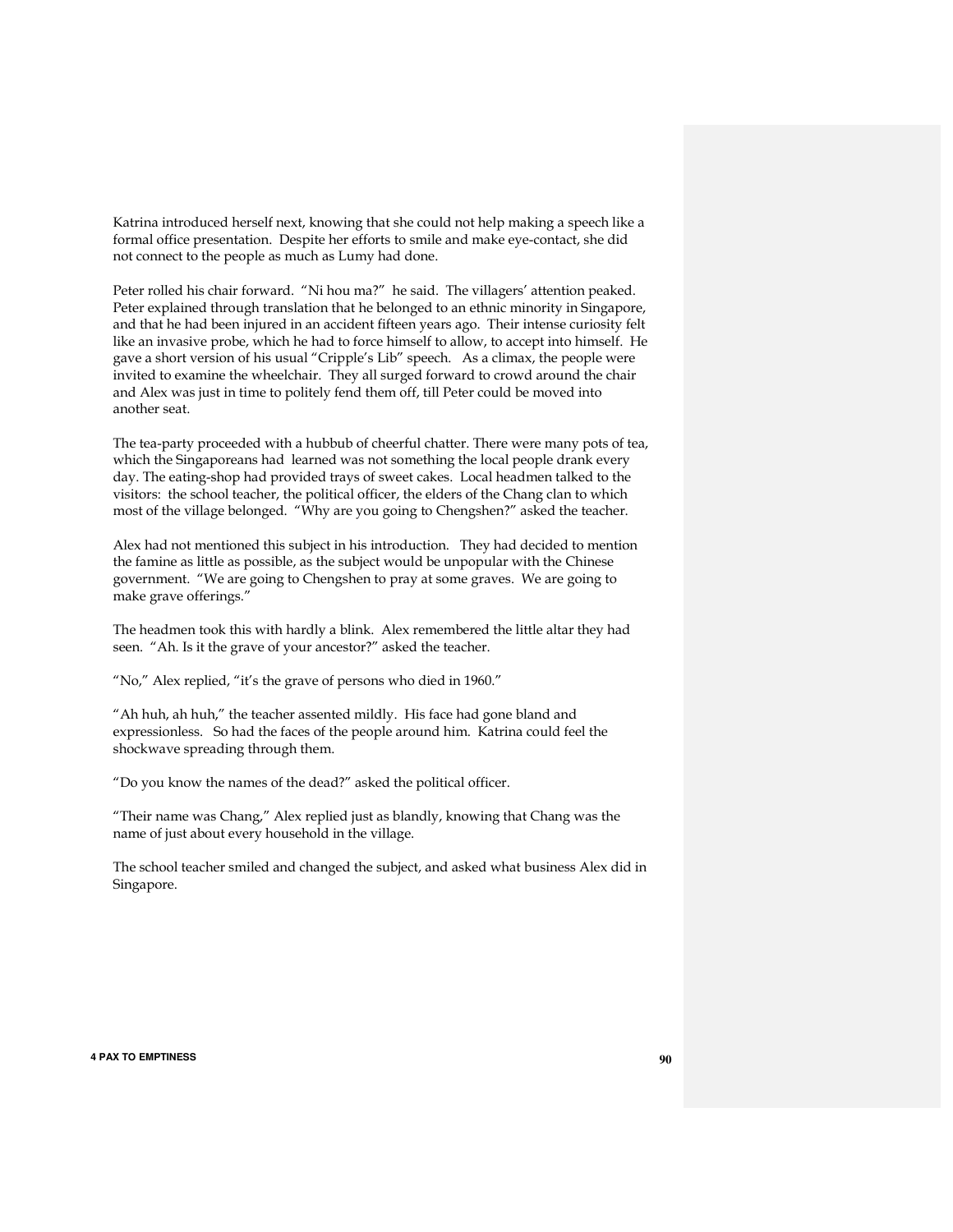# Chapter Seventeen

They had been four days in the village. On the second day the bus had returned to Zhengzhou. They wrote faxes to Singapore, for the bus driver to send from Zhengzhou.

"We should go back with the bus," Alex said. "Wait in Zhengzhou till the road is clear."

"No," said Peter. "We'll stay here."

"Why? So dull here, so boring, the food is lousy!"

"Do you have a strong reason for going back to Zhengzhou?" Peter said. "We started this trip. We don't turn back without some serious reason. Anyway, you didn't like the food in Zhengzhou either!"

"I still have lots of sambal blachan," Lumy said. With the addition of her eye-wateringly hot and pungent blachan, they could swallow the bland food.

"But how long will it take to clear the road?" Katrina asked. "What if it takes weeks?"

"We stay here," said Peter.

"I took two weeks' leave. I thought that would be more than enough," Katrina said worriedly.

"Don't worry about your leave," Lumy said. "I sent a fax to Chan Leong, I asked him to speak to your boss Khoon Huat." Katrina stared. She tended to forget that Lumy had access to the power-structures in Singapore.

Peter was quiet, rubbing his forehead. I feel lousy, Bezalia. My back aches like hell. This village street, these fields look so dull and dreary to me.

A sympathetic brush of fingers on his cheek. Yes, Peter. You feel the sorrow of the land. You are not very far away from Chengshen. This place also suffered the famine.

The days in Nanjia passed slowly. One day Alex learned there was a village seven miles away, where they had a bigger shop than the one in Nanjia. He borrowed a bicycle and made a shopping trip. He sent some faxes and came back loaded with groceries. He guessed at sizes and triumphantly brought back warm socks and sweaters and even woolly hats, to present to his friends.

Other days Alex spent his time walking around the village. People stared at him and he stared back at them. He talked to them, answered the repeated questions, asked questions of his own about the activities he saw. He learned the names of many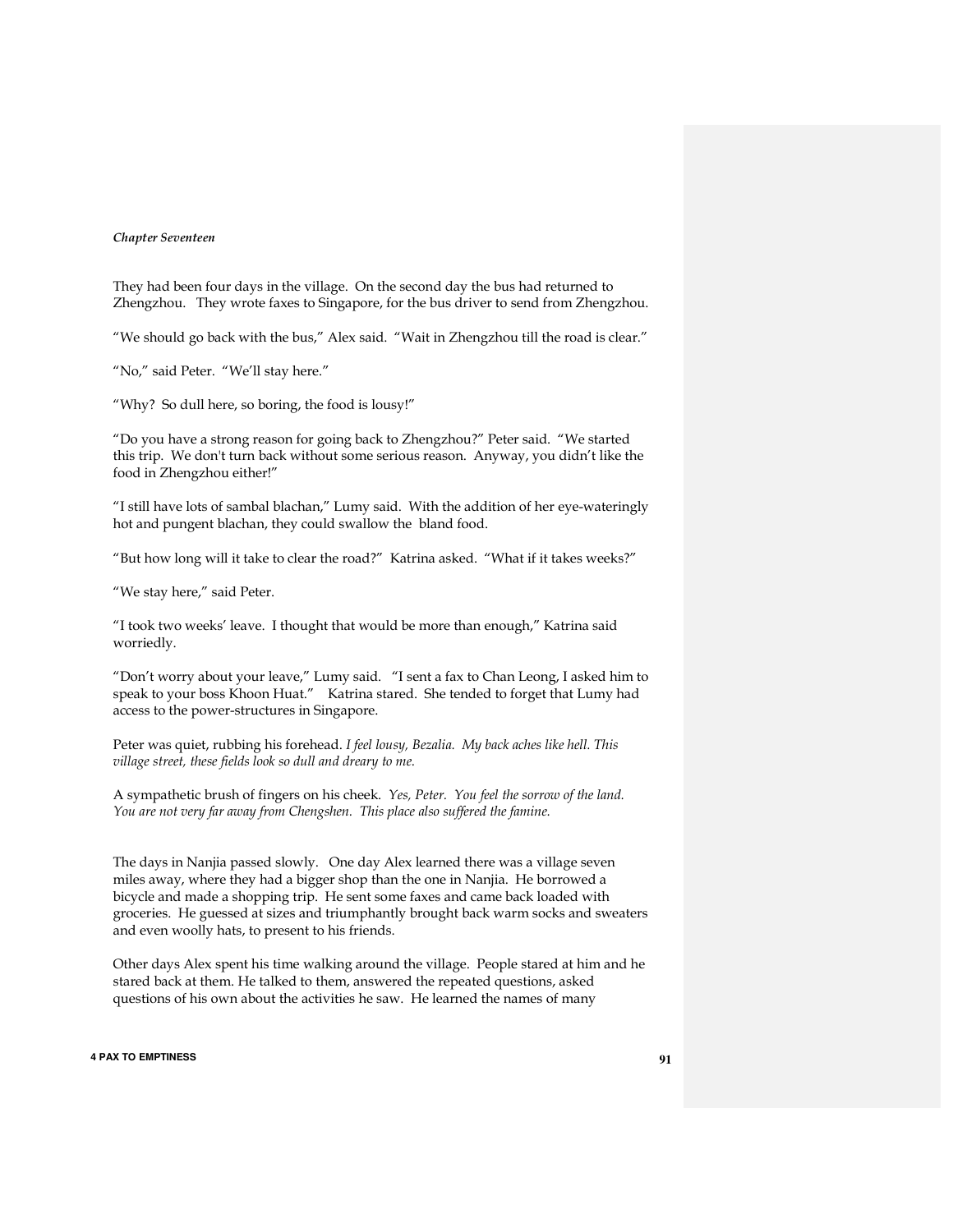villagers. He became acquainted with many, he did not feel that he knew anyone.

Funny, I'm surrounded by all these people, but I still feel alone. He rejoined his friends for the mid-day meal and then he walked around some more, talking to villagers, always an outsider. Funny, I feel alone, but I don't feel lonely.

Katrina went out walking every day. Six fast kilometers every morning; she would go home in great shape after all this exercise. The local women stared at her in amazement. She compared herself with the women of her own age, who looked ten years older. They plodded around their fields, carrying loads she could not have lifted, while she trotted lightly around in her Reeboks, burning energy just to stay slim and keep fit. When she tried to talk to them she felt they regarded her as an alien among them.

She trotted briskly through the cold dry fields. Bezalia, Lady of the Winds, are you here in this barren place?

I am here. I hear the cry that goes up from these fields. This is the place to which you were called.

Peter's wheelchair could not roll on the uneven, stony paths. He spent the days sitting on the heated platform. He wrapped himself in all his clothes and asked Lumy to open the wooden shutters of the window, letting in cold air and light and a view of the village and the fields beyond.

The dry corn-cobs and stalks that burned in the fireplace produced much smoke and little heat. On the other side of the wooden partition the radio played all day, and people talked loudly in the eating-shop. He tried to read or write but he could not shut out the sounds. His head ached from the effort to concentrate. He could not think.

So he stopped trying to think, and listened to the sounds. He let them wash through his mind and fill him. He sat relaxed, and amidst the noise he found the place of silence.

Lumy sat all day in the eating-shop. Chatting in Hokkien, she got to know the Chang family: the father, the two sons; the mother, the old grandmother, and the widowed Sixth Aunt who lived with them.

She helped the women with their cooking. With delight she learned to make noodles: to mix flour and water, to knead and roll and cut and boil.

She served her noodles to her friends, saying, "At home we always buy our noodles in packets from the market! It's nice to make them ourselves!" Alex, slurping them up with enthusiasm, fully appreciated this primordial satisfaction.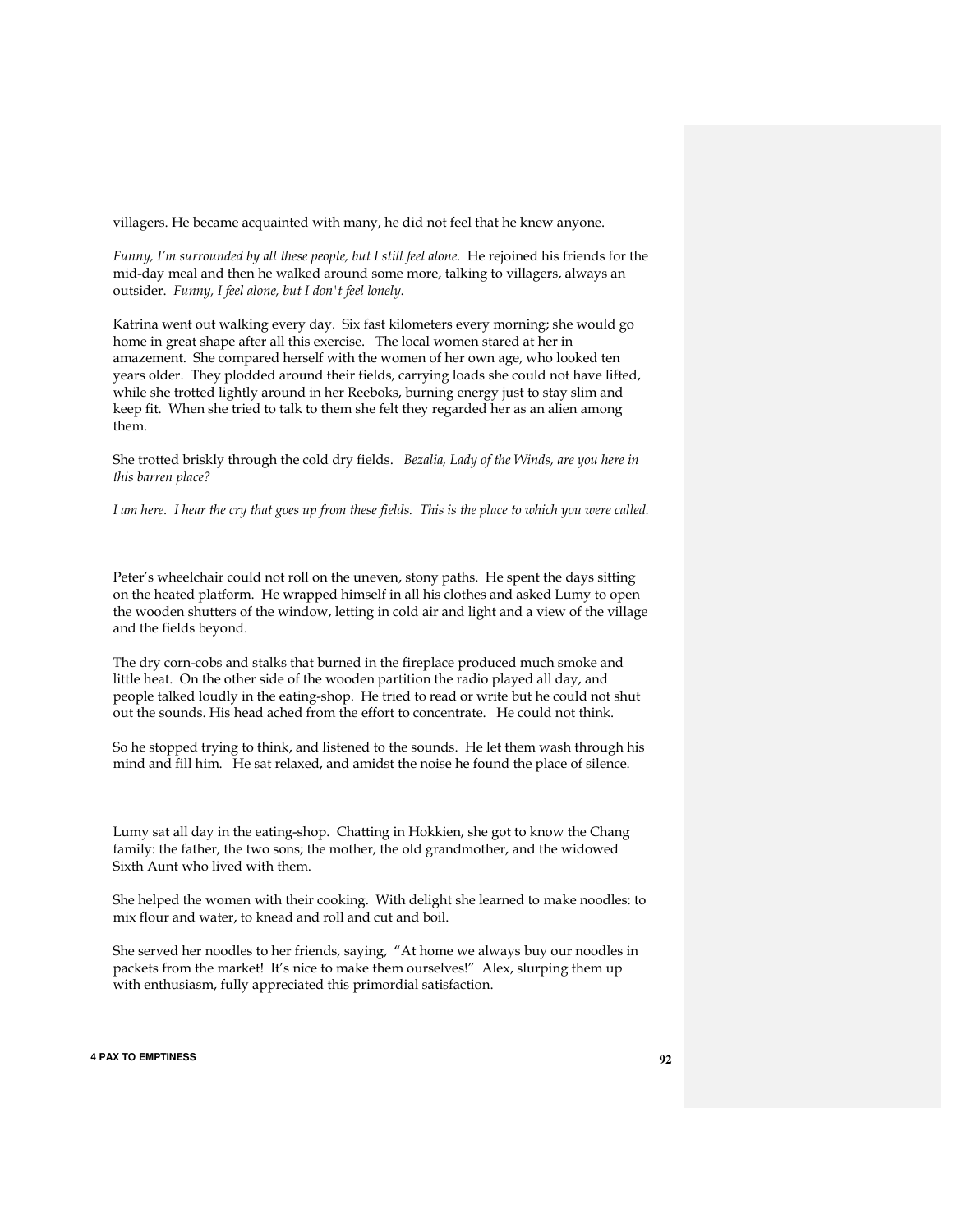Katrina bit into crunchy cabbage and added, "And these vegetables are grown in the fields right here, not brought in to some supermarket!!"

"And they are fertilised with our very own shit," Peter said, dead-pan, letting Katrina yelp and grimace in disgust.

"Don't worry! I washed the vegetables. I washed them very carefully," Lumy assured her.

"I watch the old man growing them," said Peter. "All day he's in and out of those little shelters, tending the vegetables."

"He's got vegetables and beans and cucumbers growing in those shelters, under heavy plastic sheeting," said Alex. "At night he covers them up to keep them warm. You see those big rolls of matting on the roofs. Every morning at dawn he's climbing up there to roll up the covers, when it gets dark he's carefully letting them down."

"His vegetables are like his babies," said Lumy.

"He picks off insects, he waters them and fertilises them," Katrina said.

Alex laughed. "Once I saw him hurrying across the field to reach the toilet. He could have done his business anywhere in the fields. But he had to reach his toilet so that he could keep the stuff to use for fertiliser."

"That old farmer must have been here in 1959," said Peter. "When the peasants were forced to start using Mao's new farming methods. One method was deep ploughing, they were ordered to cut their furrows twelve feet deep."

"Twelve feet deep? Two times a man's height?" Alex repeated. "You need bulldozers for that!"

"They did it all by hand, with wooden tools since the iron ploughs had been melted. They did it all over China. They did it where the soil was thin, and the topsoil blew away and the land has never recovered. They did it on the hillsides and destroyed the terraces that took generations to construct."

"Why did they do that? Twelve feet deep!"

"Mao had some pet theorists, not real scientists, who promised to multiply the harvests. Mao thought that with enough belief, enough struggle by the people, whatever he wished would come true."

"When you cut the earth so deeply, you are hurting the earth dragon," Lumy said. "That's what the farmers would believe. They would be afraid, that the dragon would be angry."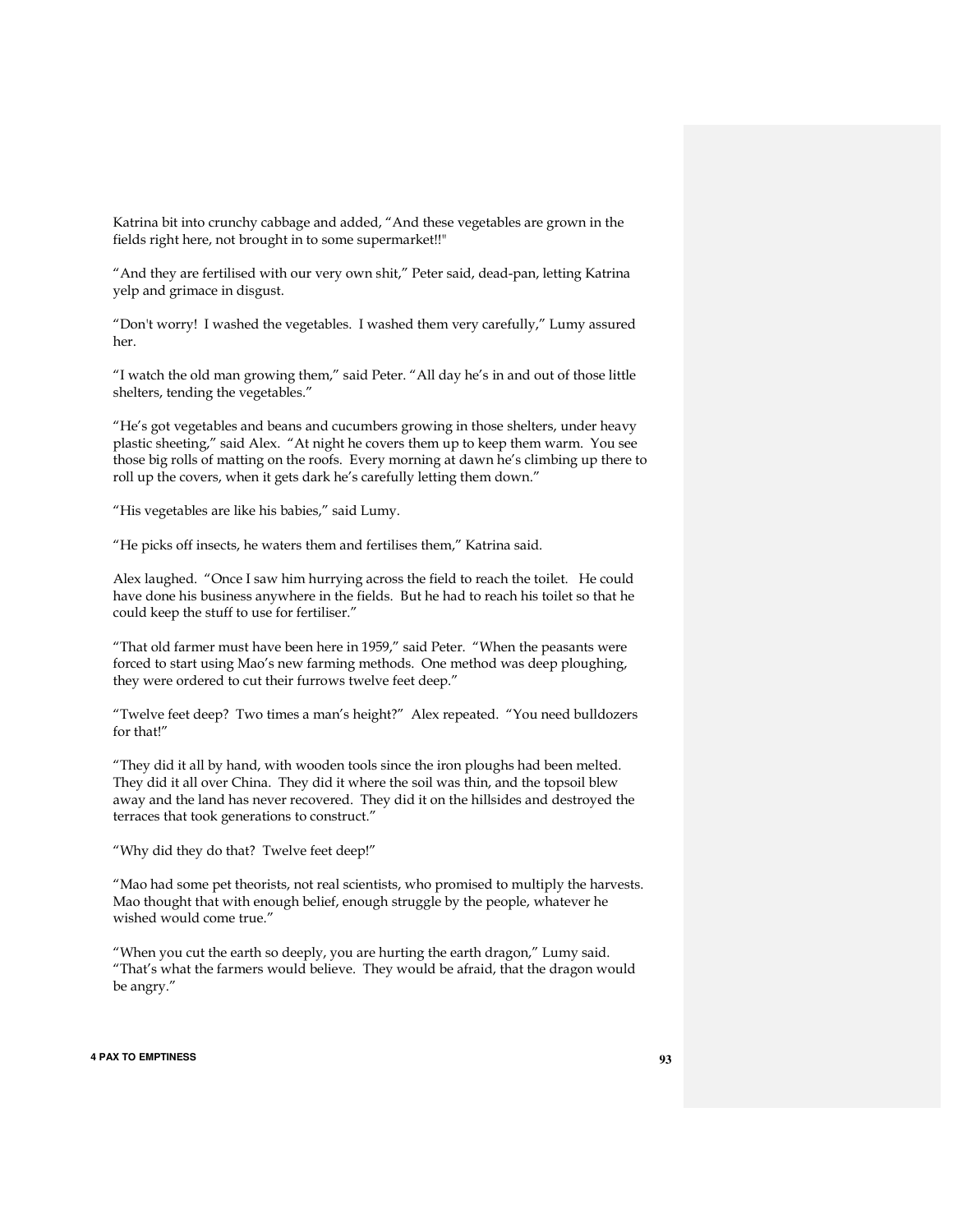"Yes. They'd know the new policies were an insult to the land, but they had to follow them. The other thing they had to do was close-sowing and close-planting. On the theory that it was good for plants to show mass strength and class solidarity, the seedlings were to be planted very thick and bunched together. Again, the peasants had to do what all their experience told them wouldn't work. How did that old man feel?" Peter asked softly. "Forced to throw his precious seeds into those deep furrows, where they would never germinate. Forced to crowd the little shoots together so they couldn't grow. What violence was done to his integrity? Does he still remember the pain?"

On the sixth day Lumy asked them whether they had any dirty clothes to be washed. "Never mind lah," said Alex. "So cold here, we hardly sweat at all."

 "I'm waiting till we get to some hotel with a washing machine," Katrina said. She had already, with great distaste, had to put on used garments. She hated the dust and dirt that seemed to be everywhere.

"I can't stand it! Must wash! I cannot stand to keep the clothes so dirty. I will get them washed," Lumy said. She collected clothes from all of them. Katrina assumed that Lumy had found a washing machine, or perhaps a laundryman, in the village. The second time that Lumy collected their clothes, Katrina found her boiling a big pan of water to soak the laundry, then scrubbing and wringing by hand. Slightly appalled, Katrina went to help her.

Before they finished hanging the wet clothes out, Katrina's hands were aching with cold. She found herself pinning a pair of Alex's shorts on the line and laughed to herself. Never thought I'd be doing laundry for that silly fellow! she thought tolerantly.

The temperatures dropped. "I'm damn cold," said Peter, huddling on the brick platform.

Alex peered into the fireplace underneath. "Can we get a better fire in here?" What the Changs used for fuel was dry corn-cobs and stalks, from the pile behind the house. The Singaporeans bought coal dust from the village shop and learned how to shape it into briquettes. The coal dust burned hotly, filling the room with acrid fumes but warming the brick platform well.

"Much warmer now," said Alex. "As long as we stay put on the bed. I'm real frightened of going out to the toilet!" Each night he made it his job to get up in the small hours, to keep the fire going.

"Are you okay now Peter?" Lumy asked.

Peter answered with distant regret. "I'm running low on Percodan. And I may be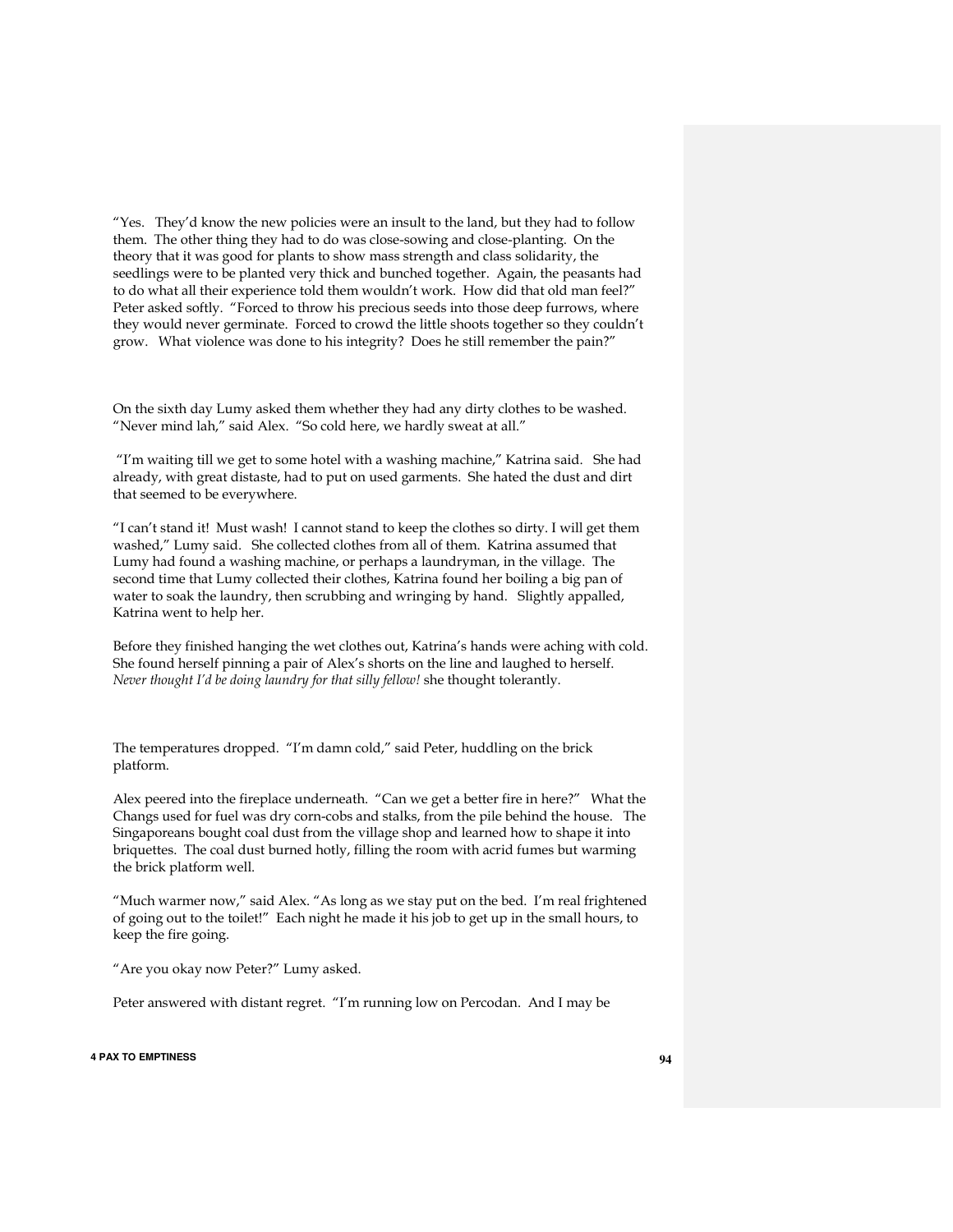getting pressure sores, from lying on my back all day."

"Let's have a look," said Lumy. Katrina, concerned, helped Lumy turn Peter on his side so that they could examine his back. Later she noticed with surprise that she had not even remembered her usual revulsion in the face of injury and sickness.

There were red patches at the base of Peter's spine and at his hips. He explained that in hospital they'd rub the skin with alcohol, and use an air-ring to take the pressure off the affected areas. Katrina devised a support pad from a rolled tee-shirt. Alex bought a bottle of rice-spirits from the shop, and they took turns to rub Peter's back twice a day.

On the seventh day in Nanjia Katrina suggested that they should do another period of Listening, in the middle of the day. "Since we have the time, we might as well put it to good use!" she suggested.

You're so scared to let even one minute be lost, huh? Bezalia mocked her gently. She sent Katrina pictures of her regular schedules at home: the intricate marquetry of appointments, the layered multi-tasking, so that if she only did one thing, walked or travelled or sat in the hairdressers', without simultaneously reading or writing or talking on the phone, she counted it as the waste of one time-slot, an opportunity lost.

After a while Katrina noticed that the aimlessness of the days no longer made her antsy. The three sessions of Listening began to colour all the day. In each period she again saw herself as precious, and the world as beautiful. After Listening there was no other busy activity to erase that vision. She walked round the village, and from time to time she would feel that she could almost see the real face of things, that if she tried harder she would see heaven shining out from the dirty street and shabby houses. Each dusty stone was a jewel. Each stolid peasant face was the face of a sleeping angel, unaware of inner divinity.

One evening Lumy cooked them a special dish of fat pork and tofu and black soya sauce. Alex cracked some bottles of the local beer. After eating they sat around, replete and contented. Peter was talking about the early days of the Spiritual Arts Centre.

Katrina looked at him and thought how much she had learned from Peter in the past weeks, just by watching his wisdom and patience. For a long time she had wondered about his past life, and how he had received his injury. Now she felt she knew him well enough to ask, though indirectly at first. "Peter, how long have you known Bezalia? Have you always known her?"

Peter smiled at her, as though he knew what she wanted to ask. "I've known her for fifteen years. It really began in 1983, when I was twenty-five years old, on top of the world in every way. A year later I was in a wheelchair, living on insurance money, and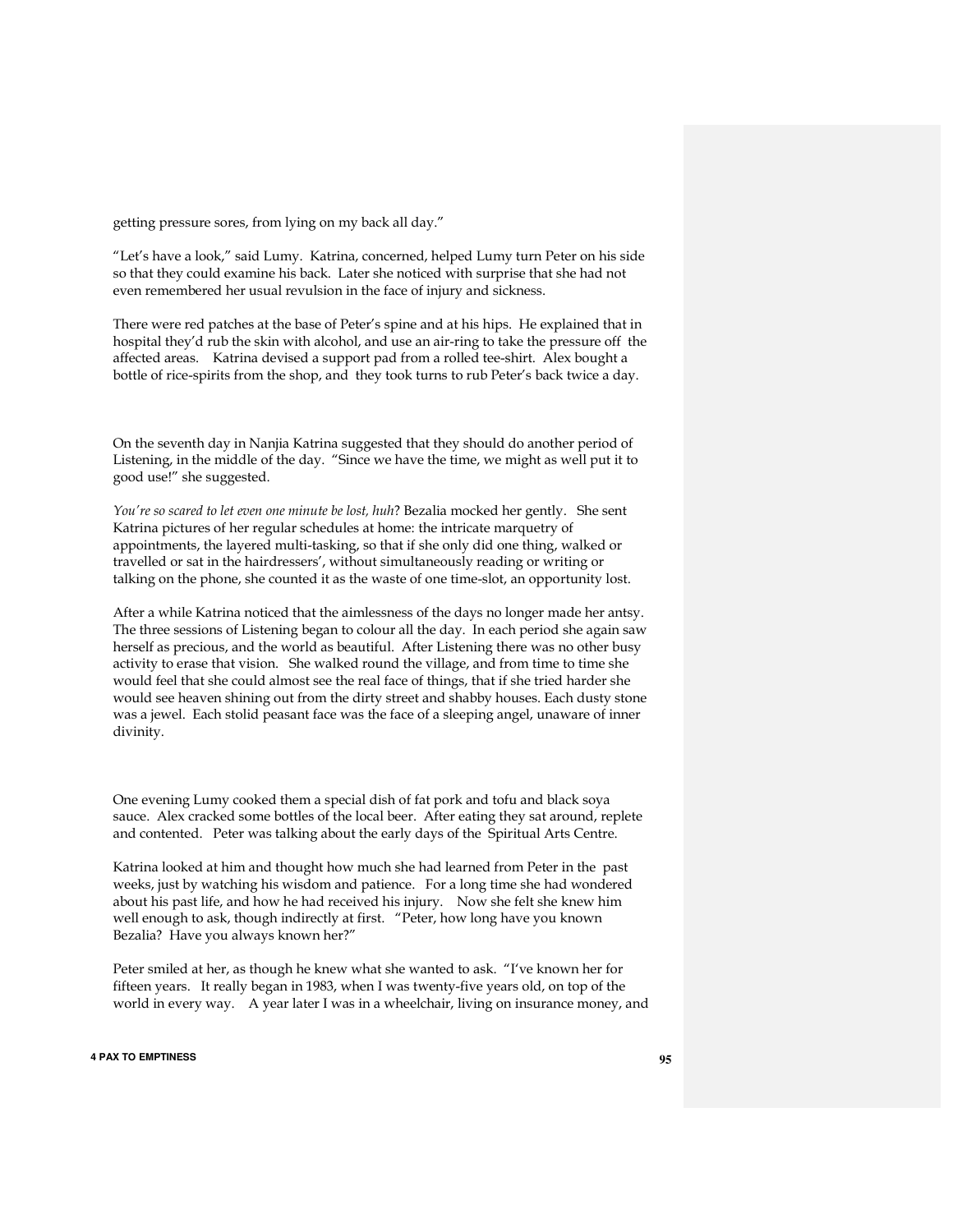my fiancee had ditched me." He told them the story.

Peter Fernandez wanted to reach the summit of the Himalayas and the top of the law profession, in that order. His plan for his life included ten years of active climbing before the age of thirty-five, while doing the obligatory drudgery in the lower echelons of Gomez Perchin Kamarrudin, and then a refocusing on career goals and a blitzkrieg charge for partnership, prominence and lots of money. The two parts of the plan would complement each other. He would make all sorts of useful international contacts on the high trails and in the base-camps, and the public image of a mountaineer would later add to the charisma of a formidable courtroom personality.

As a mountaineer he had a good perception of his own strengths and weaknesses. He had good physical reflexes and sense of balance, his chief difficulty being to find enough exercise time during the working week. Mentally he had nerve and determination, and was well aware that every climber needed to work as a member of the team.

The Singapore climbing team mounted an expedition to Annapurna, with Everest as an ultimate goal years down the line. They did three weeks of acclimatisation. The accident happened on the third day out, at low level, not even on the mountain proper.

Later Peter would go repeatedly over the incident in his mind, asking himself what went wrong, what else should have been done. Hooked up to gleaming equipment in a hospital room, he would look back obsessively to the dim green forests and rushing white rivers of Nepal, with a load of anger and blame.

The team had made 1000 vertical metres that day, up one of the minor peaks and down again, carrying heavy packs. Peter was feeling lousy. He always had a bit of altitudesickness for the first few days. Before leaving Singapore he had been busy with a big CBT case, and had no time to get into condition.

Eric Lee, a less experienced climber, was ahead of Peter as they came down the last slope towards their camp. He was going too fast in the dim light. Peter should have pulled him back, told him "The climb ain't over till you're off the mountain." He didn't do so; he had a splitting headache and was in a hurry to get back to camp. Or perhaps he didn't want to look wimpish, with Jarek the expedition leader not far behind them; Peter was gunning for team leadership himself in the near future.

Eric came down to the little river near their camp. A line of stepping stones crossed the river. Some distance below the crossing was a small waterfall, where the river plunged down twenty feet to stony rapids below.

Eric started jumping from one stone to the next, and whether in fatigue or carelessness, missed his step and fell into the river. It was swift but shallow. The current rolled him down the river bed, yelling and cursing, and he ended up clinging to a rock ten yards from the waterfall.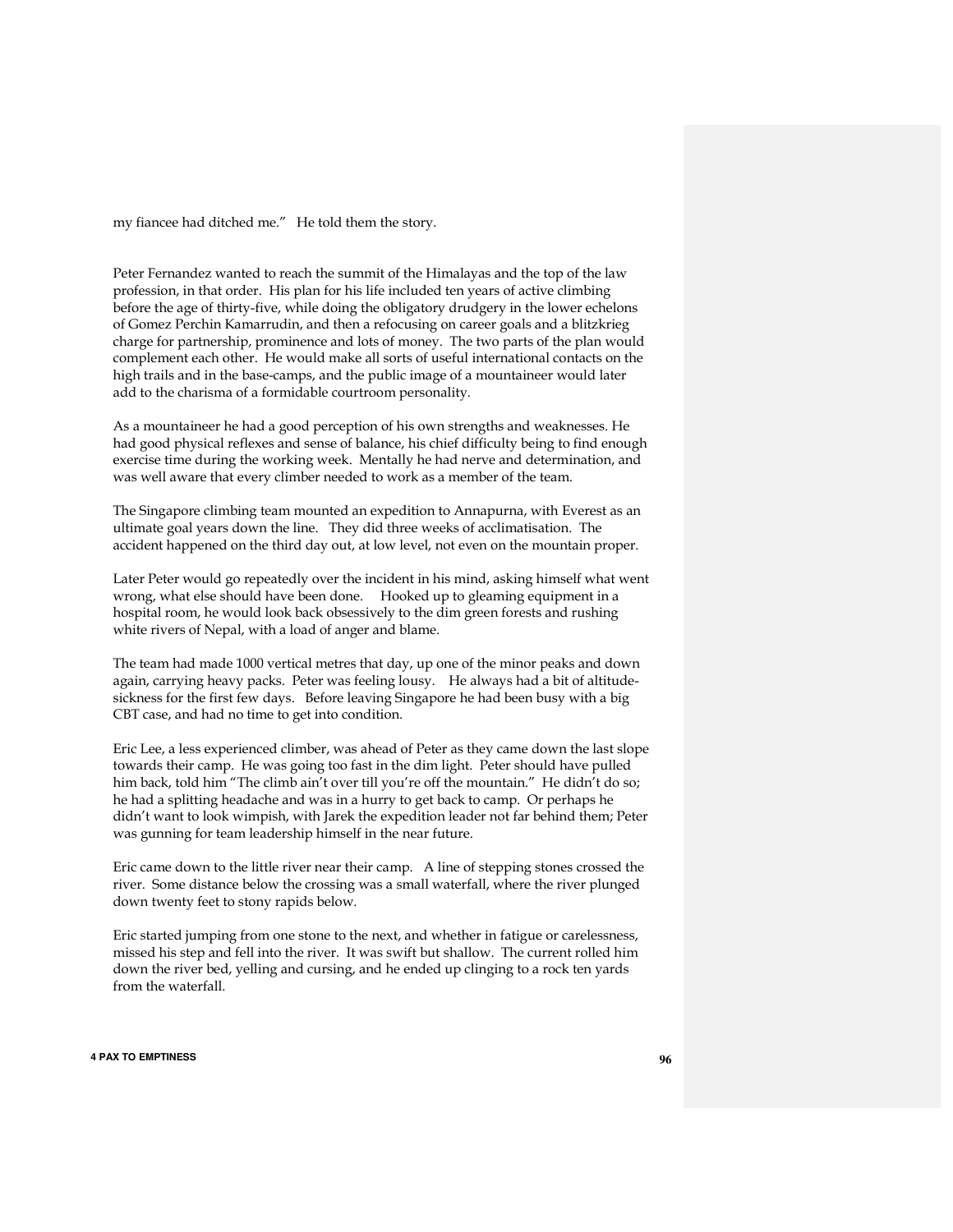The river was less than waist-deep. Peter scrambled down the riverbank and Jarek hurried after him. Peter came level with Eric. "Bloody fool!" he shouted cheerfully. "Hang on there, I'll come and get you!"

"Get a rope!" Jarek shouted from up the river bank. "Peter, wait till we get a rope!" Peter pretended that he did not hear what Jarek shouted, in the noise of the rushing river. He felt Eric was his responsibility. He did not want Jarek taking over the rescue.

He waded out into the river, stretching his hand to Eric. Eric grabbed his hand. "Don't let go!" Peter yelled, but Eric let go of the rock he was holding and clung with both hands to Peter. Peter lost his footing as Eric's weight came on him and the current pulled them both downstream. His head went under the surface, he spluttered in icy water.

"Look out! The waterfall!" Jarek shouted anxiously from the river bank. Peter and Eric struggled together towards the bank. Jarek reached out and caught Eric's hand and pulled him to shore.

Peter was shivering with cold. He never quite knew how he slipped again on the stones. He fell back into the water and the current swept him over the little waterfall onto the rocks below.

Peter had few memories of the journey home. The expedition doctor shot him full of morphine and Jarek organised an airlift from Bokhara. He came back to full consciousness in Mt. Elizabeth Specialist Hospital, to find that he could not move his legs. Dr Chavathlu showed him X-rays and described the operations that had been done on his spine and pelvis. He would be a cripple for the rest of his life.

"I was bitter. I was mean," Peter said, telling his story by dim firelight in Nanjia. "My fiancee stood by me, Rosalind, she tried to be supportive. I made all sorts of demands on her and I made her life miserable."

He went back home, with his shiny new wheelchair and a future of more operations and physiotherapy to look forward to. He felt he had a right for the whole world to be sorry for him. He exploited Rosalind's sympathy. He manipulated her with pity and guilt.

He made her get into bed with him. He tried to drown his frustration in frequent and frenzied sex. He could get an erection but he couldn't move: he could have sex but he had to be entirely passive. All his aggression had to be verbal. He would alternately beg and demand for Rosalind to meet his needs. "But after I came, I would lie there and realise that I was so helpless and powerless. I couldn't really fuck like a man."

He began asking Rosalind what she did each day and who she met, when she was not with him. He questioned her about every movement throughout the day, and quarreled with her over her answers. One Sunday she came to his house after Mass, and told him with tears in her eyes that she was breaking off with him.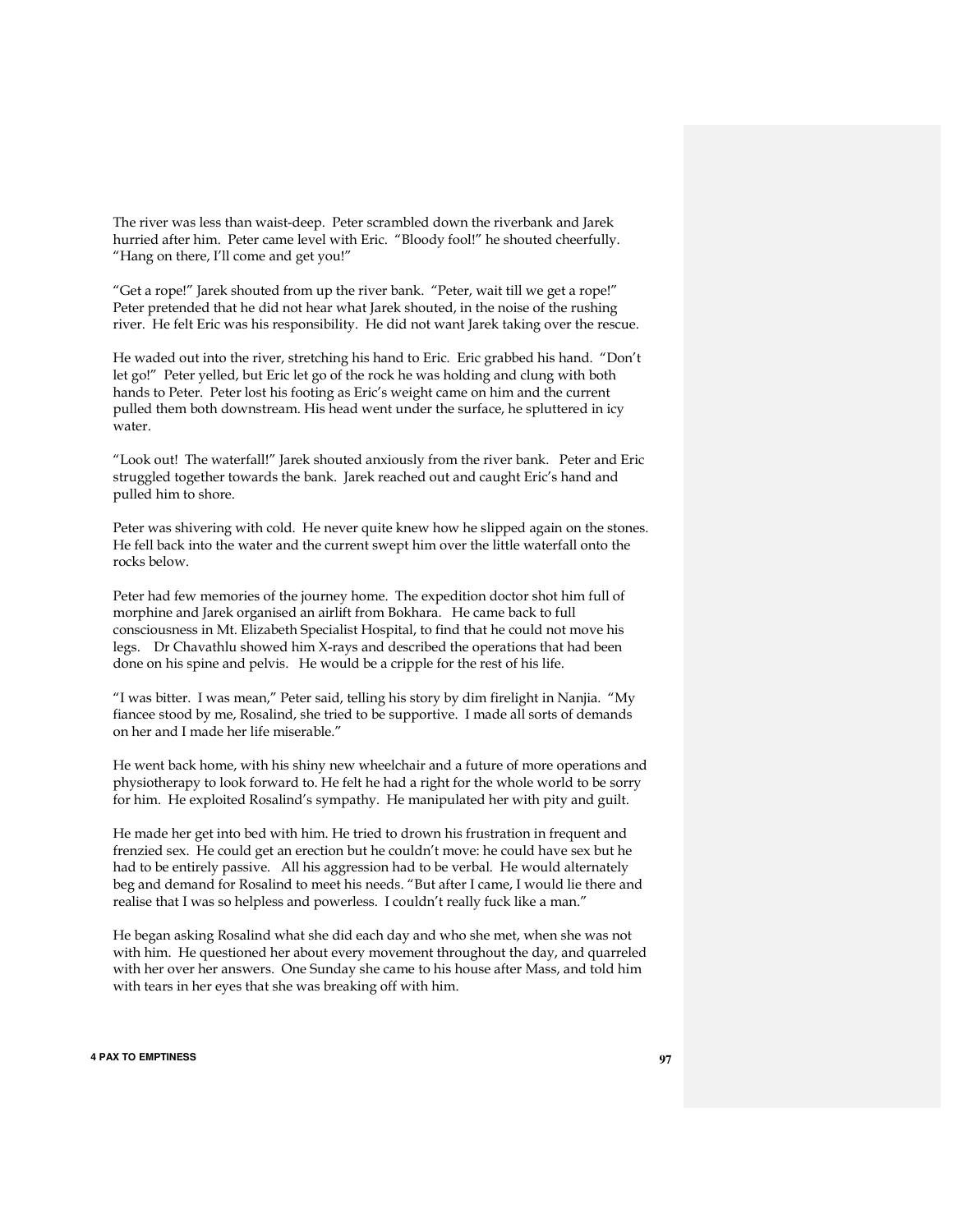"She said that since my accident I had become totally selfish. I was trying to control her all the time. She couldn't stand it any more, she had to go. I used every trick in the book to make her stay. I said I understood that she was leaving me because she didn't want to be tied to a cripple, but I really needed her. I said that  $\overline{I}$  wanted to kill myself if she went away. She said that in that case, it was a good thing I couldn't get out of the chair to do it."

After Rosalind left Peter sank into deep depression. He refused to go for physiotherapy, would not let his mother and sisters put him into the chair in the mornings. He lay in bed "wallowing in misery, feeling sorry for myself," Peter related briskly, years later.

"Bezalia pulled me out of it. Late one night I thought someone came into my room. I knew I was awake because my back was aching like hell all the time; but it seemed like I was dreaming, because this woman just appeared and spoke to me. She was about thirty, wearing a little black dress that looked good on her. She said, Peter, I know that you can't move your legs, you're paraplegic. I'm here to tell you that it doesn't really matter.

"I said, Don't give me that shit. I'm a cripple. I'm not a man anymore!

"She smiled and she said, In your mind, where it counts, you are still a man! And then she proved it to me."

In some strange place, Bezalia made love to Peter. In a way that was not physical, she welcomed him and he went into her. Her love surrounded him and he received her limitless self-giving. He felt enlarged, he felt more pride and self-confidence than he had ever found in courtrooms or on mountain tops. He reached a transcendent experience, something like a celestial orgasm that transformed earth and sky. He would never be the same again.

Peter finished telling his story. "Bezalia lived with me ever after that," he said. "She taught me how to Listen and how to take a good hard look at myself. I began to see what a swine I had been. I got used to life in a wheelchair. Three years later Rosalind married Joe Concencio and I sent them a nice present."

Alex built up the fire and opened another bottle of beer. Wind blew round the house.

"I got to know you around that time," Lumy said.

"Yes. You needed an office manager for the Spiritual Arts Center. Bezalia told me to apply for the job."

Alex asked what he had long wondered. "Why is it called Spiritual Arts Center?"

"All the activities there, in some way enrich the human spirit," Peter explained. "They help the spirit to grow – so that it becomes aware of the divine spirit within. You'd be surprised, how many people come into Listening, after they have been doing akido or clay-modelling for a while."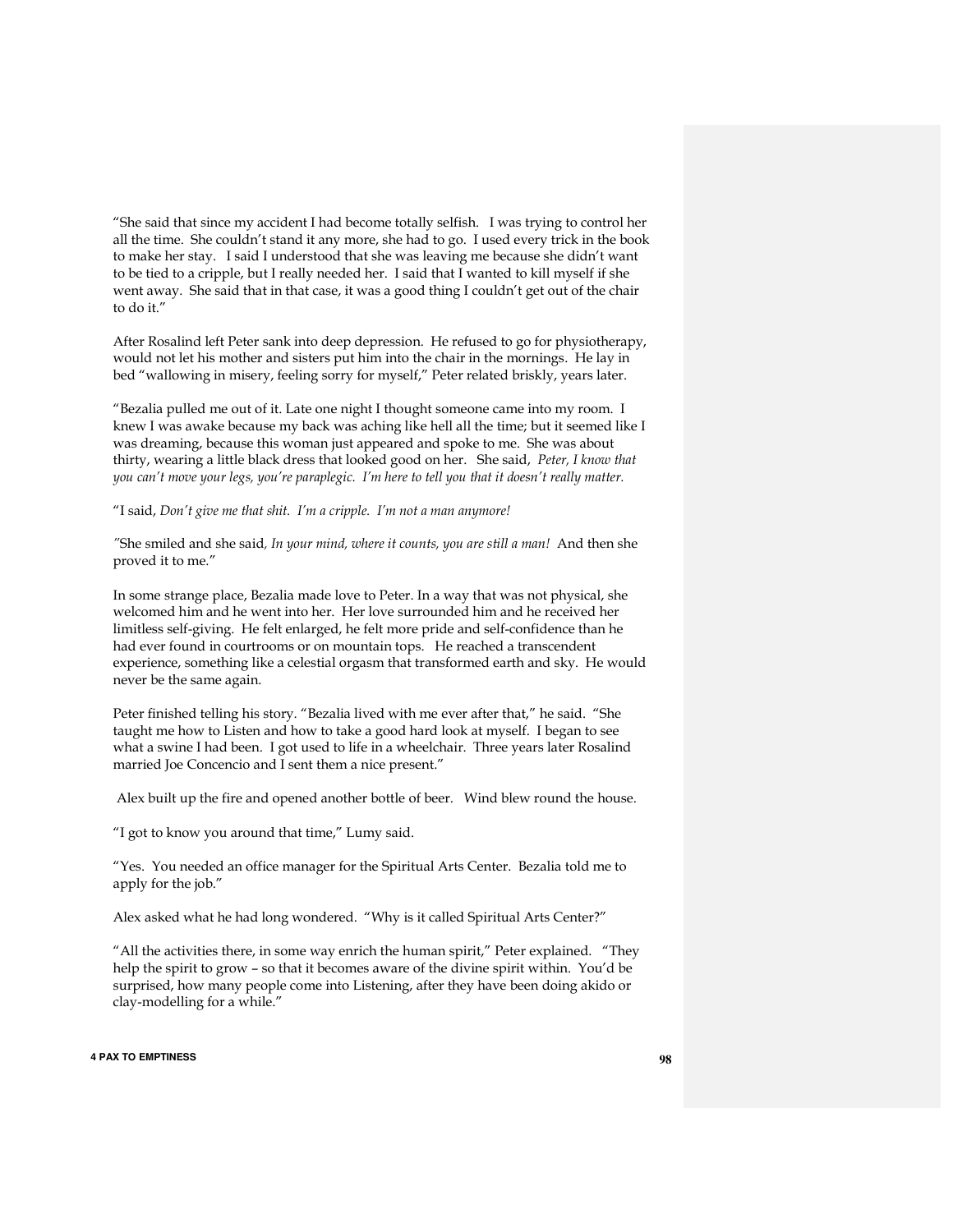Alex looked puzzled. "How does akido link up to Listening?"

"You told me that you learned a bit of karate when you were in school. Weren't you taught about discipline and self-control?"

"Maybe that's why I dropped out!" Alex laughed.

"All the martial arts require you to be centred, to be focused and aware of yourself in the present moment. You learn clarity and mental discipline. The chaps who come to me from the akido class, take to Listening like ducks to water."

"I used to learn Japanese flower arrangement," said Lumy. "When you do this art, you can't be luan, you can't be all over the place. You have to be very centered, very still. When you arrange the flowers, you are aware of the whole universe. It helped me a lot, to be more focused, more concentrated. When I first met Bezalia, I was very scattered. "

Katrina looked at Lumy with a smile. She had learned to see the rock-like stability underneath Lumy's habitual garrulity and diffuseness of speech.

 "It was twenty-five years ago," said Lumy. "I felt like I had nothing in my life, nothing to hold on to. I was married to Chan Leong, the children were in school. I spent a lot of time organising social functions and dinners for charity. I depended on those activities to make my life feel important. Without them I felt very small! Like I was not a person at all!"

"I know what you mean," Katrina said earnestly.

 "Somehow I started going to Bezalia's Listening classes. Oh yes," Lumy smiled and nodded proudly, "I'm one of the few people who had that privilege, when Bezalia came and taught us in person! She had a house on a hill in Telok Blangah, it's gone now, they built a nice public park on the site. I went very regularly every week. I knew Bezalia was a wonderful teacher, someone very special. That was all I knew about her."

Hot sunshine on the top of a hill; hot on the open lawn, and on the top of Lumy's head, as she made her way around the house, her high heels sinking into the neatly- shaven broadleaved grass, trickles of sweat running below her Ralph Lauren jacket, calling and calling: "Bezalia!"

Smells of warm vegetation breathed from the grass and from overhanging trees. The house was silent. Its lower level was surrounded by deep verandahs and porches. The tall doors leading onto the verandahs were all closed. On the upper level a continuous row of windows ran around the house; they had no glass, but hinged window-leaves made of slatted wooden louvres always letting in light and air. In the hot noonday all the window-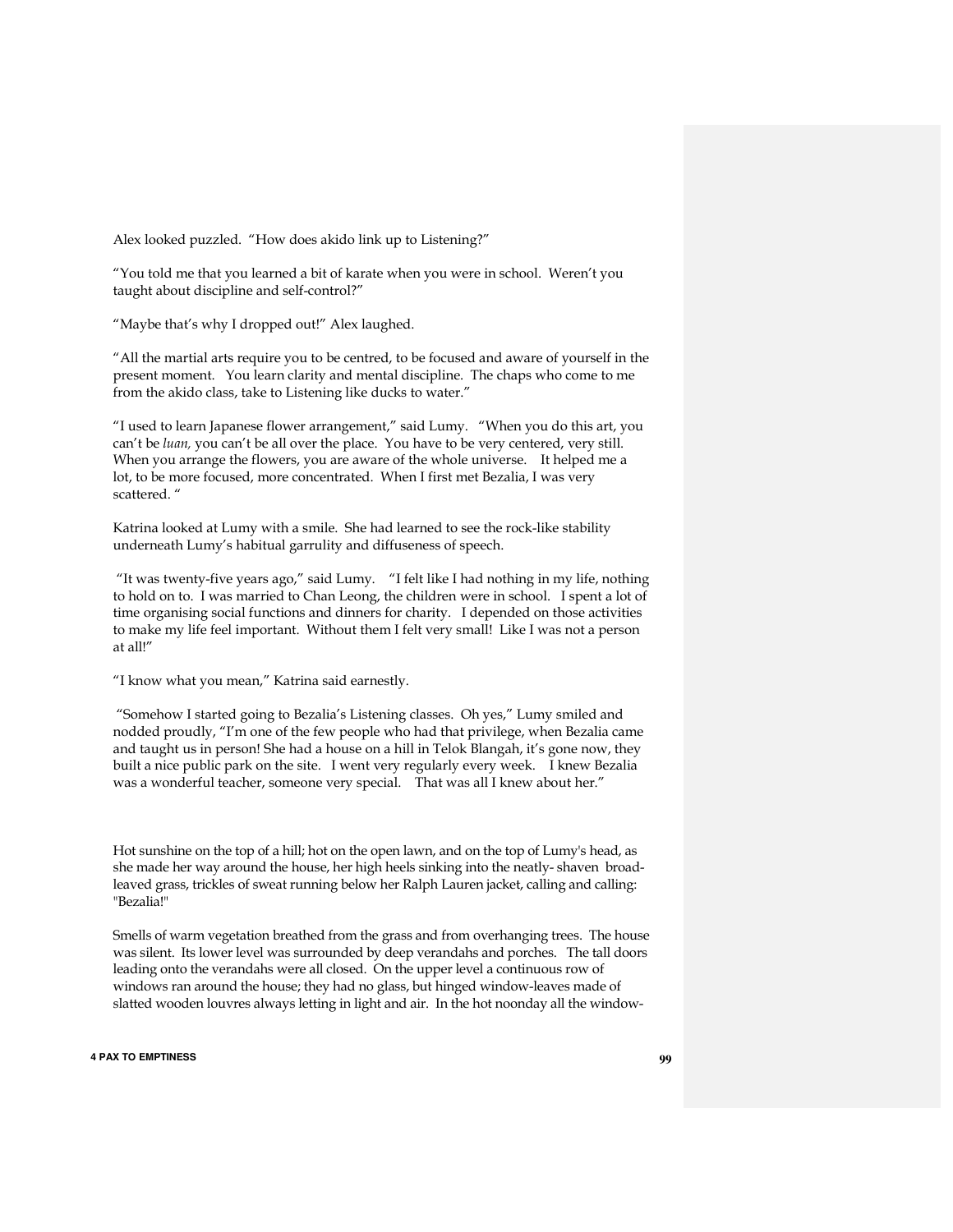leaves stood open, and a flock of eight sparrows flew from the branches of a tree into the house, and disappeared into its shadowy interior.

Lumy watched them enviously. Birds could enter Bezalia's house, but Lumy was locked out. Heat gathered behind her eyes and tension hardened in her throat. The pleasant halfsmile on her face hardly changed. No tears broke through to smear the flawless surface of her powder and makeup, the carefully constructed facade of the successful society woman.

Maybe Bezalia was in the silent house, looking down from some shadowed window, hearing Lumy's calls but not replying, the way she never picked up her ringing phone, never returned the messages Lumy left for her. The only time Lumy could see her was at Thursday class.

Last Thursday Lumy had tried to corner Bezalia, had broken the rules and interrupted the class, to buttonhole her teacher. Bezalia walked into the class and smiled at everyone and sat down. Everyone fell silent. And Lumy spoke up brightly: "Bezalia! I want you to buy a ticket for my Spastic Children's Charity Dinner!"

"I don't go to dinners," Bezalia replied mildly. The rest of the class shifted rebukingly. Lumy felt their disapproval like a weight pressing her down. It was a weight she had taught herself to disregard, whenever it might hinder what she needed to do. "It's for charity," she persisted, "you will buy a ticket for a good cause, just come to the dinner!"

"No Lumy, I'm not buying a ticket."

Lumy hardly paused to breathe. "Think of the poor little spastic children, Bezalia! Think what they have to suffer! You're so good-hearted, I know you'd want to do your bit to help them!"

"You don't know what I want," Bezalia said softly. She looked at Lumy, and her eyes were fathomless, beyond Lumy's sounding. "Lumy, don't try to manipulate me with false emotion. It doesn't work on me. It dishonours yourself."

Lumy stopped with her mouth open, speechless. And Bezalia turned to the class and spoke the opening words of the session: "Listen to stillness. Listen to silence. Listen to the voice of your heart."

Lumy was not given to self-questioning. She did not ask herself why her failure to capture Bezalia's attendance at the dinner, was even more intolerable to her than other failure. She only knew discomfort, frustration, and a growing sense of futility, as she kept walking round Bezalia's house, calling and calling.

The surrounding trees seemed to swallow her voice. Heat and fatigue harassed her, she felt impotent, demeaned. "Bezalia ---" Her voice broke. She stood still. Unwilling to believe, she began to believe that she would not get what she wanted. She began to resign herself to leaving the hilltop with her purpose unfulfilled.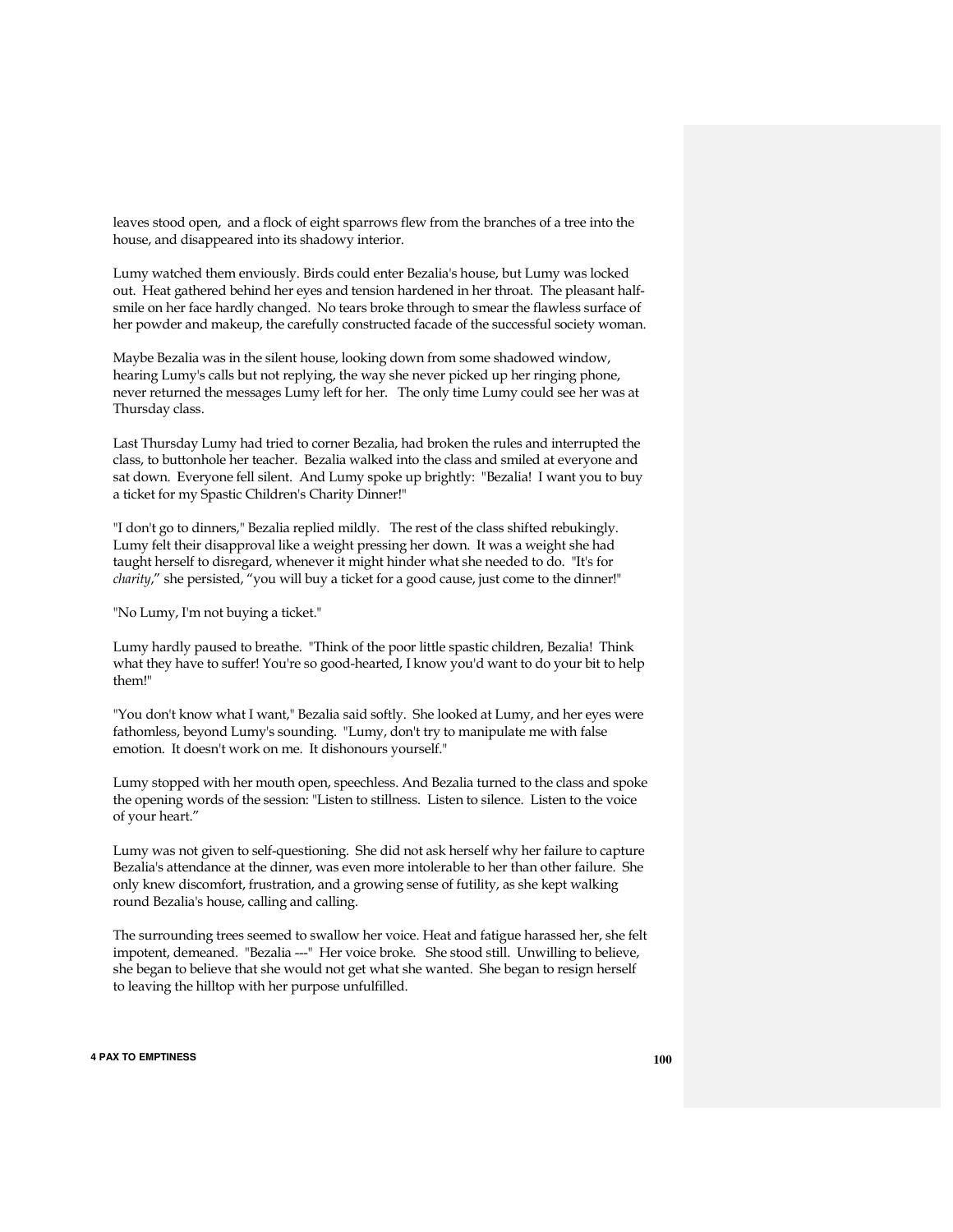A brick path led down to the car park where Lumy's red Mercedes coupe was parked. Lumy started walking down the path. Behind her she felt the silent house looming, its many windows watching her walk away unsatisfied. Suddenly Lumy paused, standing still on the brick path that baked in the noonday heat; and a great sob burst out of her throat, shaking her body. A sense of deprivation or loss flooded her. She gasped and gasped again, in the grip of an emotion she did not understand.

Soon the dry sobs ceased. She opened her bag and carefully dabbed her eyes and checked her makeup, but her eyeliner was hardly smudged. She was glad that this had happened in a lonely place, with no one to see the elegant Mrs Lumy Chan in collapse. Again, she did not ask herself what was happening to her.

As she approached her car she saw something white tucked under the windscreen wiper. With a driver's reflex anxiety, she looked about for a ticketing officer, even in this remote place. Closer, she saw it was an envelope, with her name written on it.

Inside the envelope were some money, and a slip of paper.

"Lumy, please keep a ticket for me. I'll meet you at the dinner. Bezalia."

Lumy paused. "I didn't realise then, how much I was asking of Bezalia. Now I know that it's hard for her to let people see her. When she used to come to teach us in person she had to make a big effort, and I think when I disturbed the class like that, it was really painful to her."

"But she accepted your invitation," said Katrina.

"I think she came, in the end, because she knew that I wanted her more than I wanted anything else in the world. She heard my cry for help."

Lumy stood at the entrance to the hotel ballroom, beneath heavy damask curtains on a thick crimson carpet, wearing her Cartier diamonds and Givenchy gown. From the ballroom came the clink of silver, the odour of good food. She met the high-society people who had bought tickets from her. She basked in their happy smiles, as they came in to the feast she had spread for them: the banquet of social approval and public esteem.

Bezalia came in. It seemed to Lumy as though the whole room looked different. The bright lights looked dimmer, the diamonds lost their sparkle. All the glitter of the room was subdued by the light that shone from Bezalia. Lumy cut short her pleasing remarks to the bank chairman and his wife who stood beside her and hurried to meet her. "Bezalia! Thanks for coming! I'm so happy you could make it!"

She felt as proud as though the Queen of England were her guest. She turned to the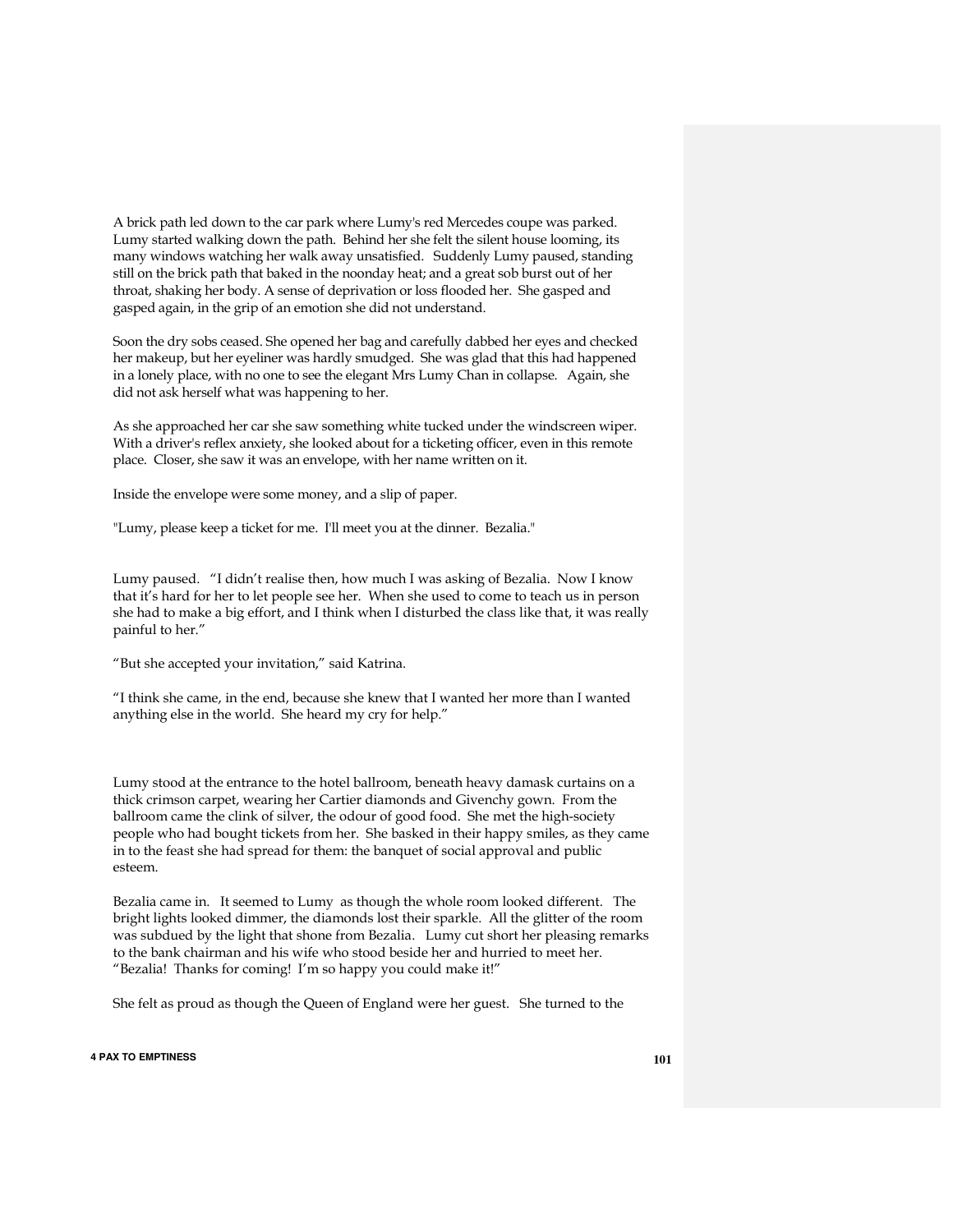dignitaries and introduced Bezalia proudly. "Dato Lee, Datin, this is Bezalia, my meditation teacher!"

The chairman and his wife looked at Bezalia. They felt there was nothing remarkable about her, nothing important. They saw a woman in black, who made only a vague impression on their minds. They could register no details of her appearance, could not have said whether she was tall or short, old or young. They glanced at Lumy in some puzzlement and mumbled their greetings.

Lumy saw their eyes dismiss Bezalia as someone totally insignificant. In that instant she decided, not knowing how big the decision was, that if the people she admired couldn't see how wonderful Bezalia was, they were entirely wrong. She left the side of the tycoon and his wife, left her post of welcome. She took Bezalia's arm and walked her down the room to the place that had been reserved for her.

"Thank you for inviting me," Bezalia murmured, smiling at Lumy. "I'm glad I came." The light around her seemed to glow around Lumy too. Lumy's arm tingled where she touched Bezalia. "Thank you," Bezalia said again, as Lumy installed her in her seat. She smiled into Lumy's eyes.

Lumy felt as though gold fire flowed in her veins. Her heart beat like music. She went back towards her guests of honour; and as she did she felt as though she was eight feet high, as though she could pick up a table in one hand.

She saw her guests seated around their table. They all seemed beautiful, the old men venerable, the women queenly. Old Mr Lee was a kindly sage; every wrinkle in his face spoke of wisdom. He bowed to Lumy in respect and admiration. Isabella Lee glowed like the world's most elegant model, as she told Lumy how much she liked her dress. Lumy took Isabella's hand, she felt she was as elegant as Isabella, her equal in every way.

"Please eat," she said to them. "Enjoy the food." Soon she had to make a speech of thanks; and she felt all the people in the room waited eagerly to hear her, treasuring her words. They applauded in salute of who she was, Lumiere Chan, Bezalia's friend.

Once and for all, Lumy knew that her life was immensely valuable, even if she never organised another charity dinner again.

As time went by, Lumy found that she no longer had the same enthusiasm for her society work. She did not have to be busy all the time. She began to decline requests to serve on committees. Some years later Bezalia said that she would no longer meet students and conduct classes herself. She needed Lumy's help, to make changes in the way Listening was brought to Singaporeans.

Lumy found a patron who leased them the house in Upper East Coast Road and the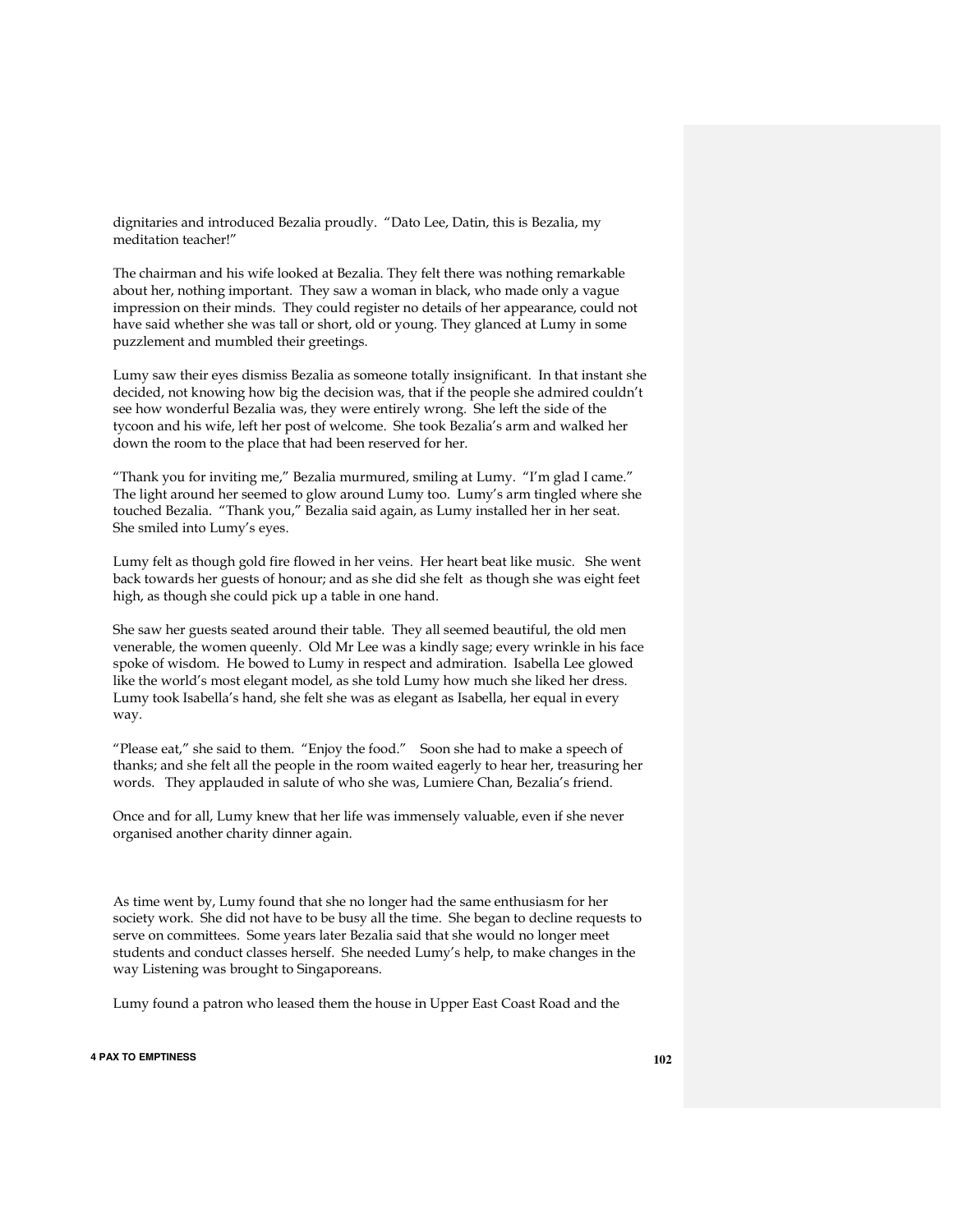Spiritual Arts Center was established. Masters of various art forms turned up, inquiring whether they could hold classes there. Melissa and Peter taught Listening.

"We've been there for more than ten years now," Lumy ended her story. "But really it is Bezalia's place. Bezalia is the one who runs it. "

They sat and listened to the silence of the night.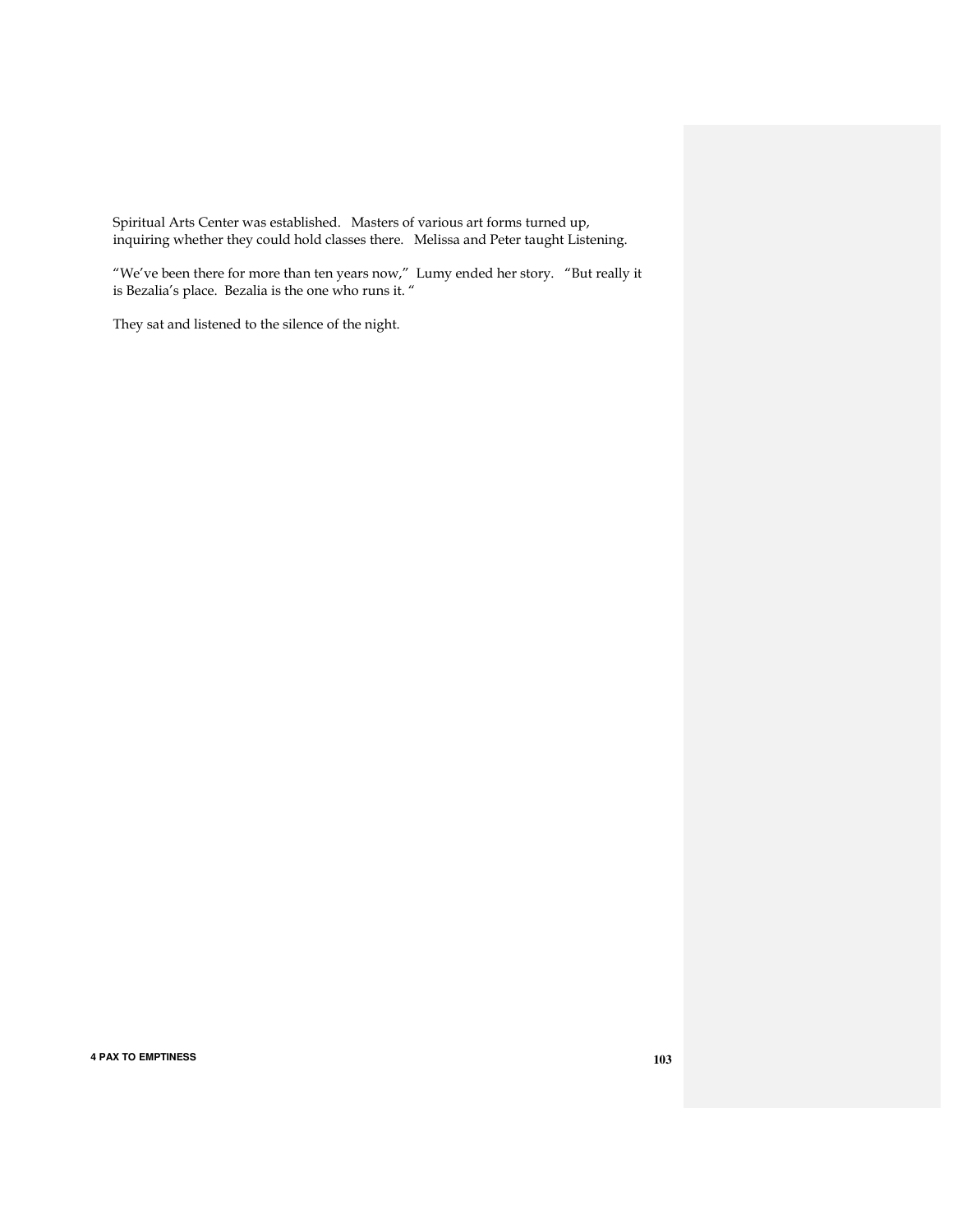# Chapter Eighteen

Around the twelfth day -- they no longer knew the count of days, without stopping to figure it out – Peter asked, "Are you all still getting the flashbacks?"

Katrina grimaced. "Even oftener now! Used to be two or three a day, now I had three already this morning."

Alex growled, "I had seven yesterday. Lucky I'm not in the office trying to work!"

Peter nodded. "You too Lumy? And me, depression, despair, frustration, hanging over my head all the time. It's like the projections are strongest here, in the middle of Henan, where the famine was worst."

"This is where the hungry ghosts come from!" said Lumy.

Peter looked round his friends. "We should make an effort to face them."

Katrina laughed uncertainly. " In Chinese movies, the hero battles with the evil spirits with his magic gongfu!"

"Sorry man, I ain't no gongfu master! You know Bezalia always tells us that we have to face our inner demons. Are you willing to do that?"

"I am not afraid of demons," Lumy said. "We are safe because Bezalia looks after us. She won't let them hurt us."

"What do we have to do?" Alex asked nervously.

"Nothing, except stop whatever you have been doing, to hold away the images. Look, you know you've been counting the flashbacks, trying to keep control. Dammit, here they come again, you say, and you resist. Just stop doing that!"

"I don't know how!" said Katrina.

"Make a decision now," Peter said softly, "to open up whatever gates you have kept closed. Let go any barriers you have been holding. It is safe to do so. Allow in whatever has been trying to gain entry. Listen to whatever wants to speak to you. Listen to stillness. Listen to silence. Listen to the voices in your heart."

Katrina listened. The images which had flashed past her like scenes glimpsed by lightning came flicking faster. They merged into a continuous scenario, of events observed from within. Her heart beat fast. Bezalia, I'm scared. Like this horrible nightmare stuff is going to swallow me up!

I will be with you all the time. You will not be harmed.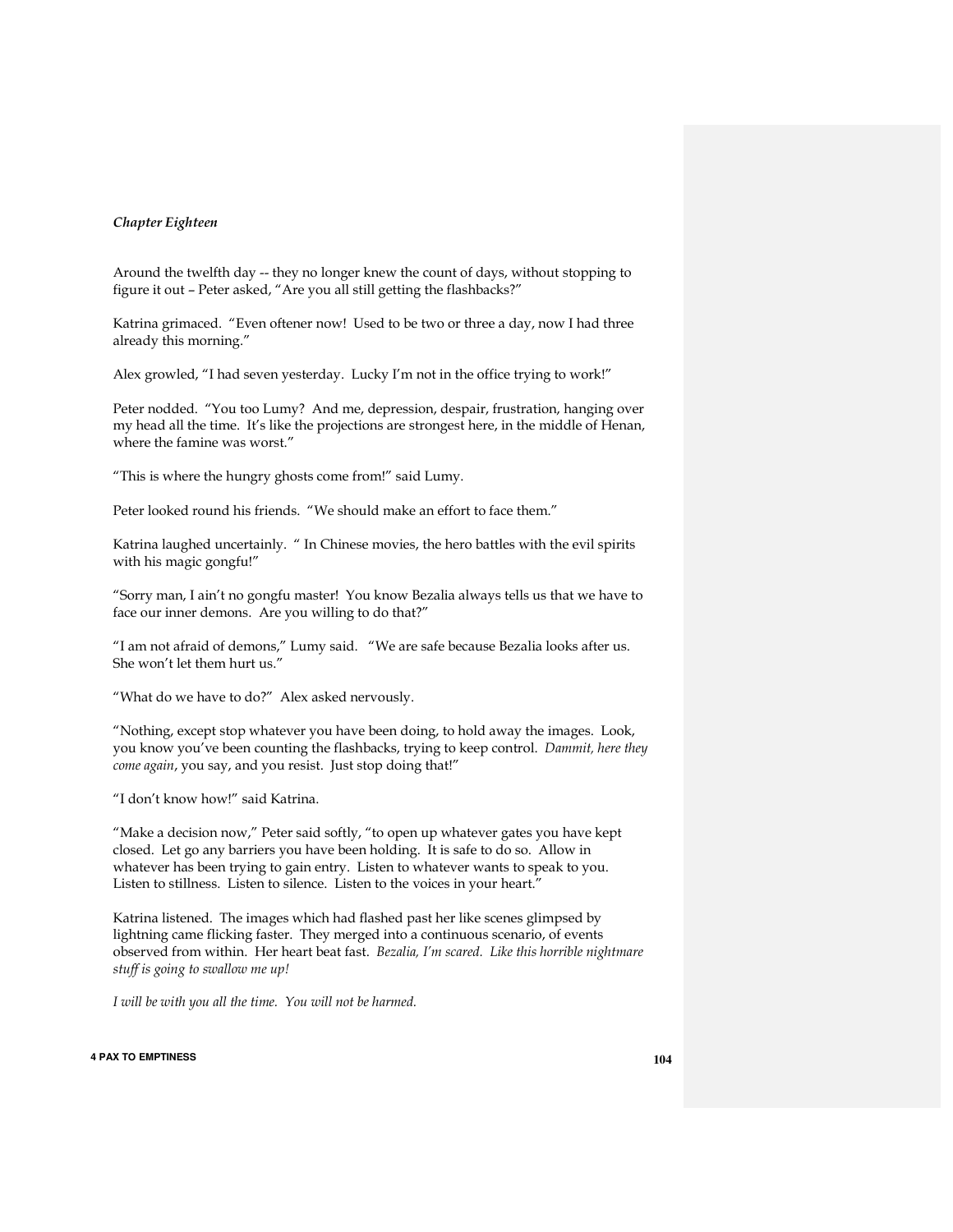She was looking at something gray. A gray spot which was a patch of ashes on a cold hearth. Ashes where a cooking fire had been; a fire that had gone out, fourteen months ago.

Katrina felt a small burden in her arms. Across her vision moved a pale thing shaped like a star. It was a tiny hand, coming from the bundle she carried. A small voice wailed. That little hand did not look the way a baby's hand should look. It was a greyish-blue colour. It was fleshless, without chubby padding of wrist and palm. It came groping at the faded blue cotton of the mother's coat, and the cry rose, hoarse and weak.

The woman whose life Katrina shared, looked dully at her son. Her heart was a dry river-bed, cracked clay at the bottom of an empty reservoir. Slowly her hand went to the buttons of her coat. Her hand was very thin, dirty and rough, lined with bleeding cracks. She laid bare her breast, that was only a loose pouch of skin, and put the brown nipple to the infant's lips. He grabbed eagerly with his mouth. She winced with the pain but let the baby suck and chew. No milk flowed for him. She could not feed her son.

Oh my god, said Katrina, her heart aching, wanting to cry, while at the same time she felt the woman's dull despair. This is awful, Bezalia! It's too much!

I am here with you. Katrina, watching from within the starving woman in horror and pity, felt Bezalia watching too.

The walls of the hut were mud bricks. There were gaps in the bricks for door and windows, and in the openings were propped screens of woven canes which darkened the house but did not keep out the cold. Dust stirred around the woman's feet as wind blew through the gaps.

Steps outside. Someone stopped and called for entrance. The woman felt a wave of fear, as a man in a green uniform entered the hut. "You peasants are hiding food!" he shouted.

The woman kept her head down and looked at the floor. From the corners of her eyes she watched the soldier as he prodded the crevices of the deserted kitchen with an iron rod. He kept on shouting. "The harvests have been good. There is plenty of grain. You are hiding it, you traitors, you criminals!" He prodded the earth floor of the house.

The woman's heart beat fast as the soldier approached the far side of the room, where there was a patch of new mud in the wall. Katrina saw her memory of two days ago.

She stood in a line of people holding chopsticks and eating bowls, at a communal kitchen. Nowhere else were they allowed to cook and eat. Cooks brought in big tubs. The tubs were filled with thin watery gruel, mixed with leaves and tree bark. The people pushed and struggled for the food. The woman got only a few drops in her bowl.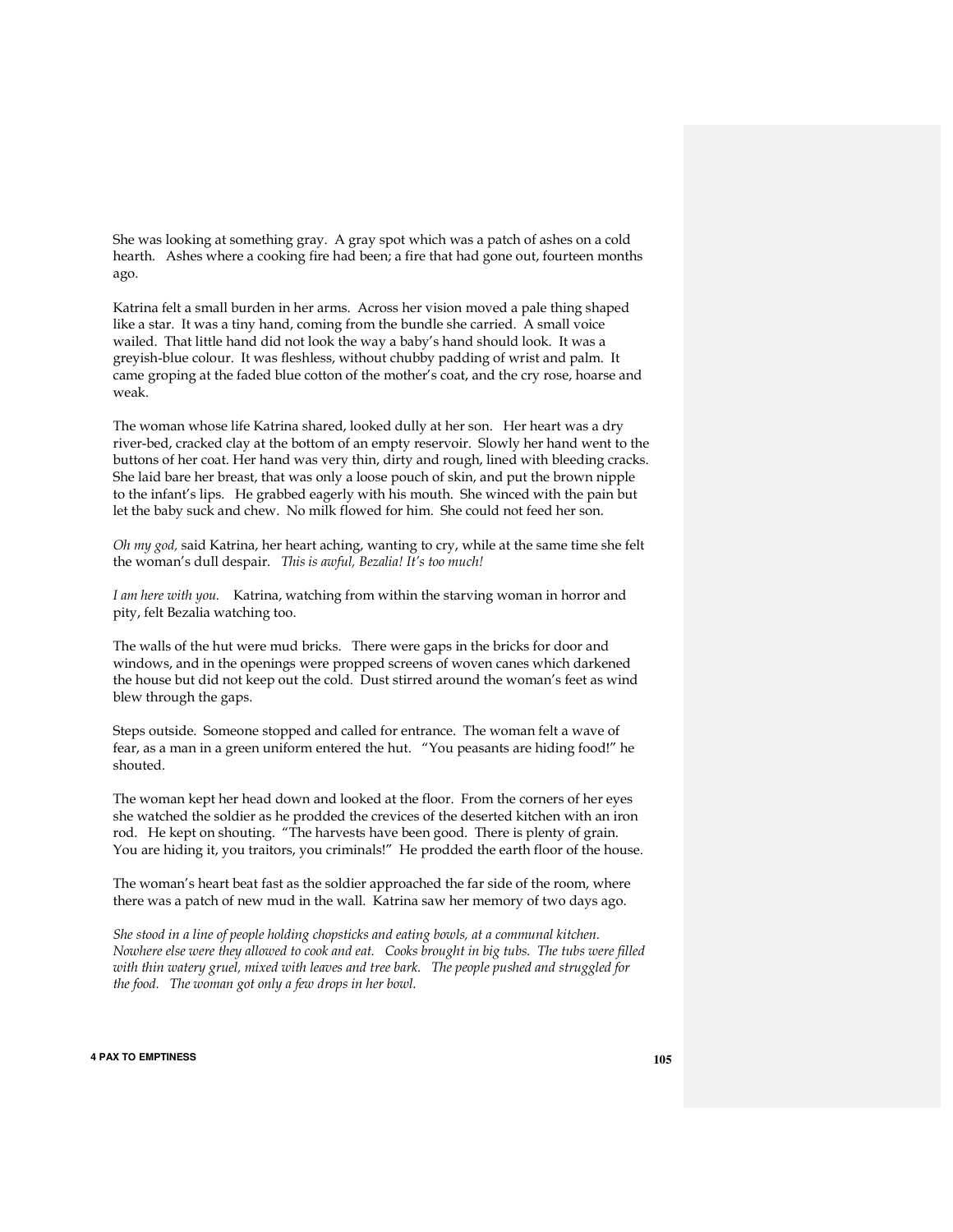She carried her child into the fields far from the village. She gathered grass and lit a small fire. In a tin cup she boiled water and cooked a half-handful of grain that she had saved. She made a soft mash and pushed it between the baby's pale lips. She returned and hid the remainder of the grain in the wall of the house.

Katrina knew the woman trembled as the soldier searched the house. I'm scared, Bezalia! Something terrible is going to happen!

Yes, said Bezalia. Katrina saw that in the sky above the hut hovered the storm - dragon. On its brow rode the Lady of the Winds, looking down with a face of stern compassion.

The man who searched the house drove his iron rod into the wall, and the new mud fell in fragments. With them fell a tin cup and a small package wrapped in cloth. He seized the package and scattered the grain on the floor. "You were hiding food!"

The soldier swung the iron rod to the woman's head. Half-stunned she dropped her son. The baby wailed. She fell to the floor scrabbling to pick him up. The iron rod came down on the baby's head with a cracking sound and his cries stopped.

The woman screamed and writhed on the floor. Her agony was a storm which filled Katrina's mind.

Through the tempest came the storm-dragon, its eyes blazing bright, with Bezalia riding on its brow. Strong and slender, her robes streaming in the gale, she dropped down from the sky. Light came from her and lit the darkness, as the dragon hovered low over the room.

The iron rod crashed onto the woman's head. In the moment she died, Bezalia swooped down, reaching out to catch the woman in her arms. The dragon roared and surged upward through the clouds. The woman and her child stood with Bezalia, mounted on the dragon, rising with her away from the earth, out of Katrina's sight.

Katrina opened her eyes, seeing her friends sitting anxiously beside her. "Are you all right? You were sobbing and crying!" said Alex.

They saw Katrina sigh deeply, and rub her hands over her face. All around them there was a sense of peace, like the clear air after a storm.

"She's gone. The one who was suffering -- Bezalia took her away." The woman's presence was gone from Katrina's mind, with its anguish and despair. She thought she would experience no more flashbacks.

A day or two later it was Alex's turn to freak out. A few Listening periods had gone by peacefully and Alex had begun to hope he wouldn't have any alarming experiences. In the middle of a session the others heard him groaning and calling out. He fell backward and thrashed around; they heard the thump of his head on the bricks of the platform,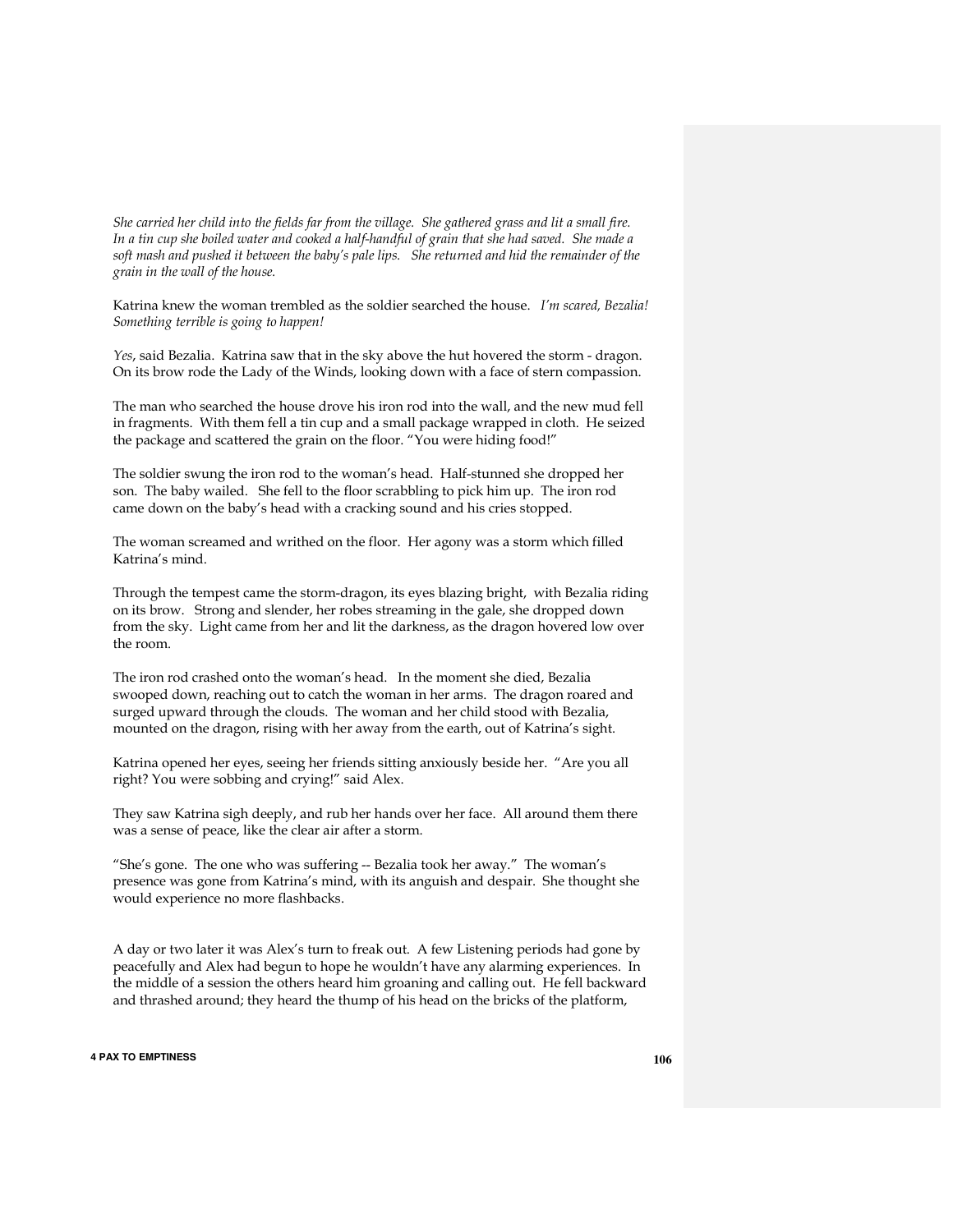and his flying fist caught Lumy full in the mouth. She pushed a folded blanket under his head. He lay shuddering and jerking and shouting incoherently.

He saw himself wearing a crisp uniform, standing in front of a crowd of people. He had a revolver in his belt, a drawn knife in his hand. The people wore shabby clothes. Their eyes burned in thin faces. Alex, staring back, saw his brother Chuan among them; and Choo the contractor, and Elder Lim from the church: all haggard and dressed in rags.

"You are all criminals!" he heard himself cry out. "I have to kill you!" Alex felt as though the words were being torn from his own aching throat. He felt the anguish of the man holding the knife, his rage at the people and at himself. At the same time he was conscious of his own body flailing about on the bricks. He was able to watch the scenario in his mind with a kind of detachment, with the awareness of Bezalia watching with him.

He pushed into the crowd and grasped a woman like his mother by her greasy gray hair. His heart pounded and leaped in his chest. "Open your mouth!" he cried. She shook her head and clenched her teeth. He set the knife between her lips and pressed her mouth open, the blade grating harshly on her teeth. White grains spilled from the old gray lips, mixed with her blood.

Alex struggled on the brick platform and gasped for breath. He was appalled by what he was seeing. Why are you doing this? he shouted in his mind.

 I was afraid! the man whose nightmare Alex was sharing called back to him. I had to punish them or I would suffer! I was afraid!

What a horrible thing you did! Alex said.

I had to do it! the man cried to Alex.

Alex shared the man's memories. He saw a climate of terror. Of arbitrary accusations and hysterical hate. People whom he had always known were designated as enemies. Afraid for his own life, he saw hangings, shootings, deaths by hot irons and by ingenious torture.

He was standing among other soldiers. He was dragged out from the ranks and accusations were thrown at him like stones. He was yelled at and condemned. He was forced to kneel, arms outstretched behind him, for excruciating hours.

He had been one of the righteous and powerful, suddenly he was worthless, reduced to nothing. He wanted to say whatever they wanted, so that he could be restored to his place. He wanted to hate the enemies of the people.

He became part of the machine of terror, and also its victim.

Pity him, Alex heard Bezalia's voice.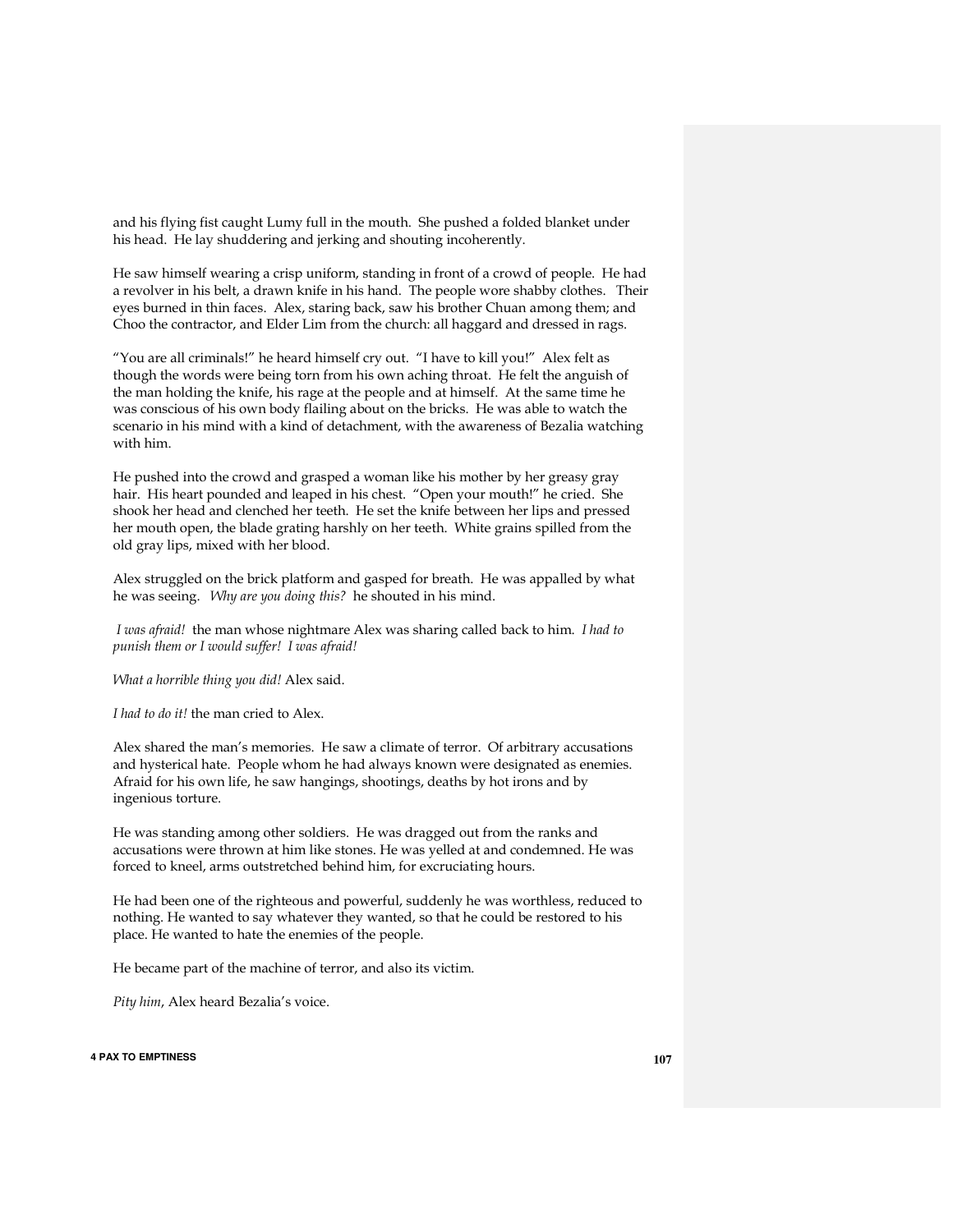# What terrible things he did, said Alex.

He was powerless, said Bezalia. Nothing in his life gave him strength to stand against the flood.

In the nightmare he shared with Alex, the soldier faced the crowd of ragged people, and the one who looked like Chuan. He felt tears streaming down his face and running salt into his mouth. He lunged forward with his knife and slit open Chuan's belly. The purple liver spilled out, the other organs red and green. Among them showed a quantity of white grains. The man dropped the knife and with his hands scooped up the warm steaming mass of grain.

The pain in his heart spread down his body. He looked down and saw that his own belly had been opened. His viscera fell out; the coils of gleaming intestine slipped out wetly with an awful feeling of emptying. His heart still beat, between the lungs, above the hollow cavity of his belly: knowing emptiness, hollowness, the pain of betrayal.

Help me! he cried. He reached out to Alex. Alex saw the soldier standing in front of him, face to face, the lower part of his body bloody and hollow. He stretched out his bloodstained hands to Alex. Help me!

I don't know what you want! Alex cried.

The man's eyes glared at Alex, his mouth moved. His hands gestured in desperate need.

I don't know how to help you! Alex said. He heard Bezalia's voice.

# Only you can help him. You can forgive him.

Alex took a step towards the man, gazing into his face, seeing his pain. I understand, Alex said to him.

The man was weeping. He sobbed and moaned. He looked at Alex with tears running down his face, and stretched out his hands beseechingly.

Alex went closer and reached out. I forgive you, he said, and took the hands of the other man in his own.

His hands were grasped and held tightly. He heard the other man gasp and cry with relief as they made a connection, a bridge between two humans. And he felt Bezalia leap across that bridge, as power surges through a cable link into a distant network. The other man cried out again, in love and gratitude and surprise.

The other man faded from Alex's consciousness: and the blackness which carried him away, was the blackness of Bezalia's robe.

Alex opened his eyes calmly on the sleeping-platform, and asked for a drink of water.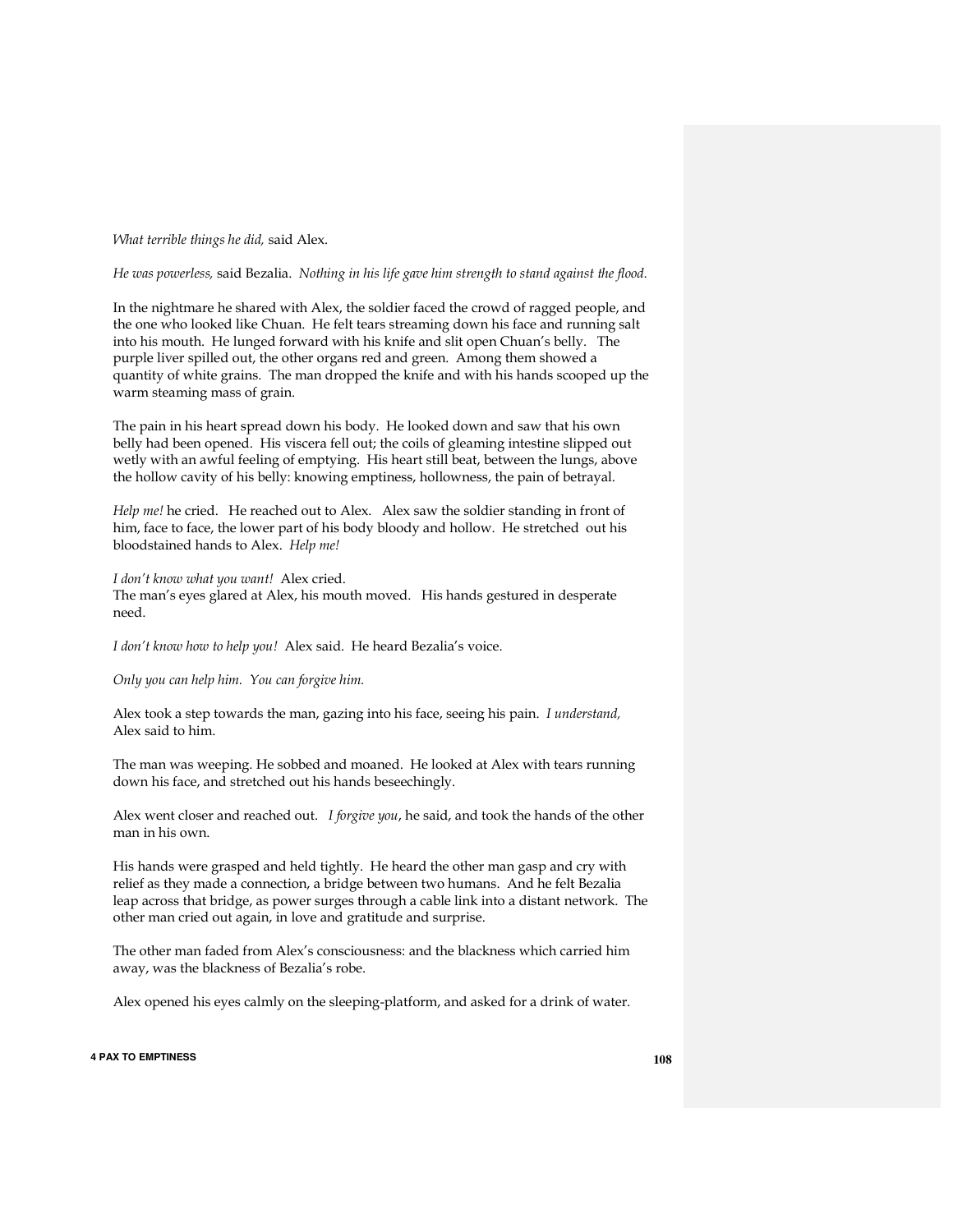### Chapter Nineteen

Each day seemed long, but the days flowed by un-noticed. In the frosty weather they went outside less, spent more time sitting together. Sometimes hardly a word was spoken, between one Listening session and the next.

"How are you, Lumy?" Peter asked over dinner one night. "Are you still picking up those disturbing emotions?"

"Not so bad now," Lumy replied. "It improved a lot, since I started cooking regularly." Every night now she cooked their meal, improvising with local spices and condiments. Katrina helped her, setting herself to learn new skills. The Changs watched with immense interest and Lumy gave them portions of each dish.

"You know I used to feel how those hungry people suffered," Lumy said. "The other day when I was preparing food, I felt them all around me. Starving people, saying to me, You can eat well, but we had to starve! I spoke to them in my heart. Come and eat, I said to them. I want to welcome you to eat with us. All the time I was cooking, I was talking to those people, asking them to share in our meal. Take it. Eat, I was inviting them. I felt their painful complaining get less. I do this every time I cook now. I feel as though they are more contented."

"So you're feeding the hungry ghosts," smiled Peter.

"I don't understand," said Alex. "When we get to Chengshen, are we going to make offerings to the dead in the traditional way? Are we going to offer food and burn paper money? That is like pagan superstition you know!"

"No," said Peter. "We don't need elaborate symbols of respect to the dead."

"People spend a lot of money on those paper models!" Alex said heatedly. " I've seen fully- furnished paper houses all ready to be burned up, complete with TV and VCR and all the luxury goods. And a life-size Mercedes car!"

"Modern style these days," Katrina said with cheerful sceptism, "instead of burning lots of paper money, you can just burn a replica credit card!"

"Yes, well, some people take the traditional symbols too literally," Peter agreed. "We will hold a very simple ceremony at Chengshen."

"What about you Peter, how are you doing with the bad vibes?" Katrina asked.

Peter sighed deeply. "I still hear voices calling: Feed us. It's wearing me down, like a nagging headache, a constant feeling of frustration and despair. But it's not only food they want, I understand that now. This is the cry of people who lack basic needs to feed their souls. This is the spiritual hunger of those who died thirty years ago, and those who have lived through the years since then.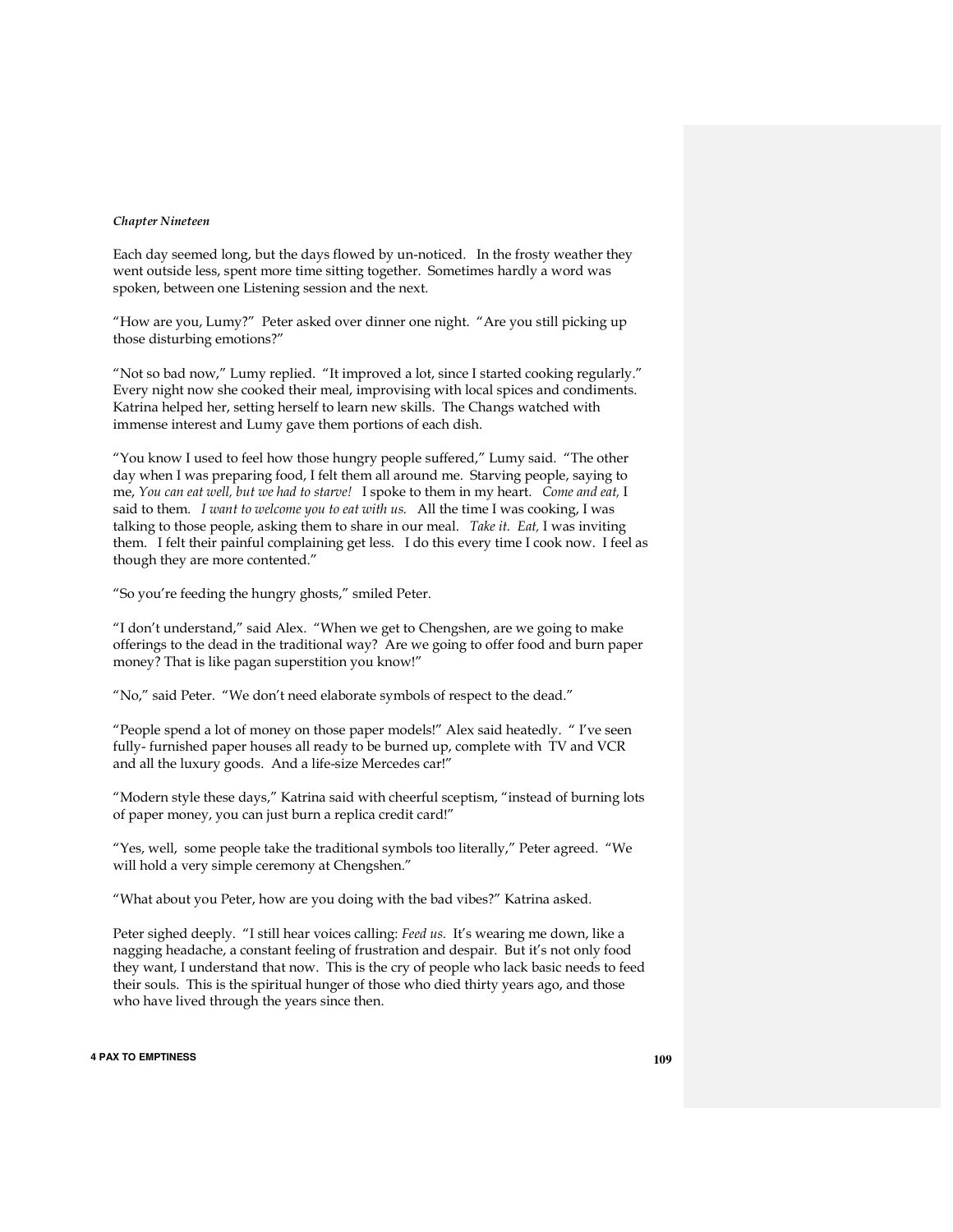"I have felt this ever since we got to China. Remember the people at the Dongshandu airport? They acted as though they could not see us, could not hear us, as people like themselves. I have a sense of people who have become isolated from each other, and from their own inner truth. The policies of China in the past three decades have been designed, it seems, to break down the connections that linked people to each other: and to their past, and to their land."

Peter looked up suddenly and laughed. "Bezalia tells me, It's not quite that bad, Peter! The human spirit is incredibly resilient. We can see that the people in this village haven't been destroyed, they have survived. But I think they have been wounded, in their capacity to love and trust. This was the center of the famine, remember? But no one talks about it. No one admits that the government inflicted it upon them. No one remembers the dead."

"How are we going to deal with that hunger, Peter?" Katrina asked.

"I don't know," Peter replied calmly. "I'm not in charge of this expedition, I've been clearly informed of that! We` just have to carry out our instructions: find the field in Chengshen, and light candles there. The rest is not up to us."

Lumy, Alex and Katrina began to get worried about Peter. "My feet feel numb," he told them one day. "The circulation in my legs is bad. I need you to manipulate the legs and rub my feet."

Alex tried it first. Katrina watched him rather anxiously, wondering whether she would be able to perform correctly when it was her turn. Mrs Chang came in and watched with great interest.

 "We are helping him to exercise," Alex explained. She nodded in understanding, massage and exercise were familiar procedures to her. The other Changs passed by and told Peter's friends that they were doing the right thing for him.

Peter lay at the center of this interest. Funny, Bezalia, I hardly mind at all. My friends are devoting so much time and effort to me. I am so grateful to them.

Your friends are happy, to find a focus for these inactive days. Peter, you are helping your friends more than you know. You have given them the opportunity, to reach out with hands of love.

A wide sore appeared on Peter's back. It grew wider and deeper day after day. "Try to keep it from getting infected," Peter said. The village shop had few medical supplies, no antibiotics. They did their best to keep the wound clean, changing the dressings often. The Changs' Laopoh, the old grandmother, let them use the kitchen steamer to sterilise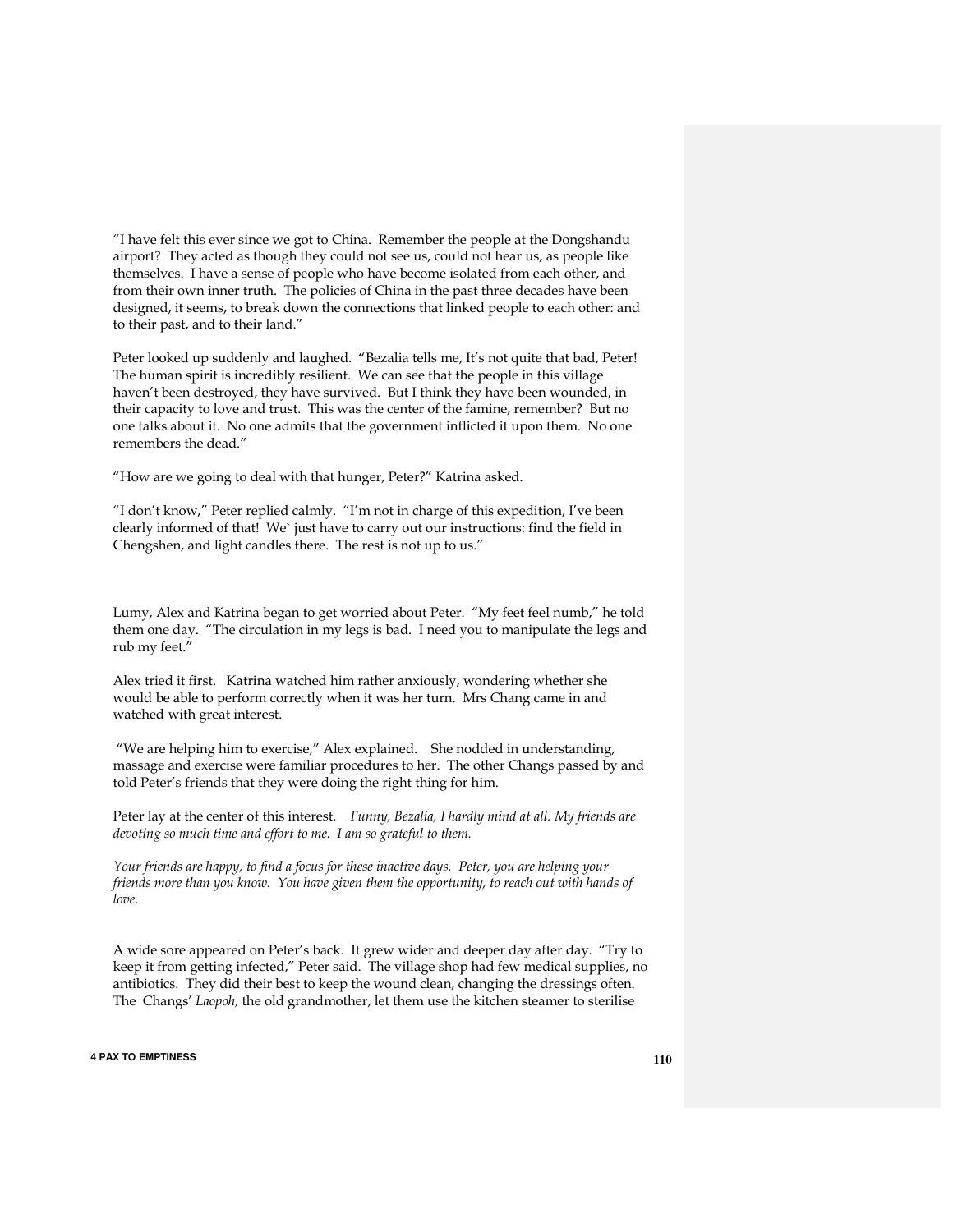the bandages. The Changs looked at the wound and shook their heads as it continued to deteriorate.

"I finally figured it out," Alex said one day, "the Changs think we all belong to the one family! I've been hearing them say Your mother, your wife - they think that Lumy is our mother, I'm the number-one son. Katrina is the daughter-in-law, and Peter and me must be brothers! Maybe they think Singaporeans are so strange anyway, can have Indian brothers."

They are ignorant about ethnic differences, came Bezalia's voice. They recognize love: such love as they believe can only exist between members of one family.

 One day the Sixth Aunt went up to Katrina. She was a woman of about fifty, who seldom spoke to anyone. "You should use sesame oil," she said to Katrina. Her face hardly moved as she spoke. "Sesame oil to dress the wound."

They found a bottle of sesame oil – a luxury food item – in the village store. They used bandages soaked in sesame oil as a soothing, antiseptic dressing for Peter's wound. "Feels good," Peter said. These days he had little strength for talking.

When the Sixth Aunt saw them using it she almost smiled. "Sesame oil is good to use, it's really helpful," Katrina said to her. She felt a spark of response in the other woman. She went on, trying to chat as Lumy would have done. "You were so kind to give us that advice. We did not know about it, but since you advised us, we tried using the sesame oil. It is very good!"

"Sesame oil is very good!" said the woman.

"My name is Katy," Katrina said, giving the Chinese equivalent of her name.

A smile. "I am called Pei Yi."

Katrina, rubbing Peter's limbs one day, felt Bezalia very close to them. They had finished their afternoon Listening and without speaking a word Alex and Katrina took their places on either side of Peter, while Lumy went to the kitchen to hover over the cooking-fire.

Katrina rolled up Peter's left trouserleg. His skin was dry, wrinkled, discoloured with small broken veins: a sight whose ugliness did not occur to Katrina at all, as she put some lotion on her palms and began gently rubbing it in. She worked up the thin leg to the thigh, then returned to his foot to rub and manipulate it. She did the work unhurriedly. There was all the time in the world, for a task that was to be done each day.

Her hands moved slowly on Peter's body: and she felt as though she was caring for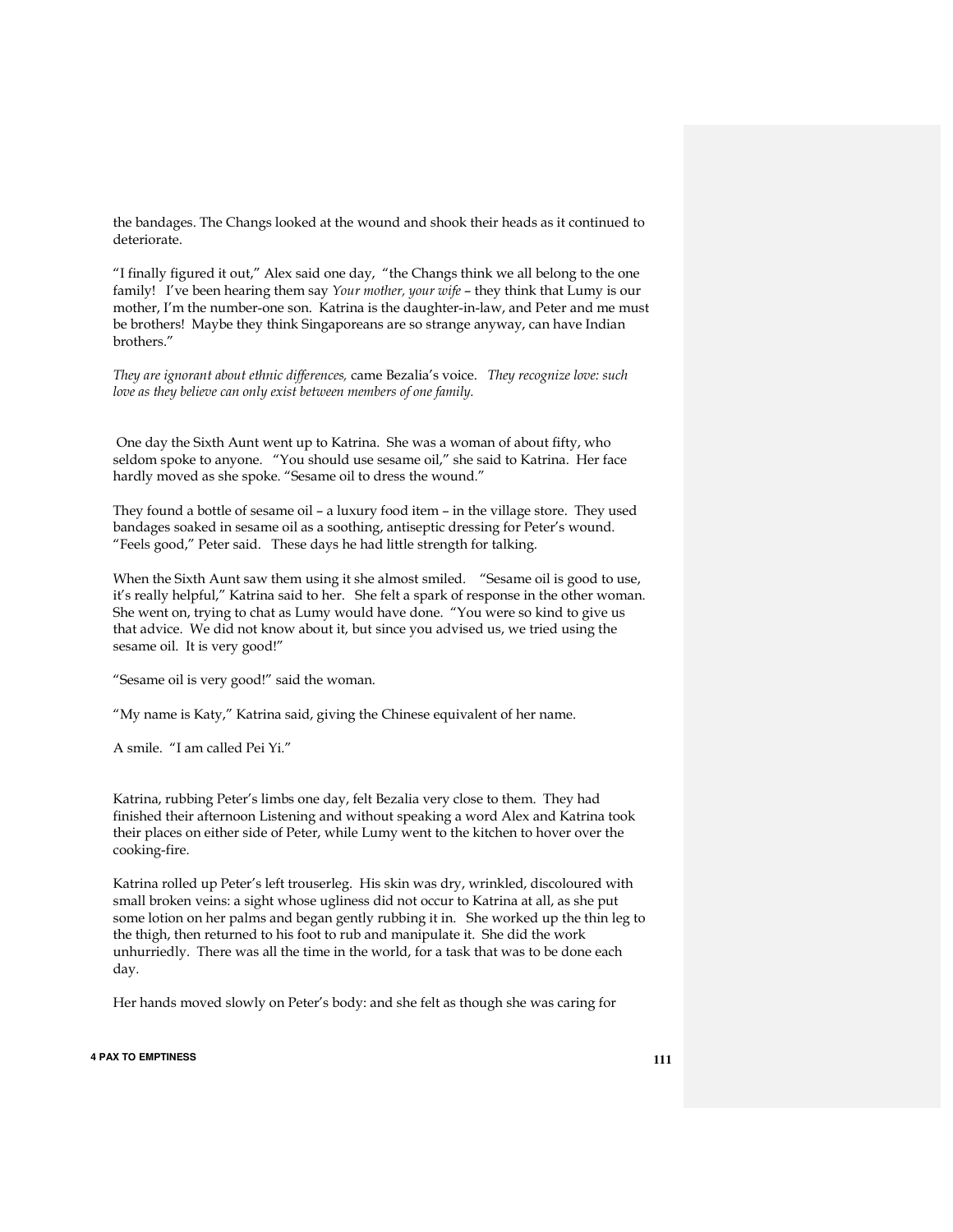herself. She felt a powerful current flowing through her hands, of love and compassion for the flesh she worked on. It flowed into Peter, and back again into herself. It flowed from Alex too, as he worked on the other side of Peter; from Alex through Peter's body, to Katrina, and back to Alex. A dynamic rhythm of love given and received, a joyful current binding them together. She could hear Lumy's voice in the kitchen, and it seemed as though she too was part of their one body.

Katrina looked up, with her eyes full of tears. Alex smiled back at her. She saw Peter watching them peacefully.

There was no need for words. She just kept on working in silence, listening to the harmony around them.

Lumy knew both how to be busy and how to be still. The others saw her, outside the times of meditation, constantly doing chores in the kitchen and in the living space. While she cut vegetables and folded clothes, her mind was attentive to silence, to Bezalia's presence within her.

She looked up from her work one day and saw the Sixth Aunt, Pei Yi, sitting nearby. She seemed to be busy cleaning vegetables, but Lumy felt as though she was hearing some unspoken message.

Lumy began to chat in her mixture of tongues. She could understand the local speech now. She got Pei Yi to talk to her; learned that she was the widow of the sixth son of the Chang family who had died ten years ago. She had two sons which gave her status in the family.

Help me out Bezalia, I have to find out what's troubling this poor girl. Lumy said casually, "You know we want to go Chengshen! Do you know what kind of a place it is?"

"I know Chengshen."

"Oh! If you know the place, please tell me about it! You can help us!"

"I was born in Chengshen."

"You were born there?" repeated Lumy. She felt a pang of sorrow. She looked into Pei Yi's face, reached out and took her hands. "When did you leave Chengshen?" she said softly.

Pei Yi's eyes filled with tears. "I left when I was ten years old," she said. Lumy stared at her in shocked surprise. Pei Yi began to speak steadily, the words pouring out of her without break. "My Mother died of hunger. My little brother died. Many people died. I remember them."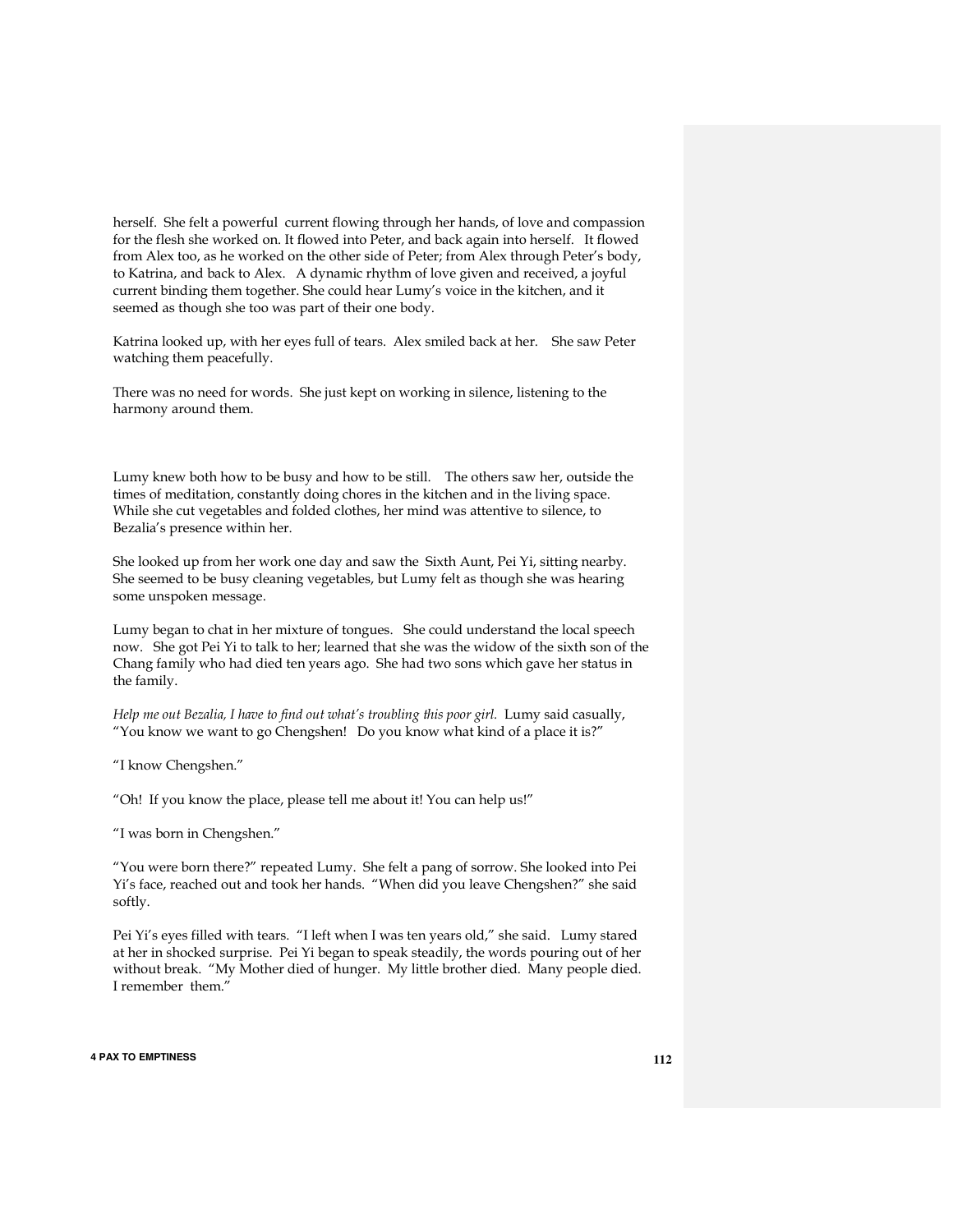Tears rolled down Lumy's cheeks as she listened. She mopped her eyes and blew her nose repeatedly, as she listened to the story of the child who was sent away from her home.

Pei Yi told of the village where for two years they had not had enough food. They ate grass and insects and the bark of trees. She shivered in winter cold in a thin rag, for they had eaten the cotton stuffing of their coats. Her older brother lay in the house. His body was swollen with water. His skin was full of ulcered sores.

Pei Yi was too weak to walk. She crawled on hands and knees along the path behind their house, going to the fields to search for ants and caterpillars. She paused often to struggle for breath, and let her pounding heart subside.

She passed behind the house of her father's cousins -- everyone in the village was related -- and heard them speaking inside. They said that one of their aunts had killed her own daughter for food, had secretly cooked her flesh and eaten it. Pei Yi went home in fear. She saw her father sitting beside her dying brother. He stared at Pei Yi. She fell on her knees and begged her father, "Don't eat me! Please don't eat me!"

Her father said that he would never eat his child, but he intended to sell her to a family in the nearest town. The people who bought Pei Yi would give her food, and the money would save her family.

Pei Yi had no complaints about the way she had been treated, by her father or by the family who bought her. She worked hard and found a good husband. She never heard from her father or brother again.

"I heard that everyone there died in the famine," she told Lumy.

"Everyone!" Lumy repeated. "Did you ever see their graves?"

"I have never gone back to Chengshen. When my grandmother died in the first year of the famine she was properly buried, but later there were no funerals. My uncle fell down in the street and my aunt was already dead, there was no one to take him away. His body lay there for a long time. There were dozens of bodies lying in the street, they did not decay because there was no flesh on them to rot. Later they were taken to a field outside the village. They were piled up in a heap, and the snow fell and covered them. "

"That is terrible," sighed Lumy. "Maybe that field is the one we are looking for. Could you tell us how to find it?"

"Yes. There was a river, there was a big tree. I remember that field. I remember everything."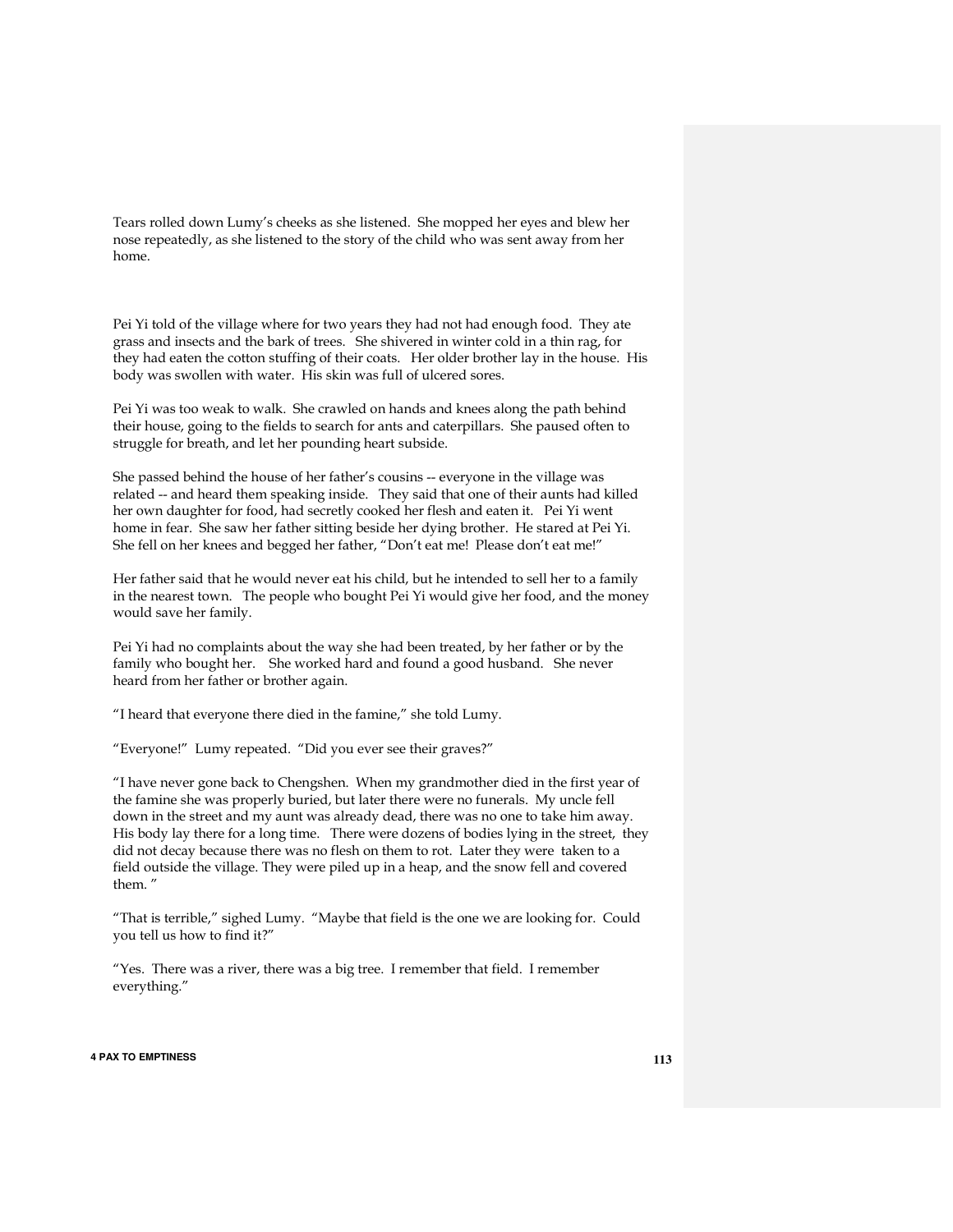Lumy told her friends about the pitiful story she had heard. "She lived through the famine. She remembers it, it's still so painful in her memory! And I think she knows the place we want to go. I have asked her to come tonight, to tell Alex and Katrina how to find the field in Chengshen."

Pei Yi came in to the store room in the evening, when Lumy was rubbing Peter's feet; and while she repeated her story, she sat down beside Lumy and started working on Peter too. Next morning she came again bringing a bottle of strong-smelling oil and spent an hour massaging Peter's legs with it. Her visits became part of their routine; her brusque friendship, part of their lives in Nanjia.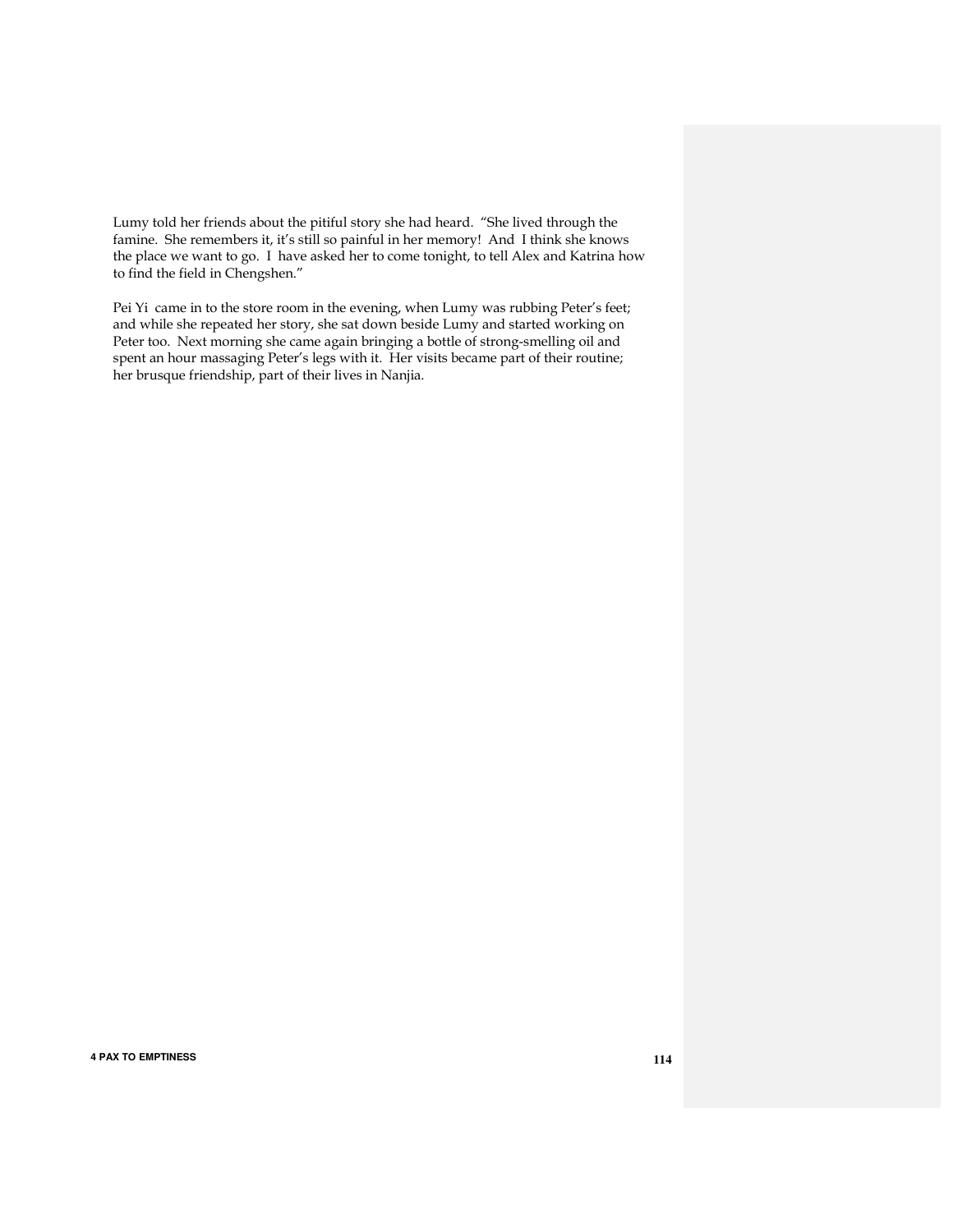# Chapter Twenty

"I'm so sick of this steamed bread!" Alex complained at breakfast one day. "So pale and damp, sticks to my teeth but it doesn't fill me up!"

Peter spoke quietly. "In the times of food shortage, the government advised the people to double-steam the buns – steam them twice so that they'd swell up and be more filling."

"I used to bake bread in Los Angeles," said Lumy. "There is an oven in the kitchen here. I'll try it out!" Over several days she experimented with the wood-fired oven and the local flour and yeast. The fragrance of baking filled the house. Her friends applauded her efforts and eagerly ate up even the less successful results. One evening she produced a brown crusty loaf which all agreed was splendid. The Chang family each tasted a little piece with much appreciation.

"I will bake more tomorrow," Lumy said. "You must help me, Alex, because it takes a lot of strength to do the kneading! I'll make a big batch of bread, and some other dishes, and we can invite the Changs to join us for a meal!"

Preparations for the feast began. Alex rolled up his sleeves to knead the bread. "Hey, when I go back I can open a bakery!" he said, arms white to the elbow, pummelling and slapping the big bolster of dough on the floured board. Katrina, wincing and squealing, helped to kill and pluck and gut four chickens.

In the middle of this activity they heard the rumble of a distant vehicle, on the road which had so long been silent. A string of vehicles came down the road from Chengshen. The people came out of their houses. Alex ran outside with his floury hands. "The road is open! We can travel again!"

The friends Alex had made in the village crowded around him. "The road is open! You can go to Chengshen!" they assured him with beaming faces. People reached out and slapped him on the back. "Tomorrow the bus will come, you can make your journey," they said happily. The village hummed with excitement.

There were a lot of people in the eating-shop as meal-time approached. The house was full of the fragrance of new-baked bread. Lumy made hurried arrangements with the Chang family. Alex spoke to the villagers: "Please join us for a meal!"

They ate together in a festival atmosphere. Peter and his wheelchair were now a familiar sight. The villagers' friendly interest was directed to the bowls of food, and the big loaves with crisp brown crust.

Lumy stood laughing and talking, calling people by name and joking with them, while she sliced bread with a long knife. "Please take bread!" she cried. "Don't be shy!"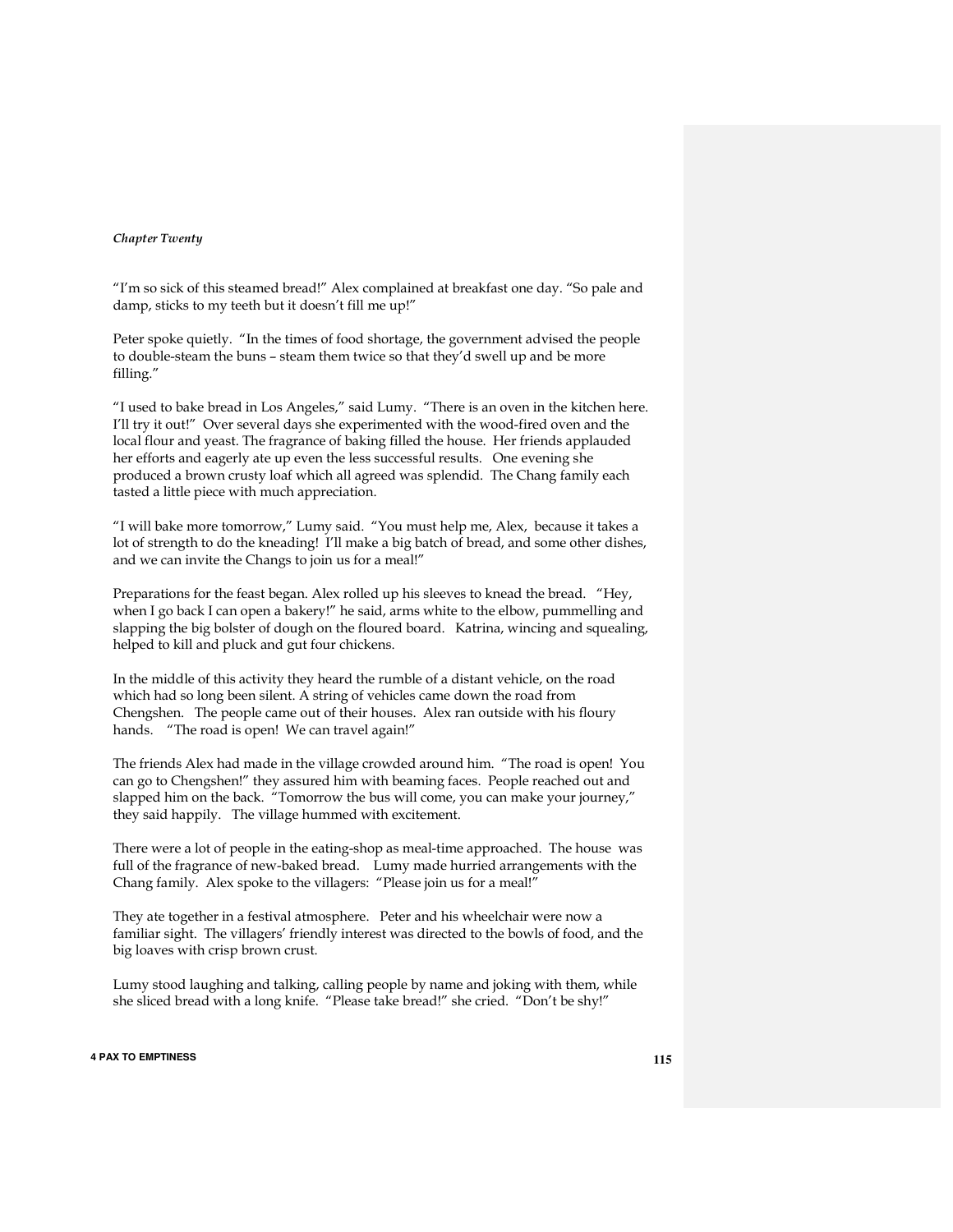Please eat!" Somehow the slices of bread kept coming and everyone had enough.

The local school teacher and the party officer sat together. Alex made a point of talking to them and thanking them for the village's hospitality.

"So if the bus comes tomorrow, you will be leaving us!"

"Yes, we will be going on to Chengshen at last. It is not much further on, is it?"

"Two or three hours," mumbled the teacher, as though he didn't want to admit even that much knowledge of Chengshen. But Pei Yi stopped beside them, with a basket of bread that she was helping to pass around.

"To ride the bus to Chengshen is quite easy," she said. "I am going to come with you!"

"Oh, that's excellent!" Alex said, in surprise and pleasure. "Yes -- you come with us, and help us find the place!"

"Oh you're going are you?" muttered the political officer, with a frown of disapproval.

"When I was young I came from Chengshen!" Pei Yi said loudly. "Now I am going back again!" And she went on happily serving the bread.

After a while Peter asked Katrina to take him inside and help him out of the chair. He lay on the brick platform, listening to the party still going on. He hurt all over. The cold made him ache in interesting new places, added to the familiar deep ache of the old fractures, and the bite of the bedsore on his butt. He had run out of painkillers long ago. Sitting up in the chair for a few hours had been an ordeal. He wondered how he would make the journey to Chengshen.

Looks like we're going to get to Chengshen at last, Bezalia. What are we going to do there?

You are going to perform the ceremony you've prepared.

But what will we achieve by performing it?

Achieve, Peter? You will recognise the deaths of the thirty million, that is all you set out to do.

Yeah, okay. For that we've spent all this time in this little village, this wide place in the road in the middle of nowhere?

One thing you achieved in Nanjia, is that Pei Yi rediscovered her lost past. Be pleased about that!

Yes, that's good. It's nice the way she's become so friendly with us, bosses us around like an old auntie ...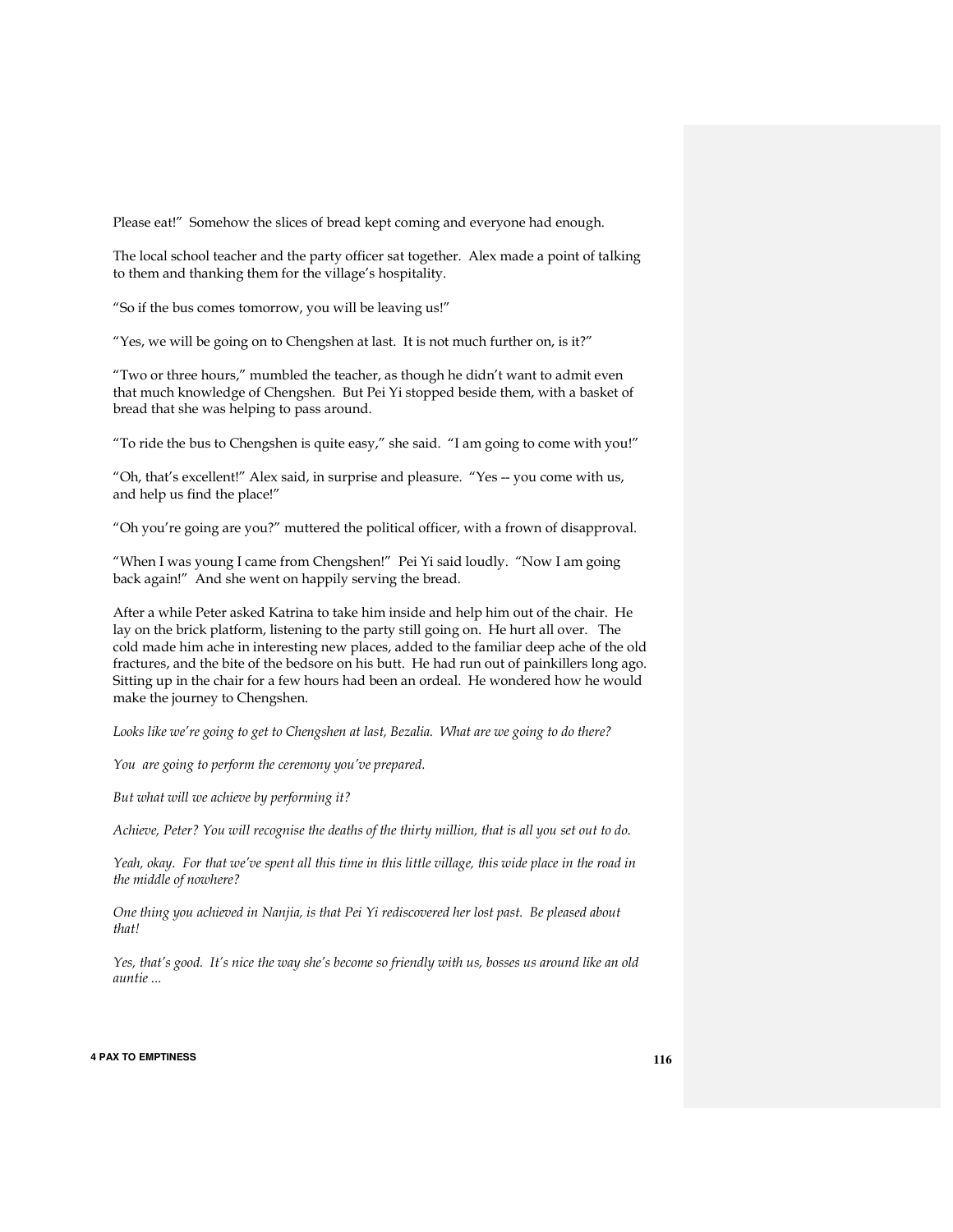Peter opened his eyes to find Pei Yi standing by him with a steaming bowl of liquid. She urged him to drink it. He sat up with difficulty and drank the bitter brew.

Katrina came in and found him handing the empty bowl back to Pei Yi. "How can you just drink that stuff, you don't know what the hell it might be!"

"I presume it is some traditional medicine, I don't suppose it will hurt me. Frankly right now I'm prepared to try anything."

"She says it will help the pain."

Peter hardly heard. There was a ringing in his ears and the world seemed to be dropping away beneath him. He seemed to be rising through infinite darkness. The dark was lit by connected traceries of light, branching constellations in the huge sky.

Are you there Bezalia? he thought disjointedly, I think I'm flying ...

## Always with you, Peter.

He still felt pain, not localised in his distant body but everywhere, spread throughout the universe. The earth's pale globe lay far below him, white as the moon. From it rose moaning and weeping, sighs and cries of pain. He heard the cries of the starving, and the ones who died by violence and brutality, and those still living in despair.

Bezalia!

I am here. Bezalia spoke close to him, holding him against her breast.

The sorrow and agony of multitudes entered Peter and mixed with his own anguish. He no longer knew whether the grief in him was his own or the others'. He felt the need and anger of all the troubled, mixing with all the anger of his own life and his knowledge of pain and frustration.

His heart ached as though it would burst and kill him. He was choking under a suffocating pressure. He was racked with pain, paralysed with sorrow.

=said Bezalia. Come lower.

He seemed to be descending towards the earth. There was China below him, and Singapore away over the curve of the horizon. Dark clouds of misery hung above the plains. He saw again the endless crowd, calling out their need. Skeletal ragged figures, and to his surprise there were Singaporeans among them, people whom he knew, looking pale and unhappy and stretching out their hands. Their pain and deprivation ached in his heart. Their cry rang in his ears.

Oh my god, Bezalia, I can't stand much more of this.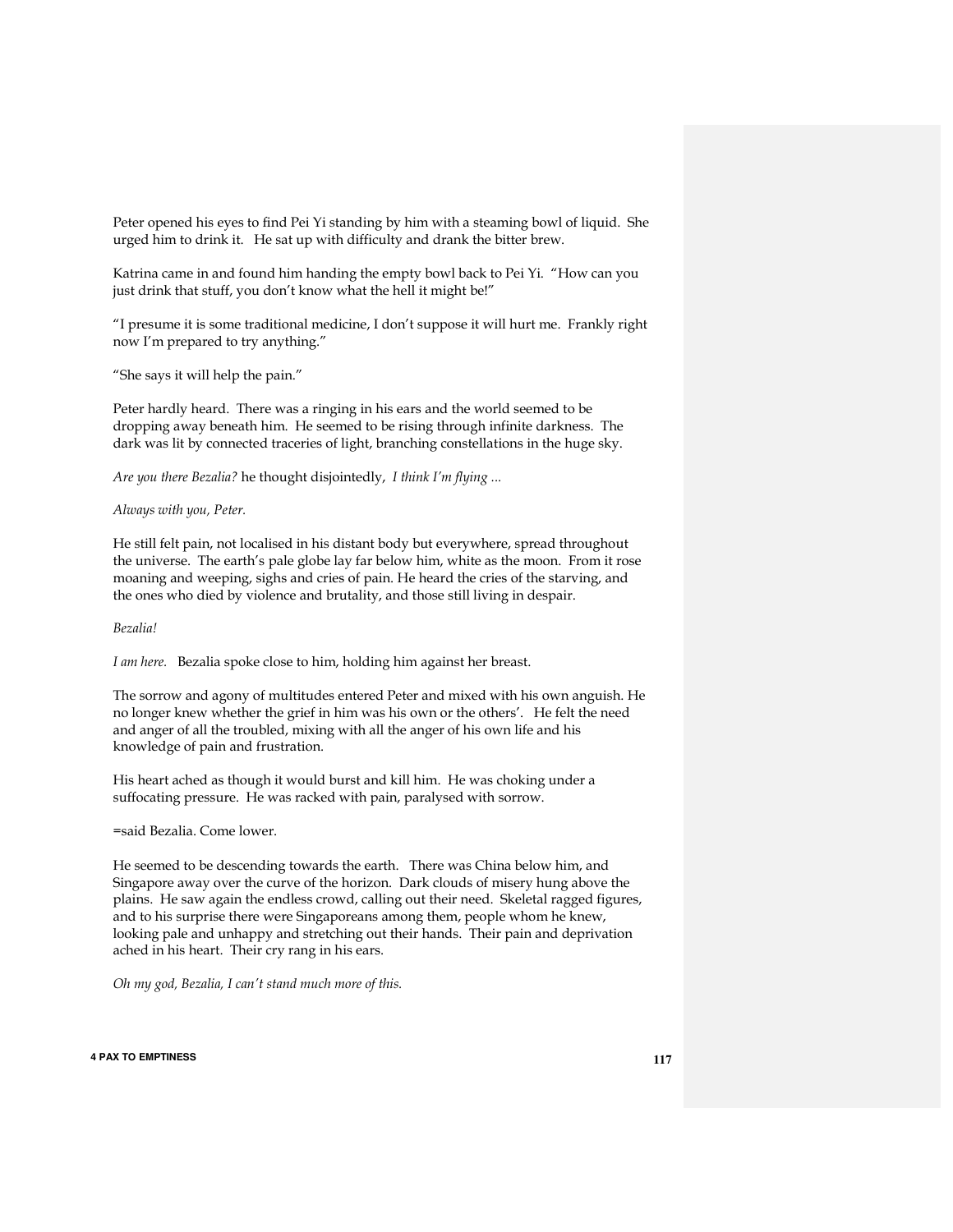# All right. It's okay. Hang in there.

He saw the village of Nanjia. He seemed to be looking down on the platform where his body lay, with his friends around him. Lumy and Pei Yi were there. Alex and Katrina were on each side of him, working on his feet. He felt full of gratitude for their devoted care.

He could feel the gentle pressure of their hands. They were rubbing and stretching his feet. Pei Yi knelt above him, kneading his body.

I am bread to be broken, Peter thought, not knowing where the thought came from.

He saw a bright aura of light around them. It streamed out of their hands and glowed through his passive body. It shone in a bright aura around them. Their work was generating energy from his carcase.

#### Bread to feed the hunger of the world.

A power bigger than any of them was mounting, building potential like lightning stored in massive thunderheads.

He saw Bezalia in the room, standing tall and slender at his head. She leaned down and scooped up energy from the group. She stood up and she was taller than the hills, her head touching the sky, her hands filled with power.

All round her came the wailing of the multitude: a tempest blowing across the world, the endless cry of those who suffer. Bezalia raised both hands high. Lightning arced between her fingers. Her voice rose high, piercing the storm.

## Be fed!

Thunder bammed across the sky as Bezalia flung the lightning. It lit up the world. Where it fell, the mourning crowds had disappeared. Again and again she threw, in huge armfuls of showering energy. Rain began to fall. Torrents of rain, flooding the stony plain, filling dry reservoirs and river beds. Thunder rolled.

Relaxing, relieved of pain and tension, Peter's consciousness sank towards darkness and sleep. As he fell he saw green spreading over the plain. The flooded fields were full of growing grain; and below the surface of the water lay a vast face smiling at the sky.

Next morning the Singaporeans sat in the eating shop with their bags ready packed, wondering whether the bus would come any time that day or the next. Pei Yi sat with them, with a flask full of her medicinal brew for Peter. Pick-up trucks and motorbikes passed along the road, stirring up clouds of dust. After the days of quiet, the sense of movement was exhilarating. They felt as though they were going to escape from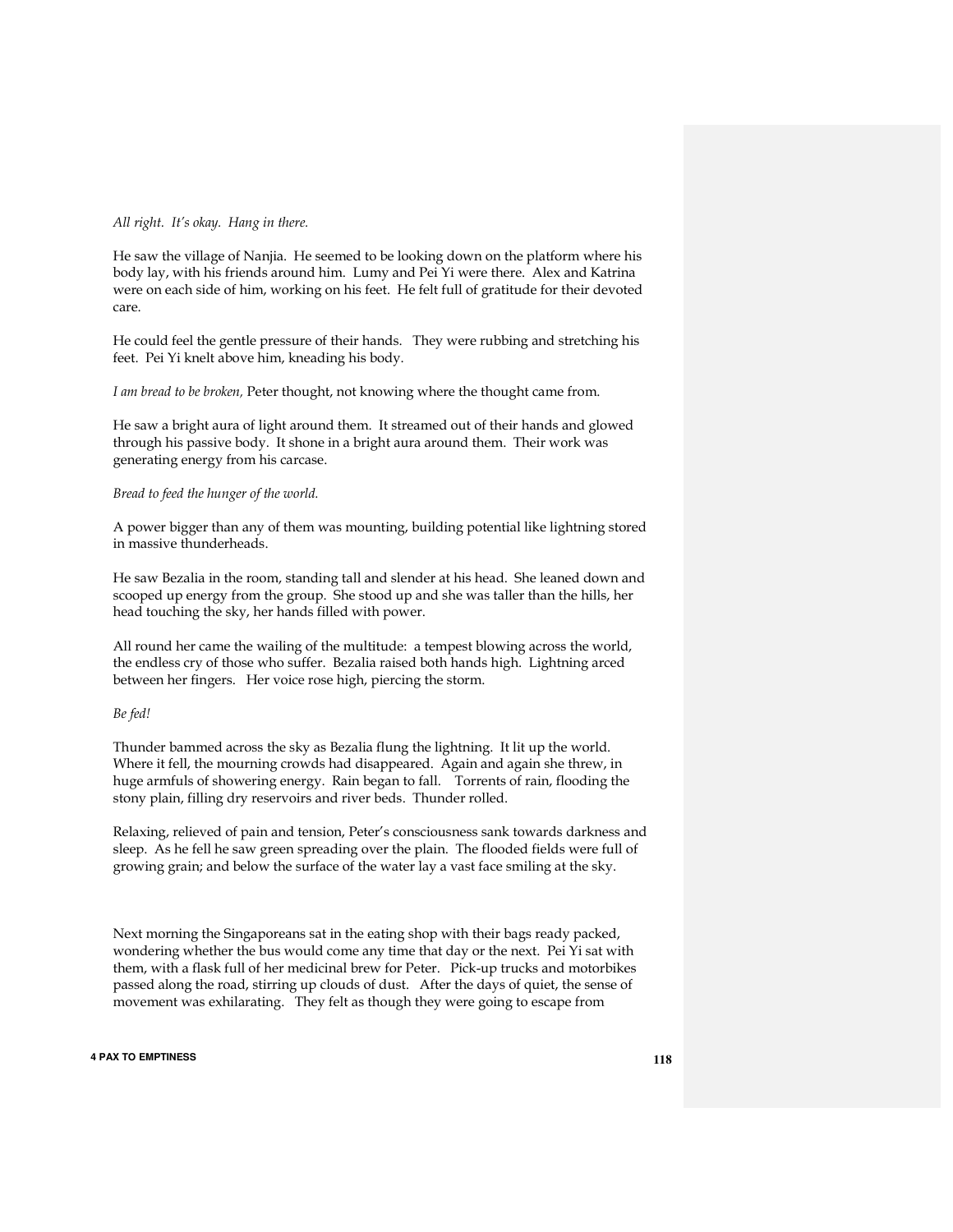confinement: "Like the army boys on ROD!" Alex said.

"Look! Is that the bus coming?" Katrina cried.

The bus rattled down the road and drew up in front of the eating-shop. "The bus is here!" the villagers cried, rushing to help the travellers on board. Pei-yi got onto the bus with them. The bags and the wheelchair were lifted to the roof.

At the front of the bus sat three men in metropolitan clothes, loaded with camera equipment. "Hello, Peter Fernandez!" said one of them. Astonished, they recognised Tony Li.

"What on earth are you doing here!" Peter exclaimed.

"We're going to do a shoot at Chengshen!" Tony Li replied. As the bus pulled out of Nanjia the Singaporeans talked eagerly to Tony Li, and they never looked back.

Tony Li explained that after meeting them at the airport he had begun to work on a great new project. "I said, I must make the film. I must tell this story that no one knows about, it will be sublime! I interviewed a man in L.A. who lived in China in the 1960's. He remembered everything! I talked to Westinghouse and Lucasvision, I put the package together. I thought that I'll go to Chengshen and shoot those graves you were talking about. Did you find them? Have you gone there yet?"

"We were stuck in that village for weeks, the road was blocked! Didn't they tell you about it in Zhengzhou?"

"Nope, never heard about that," said Tony Li.

He introduced his assistants, Johnny the cameraman and Foo with the sound recorder, cheerful young Hongkongers who proffered cigarettes and cans of beer.

"Have you found out where the graves are?" Tony Li asked again.

"We aren't quite sure," said Alex, "but that lady, Chang Pei Yi, used to live in Chengshen forty years ago."

Tony Li nodded purposefully. He gathered up cigarettes and notebook and moved across the bus to talk to Pei Yi, as the bus rattled on through Henan county.

In the early afternoon the bus entered a town of new brick buildings. There was a building whose sign read "Chengshen Bicycle Factory," and a street of shops. The bus stopped outside a small hotel, where the travellers found rooms and a restaurant with karaoke.

The Singaporeans would have liked to rest in the hotel rooms, but Tony Li had no time to waste. An hour later, they found themselves climbing into a small van he had rented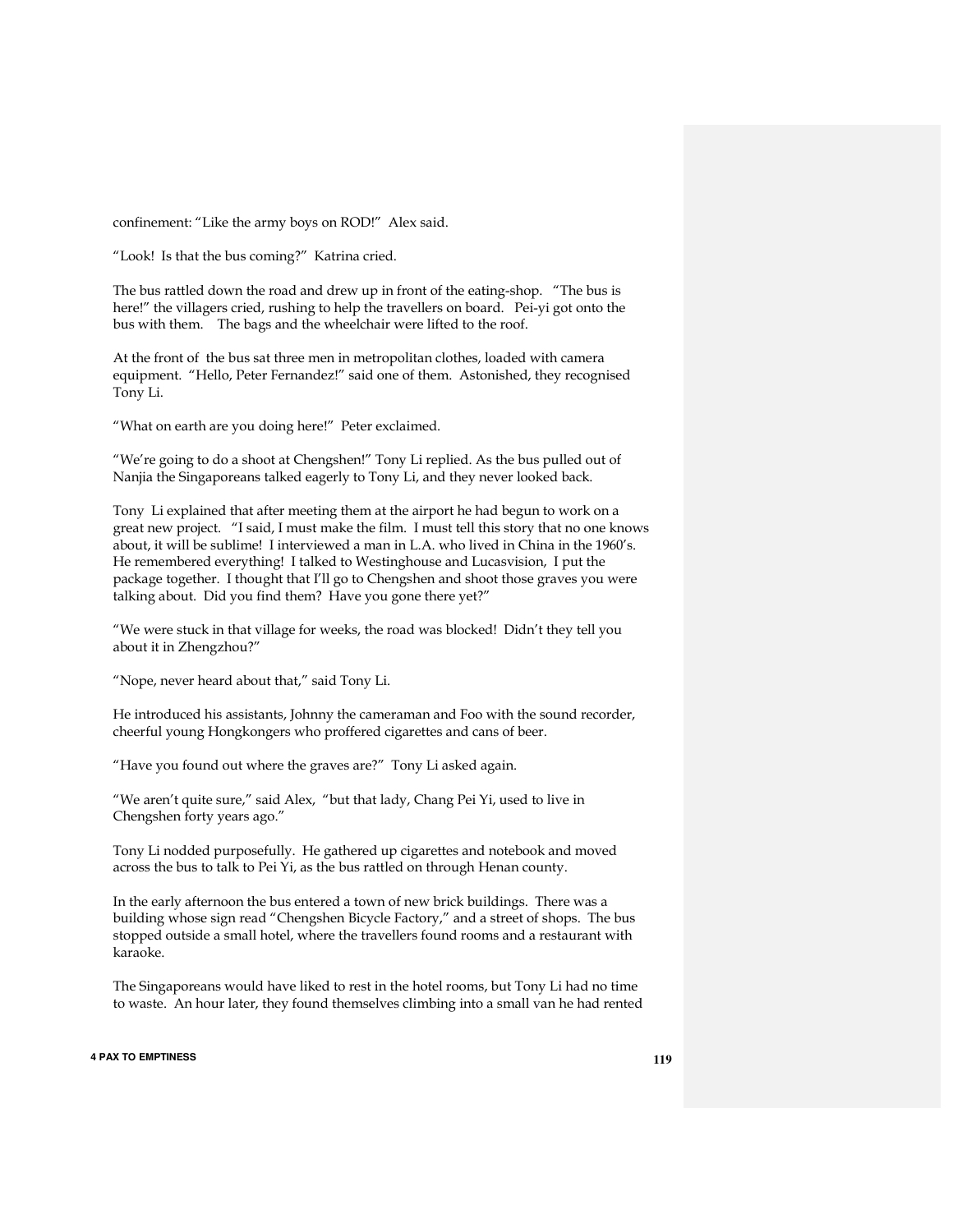somewhere. There was room in the van for the technicians and their equipment, as well as the wheelchair and all the people. Tony Li got behind the wheel and drove through the town. It seemed almost entirely new. "Looks like they totally rebuilt the place, after all the people died!"

Pei Yi sat next to Tony Li. She pointed here and there. "The school was there. The medicine shop was there." They could not see what landmarks she might be going by.

"Are you sure?" asked Alex.

"I remember," Pei Yi said, pressing her lips together. "I remember everything."

They halted outside another big building. "Chengshen Piping Factory" said the sign.

 "There is the field," Pei Yi said. She pointed to the back yard of the factory. It was surrounded by a few strands of barbed wire. A lot of bicycles were parked on the cemented area, and some rusting abandoned machinery, among patches of mud and snow.

"This is it?" Tony Li said doubtfully.

"Yes. There is the river, there is the tree." A big tree grew at the edge of the cemented area, next to a small dirty stream. "This is the field where they left the bodies."

They stood at the edge of the expanse of cement, near what seemed to be the back gate of the factory building. Tony Li looked around with measuring eyes.

"Okay. We'll set up the table over there, under the big tree." While the Singaporeans hesitated, Tony Li and his assistants propped up the strands of barbed wire and ducked through the fence. They carried their equipment across the icy parking lot, while Alex and Katrina unloaded two large bags they had brought from Singapore.

"I'll do the interview with you first," Tony Li said to Peter. "Just an establishing shot under the tree, we'll go into the studio some other time." He got the wheelchair positioned to his liking in the pale winter sunlight. He talked to Peter with his assistants filming them, their breath steaming in the gathering cold. He asked Peter why he had come to Chengshen.

Peter spoke as simply as he could, as he had previously been told to do. He was just a passive observer now, other people had the enterprise in hand. He felt a slight sense of unreality as he answered the questions, heightened by a small dose of Pei Yi's pain-killer that he had swallowed.

Someone approached across the expanse of cement. "Here they are, coming to ask what we are doing here!" said Tony Li. He met the officer with an outstretched microphone and a flood of explanations. The camera focused on the man's face as Tony Li told him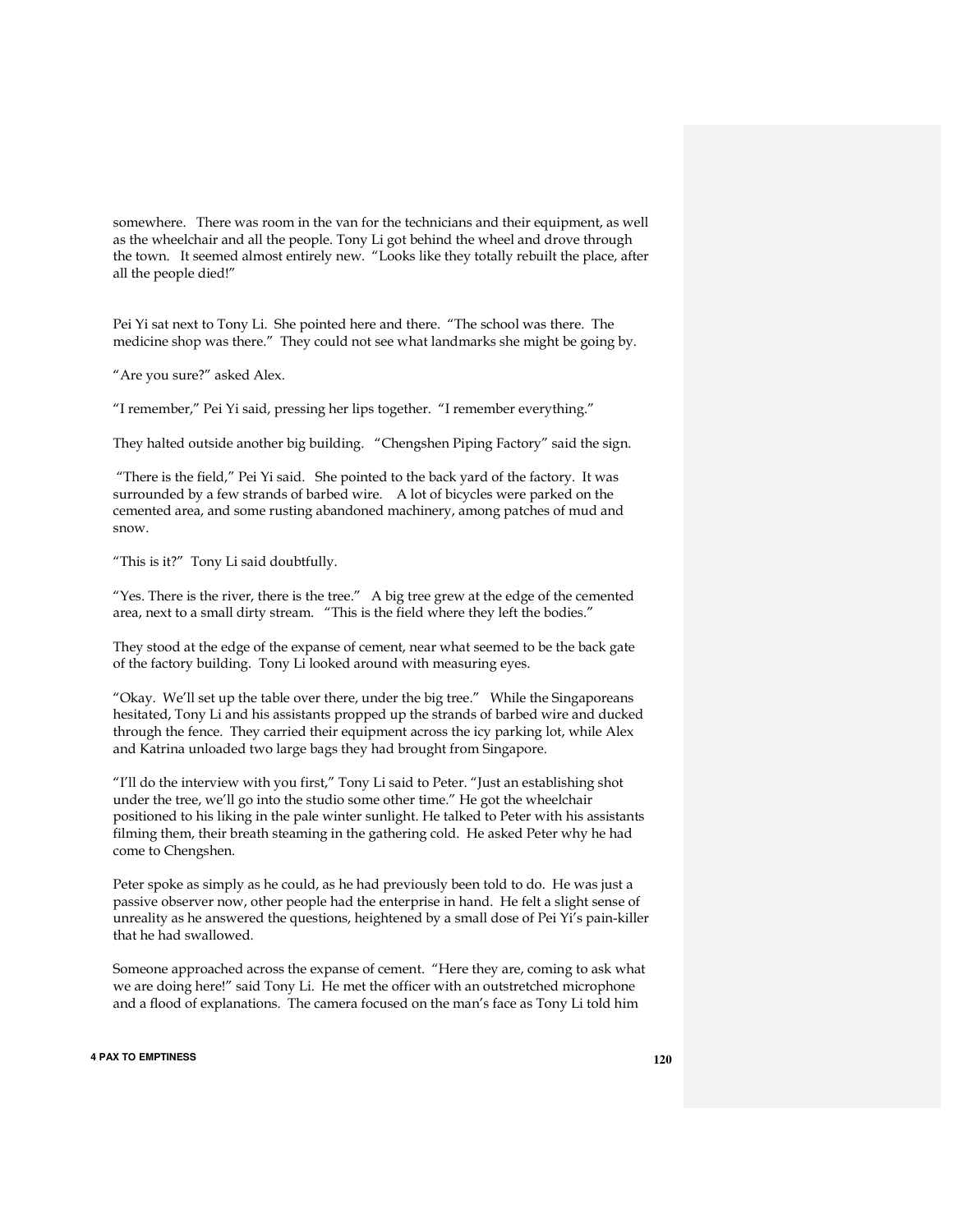that they wished to pay respect at the graves of people who perished in the famine of '59 - 62. The officer objected and floundered and soon retreated back to the factory.

"I caught the expression on his face!"said Tony Li. "He knew what happened in this field!"

"If the authorities don't like what you're doing, they may confiscate your cameras and film," Peter said.

"No film!" Tony Li said with a grin. "I'm sending the pictures direct to L.A. on the telephone link. It's already being recorded at the studio."

Meanwhile Alex, Katrina and Lumy made their preparations. They had borrowed a folding table from the hotel. They covered it with a white cloth and set out candles and cups.

The factory gates opened. Two men came out and strode towards the party, while behind them workers poured out of the factory. Some made for their bicycles and rode away, most came to watch their superiors confronting Tony Li.

Surrounded by a crowd, Tony Li asked the officers what they thought about the famine that had killed so many. Flustered, they dodged the questions and said they would not permit the visitors to hold their ceremony on the factory premises.

Tony Li reminded them that the wise national leadership had stated the freedom of religious observance. He had come to record this admirable development, with an international observer in tow -- he pointed to Peter. He would be proud to introduce on television these local administrators who carried out national policy. Flattered, hypnotised by the camera, they smiled into the lens for him.

"Are you ready?" Tony Li called to the Singaporeans, as the winter afternoon was fading. The table had been set with white candles and silk flowers. There was a jar of incense sticks and a row of wineglasses.

They began the simple ceremony that Peter had devised. Each person in turn offered wine and incense to unseen presences around them. Alex, whose church forbade it, and Peter, who had no ancestors in this country, made the offering. Silently they held up a burning stick of incense and placed it in the jar. They lifted up a glass of wine, and poured it out on the earth. Lumy and Katrina did the same.

Pei Yi followed Katrina. She held up a cup of wine and raised her head, and she called out, "Old ancestors, I'm here to honour you!" To their amazement she began to chant and mourn aloud. "My mother and my father, you have died and gone away. I don't see you any more. I have come to honour you, my parents. I remember you were virtuous and good. You died in famine, you had no food to eat. You suffered and were lost. I do not forget you, I remember."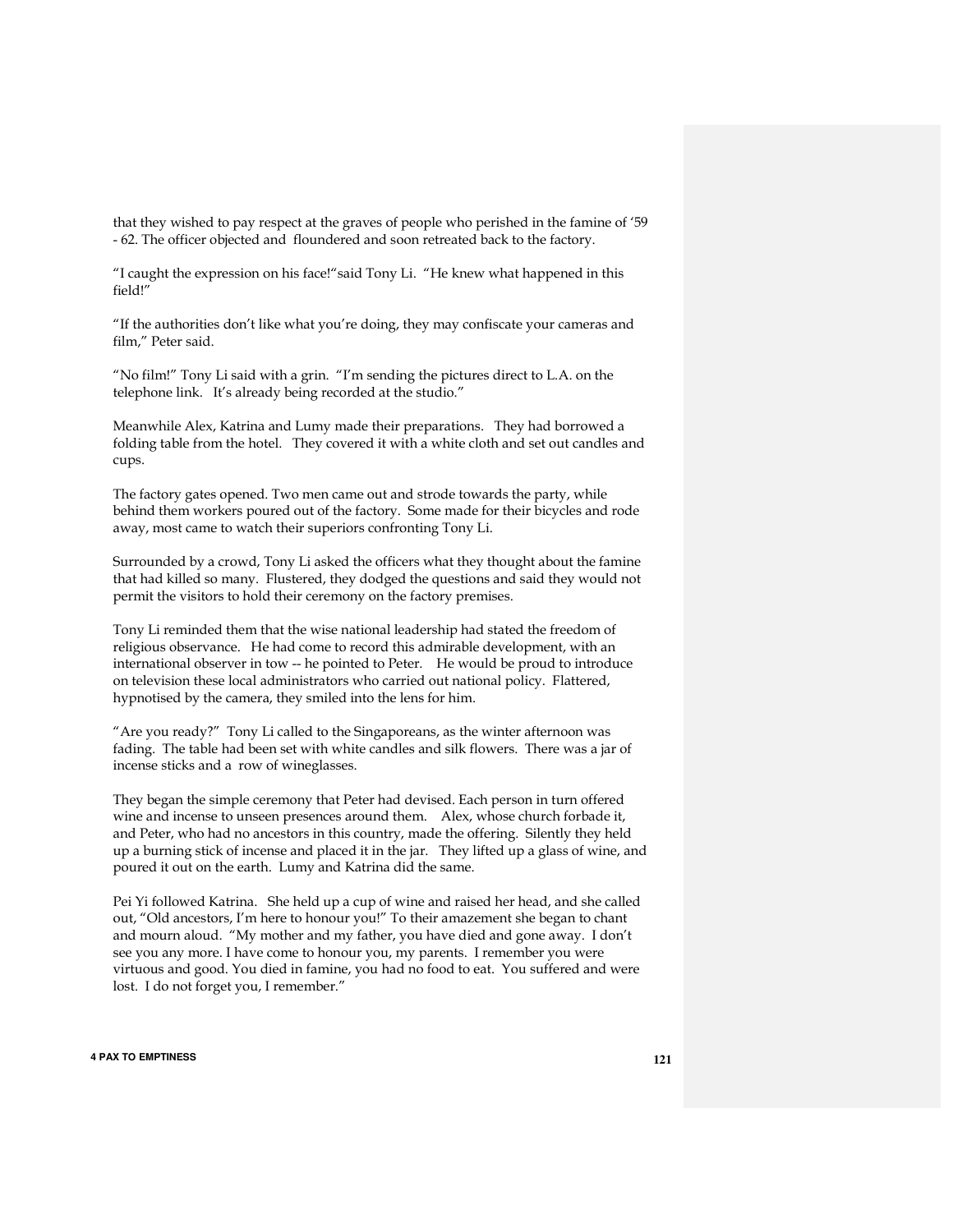The watching people stood very still. No one moved or breathed. Pei Yi placed one incense stick in the jar and took another, and continued her lament. "My Uncle, my Aunt, you died of hunger. There was no rice in your bowls, you grew thin and weak. Why did you die? They took away your harvest, they broke into your stores. You were killed by enemies of the people. I will never forget."

The woman's hoarse voice echoed across the expanse of concrete. More incense sticks, more names, naming the dead of a lost village. How can she remember them all? Katrina wondered. When did she learn to chant like this? And how does she dare? The crowd stood watching. Many of them must remember the famine too.

 The young cameraman had tears running down his cheeks that he could not wipe away, as he kept his lens pointed at Pei Yi. The stream of images went into the phone networks, flashed across the world to distant studios. The lament vibrated across the world.

Pei Yi 's long chant ended and she stepped back. Tony Li signalled to Johnny to stop filming. He went forward and made the offering. Johnny and Foo followed him.

As Johnny stepped back from the table, someone else came up behind him. It was a worker from the factory, a grey-haired man perhaps sixty years old. He picked up a stick of incense and waved it, bowed and placed it in the jar. Two more people came behind him.

Johnny started filming again. A long line of people was moving towards the table, patiently waiting in the cold to make the offering. The candles shone brighter in the gathering dusk.

Peter sat in his chair to one side, his head spinning with fatigue and medication. He watched the long line shuffling forward and imagined he could see people he knew among them. Eric the banker, and Cynthia's brother Ronald. So the world will know the truth at last, he thought. The secret will be told.

Light will be thrown on darkness, Bezalia said.

Perhaps those frustrated spirits will be laid to rest. But me, I'm very tired, Bezalia. I want to get back and rest.

Peter was seized suddenly by an intense longing for familiar and comfortable things. He was homesick for warm weather and clean streets, for efficient medical care and his mother's cooking. I want to go back to the hotel. I want to get on our flight back to Singapore.

Yes, Peter. It's time to go home.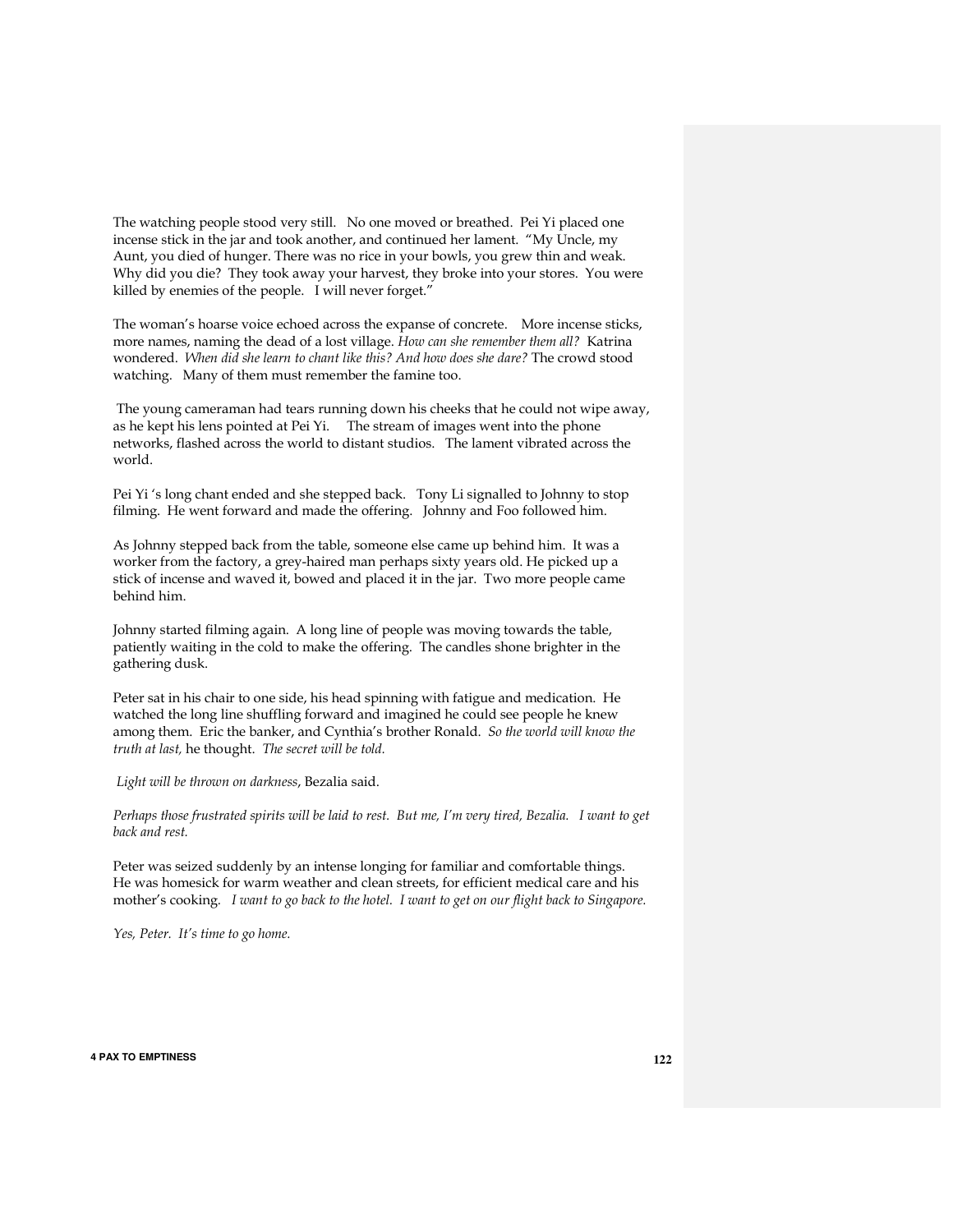# *Chapter Twenty-one*

Alex and his family visited Peter at Mt. Elizabeth hospital, one evening after work. Alex had brought a video-player, and he bustled about with adaptors and extension wires to connect it to the television set mounted over Peter's bed. "So you can play the tape!"

Four copies of Tony Li's documentary had arrived by courier, the same week that the show was aired in America. A huge controversy ensued. Singaporeans were electrified to find four of their own people, at the heart of the international furore. SBC ran the show in prime time on Friday evening, with a repeat scheduled for Sunday.

"I saw it on Friday night," Peter said, but Alex took for granted that he would want to watch it again on tape.

"I saw my Daddy on TV!" Russell cried.

"All my friends phoned up, asking me why my husband went to China!" Cynthia laughed. "Very hard to explain to them!"

'Ronald says, we should just tell them that I discovered that one of my ancestors came from Chengshen," Alex said.

"What about me?" Peter laughed. "What quick excuse have I got, for burning incense in China?"

"Tell the whole story," said the other patient in the ward. He was an air-steward called Franklin, warded with kidney disease, who had become good company in the long hospital days. "Peter explained it all to me," he told Alex and Cynthia. "I understand everything."

"I can't tell everyone the whole story, it's much too long."

"Maybe you should write a book, about the spiritual side of your journey," Franklin said, looking at Peter with something like reverence.

"I can bring in your computer!" Alex offered.

"How long more are you going to stay here Peter?" Cynthia asked.

"They can't tell me when they are going to discharge me. These things take a long time to heal."

"Anyway you look better now, than when you returned from China! You must have got really run down in that dirty little village!"

"You're looking good too, Cynthia!"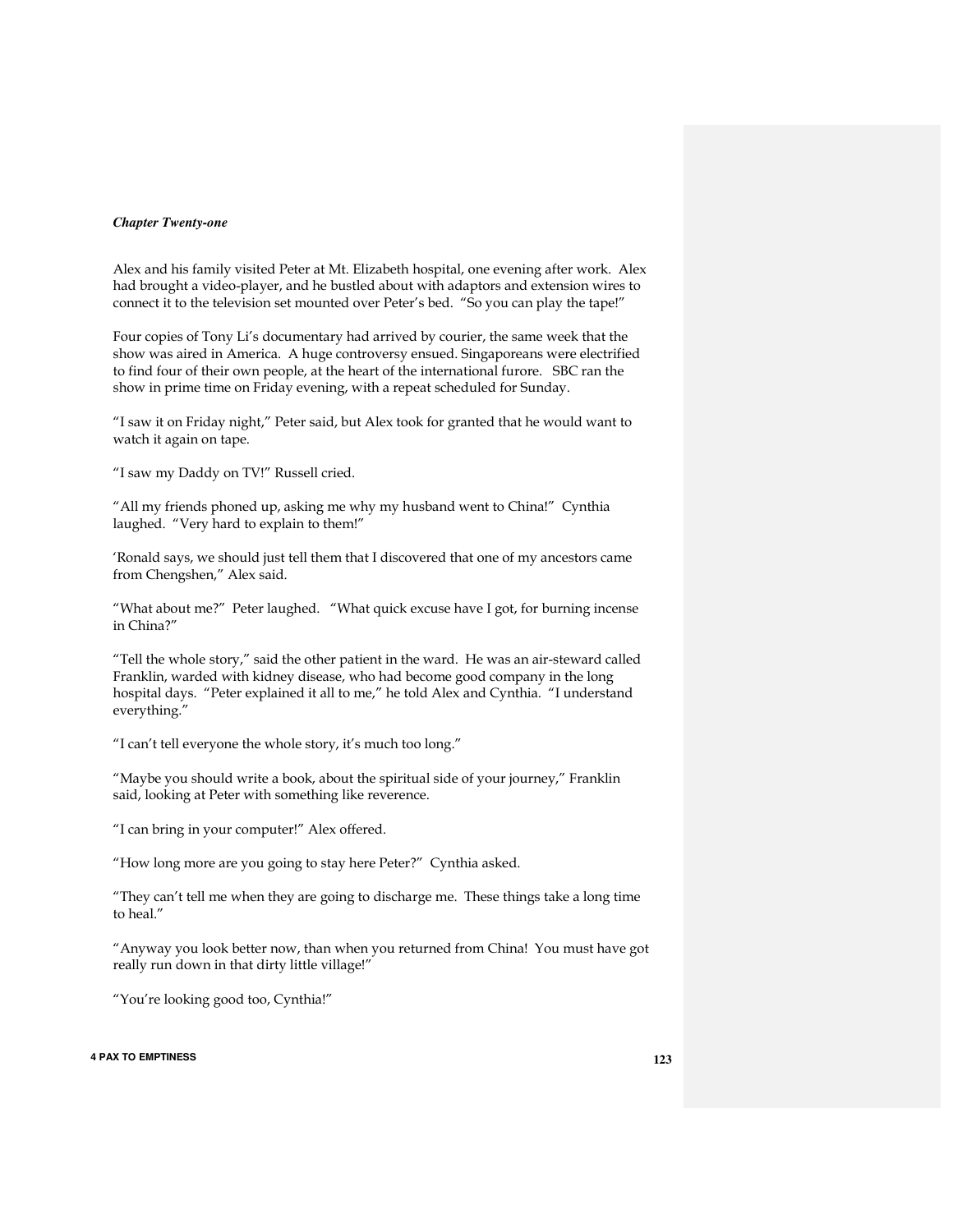"I'm watching my diet," Cynthia said earnestly. "Since I have stopped losing weight, I don't want to put it all on again!"

Several more of Peter's friends and relatives arrived. His visiting hours were always, said the nurses, "like fellowship group meeting!" At seven o'clock they all Listened together. Franklin and Cynthia joined in, and some of the hospital staff. The nurses, used to the routine, tiptoed in if they needed to do something in the ward, picking their way among the people seated crosslegged on the floor.

By nine o'clock the hospital corridors were empty. Franklin was watching TV with the headphones on. Peter lay in a quiet room, waiting for the last medication of the day. He felt exhausted; he still had not recovered his strength from the journey.

He reached for the remote and zapped the videoplayer till he brought up the images of Chengshen. Winter light gleaming on the metal of his wheelchair. A bare expanse of white cement, a table set with offerings. Dark figures moving through twilight. A row of candles in the gloom.

I'm damn glad to be back in Singapore, Bezalia.

This is where you belong. This is where you have more work to do.

Yeah, well, Melissa and Lumy are running the Centre perfectly well without my help.

Laughter. Let go of past achievements! Don't be fixated on the things you used to do! You have tasks ahead that you have not dreamed of.

Oh really? Peter said. God's got future plans for me? As long as you're coming along for the ride ...

I will always be with you.

First I gotta get off my back and out of this bed. Why is it taking me so damn long to recover, Bezalia? When am I going to get out of here?

But as always, he had to be content with no control, not knowing.

# THE END